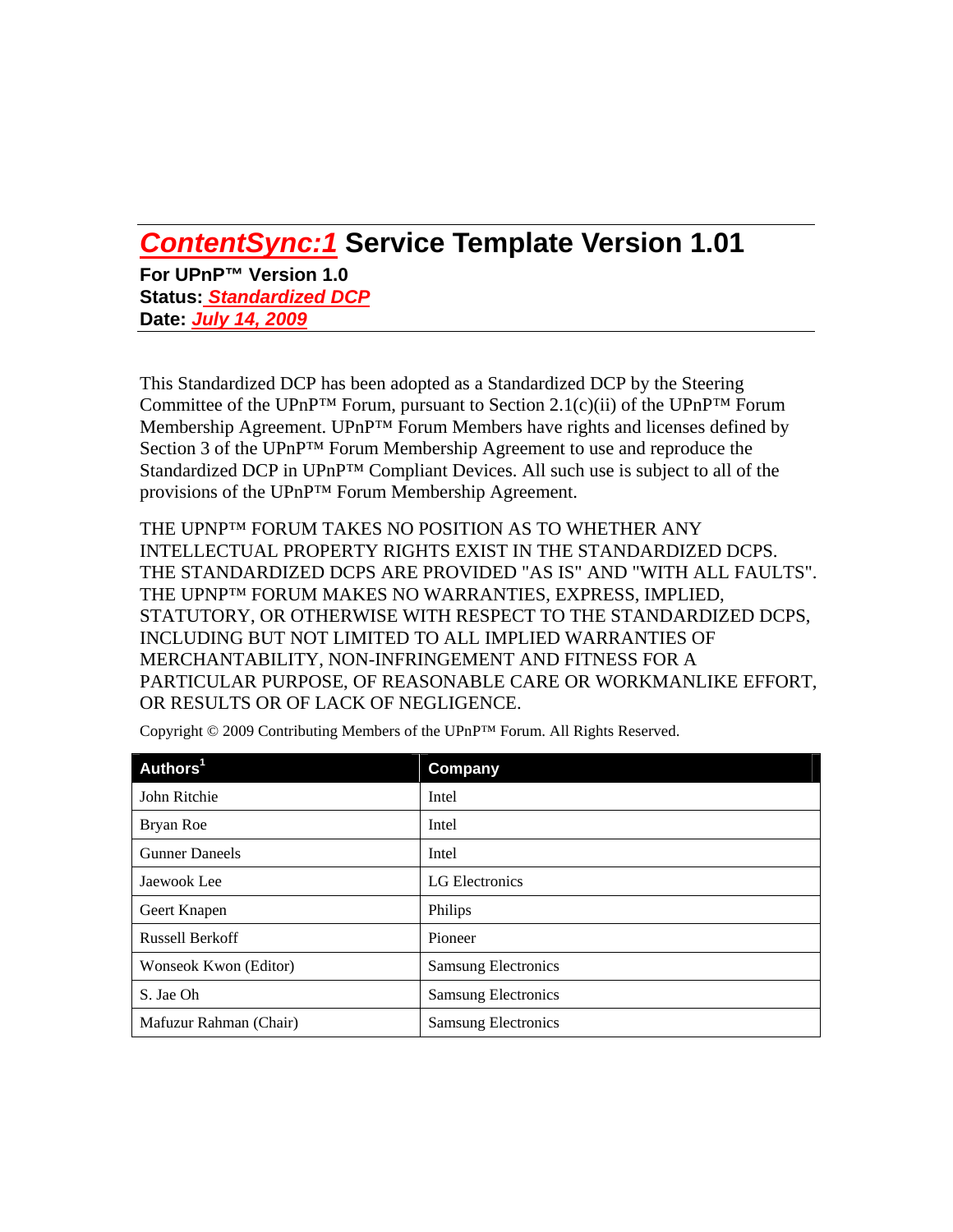<sup>1</sup> Note: The UPnP Forum in no way guarantees the accuracy or completeness of this author list and in no way implies any rights for or support from those members listed. This list is not the specifications' contributor list that is kept on the UPnP Forum's website.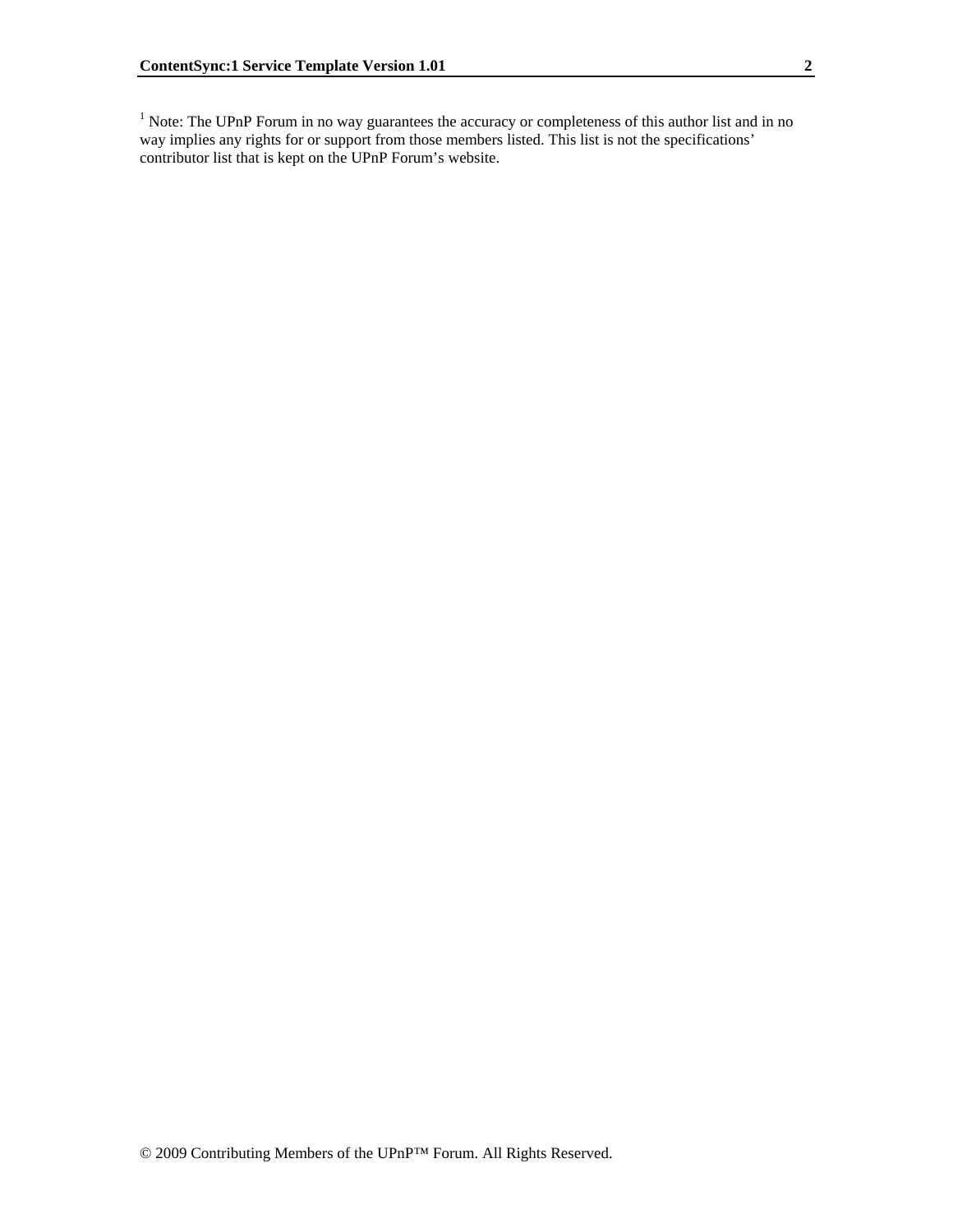# **Contents**

| 1. |         |  |
|----|---------|--|
|    | 1.1.    |  |
|    | 1.1.1.  |  |
|    | 1.1.2.  |  |
|    | 1.2.    |  |
|    | 1.2.1.  |  |
|    | 1.3.    |  |
|    | 1.4.    |  |
|    | 1.5.    |  |
| 2. |         |  |
|    | 2.1.    |  |
|    | 2.2.    |  |
|    | 2.2.1.  |  |
|    | 2.2.2.  |  |
|    | 2.2.3.  |  |
|    | 2.2.4.  |  |
|    | 2.3.    |  |
|    | 2.3.1.  |  |
|    | 2.3.2.  |  |
|    | 2.3.3.  |  |
|    | 2.4.    |  |
|    | 2.5.    |  |
|    | 2.6.    |  |
|    | 2.7.    |  |
|    | 2.7.1.  |  |
|    | 2.7.2.  |  |
|    | 2.7.3.  |  |
|    | 2.7.4.  |  |
|    | 2.7.5.  |  |
|    | 2.7.6.  |  |
|    | 2.7.7.  |  |
|    | 2.7.8.  |  |
|    | 2.7.9.  |  |
|    | 2.7.10. |  |
|    | 2.7.11. |  |
|    | 2.7.12. |  |
|    | 2.7.13. |  |
|    | 2.8.    |  |
|    | 2.8.1.  |  |
|    | 2.8.2.  |  |
|    | 2.8.3.  |  |
|    | 2.8.4.  |  |
|    | 2.8.5.  |  |
|    | 2.8.6.  |  |
|    | 2.8.7.  |  |
|    | 2.8.8.  |  |
|    | 2.8.9.  |  |
|    | 2.8.10. |  |
|    | 2.8.11. |  |
|    | 2.8.12. |  |
|    | 2.8.13. |  |
|    |         |  |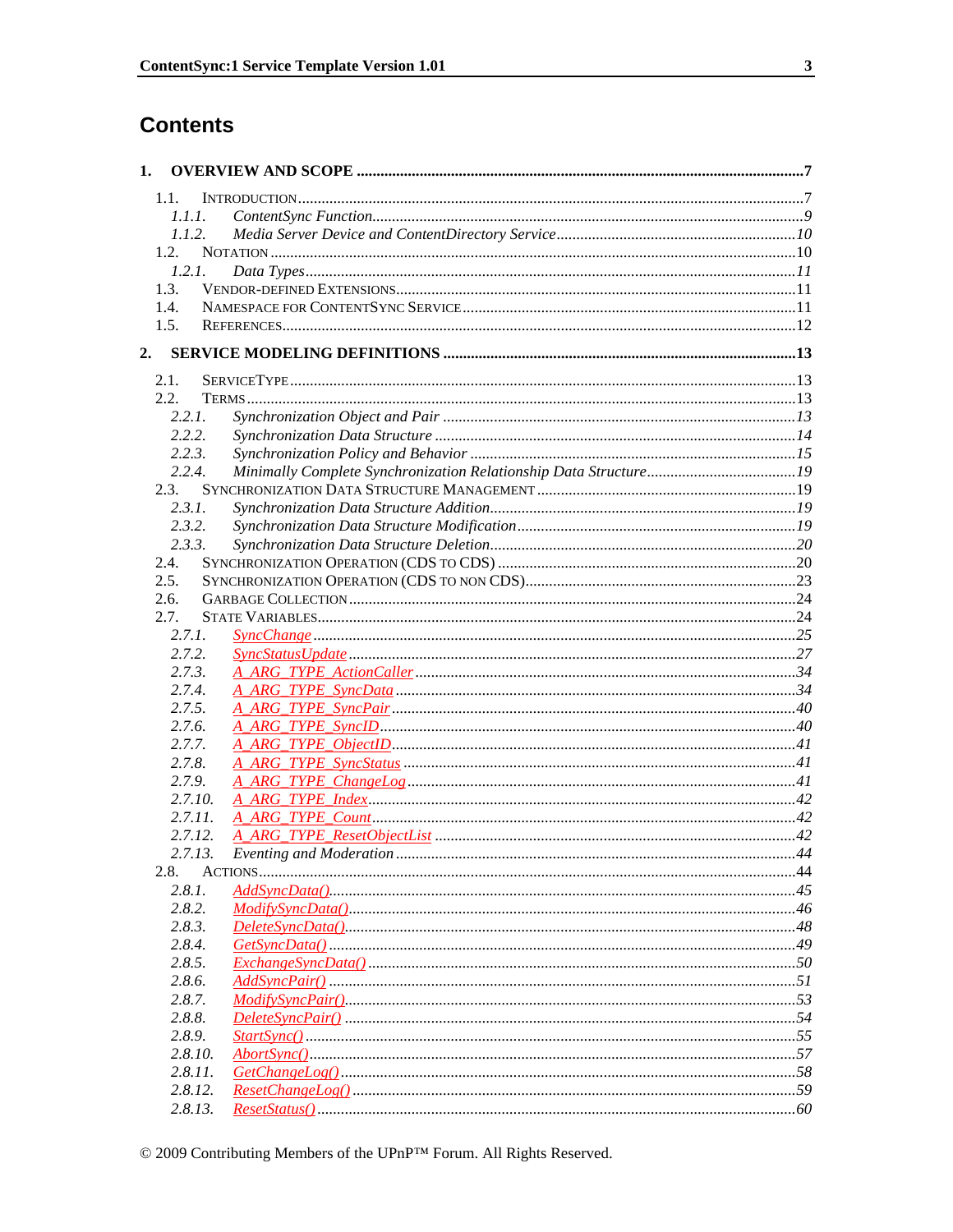| 2.8.14.                                         |  |
|-------------------------------------------------|--|
| 2.8.15.                                         |  |
| 2.8.16.                                         |  |
| 2.9.                                            |  |
| 2.9.1.                                          |  |
| 2.9.2.                                          |  |
| 2.9.3.                                          |  |
| 3.                                              |  |
| 4.                                              |  |
| APPENDIX A.                                     |  |
| A.1                                             |  |
| A.1.1                                           |  |
| A.2                                             |  |
| A.2.1                                           |  |
| A.2.2                                           |  |
| A.3                                             |  |
| A.3.1                                           |  |
| A.3.2                                           |  |
| A.3.3                                           |  |
| A.3.4                                           |  |
| A.3.5                                           |  |
| A.3.6                                           |  |
| A.3.7                                           |  |
| $avcs: synclnfo::pair::remoteObjID103$<br>A.3.8 |  |
| A.3.9                                           |  |
| A.3.10                                          |  |
| A.3.11                                          |  |
| A.3.12                                          |  |
| <b>APPENDIX B.</b>                              |  |
| B.1                                             |  |
| B.2                                             |  |

## **List of Tables**

| Table 1-1:    |  |
|---------------|--|
| Table $2-1$ : |  |
| Table 2-2:    |  |
| Table 2-3:    |  |
| Table 2-4:    |  |
| Table $2-5$ : |  |
| Table 2-6:    |  |
| Table 2-7:    |  |
| Table 2-8:    |  |

 $\odot$  2009 Contributing Members of the UPnP™ Forum. All Rights Reserved.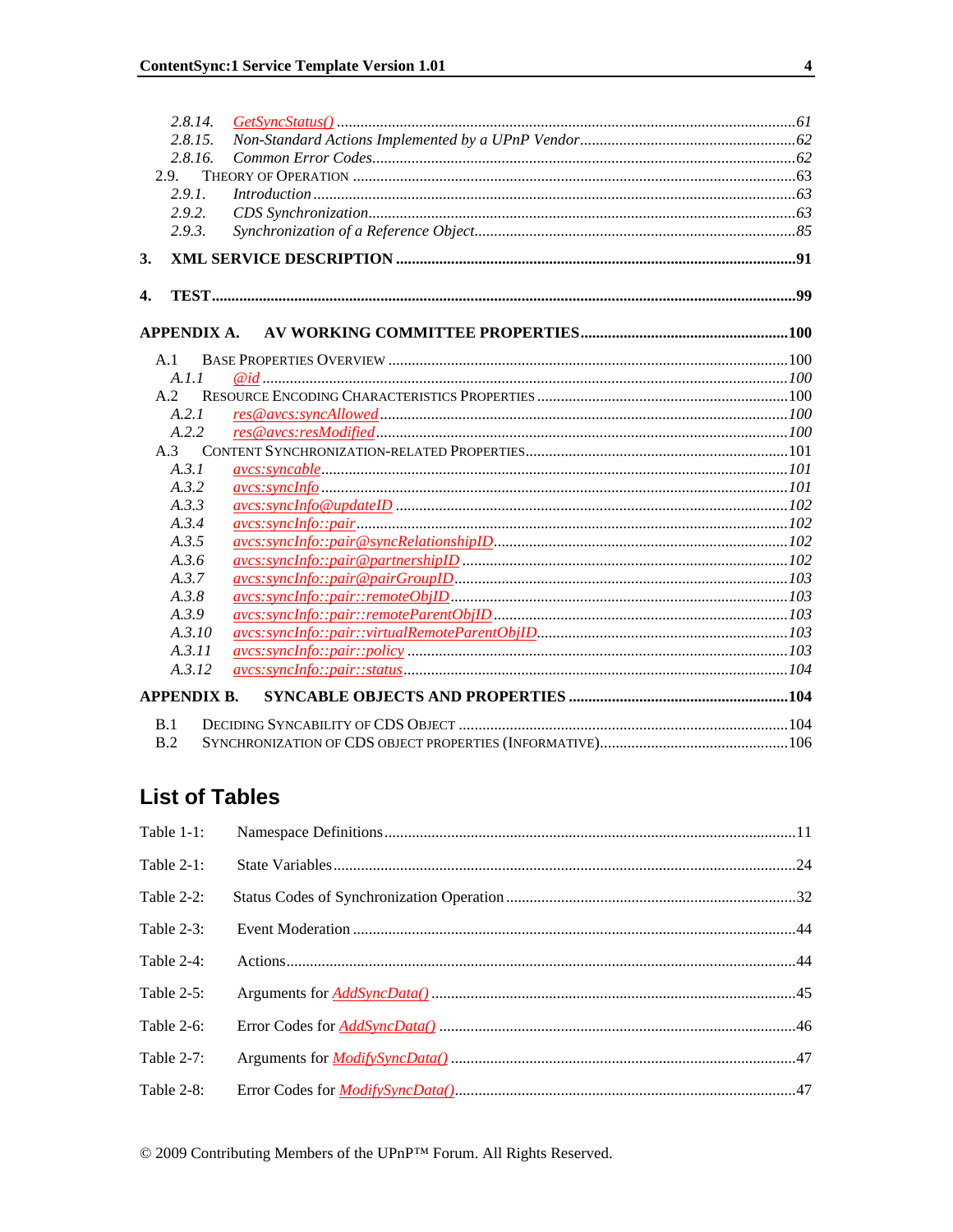| Table 2-9:  |  |
|-------------|--|
| Table 2-10: |  |
| Table 2-11: |  |
| Table 2-12: |  |
| Table 2-13: |  |
| Table 2-14: |  |
| Table 2-15: |  |
| Table 2-16: |  |
| Table 2-17: |  |
| Table 2-18: |  |
| Table 2-19: |  |
| Table 2-20: |  |
| Table 2-21: |  |
| Table 2-22: |  |
| Table 2-23: |  |
| Table 2-24: |  |
| Table 2-25: |  |
| Table 2-26: |  |
| Table 2-27: |  |
| Table 2-28: |  |
| Table 2-29: |  |
| Table 2-30: |  |
| Table 2-31: |  |
| Table 2-32: |  |
| Table 2-33: |  |
| Table 2-34: |  |
| Table A-1:  |  |
| Table B-1:  |  |
| Table B-2:  |  |

# **List of Figures**

 $\odot$  2009 Contributing Members of the UPnP™ Forum. All Rights Reserved.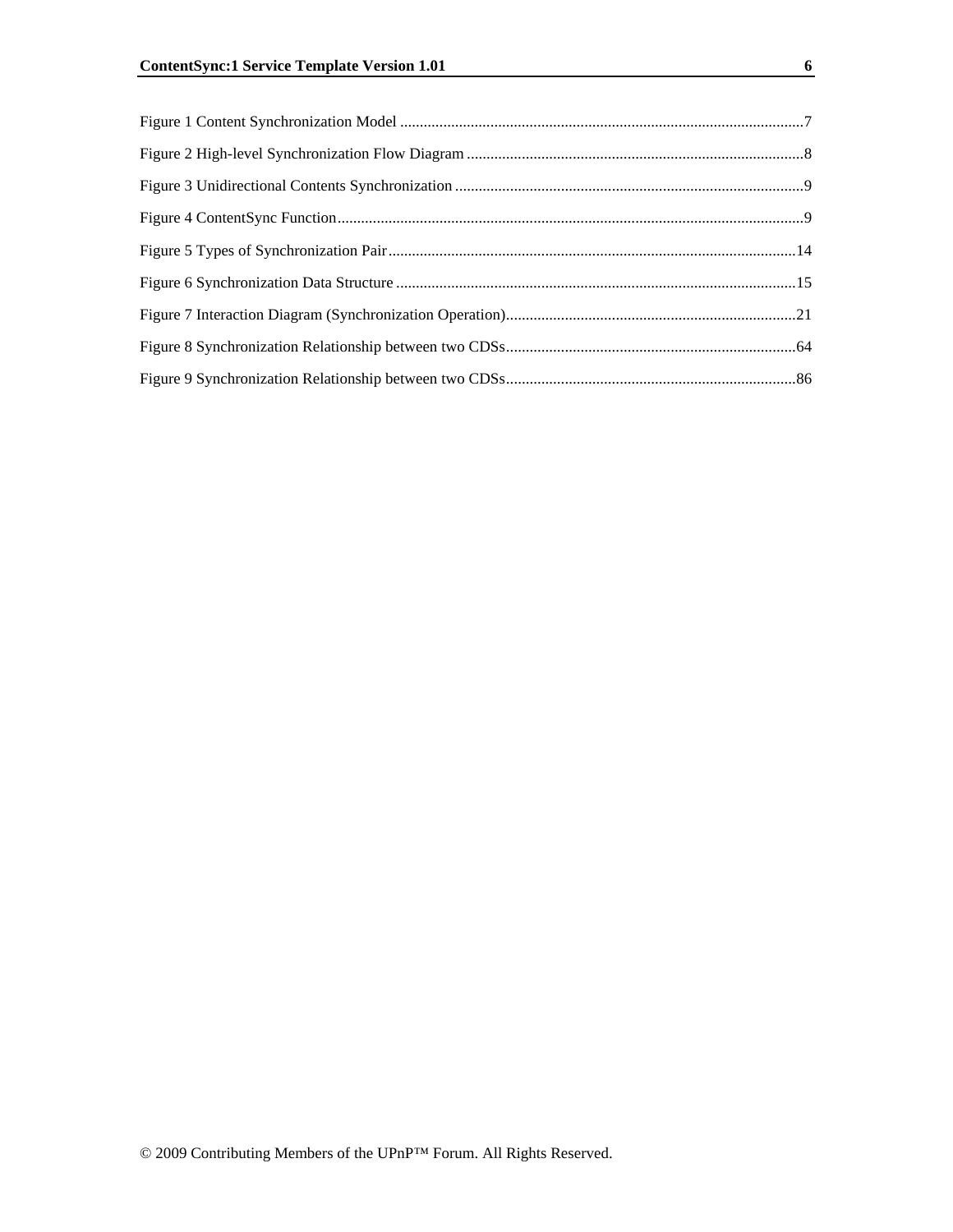## **1. Overview and Scope**

This service definition is compliant with the UPnP Device Architecture version *1.0*.

## **1.1. Introduction**

Content Synchronization service enables two or more ContentDirectory services [CDS] to synchronize content with each other. This service also enables a UPnP control point to synchronize content with a ContentDirectory service. We refer this service as "CSS" or "ContentSync service" from hereon. If a CDS wants to support synchronization of objects and its resources with other CDSs, the implementation MUST enable this ContentSync service (CSS). CSS keeps change log as part of CDS object property that describe which CDS objects are added or modified or deleted since it has synchronized last. Since synchronization enables interaction between ContentSync services, each service has a Control Point (CP) functionality that invokes actions to other ContentSync service to achieve synchronization of contents with each other.





Figure 1 shows how synchronization is accomplished between two CSSs. In the figure above, a stand alone control point is managing the synchronization between two CSSs. This includes management of content synchronization data structure (i.e., creating, browsing and deleting of synchronization data structure) and invocation of synchronization operation, etc. An embedded control point in the CSS has the role of performing the actual synchronization of objects which include retrieving the change log for objects that have changed, monitoring the status of the other CSS and updating the synchronization data structure when an object is successfully synchronized etc.

Figure 2 shows a high-level flow diagram of how Content Sync services, ContentDirectory services and Control Point interact with each other to achieve content synchronization..

Firstly, a stand-alone control point (controlled by a user) creates a synchronization relationship that describes which devices to participate in the synchronization, which objects are to be synchronized, and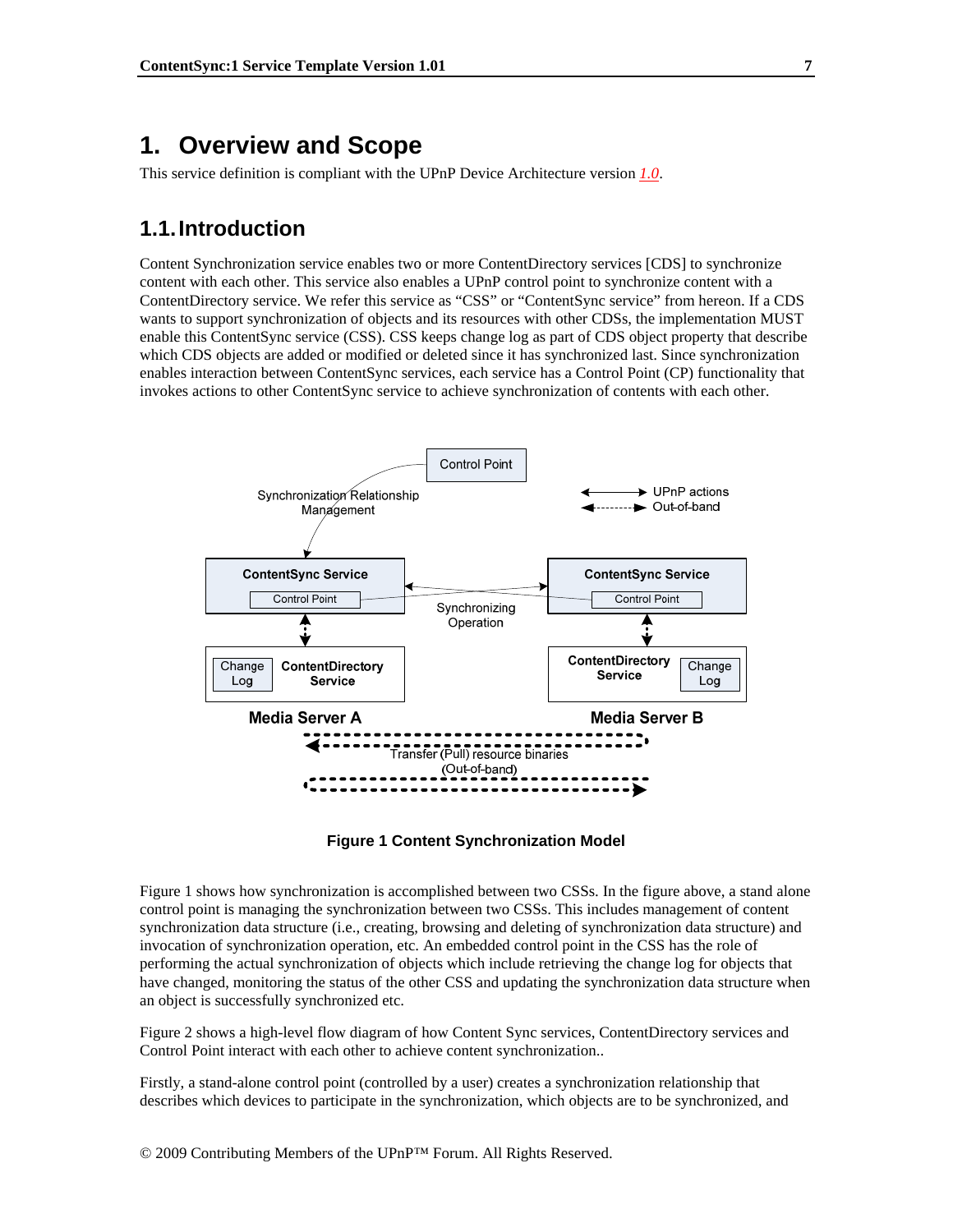how to resolve conflicts and so on. When the control point creates a synchronization relationship, it MUST be responsible to define valid information for the CSS. If the synchronization relationship is successfully created, the CDS implementation that supports CSS MUST keep track of change log of the objects that are subject to synchronization. When a synchronization relationship is created between two devices, identical synchronization data structure information is maintained in both devices.

Once a synchronization relationship is created, a stand-alone control point can trigger a synchronization operation on either of CSSs. If the CSS is ready to synchronize (i.e. successfully respond to the trigger from the stand-alone control point), the embedded control point in the CSS retrieves change log from the other partner device.

After obtaining the change log, the CSS parses and interprets the change log. The CSS then updates the CDS by retrieving object information from the partner device based on the change log and the rule defined in this specification. In this step, the CSS notifies the CSS of the partner device whenever an object in the change log is dealt with regardless of success or failure. If successful update for an object is notified, the CSS implementation MUST clear the change log for that object and the CDS must keep track of new change log since this last synchronization.



**Figure 2 High-level Synchronization Flow Diagram** 

The ContentSync service also provides a functionality by which a control point can only track changes of objects that the control point is interested in. This functionality is helpful for unidirectional synchronization. Figure 3 shows such a scenario. In this scenario, a control point with its own local storage (not compliant to CDS) can synchronize with a CDS by its own local policy. In other words, the control point does not follow any policies that are defined in this specification. The control point creates synchronization relationship information on a CDS with its interest for the CDS to track some objects. The CDS keeps change log for the objects the control point is interested. Therefore, an embedded control point in the CSS is disabled for this type of synchronization. Section 2 explains in details how this kind of unidirectional synchronization can be achived.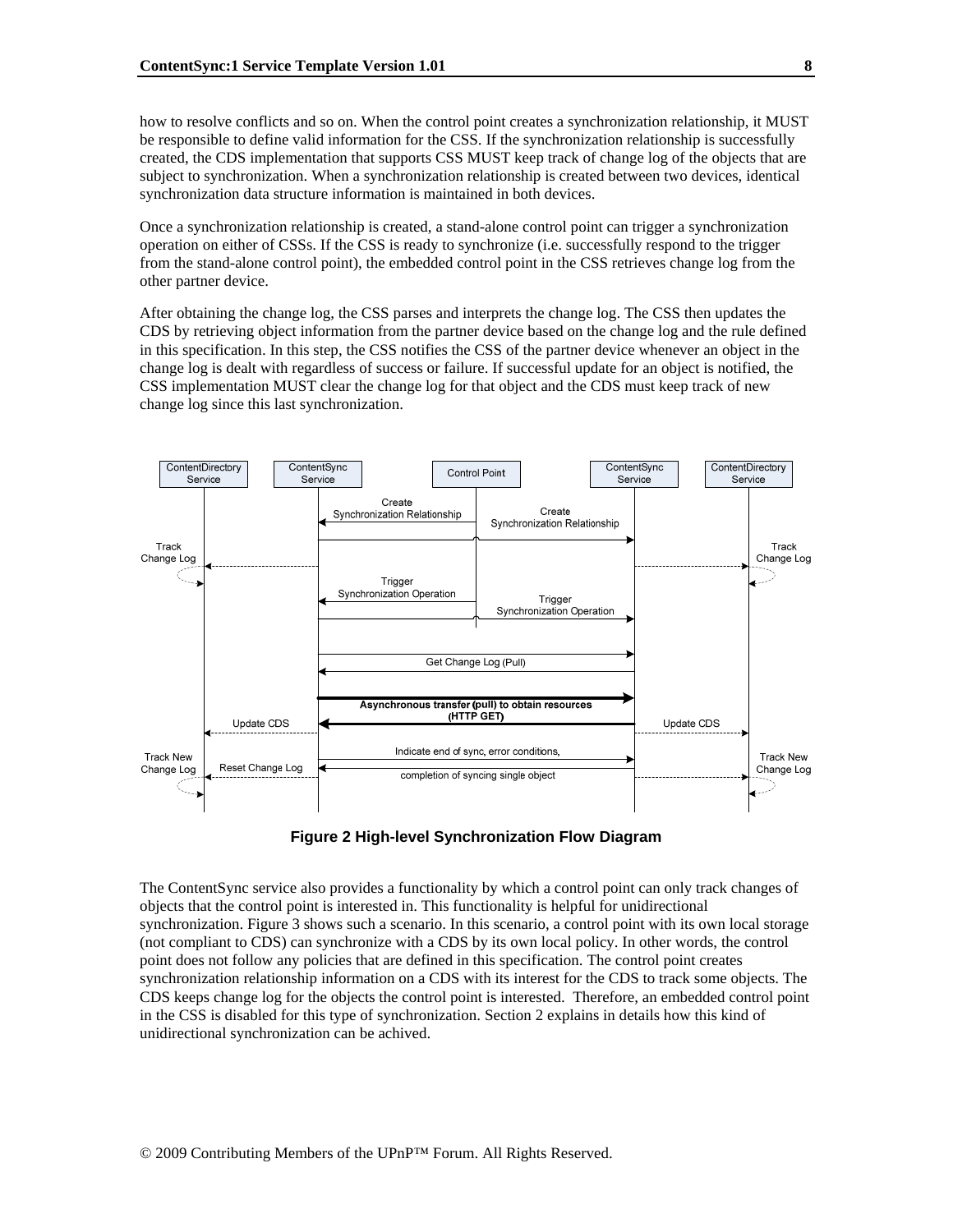

**Figure 3 Unidirectional Contents Synchronization** 

### **1.1.1. ContentSync Function**



### **Figure 4 ContentSync Function**

The Content Sync function is an essential part of the Content Synchronization. This function is a combination of a ContentSync service and a Content Sync CP in a CSS as shown in Figure 4.

### **ContentSync Service:**

ContentSync service is responsible for managing synchronization data structure and performing synchronization operation with a partner CSS.

### **ContentSync CP:**

The ContentSync CP provides Control Point functionality that controls other ContentSync service running on the network.

The interface between the ContentSync CP and the ContentSync service is device-dependent and not defined by the UPnP ContentSync Service specifications.

© 2009 Contributing Members of the UPnP™ Forum. All Rights Reserved.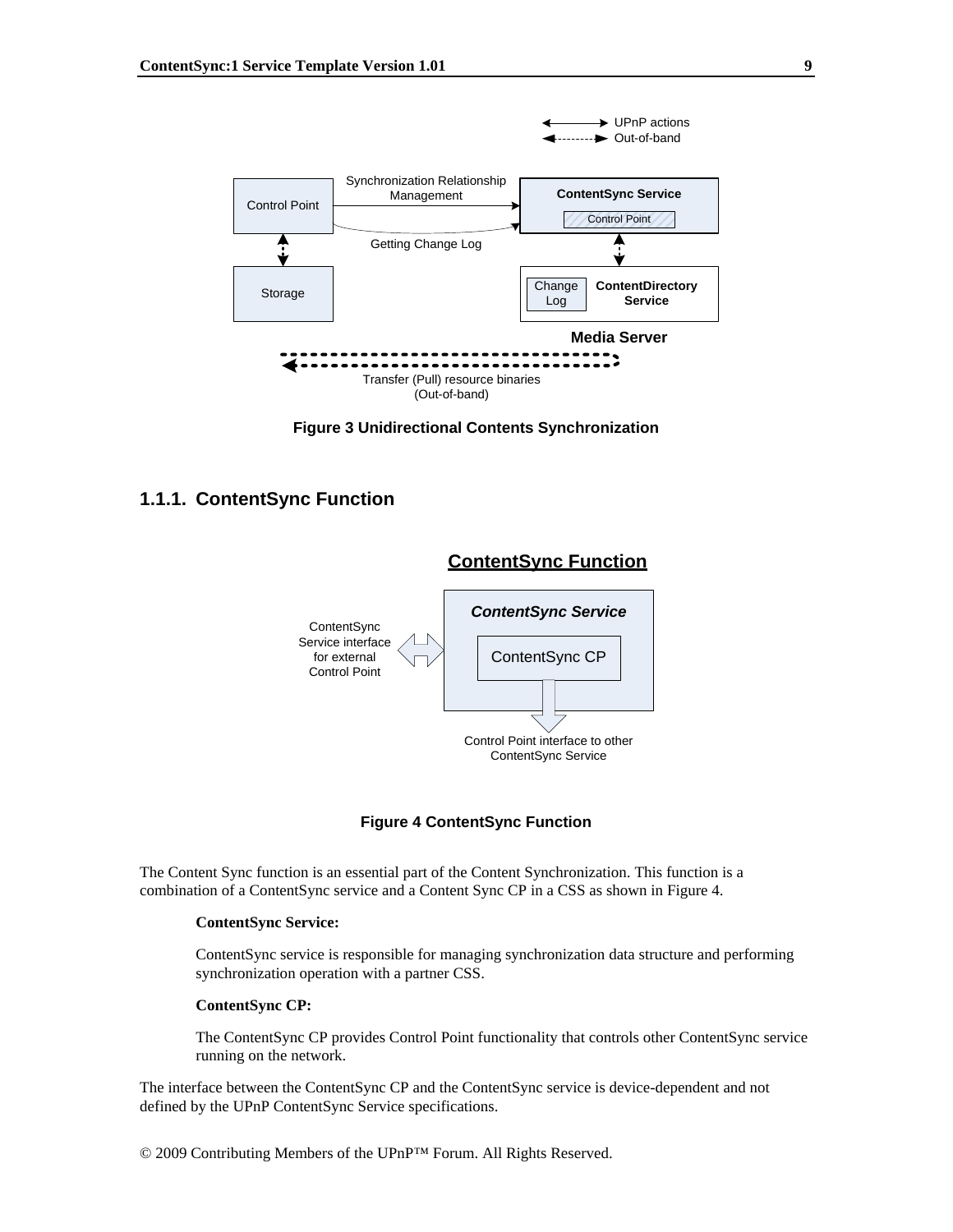### **1.1.2. Media Server Device and ContentDirectory Service**

Since a ContentSync service provides the functionality to synchronize ContentDirectory service objects, ContentSync service implementation MUST appear together with ContentDirectory service implementation and MUST be also deployed on an UPnP Media Server device [MSD] that supports synchronization. Therefore, a Media Server implementation MUST expose an XML device description document which contains description of both ContentSync service and ContentDirectory service when the Media Server implementation supports synchronization of CDS objects.

The following device type identifies a Media Server device that is compliant with this specification:

### **urn:schemas-upnp-org:device**:*MediaServer:2*

The following service type identifies a ContentDirectory service that is compliant with this specification:

### **urn:schemas-upnp-org:service**:*ContentDirectory:2*

To enable synchronization of CDS objects, this specification imposes additional requirements on ContentDirectory:2 service specification. When supporting synchronization of CDS objects, these additional requirements MUST be implemented on top of ContentDirectory:2 service implementation. **See Appendix A for the additional requirements on ContentDirectory:2 service specification (especially CDS properties of ContentDirectory:2 service).** 

Additionally, since this specification adds extended properties to CDS, the AVCS XML schema [AVCS-XSD] for those properties is specified in this specification, not in UPnP AV. In other words, a CDS object expressed by original DIDL-Lite XML document MUST also refer to the AVCS XML schema when the new properties are added to the object. (The schema of the DIDL-Lite XML document does not have any reference to the AVCS XML schema). Note that the schema is informative only and hence the XML data types defined in this specification take precedence over all the XML schemas.

## **1.2. Notation**

• In this document, features are described as Required, Recommended, or Optional as follows:

The key words "MUST," "MUST NOT," "REQUIRED," "SHALL," "SHALL NOT," "SHOULD," "SHOULD NOT," "RECOMMENDED," "MAY," and "OPTIONAL" in this specification are to be interpreted as described in [RFC 2119].

In addition, the following keywords are used in this specification:

PROHIBITED – The definition or behavior is an absolute prohibition of this specification. Opposite of REQUIRED.

CONDITIONALLY REQUIRED – The definition or behavior depends on a condition. If the specified condition is met, then the definition or behavior is REQUIRED, otherwise it is PROHIBITED.

CONDITIONALLY OPTIONAL – The definition or behavior depends on a condition. If the specified condition is met, then the definition or behavior is OPTIONAL, otherwise it is PROHIBITED.

These keywords are thus capitalized when used to unambiguously specify requirements over protocol and application features and behavior that affect the interoperability and security of implementations. When these words are not capitalized, they are meant in their natural-language sense.

Strings that are to be taken literally are enclosed in "double quotes".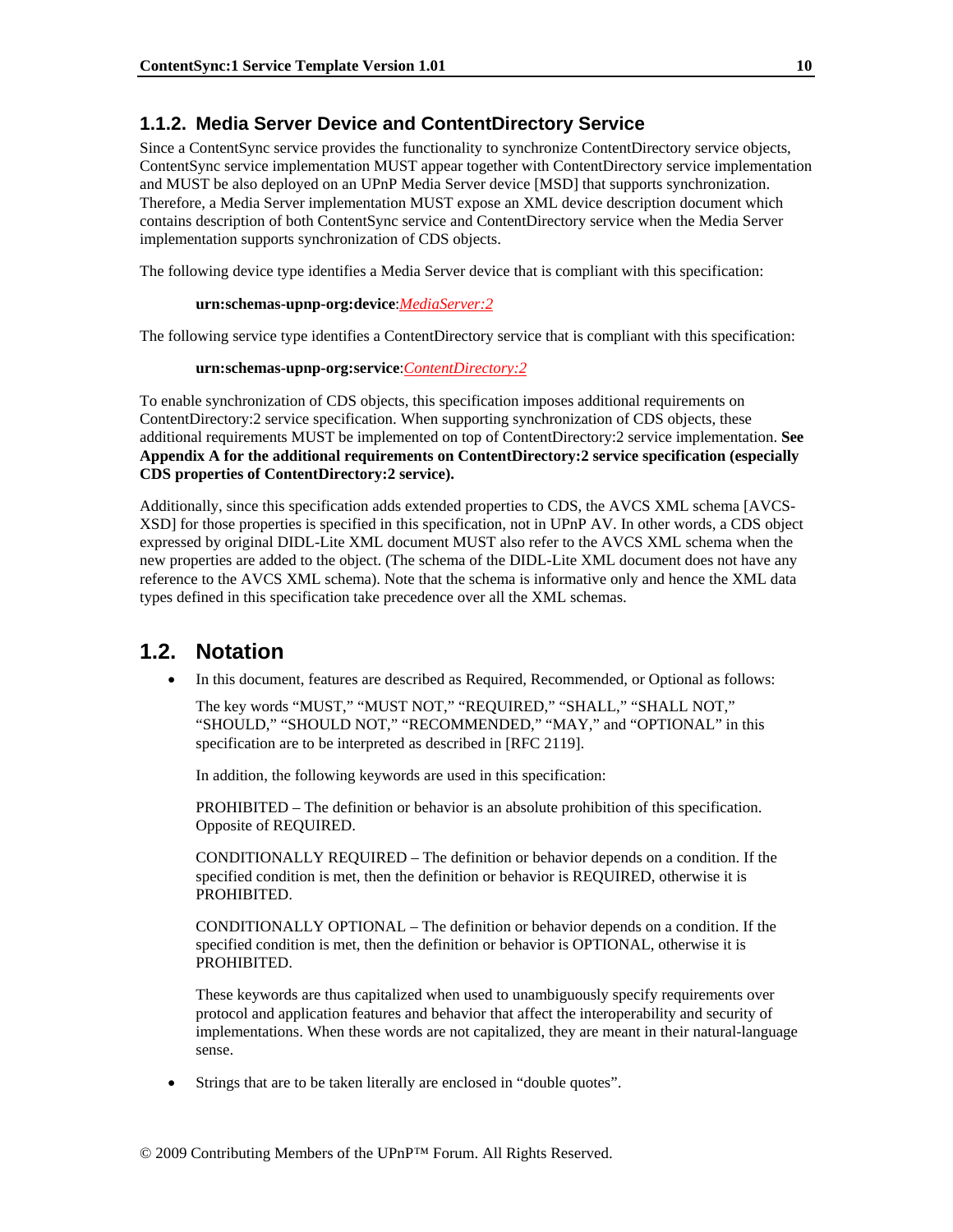- Words that are emphasized are printed in *italic*.
- Keywords that are defined by the UPnP ContentSync and AV Working Committee are printed using the *forum* character style.
- Keywords that are defined by the UPnP Device Architecture are printed using the **arch** character style.
- A double colon delimiter, "::", signifies a hierarchical parent-child (parent::child) relationship between the two objects separated by the double colon. This delimiter is used in multiple contexts, for example: Service::Action(), Action()::Argument, parentProperty::childProperty.

## **1.2.1. Data Types**

This specification uses data type definitions from two different sources. The UPnP Device Architecture defined data types are used to define state variable and action argument data types.

For UPnP Device Architecture defined Boolean data types, it is strongly RECOMMENDED to use the value "**0**" for false, and the value "**1**" for true. However, when used as input arguments, the values "**false**", "**no**", "**true**", "**yes**" may also be encountered and MUST be accepted. Nevertheless, it is strongly RECOMMENDED that all state variables and output arguments be represented as "**0**" and "**1**".

For XML Schema defined Boolean data types, it is strongly RECOMMENDED to use the value "*0*" for false, and the value "*1*" for true. However, when used as input properties, the values "*false*", "*true*" may also be encountered and MUST be accepted. Nevertheless, it is strongly RECOMMENDED that all properties be represented as "*0*" and "*1*".

## **1.3. Vendor-defined Extensions**

Whenever vendors create additional vendor-defined state variables, actions or properties, their assigned names and XML representation MUST follow the naming conventions and XML rules as specified in [DEVICE]

## **1.4. Namespace for ContentSync Service**

All data types represented by XML document in this specification MUST use the following namespaces and XML schemas. Note that this schema is informative only and hence the XML data types defined in this specification take precedence over the XML schema.

| <b>Standard</b><br>Name-<br>space<br>Prefix | <b>Namespace Name</b>                                                                                 | <b>Namespace Description</b>                       | <b>Normative Definition</b><br><b>Document</b><br>Reference |
|---------------------------------------------|-------------------------------------------------------------------------------------------------------|----------------------------------------------------|-------------------------------------------------------------|
| CS:                                         | urn:schemas-upnp-org:cs<br>Reference: http://www.upnp.org/schemas/cs/cs-v1-<br>$2007$ xxxx.xsd        | Common data types for use in<br>ContentSync schema | [CSS-XSD]                                                   |
| avcs:                                       | urn:schemas-upnp-org:cs:avcs<br>Reference: http://www.upnp.org/schemas/cs/avcs-v1-<br>$2007$ xxxx.xsd | Metadata for UPnP AV CDS                           | [AVCS-XSD]                                                  |

**Table 1-1: Namespace Definitions**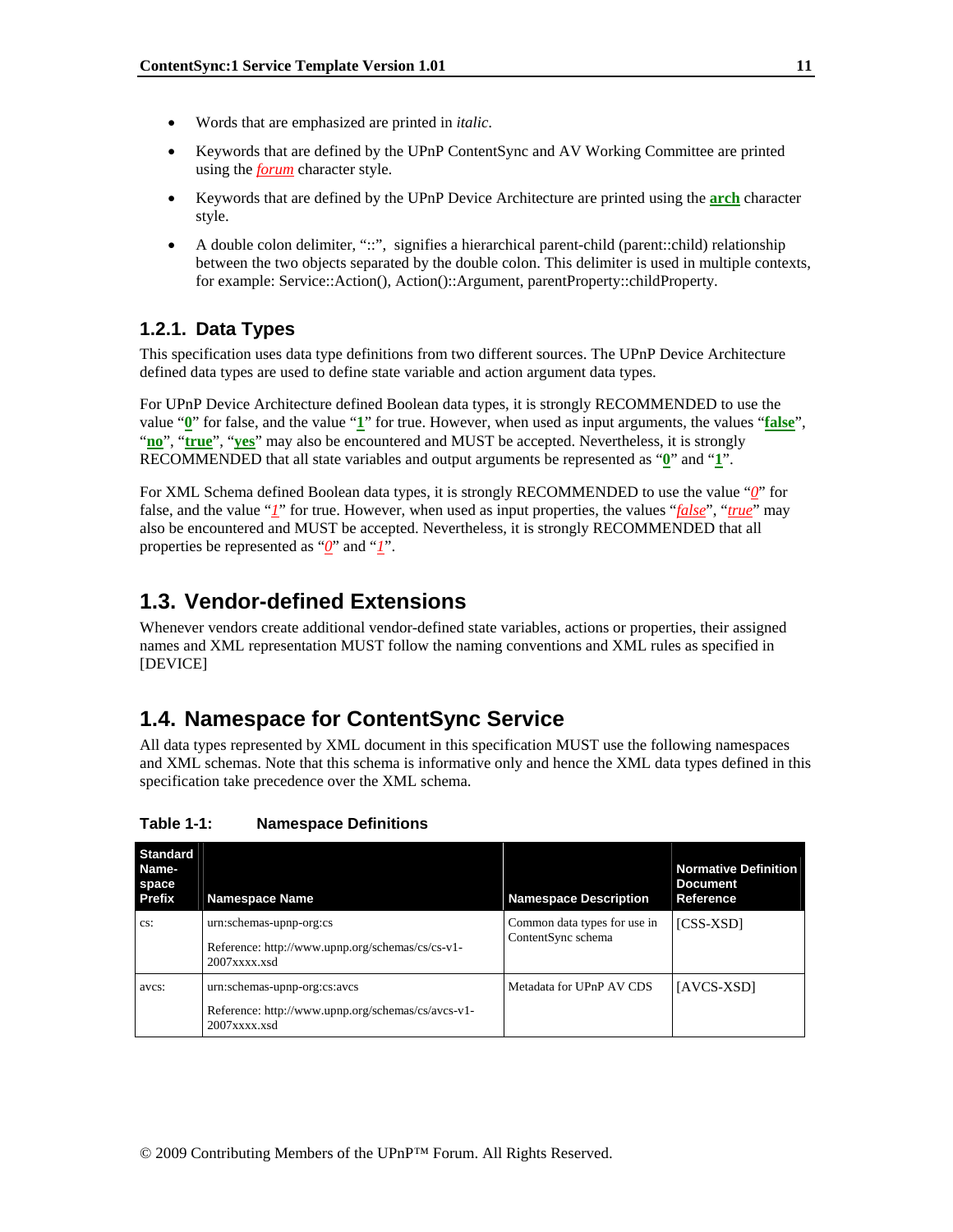## **1.5. References**

[RFC 2119] – *IETF RFC 2119*, *Key words for use in RFCs to Indicate Requirement Levels*, S. Bradner, 1997.

[RFC 4122] – *IETF RFC 4122, A Universally Unique Identifier (UUID) URN Namespace*, P. Leach, et. al., 2005.

[CDS] – *ContentDirectory:2*, UPnP Forum, May 31, 2006.

[DIDL-LITE-XSD] – *XML Schema for ContentDirectory:2 Structure and Metadata (DIDL-Lite)*, UPnP Forum, May 31, 2006.

[CSS-XSD] – *XML Schema for ContentSync Service:1*, UPnP Forum, July 26, 2007.

[AVCS-XSD] – *XML Schema for additional CDS Object Properties of ContentSync Service:1*, UPnP Forum, July 26, 2007.

[DEVICE] – *UPnP Device Architecture, version 1.0*, UPnP Forum, June 13, 2000.

[XML] – *Extensible Markup Language (XML) 1.0 (Third Edition)*, François Yergeau, Tim Bray, Jean Paoli, C. M. Sperberg-McQueen, Eve Maler, eds., W3C Recommendation, February 4, 2004.

[XML SCHEMA-2] – *XML Schema Part 2: Data Types, Second Edition*, Paul V. Biron, Ashok Malhotra, W3C Recommendation, 28 October 2004.

[MSD] – *MediaServer:2*, UPnP Forum, May 31, 2006.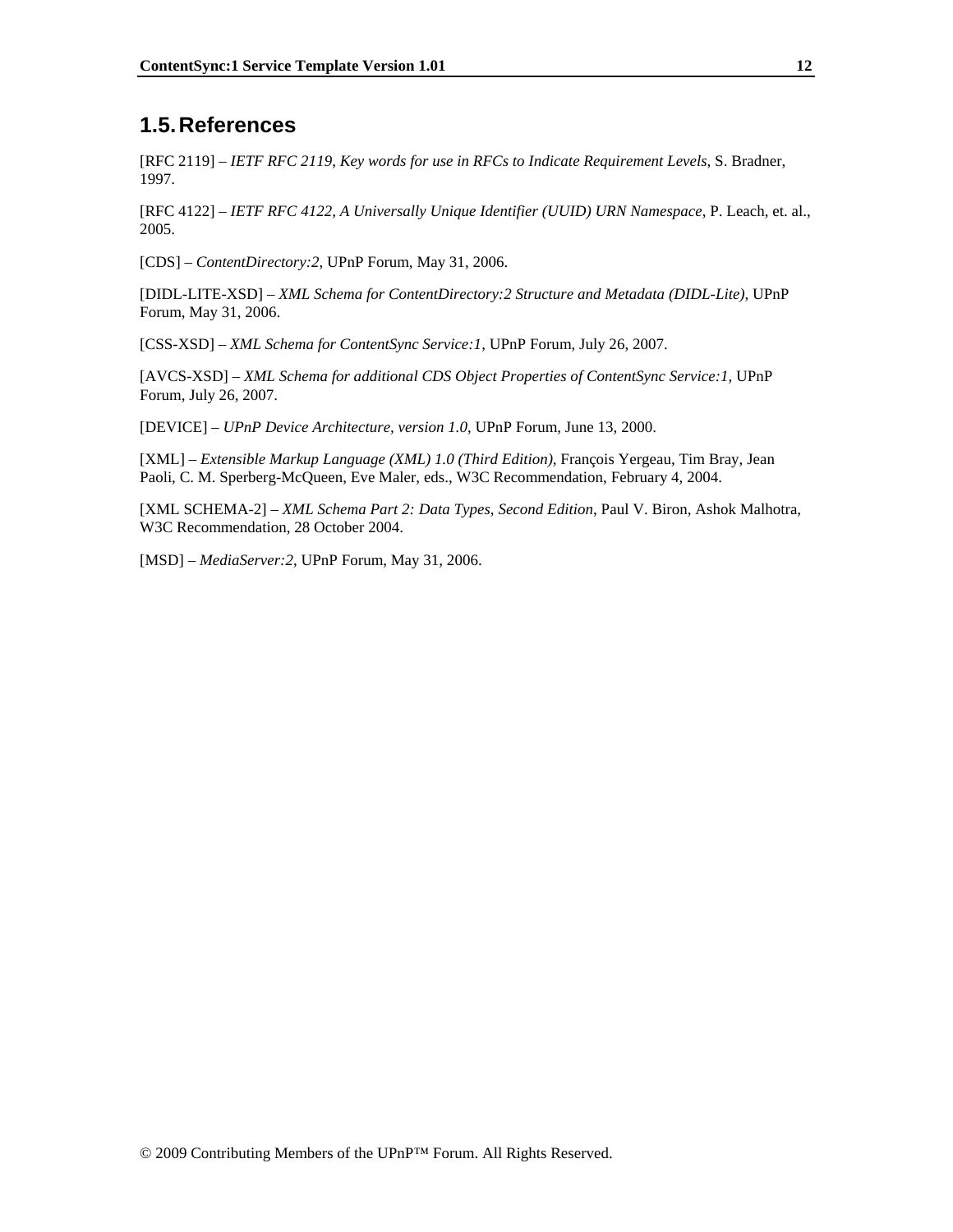## **2. Service Modeling Definitions**

## **2.1. ServiceType**

The following service type identifies a service that is compliant with this template:

 **urn:schemas-upnp-org:service:***ContentSync:1*.

## **2.2. Terms**

## **2.2.1. Synchronization Object and Pair**

A CDS object that is to be synchronized is called a synchronization object.

A synchronization pair represents a binding between a synchronization object in the local device and a synchronization object in the partner device. This binding information is stored in the *avcs:syncInfo* property of the synchronization objects. The *avcs:syncInfo* property for an object also keeps information related to which property or resource has been changed for that object since the object synchronized last with a remote object. This property MUST be updated whenever there is a change to that object. Therefore, any change to *avcs:syncInfo* property MUST not be perceived as object change. **See Appendix A and Appendix B for details on synchronization object property.** It is possible that an object that is new or yet to be synchronized does not have the corresponding remote object. In that case the remote object gets created in the partner device during the synchronization operation if specified by the policy. When creating a synchronization pair for an object, one of the three possible scenarios as shown in Figure 5 will occur.

- **Scenario 1:** an (local) object is paired with an existing remote object in the partner device.
- **Scenario 2:** the local object does not have a corresponding remote object in the partner device and the remote object gets created under an exsiting container object in the partner device which is designated by the control point. The existing container object here is called as *Remote Parent Object*.
- **•** Scenrios 3: This is similar to scenarios 2, however the remote parent object under which the remote object will be created does not exist either and it gets created along with the remote object during the synchronization operation. In scenario 3, the remote parent object that will be created MUST be paired with the parent object of the local object which is called as *Virtual Remote Parent Object*.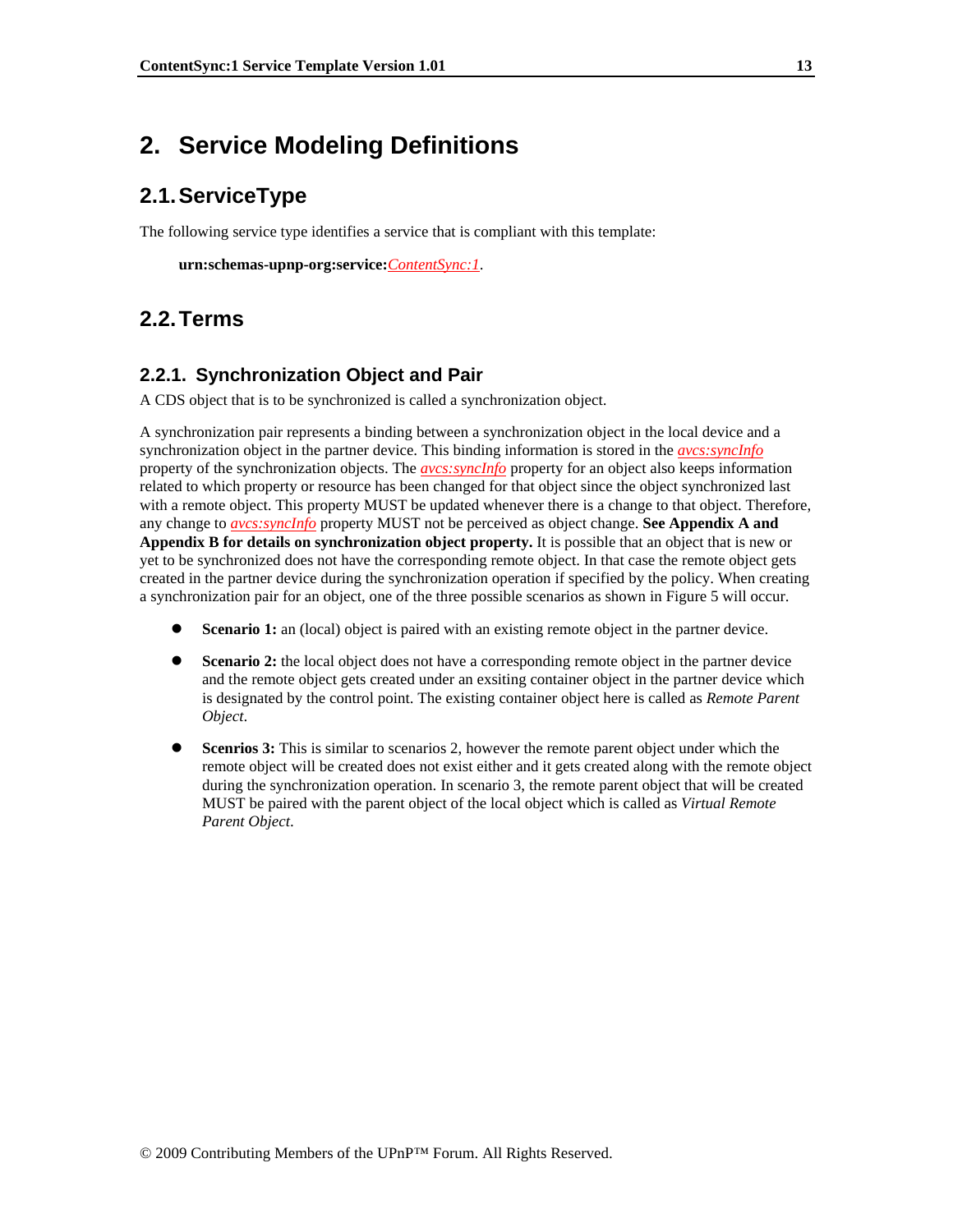

**Figure 5 Types of Synchronization Pair** 

The *avcs:syncInfo* property for an object can have multiple synchronization pair information if the object is paired with multiple remote objects in different devices. In such case, there are some restrictions that MUST be followed. **See 2.8.6** *AddSyncPair()* **action for details.**

### **2.2.2. Synchronization Data Structure**

A Synchronization Data Structure consists of the following information.

- **Synchronization PairGroup** is the data structure that identifies a group of synchronization pairs where identical synchronization policy will be applied. The actual synchronization pair information describing which object in the local CDS is paired with an object in the partner CDS is contained in the object itself as part of object property.
- **•** Synchronization Partnership is the data structure that describes a synchronization operation between two specific CDSs. These two CDSs are called partners. A synchronization partnership contains multiple synchronization pairGroups. A synchronization partnership contains policy information that is applicable to all the pairGroups contained within that partnership. If a pairGroup has its own policy information then the pairGroup policy overrides partnership policy for that specific pairGroup.
- **Synchronization Relationship** is the data structure that describes a synchronization operation between two or more CDSs. A synchronization relationship is composed of one or more synchronization partnerships and each partnership is composed of one or more synchronization pairGroups.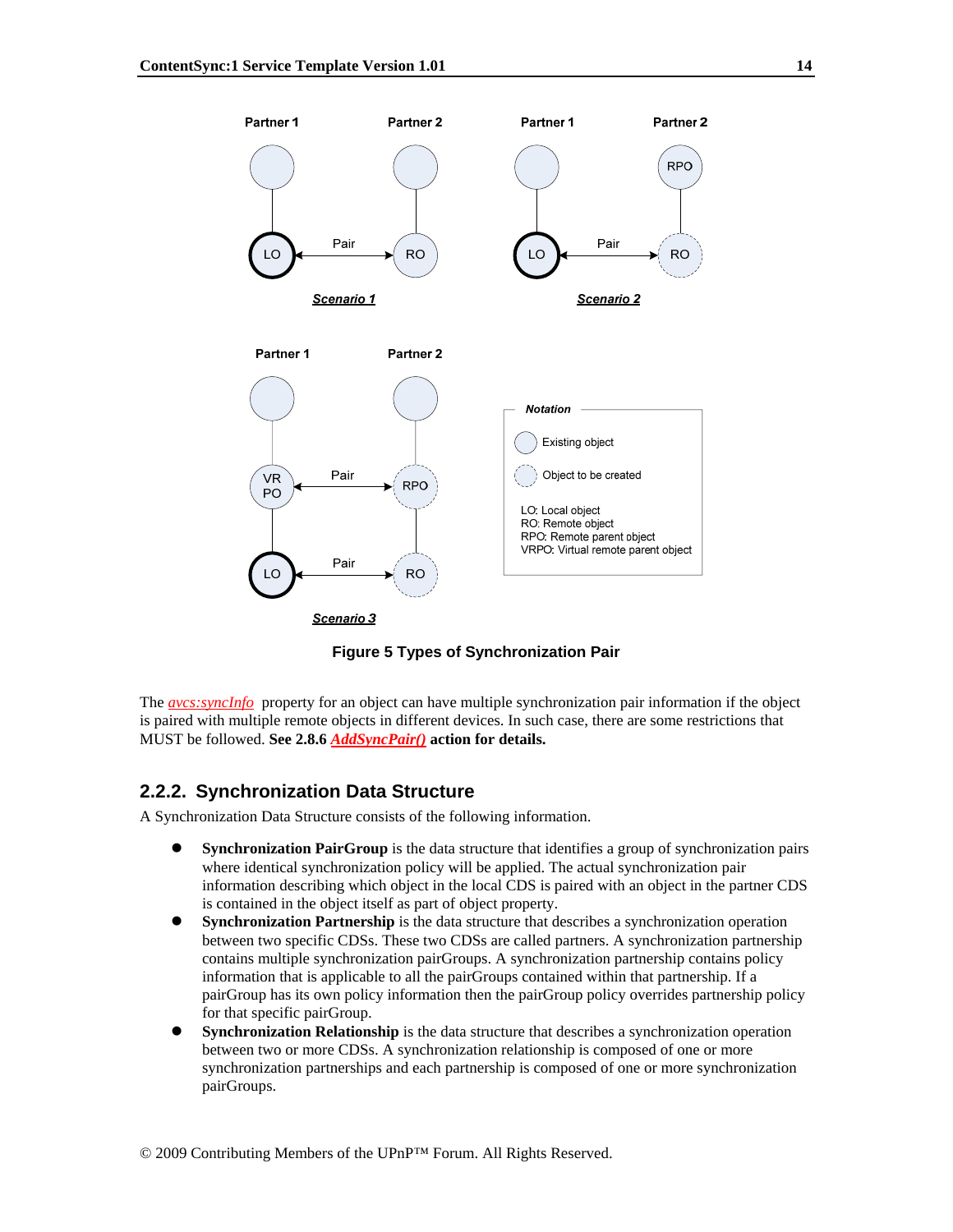Figure 6 shows an example synchronization data structure with all its components.

The synchronization data structure allows an object in one device to synchronize with an object in another device. Every syncable object in CDS has synchronization pair information that describes how the object gets synchronized with another object. **See Section 2.2.3 Synchronization Policy for more details.**

A synchronization relationship or a partnership or a pairGroup is identified by a unique ID. Regardless of disappearance/reappearance of this service on the network, the implementations that support ContentSync service implementations MUST maintain the same value for these IDs in the CDS over its life-time. The value once used MUST be never re-used. In order to make the value of this state variable globally unique, it must be generated using GUID as defined in [RFC 4122]. A GUID is 128 bits long, and can guarantee uniqueness across space and time.

Structurally, single synchronization relationship can have multiple partnerships by definition. H**owever, this version of the specification allows only one partnership within a synchronization relationship as shown in Figure 6.** But, multiple pairGroups within a partnership are allowed in this version of the specification. For example, the synchronization relationship, S2, is only effective one in the figure below.



**Figure 6 Synchronization Data Structure** 

## **2.2.3. Synchronization Policy and Behavior**

A synchronization policy indicates how synchronization partners that are involved in a synchronization relationship can exchange synchronization objects. In general, a synchronization policy indicates which device should provide metadata and resources to which device. There are four types of policies defined which is explained below:

### **2.2.3.1. "replace" synchronization policy**

In "replace" synchronization policy, one of the synchronization partners becomes the source and the other becomes the sink. The purpose of "replace" synchronization is to make a sink identical to the source. That is, contents of the sink objects are replaced with the contents of the source. The terms source and sink are merely conceptual between the synchronization pair.

The behavior of "replace" synchronization policy is as follows.

- The object added to the source which does not have any corresponding object in the sink MUST be copied to the sink.
- Any modification, including deletion, to the existing objects in the source will be applied to the corresponding objects in the sink. To protect an object in the sink from deletion by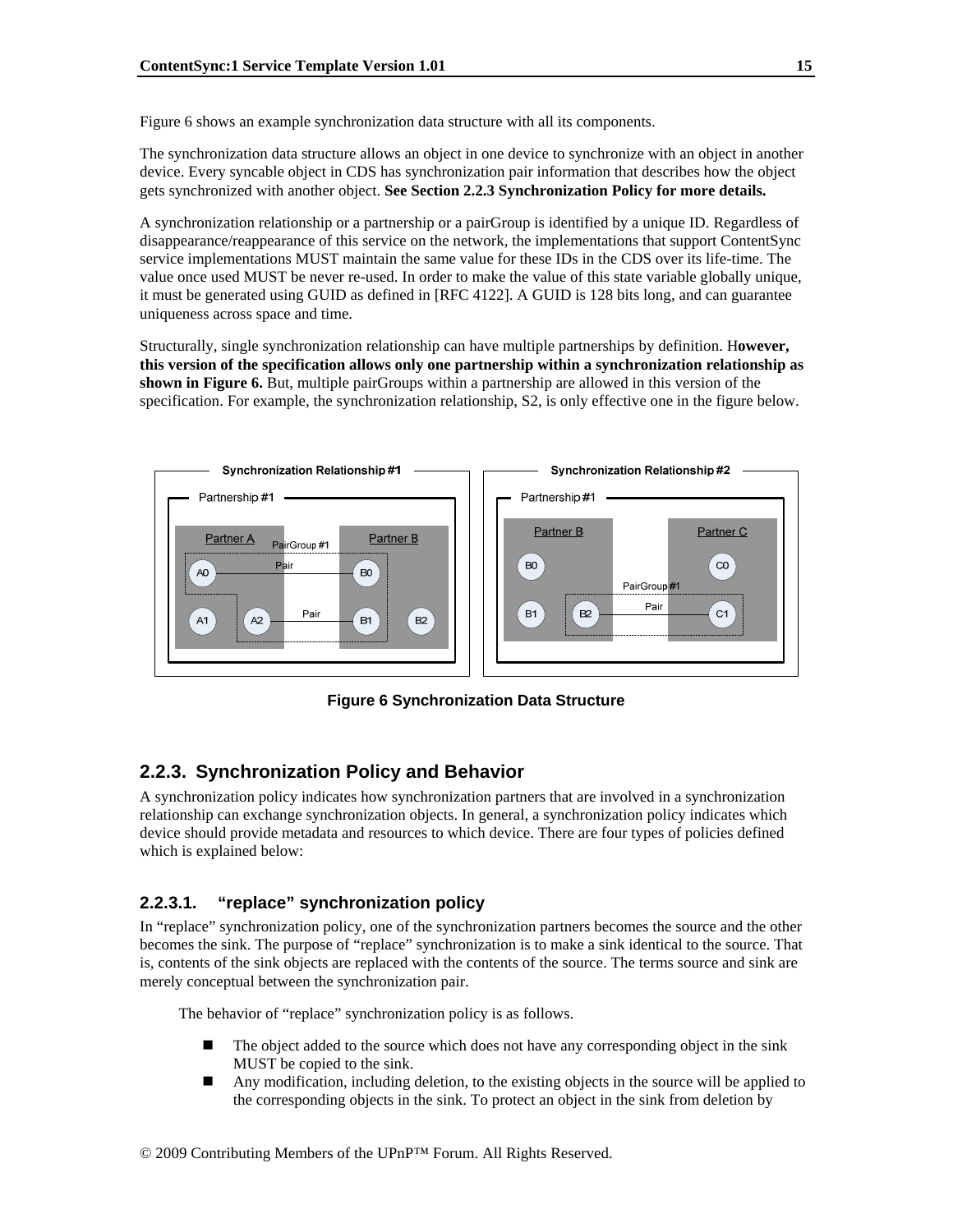synchronization, this object MUST be marked as deletion protected in the synchronization policy. The protected object will not be deleted after synchronization, and will be excluded from the relationship.

*Notel*: There should not be any object in the sink in a relationship that does not have a corresponding object in the source.

*Note2*: Any changes in the sink are not useful, as these will be replaced by the source. To retain changes in an object in the sink, the object should be excluded from the relationship or it needs to be copied before synchronization.

### **2.2.3.2. "merge" synchronization policy**

The "merge" synchronization policy defines that after synchronization, each partner will end up with a superset of synchronization objects of all the partners. In other words, the synchronization objects from all the partners will be merged according to the following rules:

- An object added to a synchronization partner that does not have any corresponding object in the other partner will be copied to the other partner.
- Any metadata or resources that are missing on either partner that missing data is copied to the other partner. If an object and its corresponding object have the same properties with different values, then the values of properties of the partner with higher precedence will be copied to the other partner.

### **2.2.3.3. "blend" synchronization policy**

The "blend" synchronization policy defines that after synchronization, each partner will end up with a superset of synchronization objects of all the partners. In other words, the synchronization objects from all the partners will be blended according to the following rules:

- An object added to a synchronization partner that does not have any corresponding object in the other partner will be copied to the other partner.
- Any metadata or resources that are missing on either partner that missing data is copied to the other partner. If an object and its corresponding object have the same properties with different values, then the values are left as is on both partners.

### **2.2.3.4. "tracking" synchronization policy**

A "tracking" synchronization policy is useful only when synchronizing between a CDS and a non-CDS device. The actual synchronization operation for this policy is out of the scope of this specification. In this policy, only the device having a CDS keeps track of the change log for synchronization objects. The device clears the change log by invocation of the *ResetChangeLog()* action and starts keeping new log from that point. The device stops keeping change log when the synchronization relationship is destroyed.

The behavior of "tracking" synchronization policy is as follows.

- A new object is automatically added to a synchronization pairGroup of its parent object if the parent object (container) of the newly added object is also a synchronization object and the *autoObjAdd* (automatic addition of new child object to synchronization pairGroup) option in the policy of the parent object is set to "1".
	- However, descendent objects except direct child object are not affected by the option above.

### **2.2.3.5. Deleting object from synchronization relationship**

If a user wants to delete an object from the CDS permanently, the user MUST exclude that object from the relationship. The object may be created again by a synchronization operation if the object is just deleted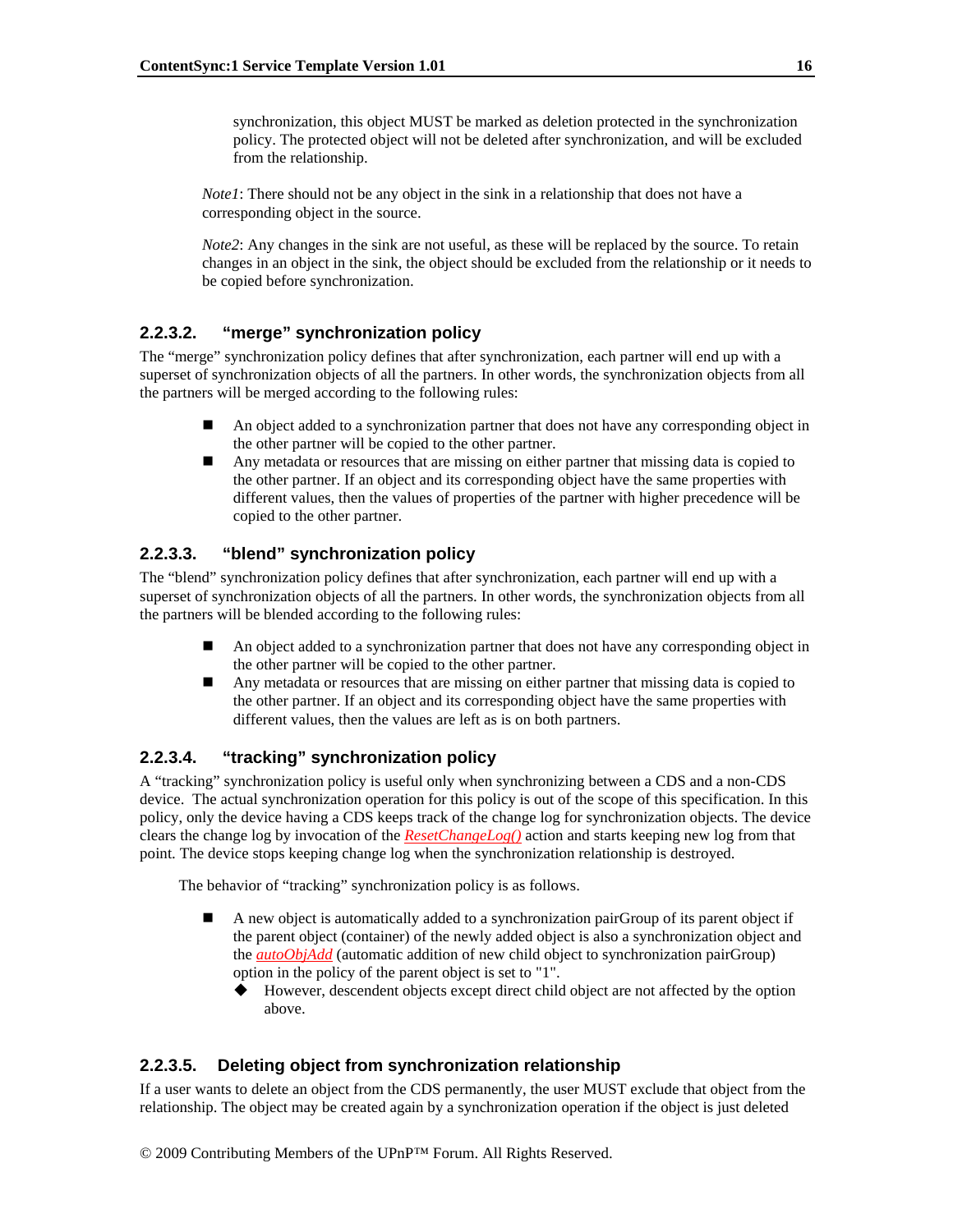and not excluded from the synchronization relationship. If an object is associated with multiple synchronization relationships, it is not permanently deleted until the object is excluded from all the synchronization relationships.

### **2.2.3.6.** *policy* **Data Format**

The synchronization policy is included in the <*policy>* element in the *ContentSync XML document* which contains zero or more synchronization data structure (**See Section 2.7.4** *A\_ARG\_TYPE\_SyncData* **state variable**) and in the *avcs:syncInfo::pair::policy* property in a CDS object if overriding policy is necessary (**See Appendix A.3 Content Synchronization-related Properties.**) The following example shows an XML fragment of the policy.

### **Example:**

```
<policy> 
  <syncType>replace</syncType> 
  <priorityPartnerID>1</priorityPartnerID> 
  <delProtection>1</delProtection> 
<policy>
```
The (one and only) root element,  $\leq$ *policy* $>$ , MUST contain zero or more elements, each of which represents a synchronization policy.

The following example shows a generalized "template" for the format of the *policy* XML document. Additional elements and/or attributes MAY be added to future versions of this specification. Furthermore, a 3<sup>rd</sup>-party vendor MAY add vendor-defined elements and/or attributes. However, by definition, this specification does not define the format and/or values for these  $3<sup>rd</sup>$ -party elements. In order to eliminate element/attribute naming conflicts, the name of any vendor-defined element/attribute MUST follow the rules set forth in **Section 1.3 "Vendor-defined Extensions"** All control points should gracefully ignore any element/attribute that it does not understand.

The following notation includes the *forum* character style to indicate names that are defined by the ContentSync Working Committee. Additionally, fields that need to be filled out by individual implementations are shown in the *vendor* character style.

```
<?xml version="1.0"?> 
<policy
  xmlns="urn:schemas-upnp-org:cs" 
  xmlns:xsd="http://www.w3.org/2001/XMLSchema" 
  xmlns:xsi="http://www.w3.org/2001/XMLSchema-instance" 
   xsi:schemaLocation="urn:schemas-upnp-org:cs 
    http://www.upnp.org/schemas/cs/cs-v1-20070XXXX.xsd"> 
  <syncType>synchronization policy type</syncType>syncDataUpdate 
  <priorityPartnerID>Role of a partner</priorityPartnerID> 
  <delProtection>Protect an object deletion</delProtection> 
  <autoObjAdd>flag indicating automatic addition of new direct child to a 
    pairGroup</autoObjAdd> 
</policy>
```
xml

OPTIONAL. Case sensitive.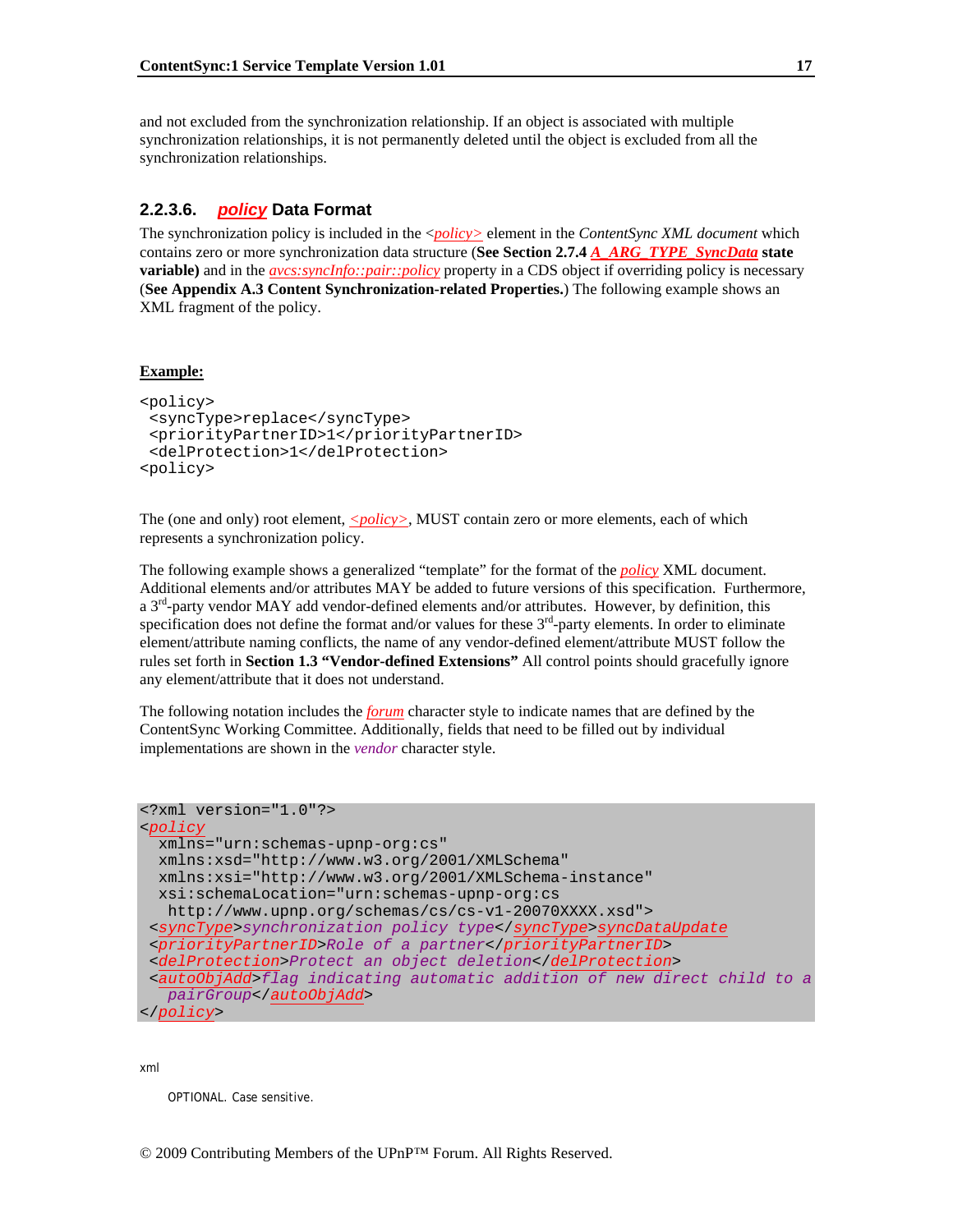### **SyncChange**

REQUIRED. MUST have "urn:schemas-upnp-org:av:css-event" (which is the UPnP ContentSync Working Committee Schema) as the value for the xmlns attribute that declares the default namespace; Contains all elements and attributes defined by the CDS Event schema as follows:

### syncType

REQUIRED. Indicates whether it is a "replace" or "merge" or "blend" or "tracking" synchronization.

#### priorityPartnerID

OPTIONAL. Indicates the role of a partner. If present, in a "replace" synchronization policy, it identifies the partner that is a source device. If present, in a "merge" synchronization policy, it identifies the partner that takes precedence on conflict. In "blend" and "tracking" synchronization, it is not applicable, therefore it could be omitted. The value of the element MUST be the partner@id in a synchronization data structure. **See 2.7.4.1** *A\_ARG\_TYPE\_SyncData\_Data* **Format for details.** Because of the definition of <partner> element in the synchronization data structure, the vaule MUST be either "1" or "2".

#### delProtection

OPTIONAL. indicates whether an object will remain or not in the CDS hierarchy even after the deletion of the object by a synchronization operation. A default behavior is that an object will be deleted by synchronization. If this property is not appeared in the policy property of the *avcs:syncInfo::pair::policy property*, the default behavior MUST be applied.

### autoObjAdd

OPTIONAL. indicates whether a new direct child object will be automatically added into the synchronization pairGroup of the parent object.

Although there are four types of synchronization polices defined above, some properties of an objects in a CDS MUST be dealt with apart from synchronization. For example, the values of *@id* and *@parentID* are dependent on local CDS and a CDS cannot assign a new value to *@id* and *@parentID* by copying these values from other objects. They MUST NOT be considered as syncable and the changes on them MUST be ignored during the synchronization operation. These properties that are independent of synchronization are listed in the **Appendix B, "Syncablility of CDS object."**

### **2.2.3.7. Synchronization behavior**

A synchronization operation updates metadata and resource(s) of a synchronization object using change log in order to keep same metadata and resources between two objects in two different CDSs. While synchronizing objects between two CDSs, the following behavior MUST be applied;

- There is a case where a CDS does not support some metadata that the other synchronization partner supports. In this situation, the CDS that does not support those metadata MUST ignore them.
- Synchronizing two objects under the *merge* synchronization policy, both of the objects will end up with a superset of all properties between these two objects. However, in case of a property that exists in both objects, the object without precedence will copy the value of the property from the object with precedence. The same rule applies to in case of multivalue property. For example, if an object has two properties of the same (i.e. multi-value property) and this object takes precedence while synchronizing with another object, then these properties will be copied to the other object after synchronization even if the other has less or more properties of the same than the object with precedence.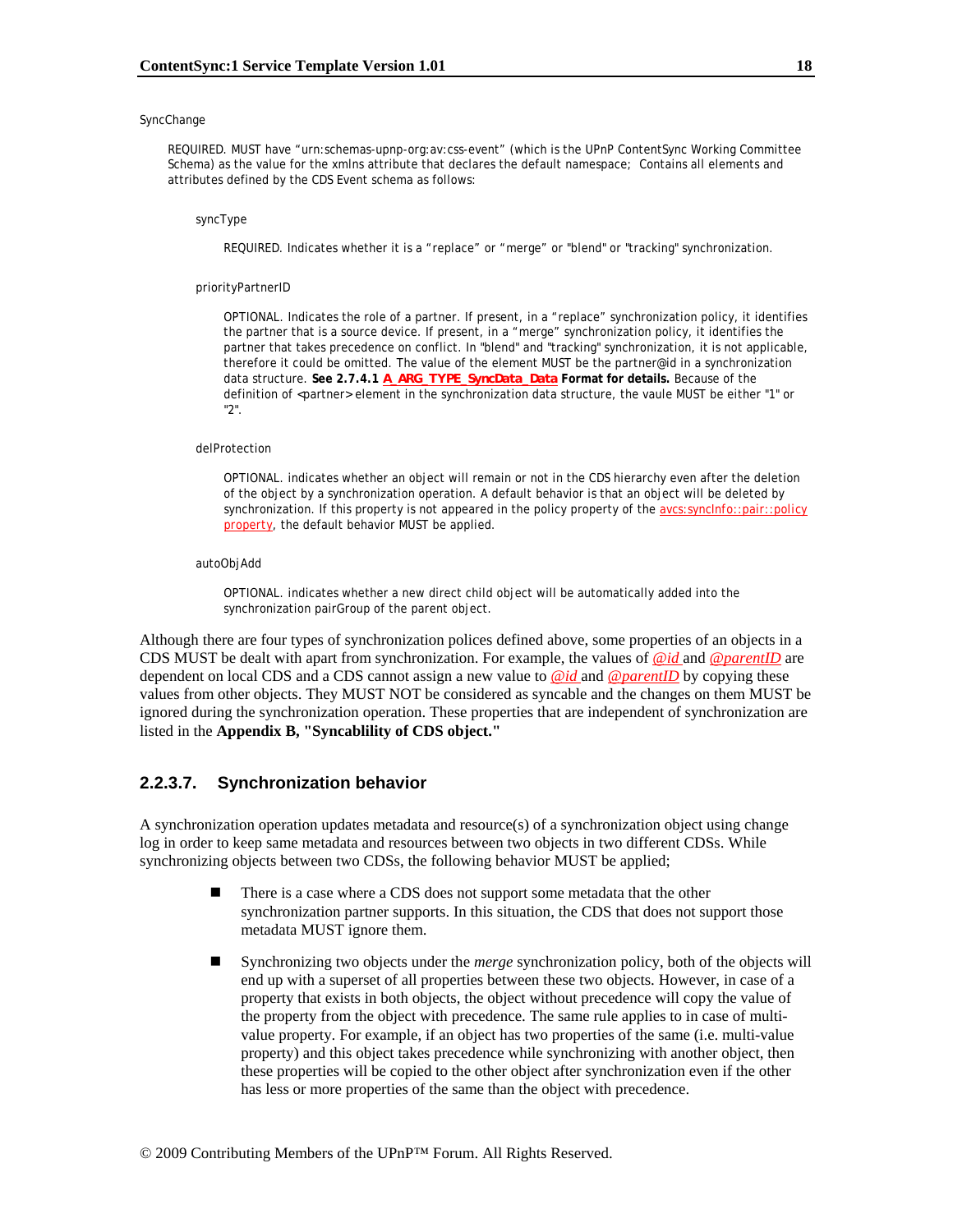- In the case of the *res* property, the *res@avcs:resModified* property indicates whether the resource has been changed. Therefore, while synchronizing, an object without precedence MUST always retrieve the resource from the other object with precedence if the *res@avcs:resModified* property of the object with precedence has set to "1".
- For *replace* synchronization policy, when source object is deleted, the sink object MUST be deleted after synchronization.
	- Note that deleted object information SHOULD be provided in change log.
- For *merge* synchronization policy, when an object with precedence is deleted, it will be revived with all metadata and resource of the partner object after synchronization when change log from the partner device contains the partner object.

### **2.2.4. Minimally Complete Synchronization Relationship Data Structure**

A minimally complete synchronization data structure defines exactly one synchronization relationship, exactly one partnership within synchronization relationship and exactly one pairGroup within that partnership. See 2.7.4 *A\_ARG\_TYPE\_SyncData* state variable for details.

## **2.3. Synchronization Data Structure Management**

This sub-section describes how a synchronization data structure gets added, modified and deleted. The synchronization data structure is defined by the *A\_ARG\_TYPE\_SyncData* state variable (**See Section 2.7.4)** and any changes to the data structures get evented by the *SyncChange* state variable. **See "2.7.1**  *SyncChange* **state variable" and "2.7.13 Eventing and Moderation" for details on how to send an event message for the synchronization data structure change.**

### **2.3.1. Synchronization Data Structure Addition**

Since the same synchronization data structure is kept in the partner devices within a partnership, any addition to the existing synchronization data structure such as adding a new synchronization relationship or new a pairGroup within an existing partnership MUST abide by the following rules:

Note: a new partnership within an existing synchronization relationship is not allowed in this version of the specification.

When adding a new synchronization relationship or adding a new pairGroup, the two partner devices MUST be in the network. When a partner leaves the network while adding a synchronization data structure, the first partner that receives this addition request MUST not update its synchronization data structure. Likewise, when a partner fails for some reason after receiving a successful response for addition from the second partner, added synchronization relationship or pairGroup in the second partner MUST be destroyed. To remove such stale data in the second partner, the second partner exchanges its own synchronization data structure with the first partner by invoking the UPnP action *ExchangeSyncData()* when the first partner comes back to the network..

### **2.3.2. Synchronization Data Structure Modification**

Since the same synchronization data structure is kept in all the partner devices, any modifications to the existing synchronization data structure such as modification to an XML element in a synchronization relationship or in a partnership within an existing synchronization relationship or in a pairGroup within an existing partnership MUST follow the following rules: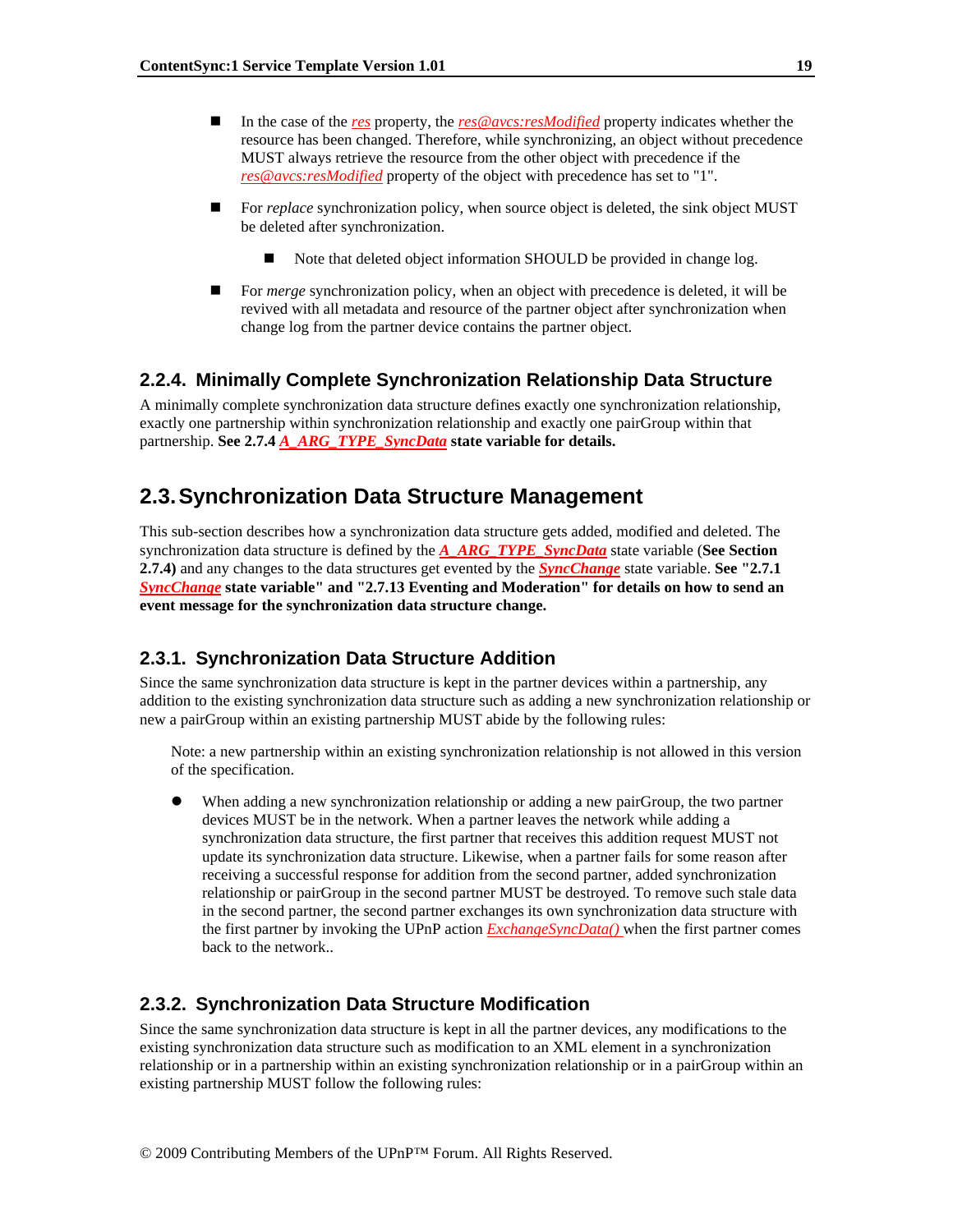- To modify a synchronization relationship or a partnership or a pair Group, all partner devices MUST be in the network. When a partner leaves the network while modifying a synchronization data structure, the first partner that receives this modification request MUST not update its synchronization data structure..When a partner fails for some reason after receiving a successful response for modifications from the second partner, the modified synchronization relationship or pairGroup in the second partner MUST be destroyed. To remove such stale data in the second partner, the second partner exchanges its own synchronization data structure with the first partner by invoking the UPnP action *ExchangeSyncData()* when the first partner comes back to the network..The partner device can determine the staleness of its partnership or pairGroup data by comparing the *partnership@updateID* attribute and the *pairGroup@updateID* with the one in the other partner device, respectively. Upon creation of a synchronization data structure, all partner devices MUST keep the *partnership@updateID* and the *pairGroup@updateID* attributes that are increased by 1 whenever a change is made on the partnership or pairGroup that the partner belongs to. If the values of the *partnership@updateID* or *pairGroup@updateID* are different then the partnership information with higher value of *partnership@updateID* or *pairGroup@updateID* is up-to-date, and the partner with the lower value MUST update its partnership or pairGroup information with the one from the other partner. After update, the *partnership@updateID* and *pairGroup@updateID* values on both the partners become identical.
- The change of the partner device in a partnership is NOT allowed.
- A device which is currently processing a modification request MUST reject any subsequent modification requests on the same data structure or part of the data structure that is the target of the current modification request which is in progress. When a device is performing a synchronization operation, any modification request on the associated data strucutre MUST be rejected.

### **2.3.3. Synchronization Data Structure Deletion**

Any deletions to an existing data structure MUST follow the following rules:

- When a synchronization relationship or a partnership or a pairGroup is deleted from an existing data structure, the changed data structure after the deletion MUST be synchronized among all the partners.
- Any deletions in one of the partners are allowed. However, the deleted information MUST be synchronized when the other partner come to the network.
- When a synchronization relationship is deleted, all related information stored in the device such as partnership, pairGroup, synchronization pair and deleted object list relevant to the relationship MUST be deleted.
- After a partnership is deleted, all information associated with this partnership such as pairGroup, synchronization pair and deleted object list MUST be deleted.
- When a pairGroup is deleted, all related information stored in the device such as synchronization pair and deleted object list relevant to the pairGroup MUST be deleted.
- When the last pairGroup within an existing partnership is deleted, the partnership MUST be deleted as well because the synchronization data structure does not allow a partnership without at least one pairGroup.

## **2.4. Synchronization Operation (CDS to CDS)**

A Synchronization operation is performed according to the policies described in the synchronization data structure and/or in the synchronization pair. Therefore, before synchronizing objects between two or more CDSs, the synchronization data structure MUST be created, if it does not exist, by describing the devices to be involved in the synchronization along with the policies to be applied and synchronization pair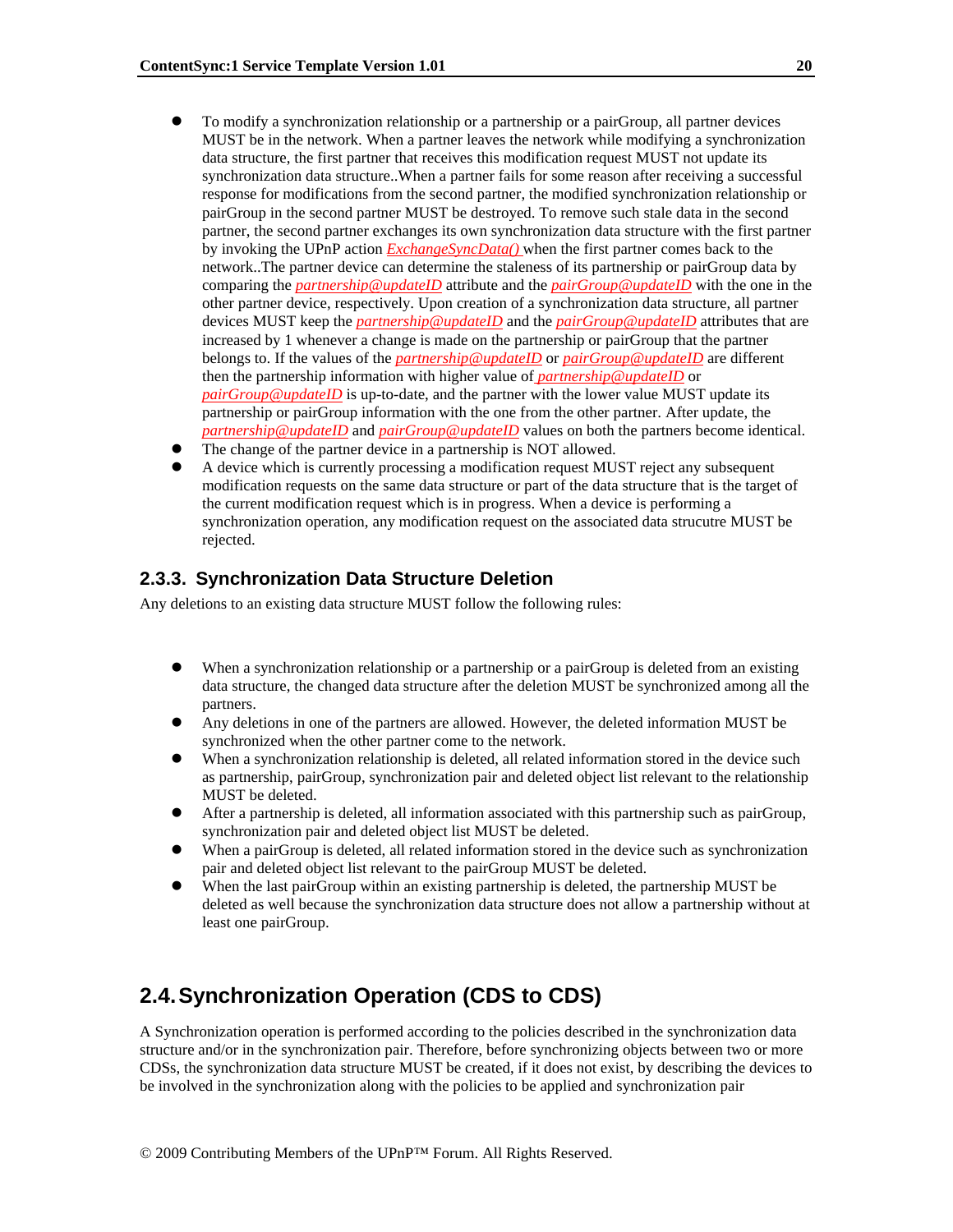information for objects that are to be synchronized. **See Section 2.8.1** *AddSyncPair()* **action for details on how to add synchronization pair information.** 

Figure 7 and the texts below describe the sequence of steps during a synchronization operation:



**Figure 7 Interaction Diagram (Synchronization Operation)** 

- 1. A control point MAY invoke *GetSyncData()* action to retrieve existing synchronization data structure. The result of this action is a collection of synchronization relationships.
- 2. The control point triggers a synchronization operation by invoking the *StartSync()* action on one of the partner devices in the selected synchronization relationship. While invoking this action, the control point passes the target synchronization ID for identifying the synchronization relationship or partnership or pairGroup that is to be synchronized.
	- A. The partner that receives the *StartSync()* action from a control point, MUST also trigger the synchronization operation on the other partner by invoking the *StartSync()* action on the partner.
- 3. Once the synchronization operation has been triggered successfully, the devices that are part of the synchronization operation perform the synchronization simultaneously. The subsequent process is as follows:
	- A. Each device invokes *GetChangeLog()* action on the partner device to retrieve synchronization objects, which basically include the change log as objects are updated in the CDS.
	- B. After receiving responses for the two actions above, each partner device parses and interprets the received DIDL-Lite XML document (Change log) to get synchronization object information. Since during the synchronization operation, some of the objects need to be created under a container object which itself needs to be created as well, the order how objects are to be synchronized should be handled very carefully. The synchronization operation MUST be done according to the following orders. **See Section "2.9 Theory of Operation" for details on how individual object is synchronized.**

Note: Each object in the change log MUST have one of the following XML elements;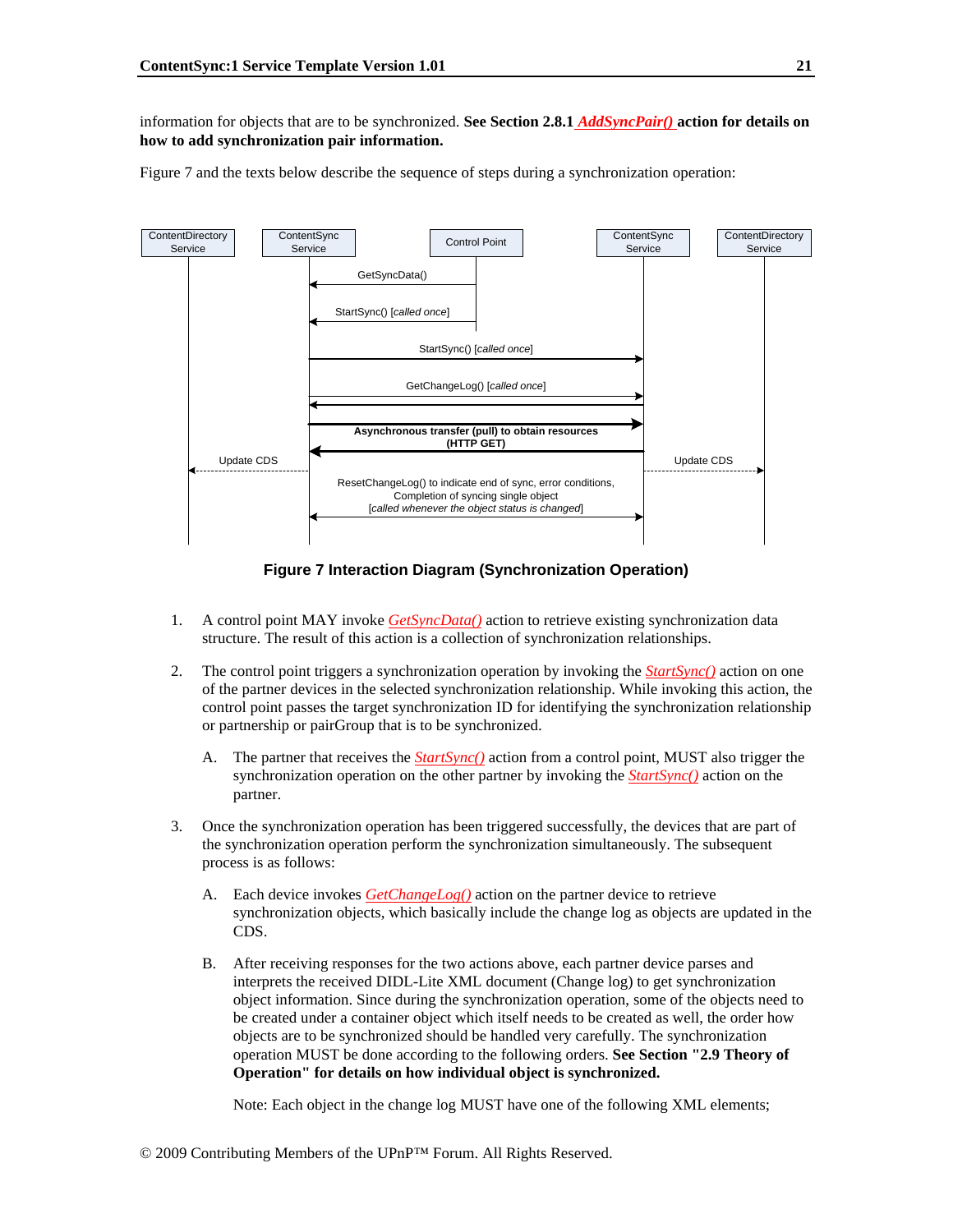*avcs:pair::remoteObjID* or *avcs:pair::remoteParentObjID* or *avcs:pair::virtualRemoteParentObjID*

- First, the device MUST synchronize objects (Scenario 1 pair) that have the *avcs:pair::remoteObjID* property.
- Second, the device MUST synchronize objects (Scenario 2 pair) that have the *avcs:pair::remoteParentObjID* property.
	- The device creates new (local) object under the object that is identified by the value of the *avcs:pair::remoteParentObjID* property.
	- The partner device MUST replace the *avcs:pair::remoteParentObjID* property with the the *avcs:pair::remoteObjID* property and the value of which MUST be set to *object@id* of the newly created object. **(See Step E below how the partner device receives the information of the newly created object)**
- Finally, the device MUST synchronize objects that have the *avcs:pair::virtualRemoteParentObjID* property. The device starts with the objects for which the value of the *avcs:pair::virtualRemoteParentObjID* property, is found in the *avcs:pair::remoteObjID* property of the objects. Once synchronized, the partner device MUST replace the *avcs:pair::virtualRemoteParentObjID* property with the *avcs:pair::remoteObjID* property and the value of which MUST be set to *object@id* of the newly created object. The device continues this process recursively until all objects are synchronized.
- C. Whenever a device obtains the DIDL-Lite XML fragment for each synchronization object, the device updates the local CDS in accordance with the synchronization policy as described in Section 2.2.2.
- D. Finally, the partner devices transfer resources using HTTP GET method as the transport protocol. Each partner device sends an event message whenever an object is processed. This event message includes the status of synchronization (i.e. *SyncStatusUpdate* state variable) which indicates whether the object is synchronized successfully or is failed to synchronize. When an object is synchronized successfully the corresponding change log for that objects gets cleared and the CDS starts keeping log for new changes.

Note: Each CDS object MUST have at least one *res* property of which resource MUST be transferred using HTTP GET method if the object has a resource.

- E. When a device receives the *ResetChangeLog()* action with objects that have synchronized, the device updates the *avcs:pair* property in the CDS object.
	- **i.** Each device MUST invoke the **ResetChangeLog()** action on the partner device to inform (acknowledge) the partner which remote objects have successfully synchronized with the local objects. A device can acknowledge multiple objects by a single action invocation. When invoking the *ResetChangeLog()* action, the device MUST provide the *avcs:syncInfo@updateID* for each object that is extracted from the result of the last *GetChangeLog()* action in order for the partner to decide what to reset in the change log. **See Section 2.8.12** *ResetChangeLog()* **how to reset the change log.**
- 4. After receiving an event message from the partner device that notifies the end of synchronization for all objects, the device releases all system resources that are involved in the synchronization operation.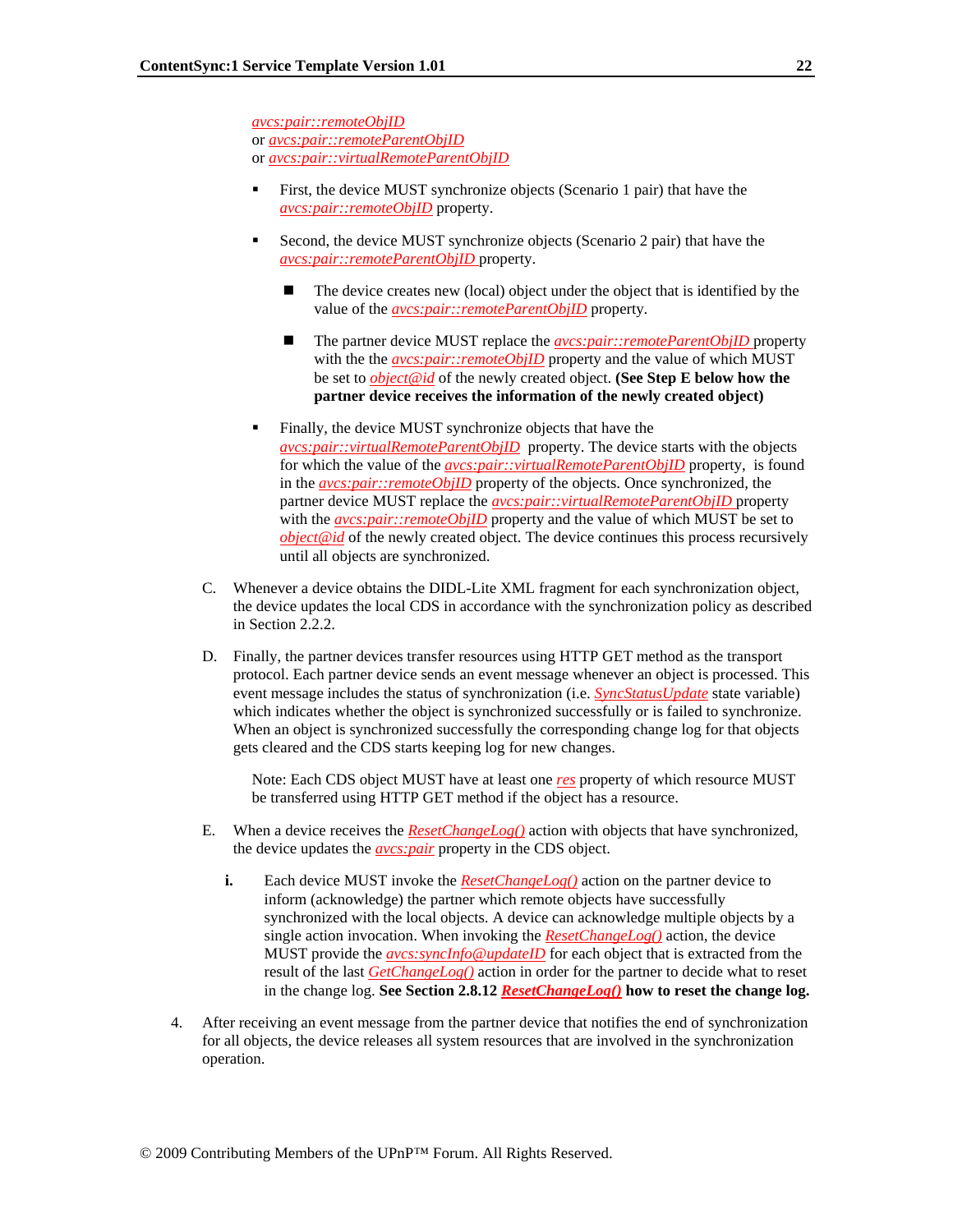## **2.5. Synchronization Operation (CDS to non CDS)**

The synchronization between a CDS and a non-CDS (Control Point) is unidirectional and consists of the following steps:

- 1. A UPnP Control Point creates a new synchronization data structure containing a single synchronization relationship on the device with which the control point wants to synchronize. The process of creating such data structure is defined in Section 2.7.1.The following rules MUST be applied while creating a synchronization data structure for CDS-non CDS synchronization:
	- Either  $\leq$  *partner id="1"*> or  $\leq$  *partner id="2"*> elements in the  $\leq$  *partnership*> element MUST be assigned to Non-CDS entity and its *<deviceUDN>* element and *<serviceID>* MUST have the empty string.
	- If one of two partners is a non-CDS, adding another partnership is NOT allowed.
		- A partnership between CDS and Non-CDS can not be added into an existing synchronization relationship.

The following XML document shows an example format of the synchronization data structure for CDS and Non-CDS synchronization. **(See Section 2.7.4** *A\_ARG\_TYPE\_SyncData* **for details on a synchronization data structure)**

```
<syncRelationship id="1cce93c2-6144-4093-9650-ae6c7ba28c91" active="1" 
  xmlns="urn:schemas-upnp-org:cs" 
  xmlns:xsd="http://www.w3.org/2001/XMLSchema" 
  xmlns:xsi="http://www.w3.org/2001/XMLSchema-instance" 
   xsi:schemaLocation="urn:schemas-upnp-org:cs 
    http://www.upnp.org/schemas/cs/cs-v1-20070XXXX.xsd"> 
  <title>ABC Electronic Program Guide</title> 
  <partnership id="3fa8e9f8-ff21-47ee-90c8-7730793a613f" active="1"> 
   <partner id="1"> 
    <deviceUDN>e832a654-9c64-429b-9f34-8f55278f73a7</deviceUDN> 
    <serviceID>AcmeContentSync-001</serviceID> 
   </partner> 
   <partner id="2"> 
    <deviceUDN></deviceUDN> 
    <serviceID></serviceID> 
   </partner> 
   <policy> 
    <syncType>tracking<syncType> 
    <priorityPartnerID>1</priorityPartnerID> 
    <autoObjAdd>1</autoObjAdd> 
   </policy> 
   <pairGroup id="bca02e62-e9d6-454c-b1b2-a52e199e02e7" active="1"/> 
  </partnership> 
</syncRelationship>
```
- 2. Once the synchronization data structure is created and pair information is added to the CDS objects, the CDS starts keeping track of changes to the objects.
- 3. A control point can retrieve the change log for all the objects that are part of the synchronization relationship by invoking the *GetChangeLog()* action defined in Section 2.7.11. After retrieving the change log, a control point can invoke the *ResetChangeLog()* action to instruct the CDS whether to continue accumulating the change log once it has been retrieved or starts keeping new log after flushing out the old logs.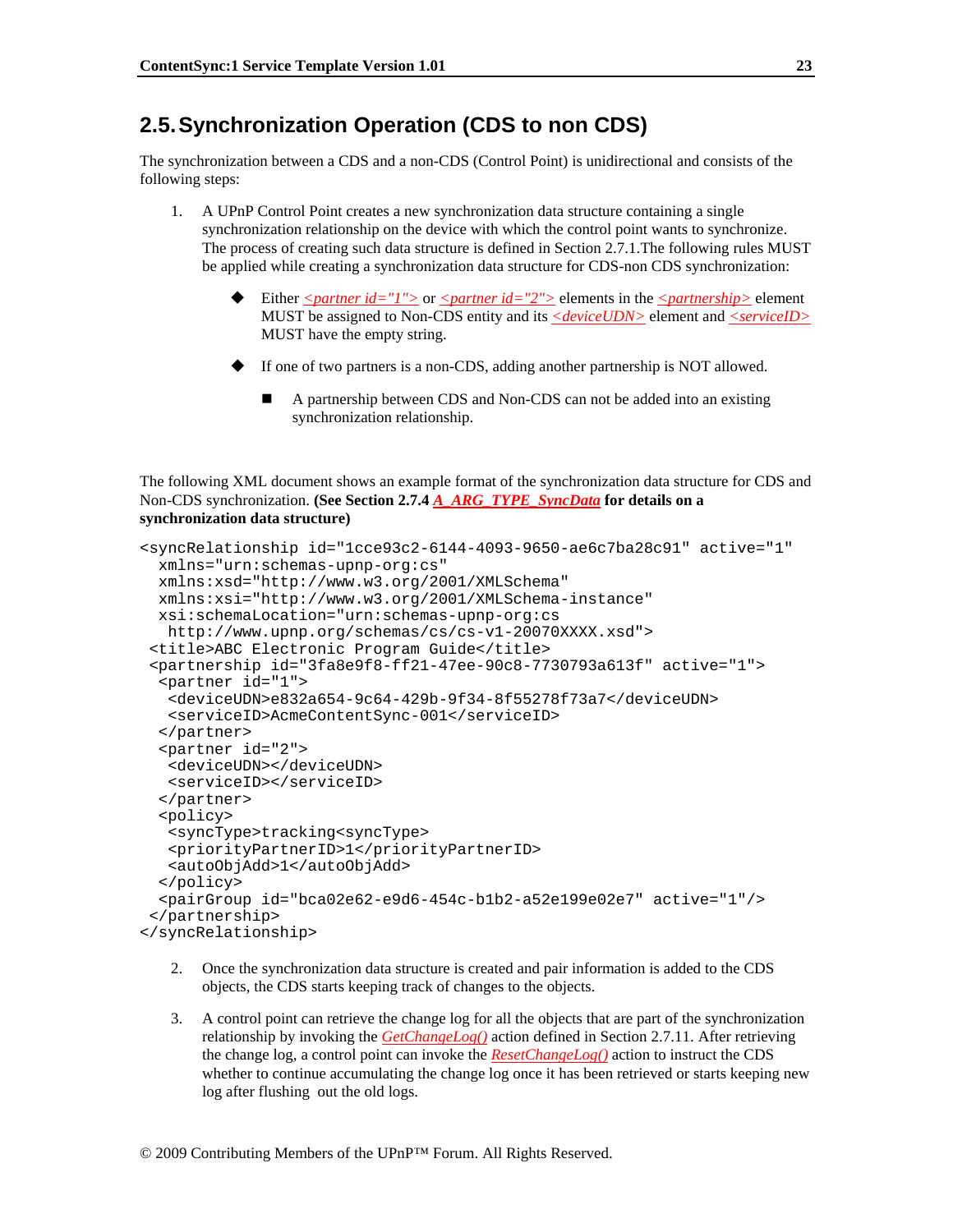- 4. Once the change log is retrieved, the control point compares the changes to objects with its internal database and updates its internal data base and hence essentially synchronizing with the CDS.
- 5. When a control point is no-longer interested in the change log for objects that are part of a synchronization relationship, the control point will delete the synchronization relationship by invoking the action *DeleteSyncData()* defined in Section 2.7.3.
- 6. Any resource transfer on this type of a synchronization relationship is out of scope of the specificatieon. Therefore, the *StartSync()* action invocation on the synchronization relationship containing a partnership between a CDS and a non-CDS MUST fail with an appropriate error code.

## **2.6. Garbage Collection**

If a synchronization data structure is either inactive or has not been used for a long time for the purpose of synchronization, a CSS implementation can decide to remove that data structure and similarly the CDS implementation related to that CSS MUST remove all pair information associated with that data structure.

A synchronization pair that is not synchronized for a long time, an implementation can decide to remove that synchronization pair as well.

The future version of this specification will investigate to provide a standardized mechanism for garbage collection.

## **2.7. State Variables**

l

| <b>Variable Name</b>           | Req. or<br>Opt. <sup>1</sup> | <b>Data</b><br><b>Type</b> | <b>Allowed</b><br>Value <sup>2</sup> | <b>Default</b><br>Value <sup>2</sup> | Eng.<br><b>Units</b> |
|--------------------------------|------------------------------|----------------------------|--------------------------------------|--------------------------------------|----------------------|
| <b>SyncChange</b>              | $\underline{R}$              | string                     |                                      |                                      |                      |
| <b>SyncStatusUpdate</b>        | $\underline{R}$              | string                     |                                      |                                      |                      |
| <b>A ARG TYPE ActionCaller</b> | $\mathbf{R}$                 | string                     |                                      |                                      |                      |
| A_ARG_TYPE_SyncData            | $\underline{R}$              | string                     |                                      |                                      |                      |
| <b>A ARG TYPE SyncPair</b>     | $\mathbf{R}$                 | string                     |                                      |                                      |                      |
| <b>A ARG TYPE SyncID</b>       | $\mathbf{R}$                 | string                     |                                      |                                      |                      |
| A ARG TYPE ObjectID            | $\underline{R}$              | string                     |                                      |                                      |                      |
| <b>A ARG TYPE SyncStatus</b>   | $\underline{R}$              | string                     |                                      |                                      |                      |
| A_ARG_TYPE_ChangeLog           | $\underline{R}$              | string                     |                                      |                                      |                      |
| A ARG TYPE Index               | $\boldsymbol{R}$             | $\mathbf{u}$ i4            |                                      |                                      |                      |

### **Table 2-1: State Variables**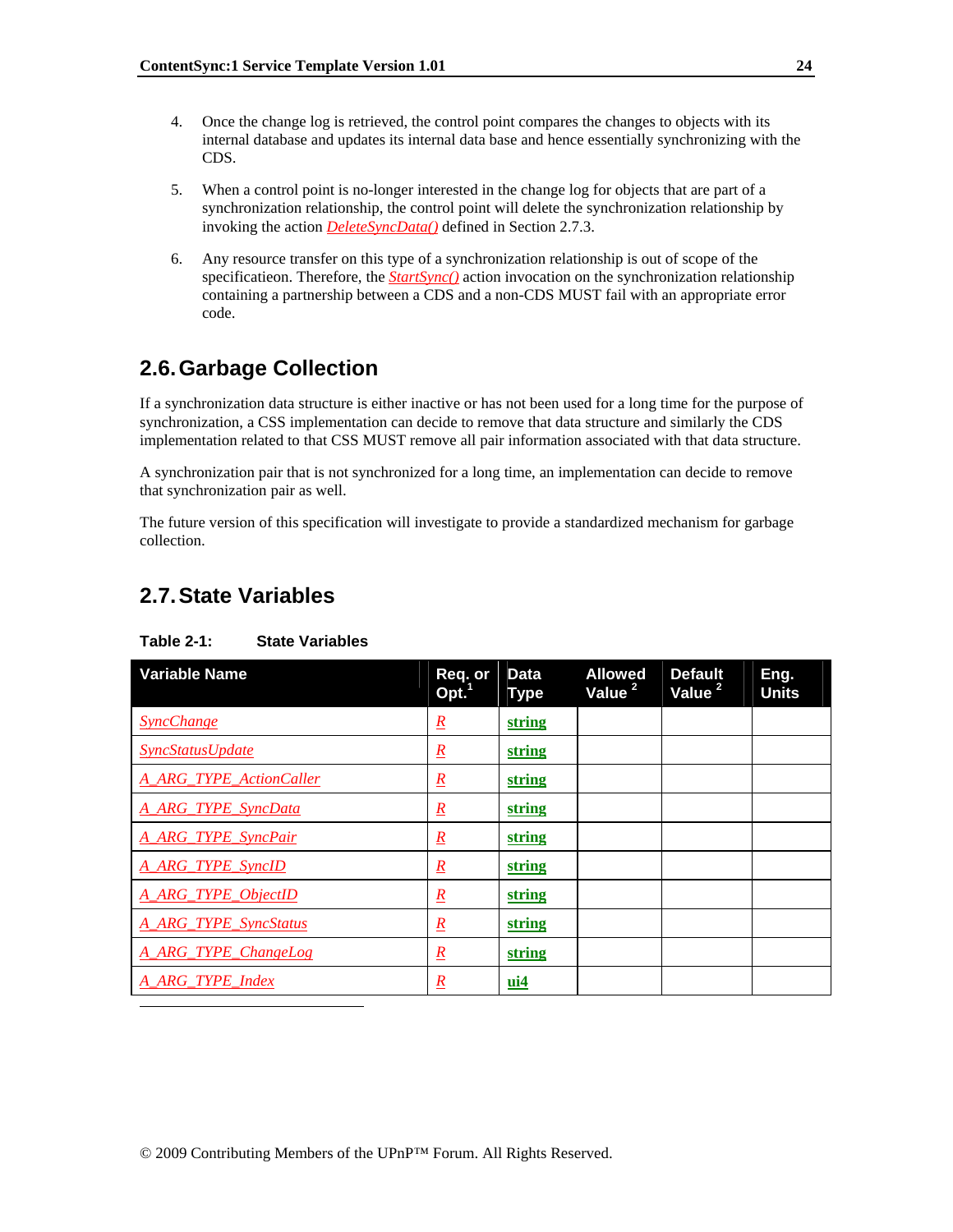| Variable Name                                                          | Req. or<br>Opt. <sup>1</sup> | <b>Data</b><br><b>Type</b> | <b>Allowed</b><br>Value <sup>2</sup> | <b>Default</b><br>Value <sup>2</sup> | Eng.<br><b>Units</b> |
|------------------------------------------------------------------------|------------------------------|----------------------------|--------------------------------------|--------------------------------------|----------------------|
| A ARG TYPE Count                                                       |                              | ui4                        |                                      |                                      |                      |
| A ARG TYPE ResetObjectList                                             |                              | string                     |                                      |                                      |                      |
| Non-standard state variables implemented<br>by an UPnP vendor go here. |                              | TRD                        | <b>TBD</b>                           | <b>TBD</b>                           | <b>TBD</b>           |

 ${}^{1}R$  = Required, O = Optional, X = Non-standard.

<sup>2</sup> Values listed in this column are required. To specify standard optional values or to delegate assignment of values to the vendor, you must reference a specific instance of an appropriate table below.

## **2.7.1.** *SyncChange*

The *SyncChange* state variable contains an XML document identifying *all* changes that have occurred since the last time the *SyncChange* state variable was evented. Synchronization data structure change and synchronization object chage are evented in this version of the specification. See **Section 2.4 "Eventing and Moderation"** for details. Individual events MUST be buffered and delivered in the order that they occurred with the most recent event corresponding to the last XML element within the *SyncChange XML Document* that is stored in the *SyncChange* state variable. Refer to **Section 2.7.1.1 "***SyncChange* **Data Format"** and the "ContentSync service Event Schema" document for more details.

The *SyncChange* state variable is evented and moderated according to the GENA eventing mechanism as defined by the UPnP Device Architecture specification [DEVICE]. When multiple changes of object and synchronization data structure occur within the same moderation period (as determined by the implementation), each change MUST be accumulated in the *SyncChange* state variable and MUST be evented as a single event notification message when the current moderation period expires. After the event notification message has been sent to all subscribed control points, the value of the *SyncChange* state variable is reset when an update to the *SyncChange* state variable becomes necessary i.e. when the next event occurs. The resulting value is a fresh XML document that contains a single element that represents the update (i.e. it contains the first update event following the distribution of the previous event message to all subscribers). Subsequently, additional update elements are added to the XML document until the current moderation period ends and the current value of the *SyncChange* state variable (i.e. the current event message) is propagated to all event subscribers.

## **2.7.1.1.** *SyncChange* **Data Format**

l

The optional XML header  $\leq 2$ xml version="1.0" ?> is allowed. The (one and only) root element, <*SyncChange*>, MUST contain zero or more elements, each of which represents a change to a specific synchronization data structure.

The following example shows a generalized "template" for the format of the *SyncChange* state variable. Additional elements and/or attributes MAY be added to future versions of this specification. Furthermore, a 3<sup>rd</sup>-party vendor MAY add vendor-defined elements and/or attributes. However, by definition, this specification does not define the format and/or values for these  $3<sup>rd</sup>$ -party elements. In order to eliminate element/attribute naming conflicts, the name of any vendor-defined element/attribute MUST follow the rules set forth in **Section 1.3 "Vendor-defined Extensions"** All control points should gracefully ignore any element/attribute that it does not understand.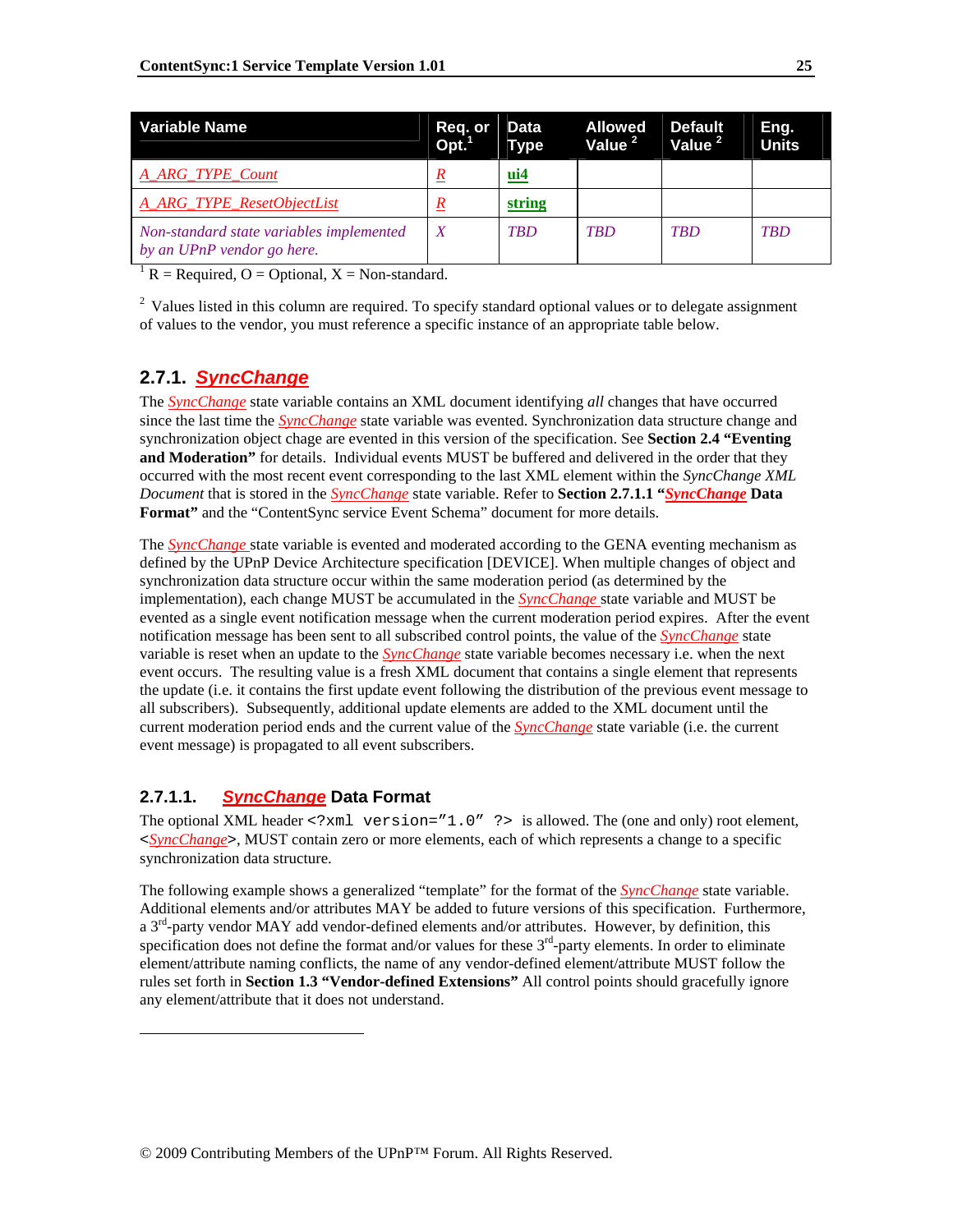Note: The content of this state variable (i.e. the *SyncChange* XML document) MUST be properly escaped before it is sent to an event subscriber via GENA.

The following notation includes the *forum* character style to indicate names that are defined by the ContentSync Working Committee. Additionally, fields that need to be filled out by individual implementations are shown in the *vendor* character style.

```
<?xml version="1.0"?> 
<SyncChange
  xmlns="urn:schemas-upnp-org:cs" 
  xmlns:xsd="http://www.w3.org/2001/XMLSchema" 
  xmlns:xsi="http://www.w3.org/2001/XMLSchema-instance" 
  xsi:schemaLocation="urn:schemas-upnp-org:cs 
   http://www.upnp.org/schemas/cs/cs-v1-20070XXXX.xsd"> 
  <syncDataUpdate syncID="synchronization relationship or partnership or 
   pairGroup ID of updated synchronization relationship"/> 
  <syncObjUpdate objectID="object ID of updated synchronization object"/> 
</SyncChange>
```
### xml

OPTIONAL. Case sensitive.

### SyncChange

REQUIRED. MUST have "urn:schemas-upnp-org:cs" (which is the UPnP ContentSync Working Committee Schema) as the value for the xmlns attribute that declares the default namespace; Contains all elements and attributes defined by the CDS Event schema as follows:

#### syncDataUpdate

OPTIONAL. Indicates that a synchronization relationship among the local device and other partner devices has been modified on line. If the device receives this state variable, the local device MUST browse updated relationship on the partner devices and update its local relationship information with the partner device's relationship information. This asynchronous update behavior only happens in case of deletion of the synchronization data structure. See 2.3.3 "Synchronization Data Structure Deletion" for details on the synchronization data structure update. The contents of this element MUST be the empty string. However, future versions of this specification may define specific values for this element. Consequently, control points must be prepared to gracefully ignore any element contents and/or element attributes that it does not understand. Contains all of the following attributes:

syncID

REQUIRED. xsd:string, Contains the *@id* attribute of the synchronization relationship or partnership or pairGroup that was added or modified.

#### syncObjUpdate

OPTIONAL. Indicates that a synchronization object has been modified since last synchronization operation. If the partner device receives this state variable, the local device can do synchronization operation immediately. The contents of this element MUST be the empty string. However, future versions of this specification may define specific values for this element. Consequently, control points must be prepared to gracefully ignore any element contents and/or element attributes that it does not understand. Contains all of the following attributes: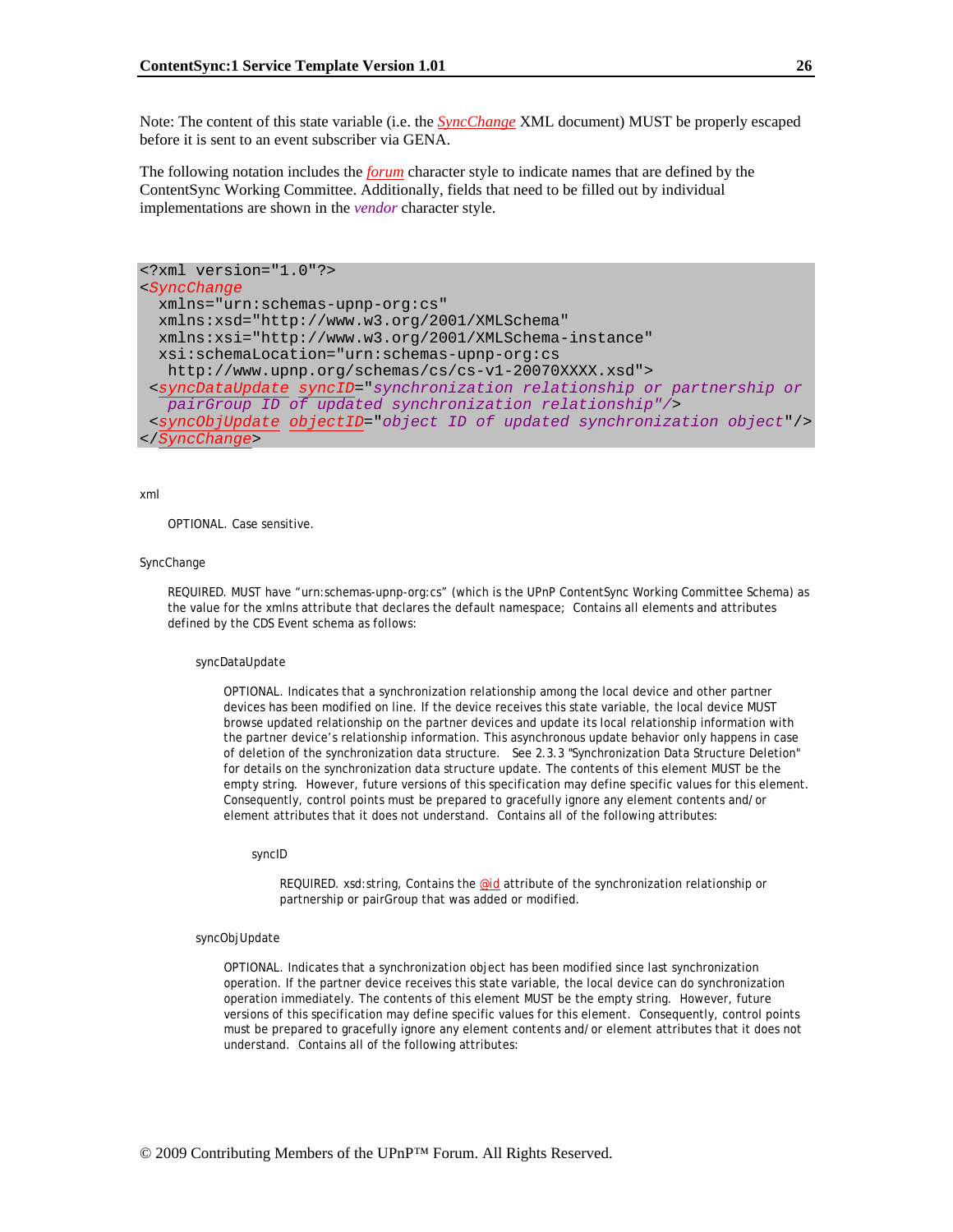objectID

REQUIRED. xsd:string, Contains the *object@id* property of the synchronization object that was modified.

## **2.7.2.** *SyncStatusUpdate*

This state variable is used for eventing purposes which allow a control point to receive meaningful event notifications whenever there is a update in synchronization operation involving a synchronization relationship. [CSS-XSD] defines the schema for the *SyncStatusUpdate XML Document* used in this state variable. The optional XML header =<? xml version="1.0"?> is allowed. One root element, <SyncStatusUpdate> has a list of one or more synchronization operation information structures representing currently ongoing synchronization operations. A synchronization operation information structure includes the status of the opreation. Other update elements MAY be added in the future CSS specifications as needed.

*SyncStatusUpdate* state variable is sent whenever a synchronization object is successfully synchronized or failed to synchronize during a synchronization operation. This state variable only contains new updates since the last time the state variable was evented. Once the update is sent, this update information is never sent again.

### **Example (before XML escaping):**

```
<?xml version="1.0" encoding="utf-8"> 
<SyncStatusUpdate 
   xmlns="urn:schemas-upnp-org:cs" 
   xmlns:xsd="http://www.w3.org/2001/XMLSchema" 
   xmlns:xsi="http://www.w3.org/2001/XMLSchema-instance" 
   xsi:schemaLocation="urn:schemas-upnp-org:cs 
    http://www.upnp.org/schemas/cs/cs-v1-20070XXXX.xsd"> 
  <syncRelationship id="d8c9fa13-d79b-4a0c-999b-6ae2ff91a46d"> 
   <status numberOfTotalObjects="50" numberOfCompletedObjects="47" 
     numberOfFailedObjects="2"> 
    IN_PROGRESS_WITH_ERROR 
   </status> 
   <partnership id="a0e4d0a7-3378-4f17-8af2-3f7de3345dc6"> 
    <status numberOfTotalObjects="50" numberOfCompletedObjects="45" 
      numberOfFailedObjects="2"> 
     IN_PROGRESS_WITH_ERROR 
    </status> 
    <pairGroup id="0ada9f4f-596f-4906-93d0-230f9df78a10"> 
     <status numberOfTotalObjects="25" numberOfCompletedObjects="23" 
       numberOfFailedObjects="1"> 
      IN_PROGRESS_WITH_ERROR 
     </status> 
     <logEntry> 
      <localObjectID>obj01</localObjectID> 
      <remoteObjectID>robj07</remoteObjectID> 
      <statusCode>001</statusCodes> 
      <statusDescription>Succeeded completely</statusDescription> 
     </logEntry> 
    </pairGroup> 
    <pairGroup id='70a74981-35f3-4262-84e8-ba0ec1794c0c'> 
     <status numberOfTotalObjects="25" numberOfCompletedObjects="22" 
       numberOfFailedObjects="1">
```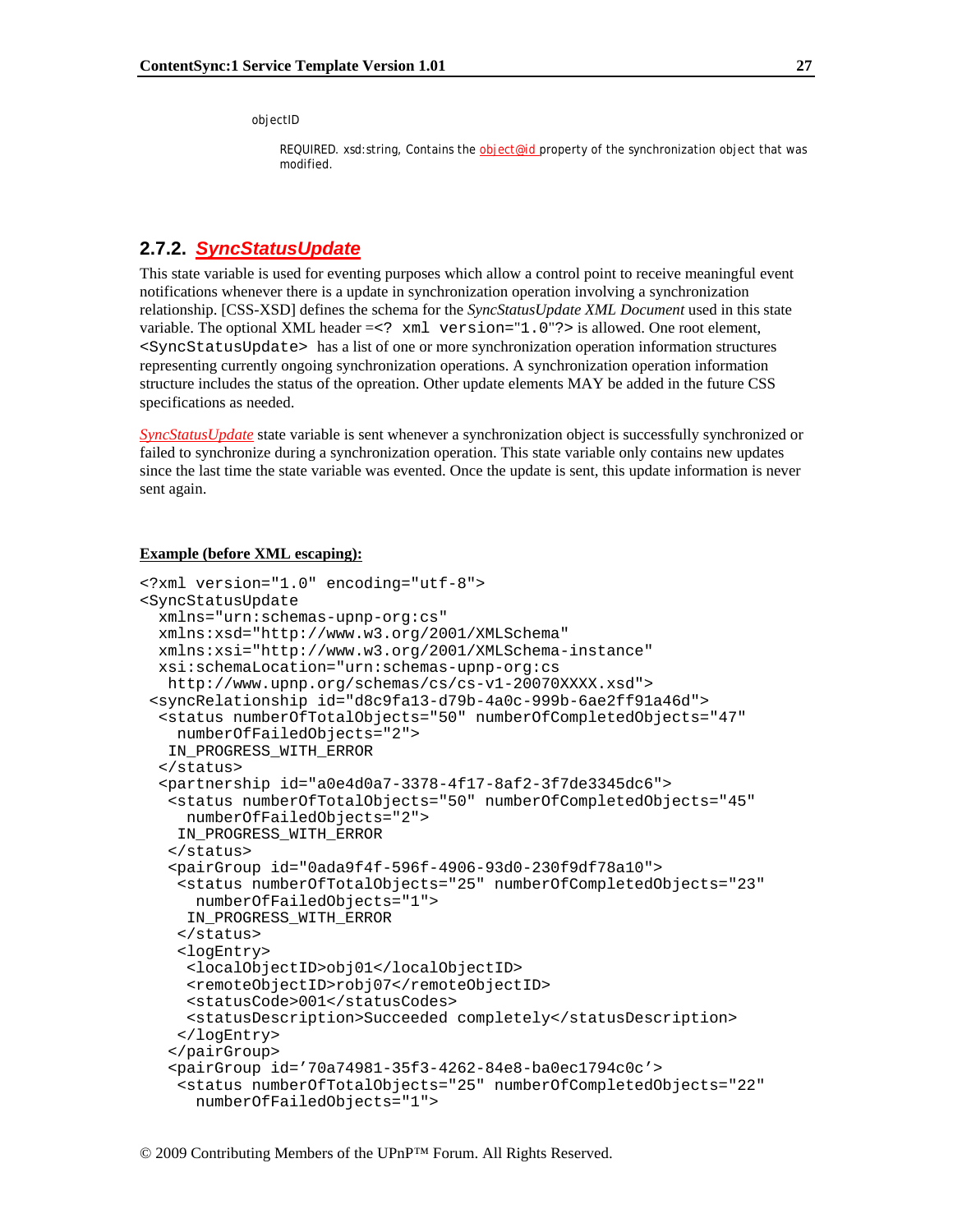```
 IN_PROGRESS_WITH_ERROR 
     </status> 
     <logEntry> 
      <localObjectID>obj03</localObjectID> 
       <remoteObjectID>robj02</remoteObjectID> 
       <statusCode>001</statusCodes> 
       <statusDescription>Succeeded completely</statusDescription> 
      </logEntry> 
     </pairGroup> 
   </partnership> 
  </syncRelationship> 
</SyncStatusUpdate>
```
The *SyncStatusUpdate* state variable MUST only be cleared just before adding the first update event that occurs after the last event message was sent.

A series of updates and the resulting eventing activity are illustrated in their temporal order in the example shown above.

### **2.7.2.1.** *SyncStatusUpdate* **Data Format**

The optional XML header  $\leq 2$ xml version="1.0" ?> is allowed. The (one and only) root element, <*SyncStatusUpdate*>, MUST contain zero or more elements, each of which represents a log of the synchronization object that is synchronized.

The following example shows a generalized "template" for the format of the *SyncStatusUpdate* state variable. Additional elements and/or attributes MAY be added to future versions of this specification. Furthermore, a  $3<sup>rd</sup>$ -party vendor MAY add vendor-defined elements and/or attributes. However, by definition, this specification does not define the format and/or values for these  $3<sup>rd</sup>$ -party elements. In order to eliminate element/attribute naming conflicts, the name of any vendor-defined element/attribute MUST follow the rules set forth in **Section 1.3 "Vendor-defined Extensions"** All control points should gracefully ignore any element/attribute that it does not understand.

The following notation includes the *forum* character style to indicate names that are defined by the ContentSync Working Committee. Additionally, fields that need to be filled out by individual implementations are shown in the *vendor* character style.

```
<?xml version="1.0"?> 
<SyncStatusUpdate
  xmlns="urn:schemas-upnp-org:cs" 
  xmlns:xsd="http://www.w3.org/2001/XMLSchema" 
  xmlns:xsi="http://www.w3.org/2001/XMLSchema-instance" 
  xsi:schemaLocation="urn:schemas-upnp-org:cs 
   http://www.upnp.org/schemas/cs/cs-v1-20070XXXX.xsd"> 
  <syncRelationship id="synchronization relationship ID">
   <status numberOfTotalObjects="total number of synchronizing objects"
     numberOfCompleteObjects="number of synchronized objects"
    numberOfFailedObjects="number of synchronization-failed objects"> 
   synchronization status of this synchronization relationship 
   </status> 
   <partnership id="synchronization partnership ID" 
    <status numberOfTotalObjects="total number of synchronizing objects"
      numberOfCompleteObjects="number of synchronized objects"
      numberOfFailedObjects="number of synchronization-failed objects"> 
     synchronization status of this synchronization partnership
```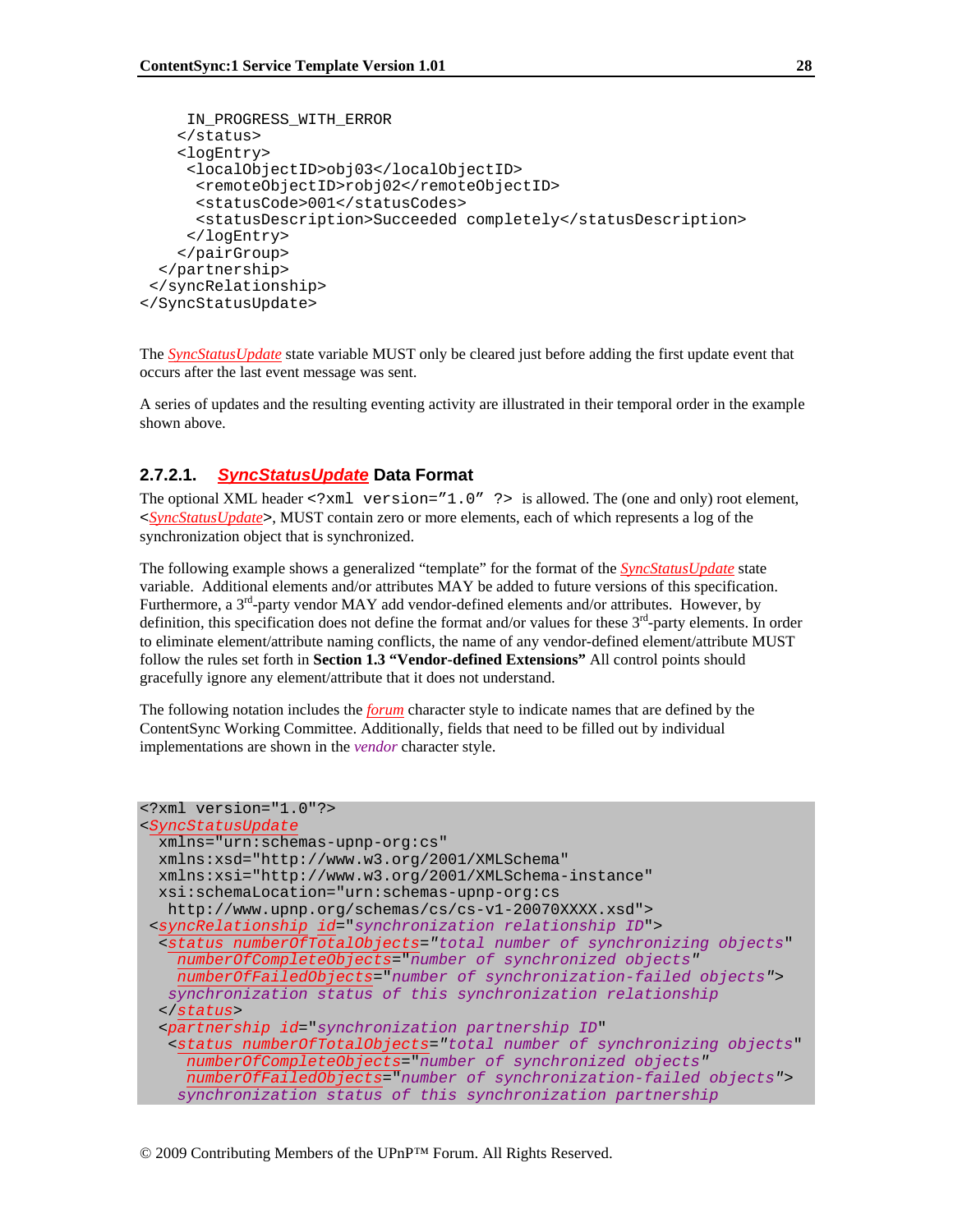| <pairgroup <="" id="synchronization pairGroup ID" td=""></pairgroup>                      |
|-------------------------------------------------------------------------------------------|
| <status <="" numberoftotalobjects="total number of synchronizing objects" td=""></status> |
| numberOfCompleteObjects="number of synchronized objects                                   |
| within this pairGroup"                                                                    |
| numberOfFailedObjects="number of synchronization-failed objects">                         |
| synchronization status of this synchronization pairGroup                                  |
| $\langle$ status>                                                                         |
| <logentry></logentry>                                                                     |
| <localobjid>local object ID</localobjid>                                                  |
| <remoteobjid>remote object ID</remoteobjid>                                               |
| <statuscode>synchronization status codes</statuscode>                                     |
| <statusdesc>synchronization status description</statusdesc>                               |
|                                                                                           |
|                                                                                           |
|                                                                                           |
|                                                                                           |
|                                                                                           |

### xml

OPTIONAL. Case sensitive.

#### SyncStatusUpdate

REQUIRED. MUST have "urn:schemas-upnp-org:cs" (which is the UPnP ContentSync Working Committee Schema) as the value for the xmlns attribute that declares the default namespace; Contains all elements and attributes defined by the CSS schema as follows:

### syncRelationship

OPTIONAL. a wrapper element that holds the synchronization operation information associated with a synchronization relationship. This element can appear multiple times to contain multiple synchronization relationships in the XML document.

@id

REQUIRED. xsd:string, contains an identifier to distinguish synchronization relationship from other synchronization relationships.

#### status

REQUIRED. xsd:string, indicates the status of a synchronization operation of the synchronization relationship identified by @id attribute above. This element MUST assume one of the following enumerated values:

IN\_PROGRESS: The operation is in progress without any errors.

 IN\_PROGRESS\_WITH\_ERROR: The operation is in progress where some objects are failed to synchronization.

COMPLETED: The operation is completed.

 COMPLETED\_WITH\_ERROR: The operation is finished, but some objects are failed to synchronization.

STOPPED: The operation is stopped by any reasons.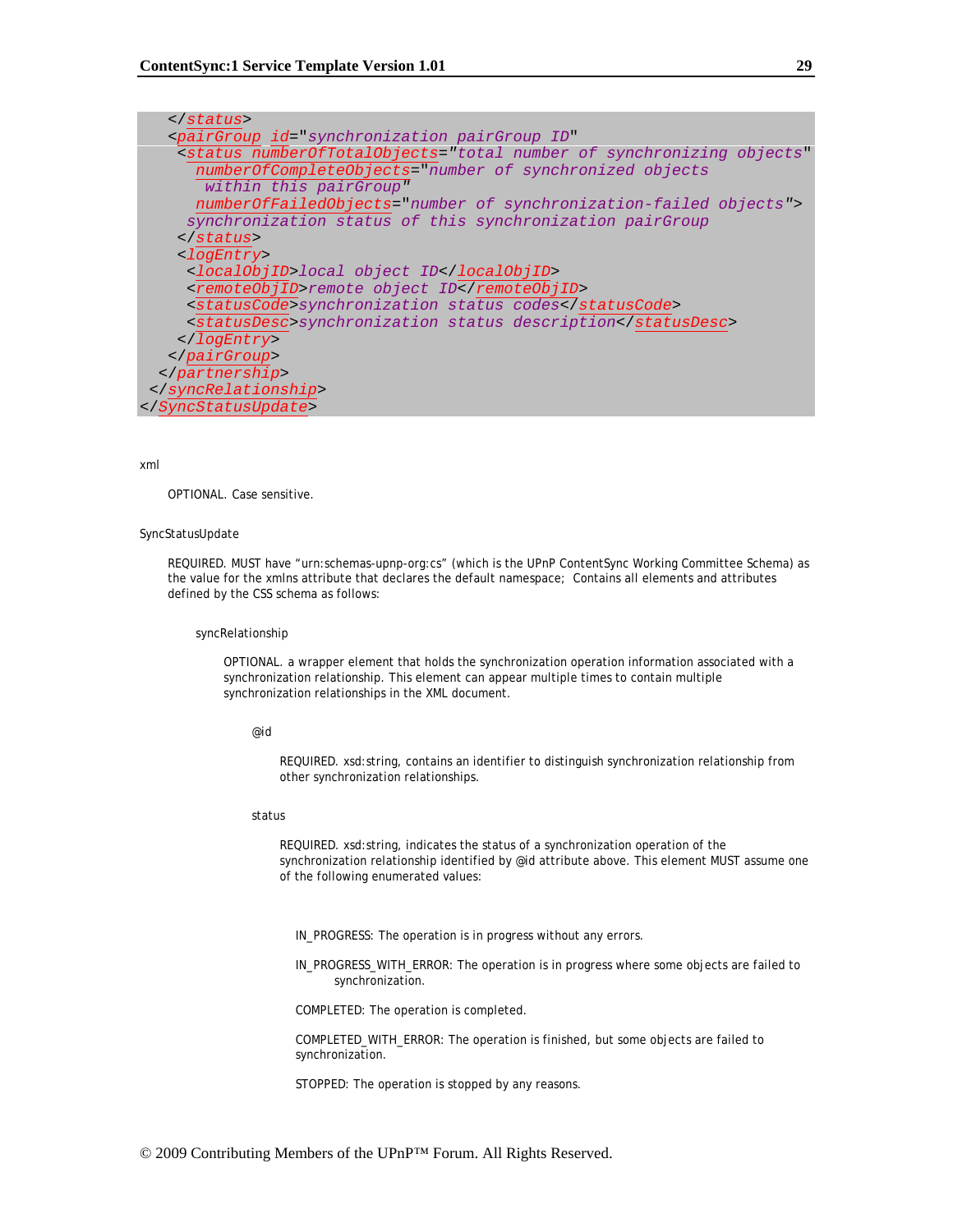TEMPORARILY\_STOPPED: The operation is temporarily stopped by any reason. This operation could be resumed at any time.

#### @numberOfTotalObjects

REQUIRED. xsd:unsignedInt, contains the total number of synchronization objects that are in the change log.

#### @numberOfCompletedObjects

REQUIRED. xsd:unsignedInt, contains the total number of objects that are successfully imported into the local CDS.

### @numberOfFailedObjects

REQUIRED. xsd:unsignedInt, contains the number of objects that are failed to be imported into the local CDS.

### partnership

REQUIRED. xsd:string, a wrapper element that holds the synchronization operation information associated with a synchronization partnership.

#### @id

REQUIRED. xsd:string, contains an identifier to distinguish a partnership from other partnerships in a synchronization relationship.

#### status

REQUIRED. xsd:string, indicates the status of a synchronization operation of the synchronization partnership identified by @id attribute above. This element MUST assume one of the following enumerated values:

IN\_PROGRESS: The operation is in progress without any errors.

 IN\_PROGRESS\_WITH\_ERROR: The operation is in progress where some objects are failed to synchronization.

COMPLETED: The operation is completed.

 COMPLETED\_WITH\_ERROR: The operation is finished, but some objects are failed to synchronization.

STOPPED: The operation is stopped by any reasons.

TEMPORARILY\_STOPPED: The operation is temporarily stopped by any reason. This operation could be resumed at any time.

#### @numberOfTotalObjects

REQUIRED. xsd:unsignedInt, contains the total number of synchronization objects that are found in the change log from a partner device.

@numberOfCompletedObjects

REQUIRED. xsd:unsignedInt, contains the total number of objects that are successfully imported into the local CDS.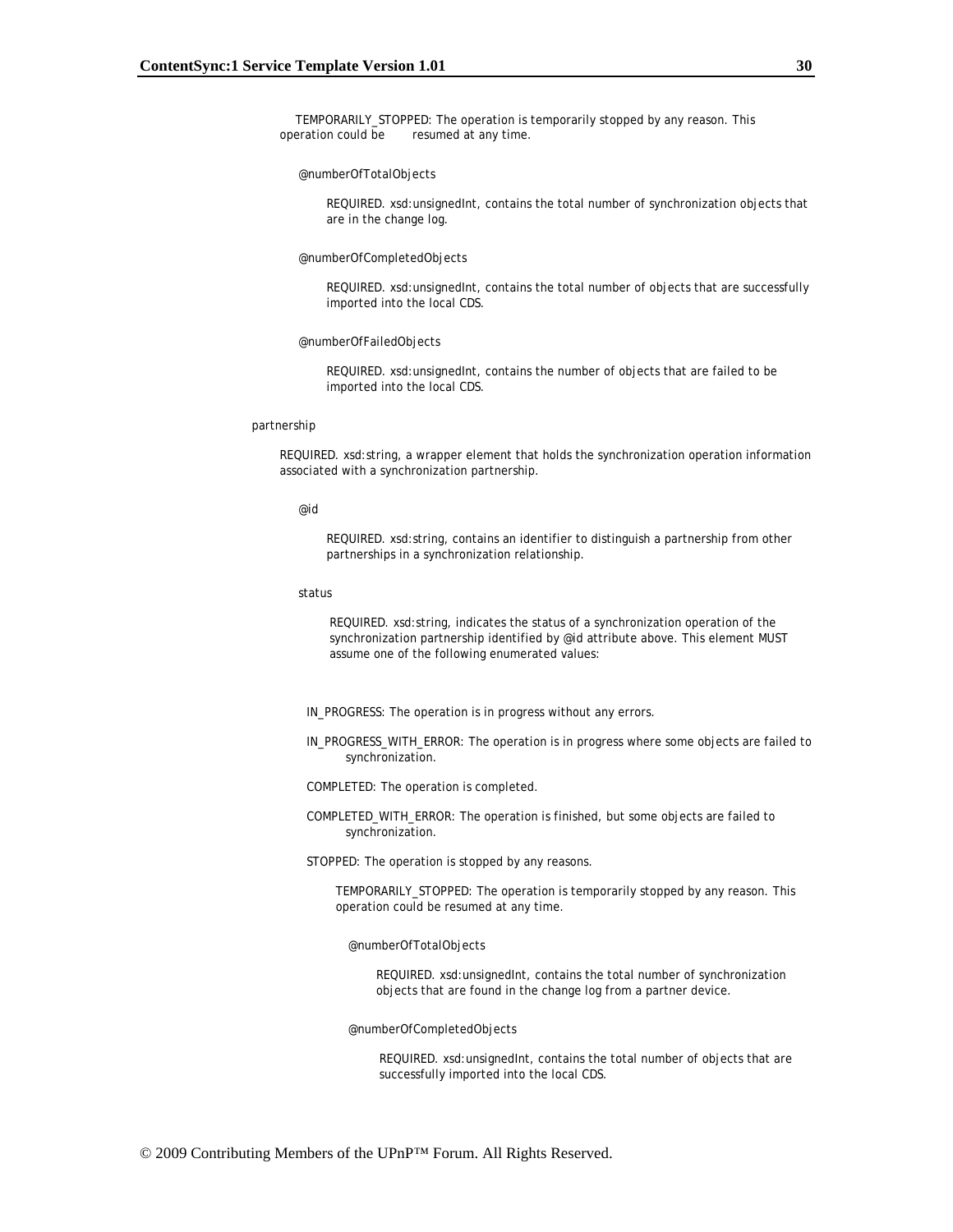### @numberOfFailedObjects

REQUIRED. xsd:unsignedInt, contains the number of objects that are failed to be imported into the local CDS.

### pairGroup

REQUIRED. xsd:string, a wrapper element that holds the synchronization operation information associated with a synchronization pairGroup.

@id

REQUIRED. xsd:string, contains an identifier to distinguish a pairGroup from other pairGroups in a synchronization partnership.

### status

REQUIRED. xsd:string, indicates the status of a synchronization operation of the synchronization pairGroup identified by @id attribute above. This element MUST assume one of the following enumerated values:

IN\_PROGRESS: The operation is in progress without any errors.

IN\_PROGRESS\_WITH\_ERROR: The operation is in progress where some objects are failed to synchronize.

COMPLETED: The operation is completed.

 COMPLETED\_WITH\_ERROR: The operation is finished, but some objects are failed to synchronize.

STOPPED: The operation is stopped by any reasons.

TEMPORARILY\_STOPPED: The operation is temporarily stopped for any reason. This operation could be resumed at any time.

#### @numberOfTotalObjects

REQUIRED. xsd:unsignedInt, contains the total number of synchronization objects that are found in the change log from a partner device.

#### @numberOfCompletedObjects

REQUIRED. xsd:unsignedInt, contains the total number of objects that are successfully imported into the local CDS.

#### @numberOfFailedObjects

REQUIRED. xsd:unsignedInt, contains the number of objects that are failed to be imported into the local CDS.

### logEntry

REQUIRED. xsd:string, contains the result of synchronization operation for each synchronization object.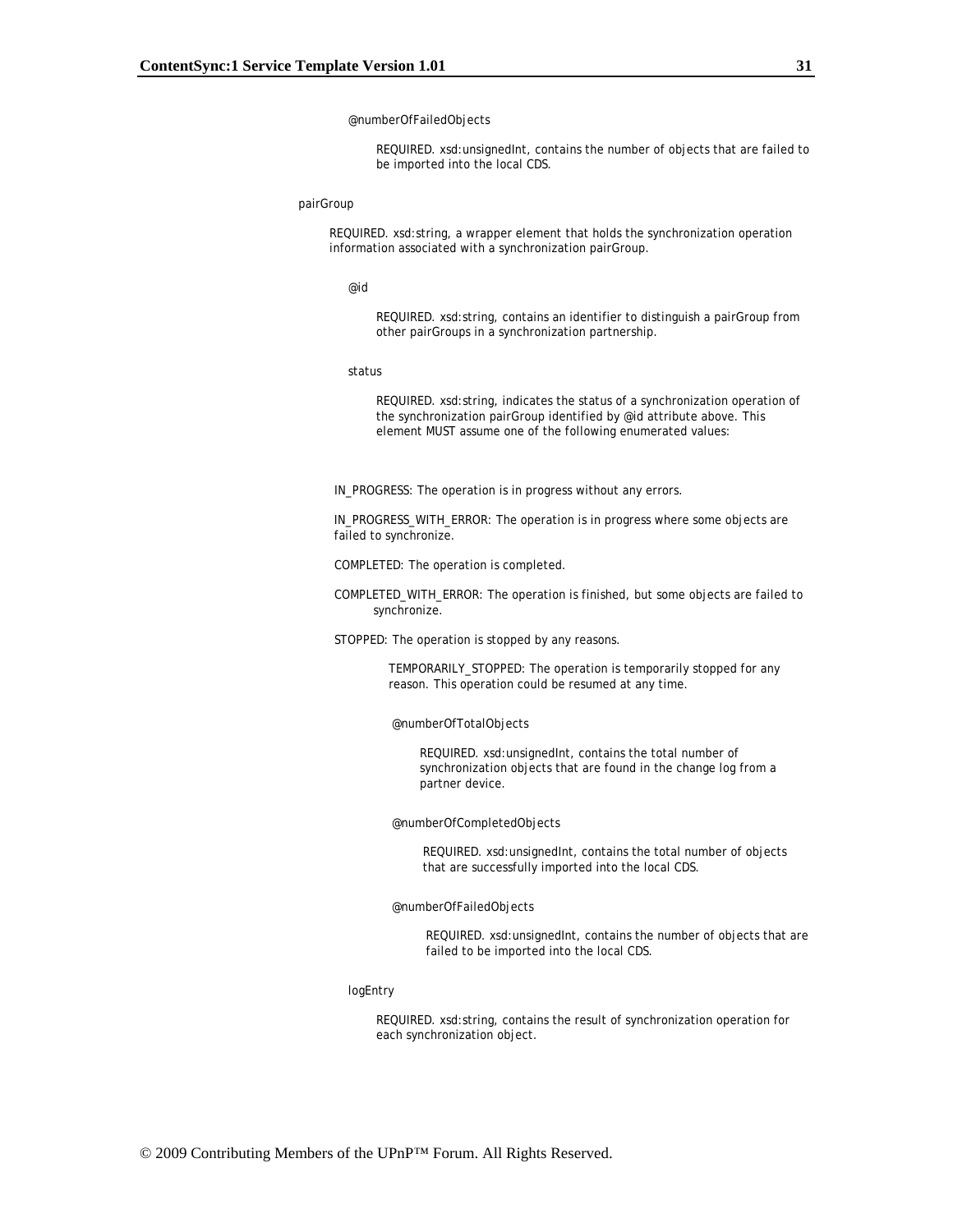### localObjID

REQUIRED. xsd:string, identifies a CDS object that resides on the local CDS of the device issuing the event. When the *SyncStatusUpdate XML document* is sent to the partner as an event message, this localObjID element is perceived as a remote object by the partner.

### remoteObjID

REQUIRED. xsd:string, identifies a CDS object in the partner CDS that is paired with an object in the local CDS for synchronization. When the partner receives the *SyncStatusUpdate XML document* as an event message, this remoteObjID element is perceived as a local object at the partner device.

#### statusCode

REQUIRED. xsd:unsignedInt, indicates pre-defined status codes for a synchronization operation for the logEntry element. The table below defines the status codes to identify various synchronization conditions. This status list can be extended in the future by vendors. The status codes are grouped into separate categories and labeled as 1xx, 2xx, 3xx and 4xx, where each group represents the nature of status; such as: success status, general errors, media errors, system error and synchronization errors, respectively. The grouping of status codes allows a control point to be able to understand the nature of status when an unknown status code (that is: extended specification or vendor extended) is encountered. For example, for an unknown error labeled as 2xx, it can be interpreted by the control point as 200.

### **Table 2-2: Status Codes of Synchronization Operation**

| Value        | R/O                 | <b>Description</b>                                                                                                                     |
|--------------|---------------------|----------------------------------------------------------------------------------------------------------------------------------------|
| Non-positive | N/A                 | These error codes are reserved for future use. Control<br>points should gracefully ignore any non-positive error<br>codes.             |
| 001-099      | <u>N/A</u>          | Non-Error Group                                                                                                                        |
| 001          | $\underline{R}$     | Success – Synchronization of an object is succeeded.                                                                                   |
| 002          | <u>୦</u>            | Partial Success – Synchronization of an object is<br>succeeded, but some DIDL-Lite properties are missing<br>due to device capability. |
| 003          | <u>R</u>            | Not Accepted - the object is not accepted due to device<br>capability                                                                  |
| 004-099      | N/A                 | Reserved                                                                                                                               |
| 100-199      | N/A                 | General Error Code Group - arbitrary errors, which do not<br>belong to other groups.                                                   |
| 100          | $\overline{R}$      | General Problem - a problem is confirmed, but no specific<br>reason can be identified.                                                 |
| 101          | <u>୦</u>            | Disabled Sync Operation- the synchronization operation is<br>disabled by the user.                                                     |
| 102          | $\overline{\Omega}$ | The destination for the new object is not specified.                                                                                   |
| 102-149      | N/A                 | Reserved for future General Error Codes.                                                                                               |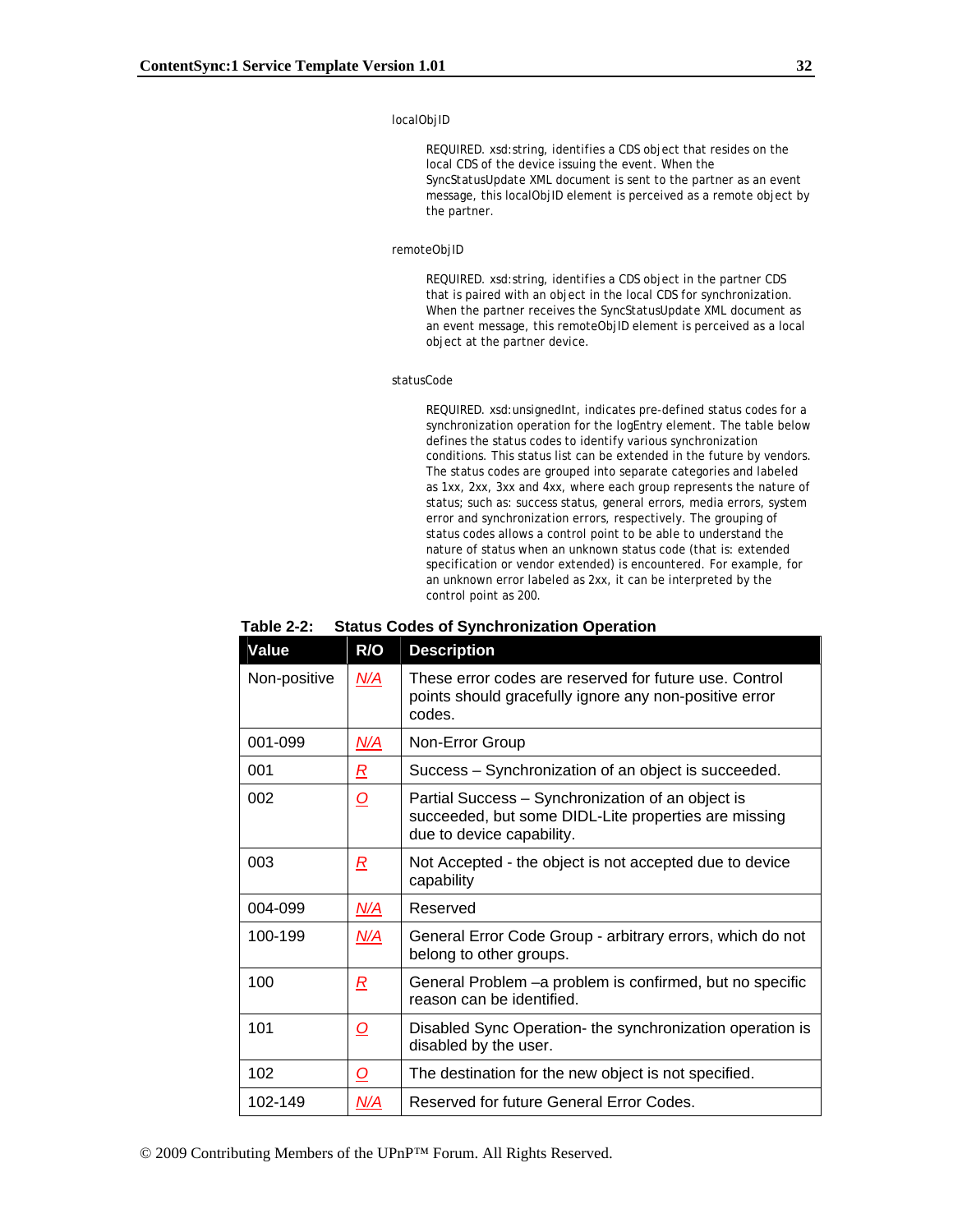| Value   | R/O        | <b>Description</b>                                                                                                                                                                                                                                               |
|---------|------------|------------------------------------------------------------------------------------------------------------------------------------------------------------------------------------------------------------------------------------------------------------------|
| 150-199 | N/A        | Reserved for vendor-defined General Error Codes.                                                                                                                                                                                                                 |
| 200-299 | N/A        | Media Error Code Group - arbitrary media related errors.                                                                                                                                                                                                         |
| 200     | <u>0</u>   | General Media Problem–some trouble related to media is<br>detected. Checking the media to resolve it.                                                                                                                                                            |
| 201     | <u>0</u>   | Insufficient Disk Space–storage of the sync device (i.e.,<br>HDD or Flash Memory, etc) does not have enough<br>available space to complete the synchronization.                                                                                                  |
| 202     | <u>0</u>   | Storage Low Space - the storage of sync device has low<br>available space and the synchronization process may fail.<br>The criteria to determine "low space" is vendor dependent<br>and may be independent from the size of the sync<br>contents to synchronize. |
| 203-249 | N/A        | Reserved for future Media Error Codes.                                                                                                                                                                                                                           |
| 250-299 | N/A        | Reserved for vendor-defined Media Error Codes.                                                                                                                                                                                                                   |
| 300-399 | N/A        | System Error Code Group - arbitrary system related error.                                                                                                                                                                                                        |
| 300     | <u>o</u>   | General System Problem - a problem related to the<br>system is detected. It may affect all synchronization<br>processes in the sync-enabled Content Directory service.                                                                                           |
| 301     | 0          | Insufficient Memory- the system does not have enough<br>system memory to complete the synchronization<br>processes.                                                                                                                                              |
| 302     | O          | Insufficient Processing - the system does not have<br>enough CPU power to execute the designated<br>synchronization processes.                                                                                                                                   |
| 303     | <u>o</u>   | Low Memory - the system has low available memory and<br>the designated synchronization process may fail. The<br>criteria to determine "low memory" is vendor dependent<br>and may be independent from the size of the sync content<br>to synchronize.            |
| 304     | <u>0</u>   | Low Processing - the system has low available CPU<br>power and the designated synchronization process may<br>fail. The criteria to determine "low processing" is vendor<br>dependent and may be independent from the size of the<br>sync content to synchronize. |
| 305-349 | <u>N/A</u> | Reserved for future System Error Codes.                                                                                                                                                                                                                          |
| 350-399 | <u>N/A</u> | Reserved for vendor-defined System Error Codes.                                                                                                                                                                                                                  |
| 400-499 | <u>N/A</u> | Content Error Code Group - arbitrary errors related to the<br>content to be synchronized.                                                                                                                                                                        |
| 400     | O          | General Content Problem - a problem related to the<br>content is detected. It may be associated with the content<br>that is being synchronized.                                                                                                                  |
| 401     | <u>o</u>   | No Sync Content-the necessary content is missing from<br>the sync devices.                                                                                                                                                                                       |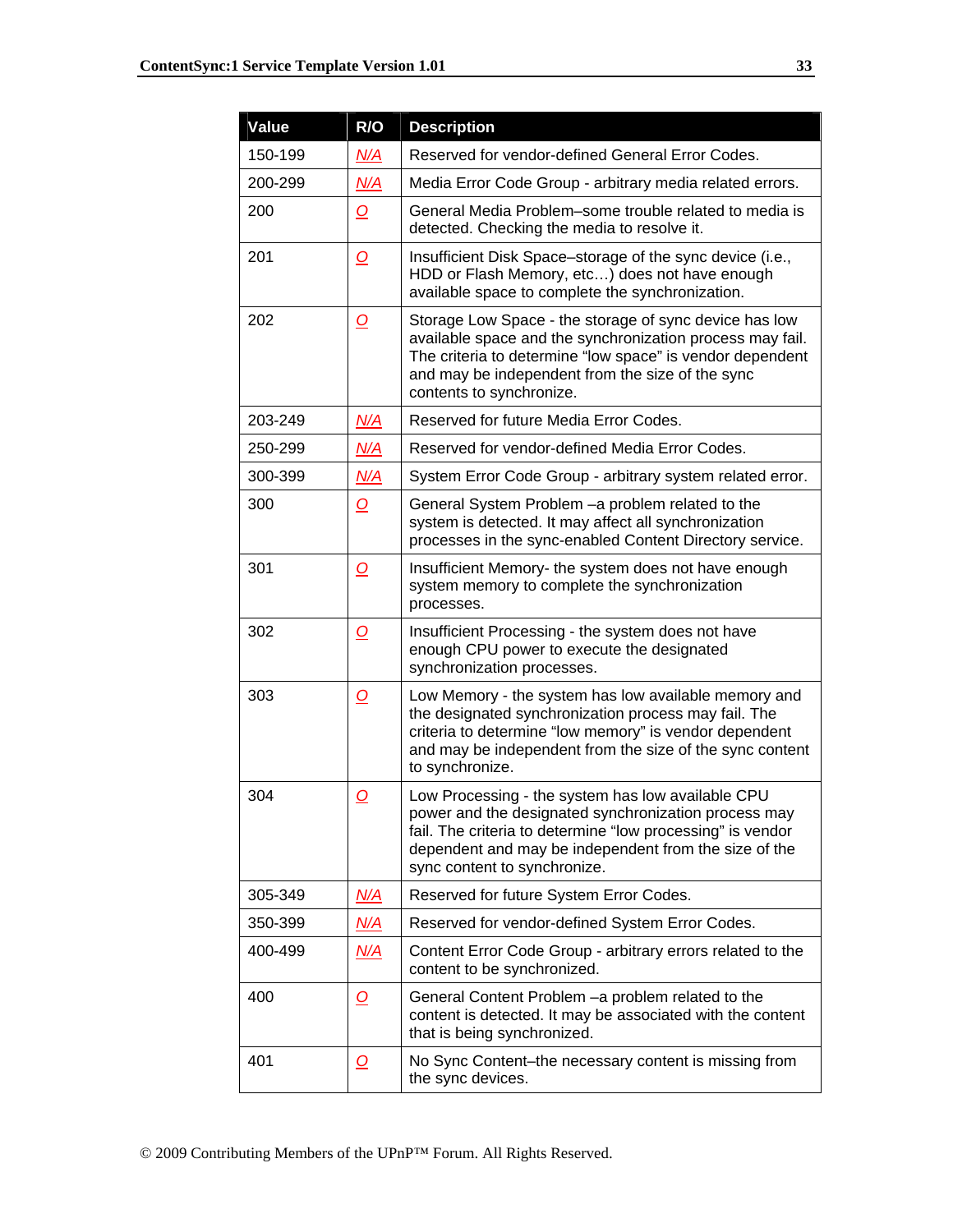| Value            | R/O                 | <b>Description</b>                                                                                                                                                                                                                   |
|------------------|---------------------|--------------------------------------------------------------------------------------------------------------------------------------------------------------------------------------------------------------------------------------|
| 402              | $\overline{\Omega}$ | Content Write Protect - write access to the recording<br>content is prohibited.                                                                                                                                                      |
| 403              | <u>0</u>            | Synchronization Loser-there are other synchronizing<br>process with the same contents(i.e., CDS objects) at the<br>same period, and the current synchronization process is<br>superseded by the conflicting synchronization process. |
| 404              | $\overline{\Omega}$ | Content Locked- the originally sync content has been<br>preempted by another synchronization process.                                                                                                                                |
| 405              | <u>0</u>            | Invalid XML – xml document format for content metadata<br>is not valid.                                                                                                                                                              |
| 404-449          | N/A                 | Reserved for future Content Error Codes.                                                                                                                                                                                             |
| 450-499          | N/A                 | Reserved for vendor-defined Content Error Codes.                                                                                                                                                                                     |
| 500 and<br>above | N/A                 | Reserved for future new category information extensions.                                                                                                                                                                             |

statusDesc

REQUIRED. xsd:string, expresses readable error status of the synchronization operation for this logEntry element.

## **2.7.3.** *A\_ARG\_TYPE\_ActionCaller*

This state variable is introduced to provide type information for the *ActionCaller* argument in various actions. The *ActionCaller* argument identifies the caller of an action. If the caller is a control point embedded in a UPnP device then the value MUST be the device's UDN. Otherwise the value MUST be set to the empty string indicating that the caller is a stand-alone control point.

## **2.7.4.** *A\_ARG\_TYPE\_SyncData*

This state variable is introduced to provide type information for various arguments that contain different parts of a synchronization data structure to be used in various actions. The *A\_ARG\_TYPE\_SyncData* state variable MUST contain one of the following types of synchronization-related XML fragments:

- z Synchronization relationship data: Represents synchronization relationship level information.
- Partnership data: Represents partnership level information for a given synchronization relationship. This fragment MUST NOT contain any synchronization or pairGroup level information.
- Pairgroup data: Represents pairGroup level information in a synchronization relationship for a given partnership. This fragment MUST NOT contain any synchronization or partnership level information.

All instances of this data type MUST comply with the [CSS-XSD] schema.

Note that since the ContentSync format of an argument of data type *A\_ARG\_TYPE\_SyncData* is an XML document, it needs to be escaped (using the normal XML rules: [XML] Section 2.4 Character Data and Markup) before embedding in a SOAP response message.

The example below shows synchronization data structure for synchronization between two CDSs:

© 2009 Contributing Members of the UPnP™ Forum. All Rights Reserved.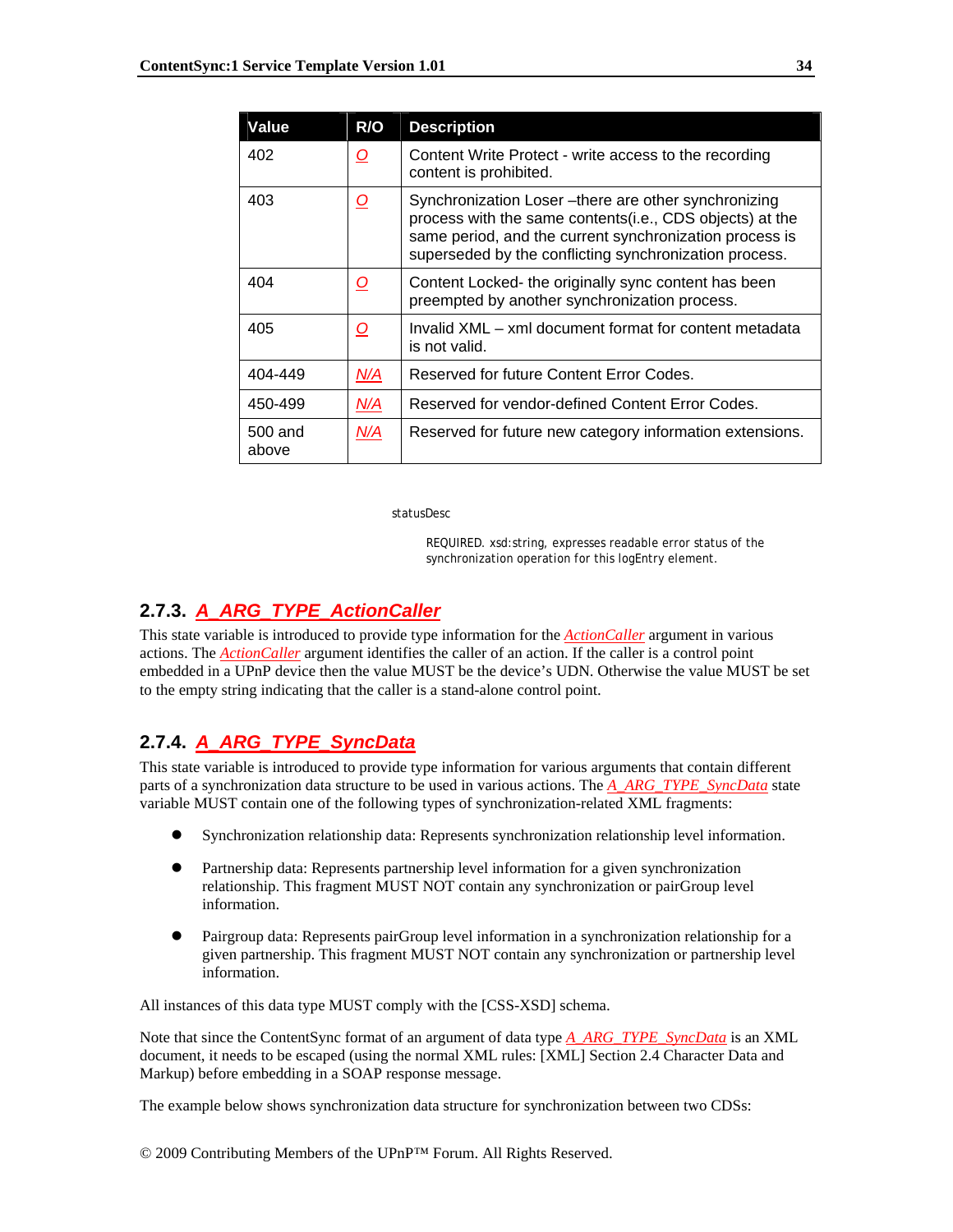### **Example:**

```
<?xml version="1.0" encoding="utf-8"> 
<ContentSync xmlns="urn:schemas-upnp-org:cs" 
  xmlns:xsd="http://www.w3.org/2001/XMLSchema" 
  xmlns:xsi="http://www.w3.org/2001/XMLSchema-instance" 
  xsi:schemaLocation="urn:schemas-upnp-org:cs 
   http://www.upnp.org/schemas/cs/cs-v1-20070XXXX.xsd"> 
  <syncRelationship id="d8c9fa13-d79b-4a0c-999b-6ae2ff91a46d" active="1"> 
   <title>Sync between My iPod, My PMP and Home Media Server</title> 
   <partnership id="a0e4d0a7-3378-4f17-8af2-3f7de3345dc6" active="1" 
     updateID="0"> 
    <partner id="1"> 
     <deviceUDN>343bd2a2-189b-40c0-8eb5-ea91ea730402</deviceUDN> 
     <serviceID>service_ID_A</serviceID> 
    </partner> 
    <partner id="2"> 
     <deviceUDN>05de2732-5df5-4c48-922b-12f73473f0e9</deviceUDN> 
     <serviceID>service_ID_B</serviceID> 
    </partner> 
    <policy> 
     <syncType>merge<syncType> 
     <priorityPartnerID>1</priorityPartnerID> 
    </policy> 
    <pairGroup id="ba8e57de-7f66-4102-ae4b-31b96c86f173" active="1"> 
     <policy> 
      <syncType>replace</syncType> 
      <priorityPartnerID>1</priorityPartnerID> 
     </policy> 
    </pairGroup> 
    <pairGroup id="0ada9f4f-596f-4906-93d0-230f9df78a10" active="1"> 
     <policy> 
      <syncType>replace</syncType> 
      <priorityPartnerID>2</priorityPartnerID> 
     </policy> 
    </pairGroup> 
    <!-- More pairGroups can go here --> 
   </partnership> 
   <partnership id="864074ec-dad5-4d2c-b5c6-41e3e6f53b79" active="1" 
     updateID="0"> 
    <partner id="1"> 
     <deviceUDN>343bd2a2-189b-40c0-8eb5-ea91ea730402</deviceUDN> 
     <serviceID>service_ID_A</serviceID> 
    </partner> 
    <partner id="2"> 
     <deviceUDN>e832a654-9c64-429b-9f34-8f55278f73a7</deviceUDN> 
     <serviceID>service_ID_C</serviceID> 
    </partner> 
    <policy> 
     <syncType>merge</syncType> 
     <priorityPartnerID>2</priorityPartnerID> 
    </policy> 
    <pairGroup id="265193c0-0b07-4f33-979c-f4701a98a1d9" active="1"/> 
   </partnership> 
   <!-- More partnerships can go here --> 
  </syncRelationship> 
  <syncRelationship id="e884c276-c489-44f0-bcec-332450dab074" active="1"> 
   <title>Sync between My PMP and Home Media Server</title> 
   <partnership id="1ab3fef4-777e-496a-82ed-d2580cdafa75" active="1"
```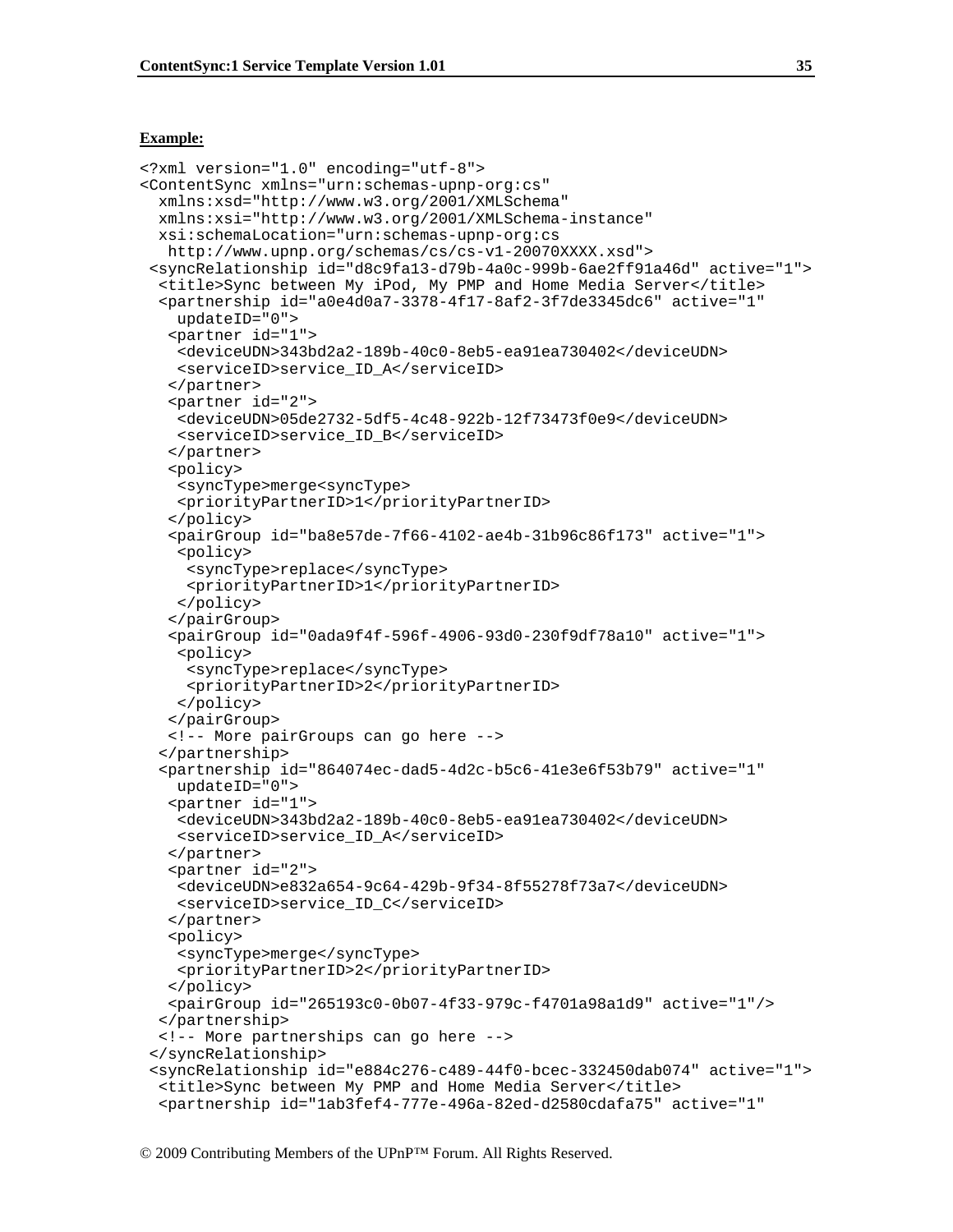```
 updateID="0"> 
    <partner id="1"> 
     <deviceUDN>343bd2a2-189b-40c0-8eb5-ea91ea730402</deviceUDN> 
     <serviceID>service_ID_A</serviceID> 
    </partner> 
    <partner id="2"> 
     <deviceUDN>ef7c6650-5748-4cc7-9cde-6a5b8719615f</deviceUDN> 
     <serviceID>service_ID_D</serviceID> 
    </partner> 
    <policy> 
     <syncType>replace</syncType> 
     <priorityPartnerID>2</priorityPartnerID> 
    </policy> 
    <pairGroup id="c1bc5bd7-0207-4226-beee-b528fe63a919" active="1"/> 
   </partnership> 
  </syncRelationship> 
</ContentSync>
```
The XML document example above contains multiple synchronization relationships and multiple partnerships in the first synchronization relationship. However, only one partnership is allowed in a synchronization relationship in this version of the specification.

A synchronization relationship (and its *syncRelationship* data structure) is identified by a globally unique *syncRelationship@id* element. A synchronization relationship is composed of one or more partnerships (see below). A synchronization relationship can be in an active or inactive state. An active state means that the synchronization relationship participates in a synchronization operation whereas an inactive synchronization relationship does not participate in a synchronization operation. The active state of a synchronization relationship is expressed by the *syncRelationship@active* element.

A partnership identifies two specific partner devices containing content that is synchronized during a synchronization operation. A partnership exists only between two sync partner devices. The partner devices are identified by their respective UDN values. Each partnership is identified by a globally unique *partnership@id* element.

Each partnership consists of one or more synchronization PairGroups. A PairGroup identifies a set of synchronization pairs where identical synchronization policies are applied. Each object that belongs to a pair and is associated with a pairGroup includes a *avcs:syncInfo::pair* property that contains a reference to that PairGroup via the PairGroup's id. .

Within every synchronization data structure (relationship, partnership, and PairGroup) a default policy is defined such that all dependent structures inherit that policy unless the dependent structure specifies a policy on its own.For example if policies are defined for a PairGroup and for a pair under that pairGroup, the pair policy will override the pairGroup policy. Similarly, if policies are defined for a partnership and a pairGroup under that partnership, then pairGroup policy will override partnership policy.

The *partnership@updateID* element can be used to determine whether locally cached partnership information has become stale. The *partnership@updateID* element value is increased by one whenever the partnership information is modified. See the action *ModifySyncData()* for more details.

The synchronization data structure for a given synchronization relationship MUST be identical in all devices that are referenced within that synchronization relationship before performing any synchronization operation.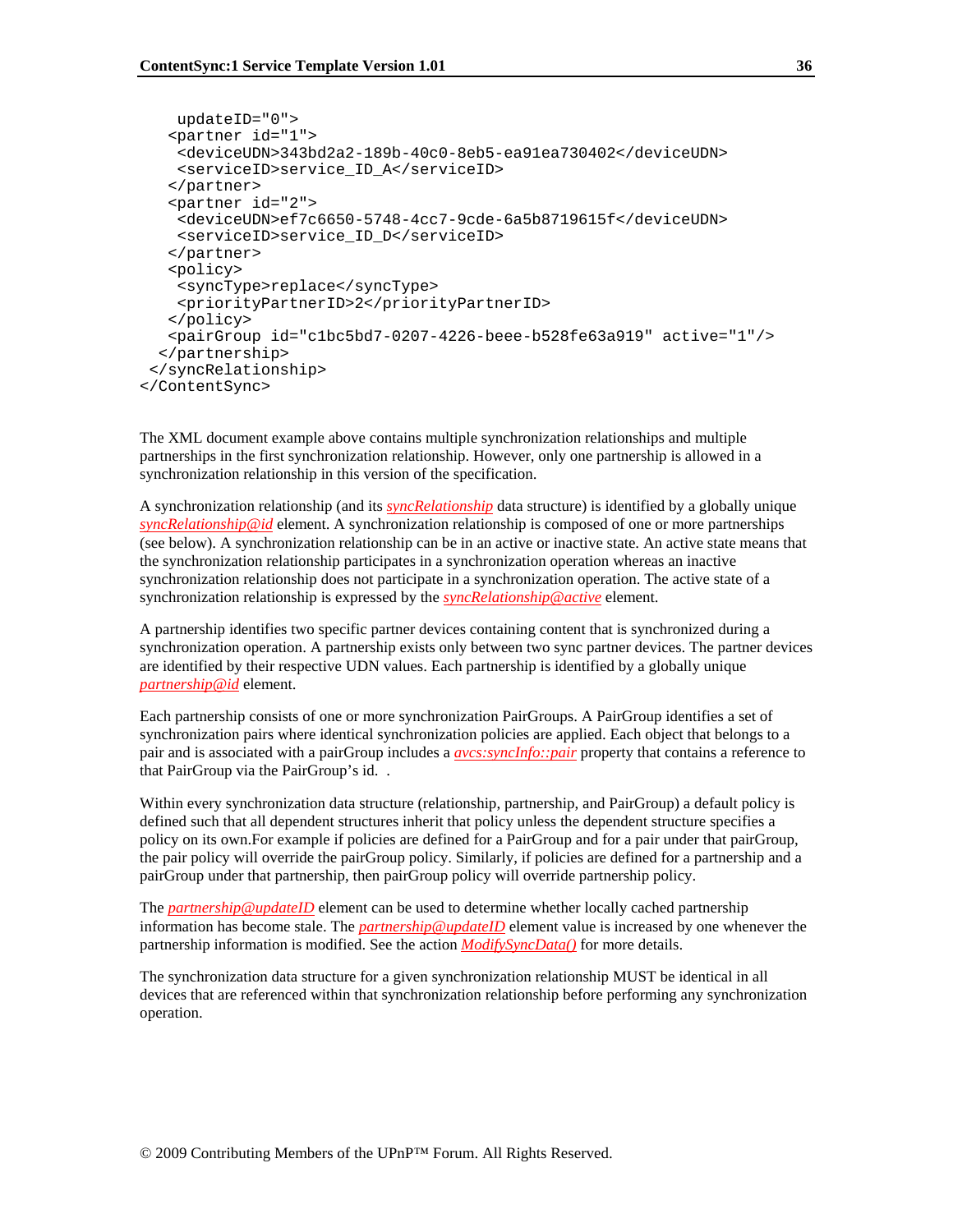### **2.7.4.1.** *A\_ARG\_TYPE\_SyncData* **Data Format**

The optional XML header <?xml version="1.0" ?> is allowed. The (one and only) root element, *<ContentSync>*, MUST contain zero or more elements, each of which represents a synchronization data structure.

The following example shows a generalized "template" for the format of the *A\_ARG\_TYPE\_SyncData* state variable. Additional elements and/or attributes MAY be added to future versions of this specification. Furthermore, a  $3<sup>rd</sup>$ -party vendor MAY add vendor-defined elements and/or attributes. However, by definition, this specification does not define the format and/or values for these  $3<sup>rd</sup>$ -party elements. In order to eliminate element/attribute naming conflicts, the name of any vendor-defined element/attribute MUST follow the rules set forth in **Section 1.3 "Vendor-defined Extensions".** All control points should gracefully ignore any element/attribute that it does not understand.

The following notation includes the *forum* character style to indicate names that are defined by the ContentSync Working Committee. Additionally, fields that need to be filled out by individual implementations are shown in the *vendor* character style.

| $\leq$ ?xml version="1.0"?>                                                           |
|---------------------------------------------------------------------------------------|
| <contentsync< td=""></contentsync<>                                                   |
| $xmlns="urn:schemas-upnp-orq:cs"$                                                     |
| xmlns:xsd="http://www.w3.org/2001/XMLSchema"                                          |
| xmlns:xsi="http://www.w3.org/2001/XMLSchema-instance"                                 |
| xsi:schemaLocation="urn:schemas-upnp-org:cs                                           |
| http://www.upnp.org/schemas/cs/cs-v1-20070XXXX.xsd">                                  |
| <syncrelationship <="" id="synchronization relationship ID" td=""></syncrelationship> |
| active="flag indicates whether a relationship is enabled or disabled"                 |
| systemUpdateID="system update ID of the CDS at the time of change">                   |
| <title>title of this synchronization relationship</title>                             |
| <partnership <="" id="synchronization partnership ID" td=""></partnership>            |
| active="flag indicates whether a partnership is enabled or disabled"                  |
| updateID="uniquely assigned ID when a partnership is updated">                        |
| $\epsilon$ partner id="1">                                                            |
| <deviceudn>device UDN of the first partner</deviceudn>                                |
| <serviceid>ID of a service of the first partner</serviceid>                           |
|                                                                                       |
| <partner id="2"></partner>                                                            |
| <deviceudn>device UDN of the second partner</deviceudn>                               |
| <serviceid>ID of a service of the second partner</serviceid>                          |
|                                                                                       |
| <policy>synchronization policy in a partnership level</policy>                        |
| <pairgroup <="" id="synchronization pairGroup ID" td=""></pairgroup>                  |
| active="flag indicates whether a pairGroup is enabled or disabled">                   |
| <policy>synchronization policy in a pairGroup level</policy>                          |
|                                                                                       |
|                                                                                       |
|                                                                                       |
|                                                                                       |

xml

OPTIONAL. Case sensitive.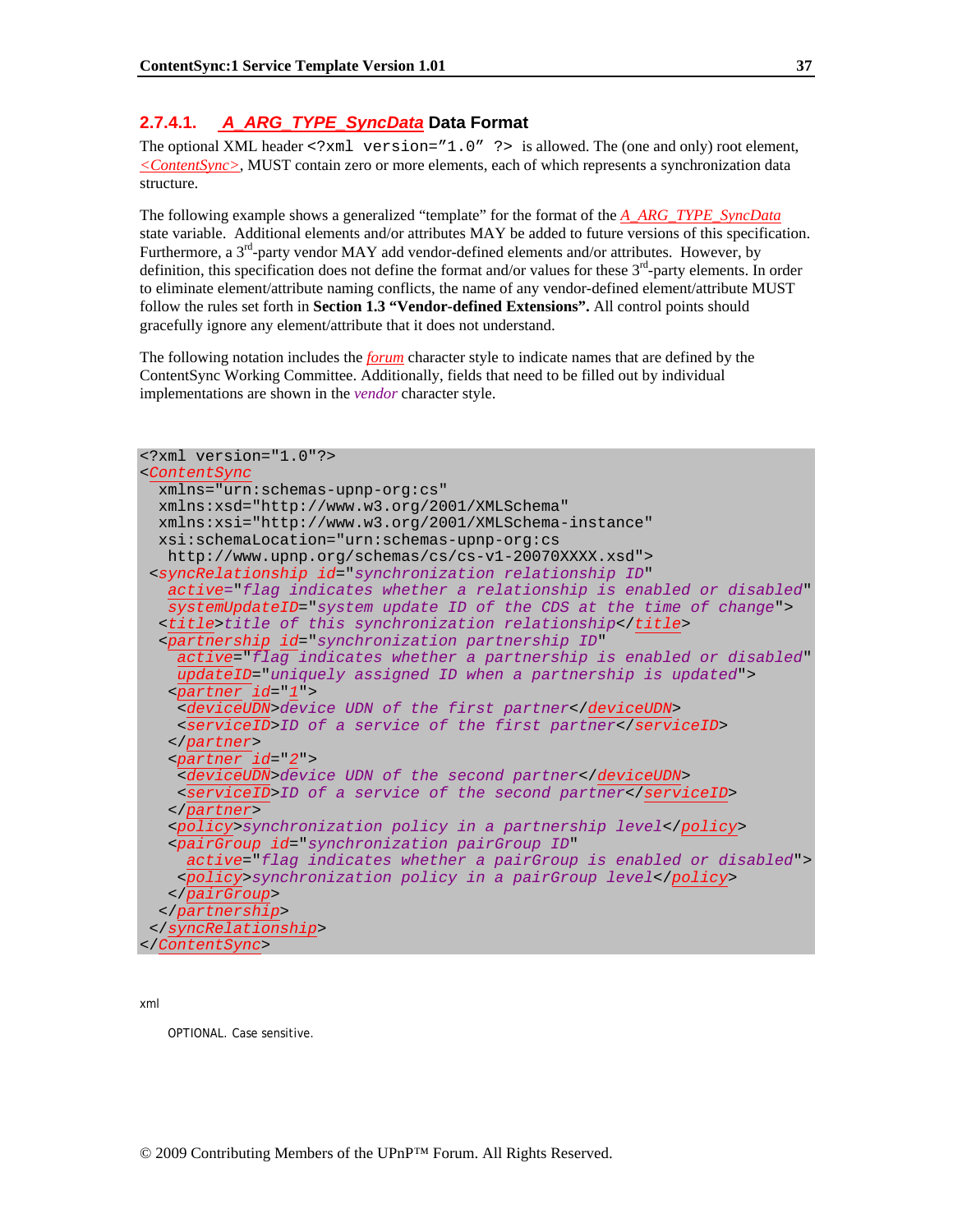#### **ContentSync**

REQUIRED. MUST have "urn:schemas-upnp-org:cs" (which is the UPnP ContentSync Working Committee Schema) as the value for the xmlns attribute that declares the default namespace; Contains all elements and attributes defined by the CSS schema as follows:

#### syncRelationship

OPTIONAL. a wrapper element that holds the information associated with a synchronization relationship. This element can appear multiple times to contain multiple synchronization relationship in the XML document.

@id

REQUIRED. xsd:string, contains an identifier to distinguish a synchronization relationship from other synchronization relationships. The value of this attribute MUST be generated using GUID as defined in RFC 4122. A GUID is 128 bits long and can guarantee uniqueness across space and time.

#### @active

REQUIRED. xsd:boolean, Indicates whether a synchronization relationship is enabled. To indicate a synchronization relationship is currently disabled, the syncRelationship@active attribute MUST be set to false ("0"). Attempting to synchronize a disabled synchronization relationship MUST result in an error. Each synchronization partner MUST keep its local Change Log even though the synchronization relationship is disabled. Enabling is accomplished by setting the active attribute to true ("1"). If a relationship is disabled then all partnerships under this relationship will be treated as disabled regardsless of the setting of the active flags of those partnerships.

#### @systemUpdateID

REQUIRED. xsd:string, Indicates *systemUpdateID* property of the CDS at the time of change

#### title

REQUIRED. xsd:string, contains a user-friendly name for the synchronization relationship.

#### partnership

REQUIRED. xsd:string, indicates which two devices in a synchronization relationship are partnered together. Sub-properties of the partnership element describe detailed information of the partnership. This element MUST appear under the <syncRelationship> element.

#### @id

REQUIRED. xsd:string, contains an identifier to distinguish a partnership from other partnerships in a synchronization relationship. The value of the partnership@id attribute MUST be generated using GUID as defined in RFC 4122. A GUID is 128 bits long and can guarantee uniqueness across space and time.

#### @active

REQUIRED. xsd:boolean, indicates whether a partsnerhip is enabled. To indicate that a partnership is currently disabled, the partnership@active MUST be set to false ("0"). Attempting to synchronize a disabled partnership MUST result in an error. Each synchronization partner MUST keep its local Change Log even though the partnership is disabled. Enabling is accomplished by setting the active attribute to true ("1"). If a partnership is disabled then all pairGroups under this partnership will be treated as disabled regardsless of the setting of the active flags of those pairGroups.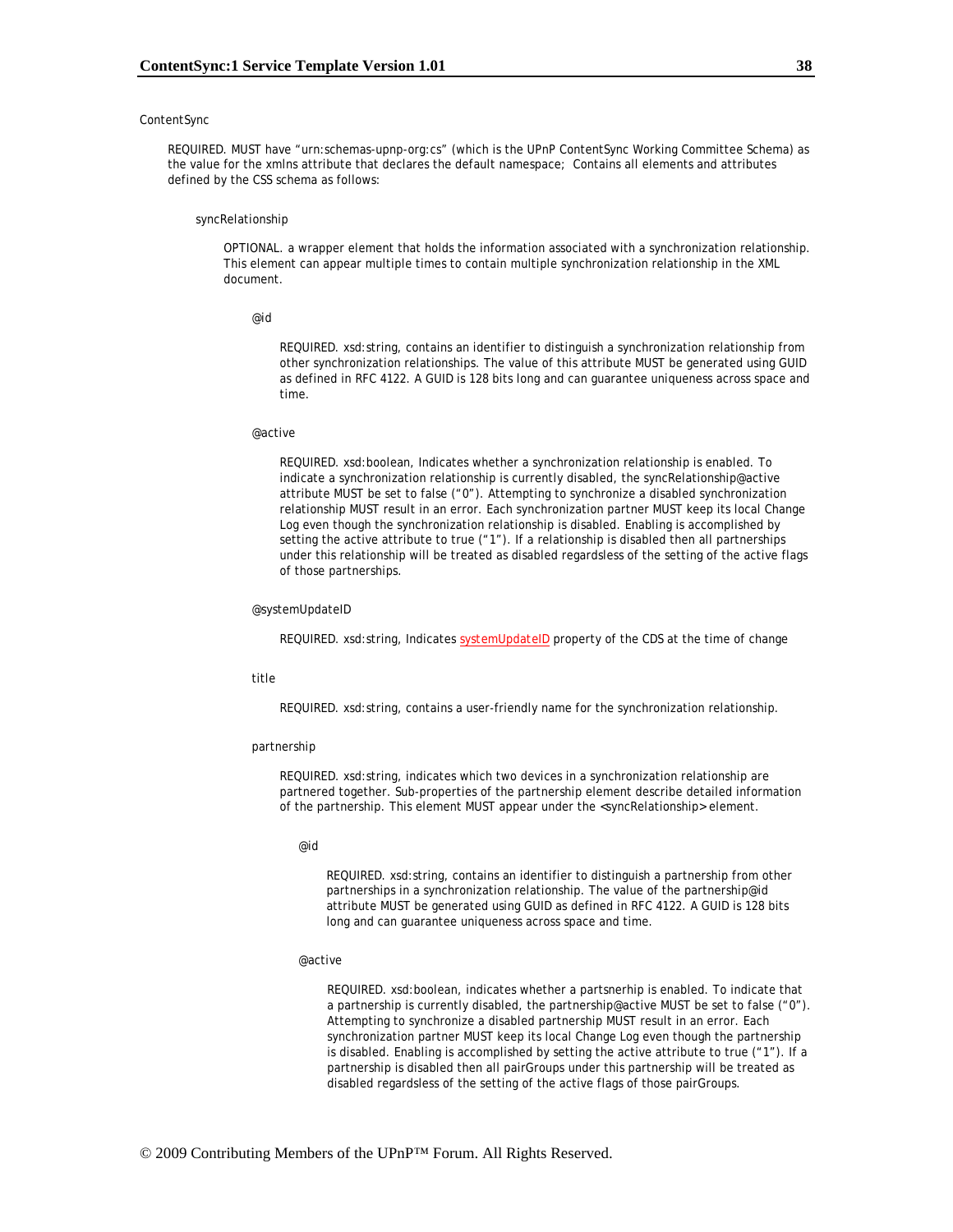#### @updateID

REQUIRED. xsd:string, a counter that increases its value whenever there is a change in this partnership. The value of the change must be increased by 1. This attribute is used to prevent updates with stale data.

#### partner

REQUIRED. xsd:string, indicates individual device information that is involved in a partnership.

#### @id

REQUIRED. xsd:string, contains the unique ID to identify a partner in a partnership. The value of partner@id attribute is static, "1" or "2". "1" represents the first partner and "2" represents the second partner.

#### deviceUDN

REQUIRED. xsd:string, contains the UDN of the device that provides ContentSync service.

#### serviceID

REQUIRED. xsd:string, contains the service ID of the CSS of the partner device.

#### policy

REQUIRED. xsd:string, indicates how to synchronize objects that are involved in a synchronization partnership. **See "2.2.3 Synchronization Policy" for policy definition and format.**

#### pairGroup

REQUIRED. xsd:string, indicates pairGroup information within a partnership. This element can appears multiple times under the <partnership> element.

#### @id

REQUIRED. xsd:string, uniquely identifies a pairGroup within a partnership to distinguish it from other pairGroups in a synchronization partnership. The value of this attribute MUST be generated using GUID as defined in RFC 4122. A GUID is 128 bits long and can guarantee uniqueness across space and time.

#### @active

REQUIRED. xsd:string, indicates whether a pairGroup is enabled. To indicate that a pairGroup is currently disabled, the *pairGroup@active* MUST be set to false ("0"). Attempting to synchronize a disabled pairGroup MUST result in an error. Each synchronization partner MUST keep its local Change Log even though the pairGroup is disabled. Enabling is accomplished by setting the active attribute to true ("1").

#### @updateID

REQUIRED. xsd:string, a counter that increases its value whenever there is a change in this pairGroup.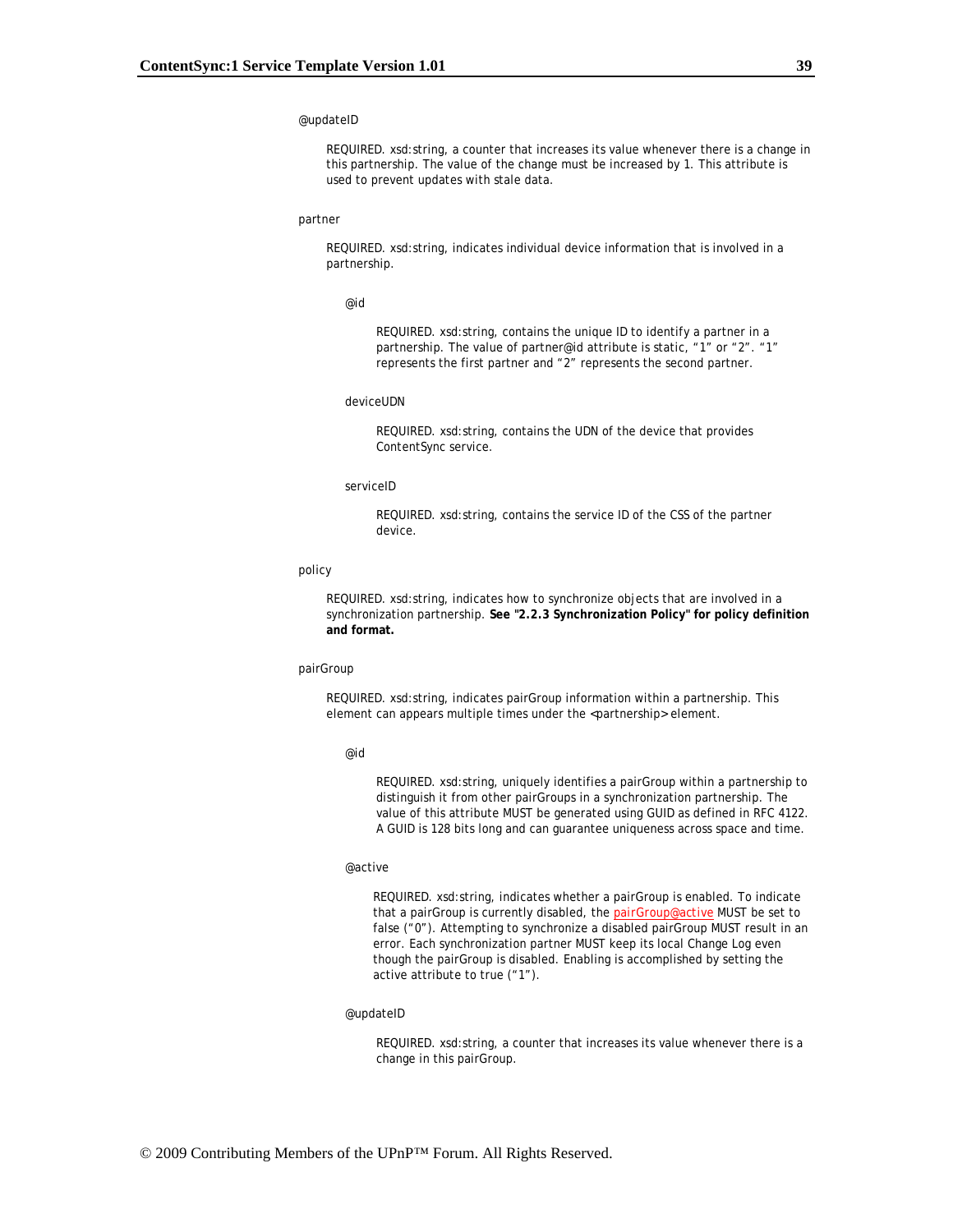policy

REQUIRED. xsd:string, indicates how to synchronize objects that are involved in a synchronization pairGroup. **See "2.2.3 Synchronization Policy" for policy definition and format.**

# **2.7.5.** *A\_ARG\_TYPE\_SyncPair*

This state variable is introduced to provide type information for various arguments that contain a synchronization pair for a CDS object to be used in various actions.

The following illustrates a typical example of the *A\_ARG\_TYPE\_SyncPair* state variable

#### **Example:**

```
<?xml version="1.0" encoding="UTF-8"?> 
<syncInfo updateID="3" xmlns="urn:schemas-upnp-org:cs:avcs" 
  xmlns:xsd="http://www.w3.org/2001/XMLSchema" 
  xmlns:xsi="http://www.w3.org/2001/XMLSchema-instance" 
  xsi:schemaLocation="urn:schemas-upnp-org:cs:avcs 
   http://www.upnp.org/schemas/cs/avcs-v1-20070XXXX.xsd"> 
 <pair 
    syncRelationshipID="d8c9fa13-d79b-4a0c-999b-6ae2ff91a46d" 
   partnershipID="a0e4d0a7-3378-4f17-8af2-3f7de3345dc6" 
   pairGroupID="ba8e57de-7f66-4102-ae4b-31b96c86f173"> 
   <remoteObjID>B1</remoteObjID> 
  <policy> 
    <syncType>replace</syncType> 
    <priorityPartnerID>1</priorityPartnerID> 
  </policy> 
   <status>MODIFIED</status> 
  </pair> 
  <pair 
    syncRelationshipID="e884c276-c489-44f0-bcec-332450dab074" 
   partnershipID="1ab3fef4-777e-496a-82ed-d2580cdafa75" 
   pairGroupID="c1bc5bd7-0207-4226-beee-b528fe63a919"> 
  <remoteParentObjID>B2</remoteParentObjID> 
  <status>NEW</status> 
  </pair> 
</syncInfo>
```
Since XML elements in this state variable are CDS object property, **see Appendix A for details of pair information**. **Also, see [CSS-XSD] for a schema of the** *A\_ARG\_TYPE\_SyncPair* **state variable.**

# **2.7.6.** *A\_ARG\_TYPE\_SyncID*

This state variable is introduced to provide type information for various action arguments that uniquely identify a synchronization relationship, or a partnership or a pairGroup. The value of this variable MUST be generated using GUID as defined in RFC 4122. A GUID is 128 bits long and can guarantee uniqueness across space and time.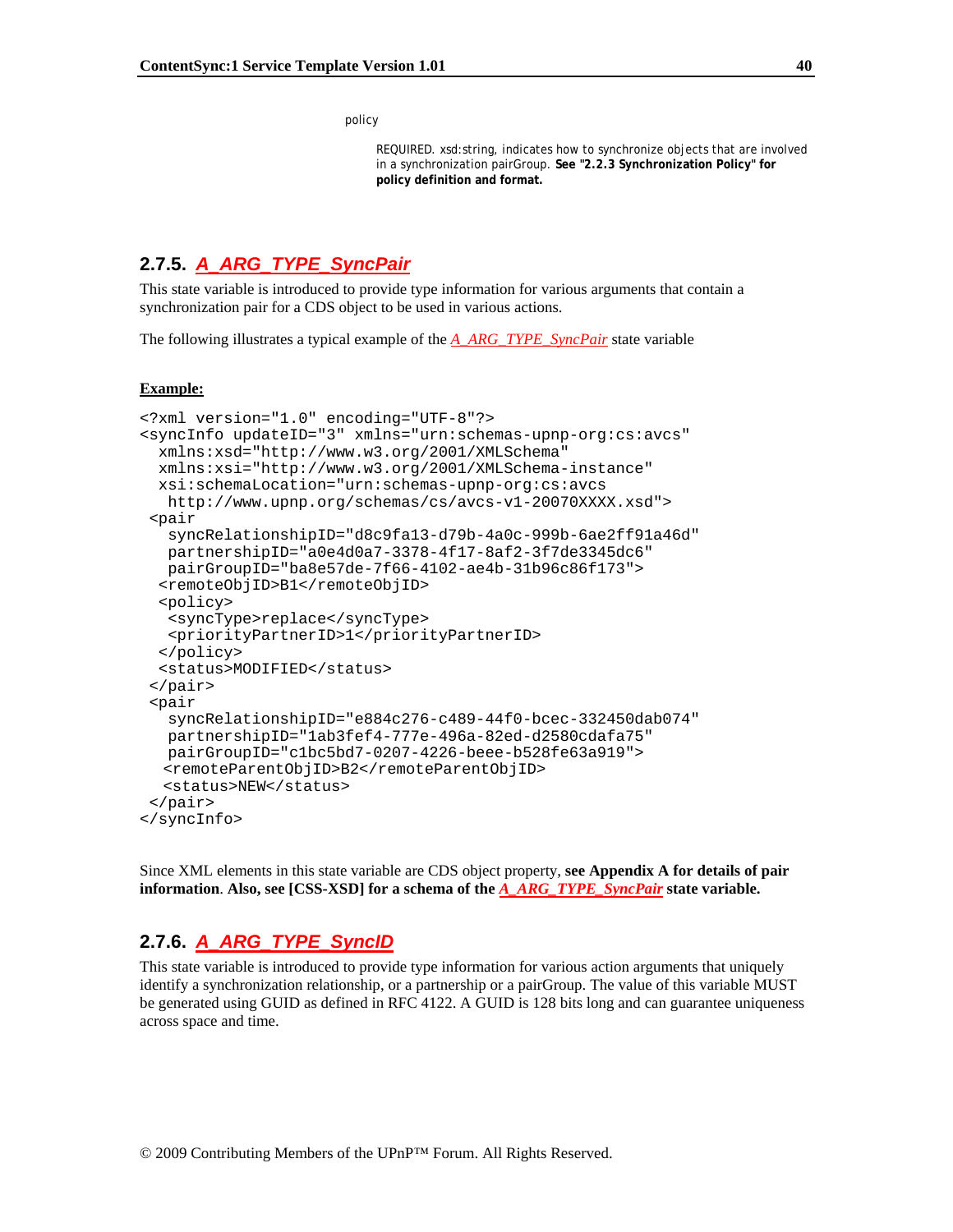# **2.7.7.** *A\_ARG\_TYPE\_ObjectID*

This state variable is introduced to provide type information for various action arguments that uniquely identify a CDS object. The format of the *A\_ARG\_TYPE\_ObjectID* state variable MUST follow the definition of the *A\_ARG\_TYPE\_ObjectID* in the ContentDirectory:2 Service specification and the definition of the *@id* property in the Appendix A.

# **2.7.8.** *A\_ARG\_TYPE\_SyncStatus*

This state variable is introduced to provide type information for the *SyncStatus* argument in the *GetSyncStatus()* action which contains a list of zero or more synchronization operation information structures representing both currently ongoing and the previous synchronization operation. A synchronization operation information structure includes the status of the opreation. All instances of this data type MUST comply with the *SyncStatus XML document* schema. **See 2.7.2** *SyncStatusUpdate* **state variable for details.**

Note that since the *SyncStatus* format of an argument of data type *A\_ARG\_TYPE\_SyncStatus* is an XML document, it needs to be escaped (using the normal XML rules: [XML] Section 2.4 Character Data and Markup) before embedding in a SOAP response message.

This value of this state variable is identical to the value of the *SyncStatusUpdate* state variable except that the *SyncStatusUpdate* only contains the status of currently ongoing synchronization operations. The *A\_ARG\_TYPE\_SyncStatus* state variable contains the status of both currently ongoing synchronization operations and the status of the last synchronization operation.

When a synchronization operation is invoked on a relationship level, the status information of the last synchronization operation of that specific synchronization relationship including the status of the last synchronization operations of all partnerships within that relationship and the status of the last synchronization operations of all pairGroups within each partnership MUST be cleared. When a synchronization operation is invoked on a partnership level then the status information of the last synchronization operation for that specific partnership including the status of last synchronization operations of all pairGroups within that partnership MUST be cleared. When a synchronization operation is invoked on a pairGroup level then the status information of the last synchronization operation for that specific pairGroup MUST be cleared.

# **2.7.9.** *A\_ARG\_TYPE\_ChangeLog*

This state variable is introduced to provide type information for the *ChangeLog* argument in the *GetChangeLog()* action. The structure of the *ChangeLog* argument is a DIDL-Lite XML Document.

A change log is a list of CDS objects represented by DIDL-Lite XML document with extension in this specification. The change log contains the CDS objects which have changed since the last synchronization operation. When the change log is returned as a reponse of the *GetChangeLog()* action, it contains only the changed CDS objects which are bound to a specific synchronization relationship or partnership or pairGroup.

- $\bullet$  Optional XML declaration <?xml version="1.0" ?>
- z <DIDL-Lite> is the root element.
- **•** <container> is the element representing objects of class *container* and all its derived classes, which has been changed since the last synchronization operation.
- sitem> is the element representing objects of class *item* and all its derived classes, which has been changed since the last synchronization operation.
- z Elements in the Dublin Core (dc) and UPnP (upnp) namespaces represent object metadata.
- See the DIDL-Lite schema [DIDL-LITE-XSD] for more details on the structure. The available properties and their names are described in Appendix B, "AV Working Committee Extended Properties" in the ContentDirectory:2 service [CDS].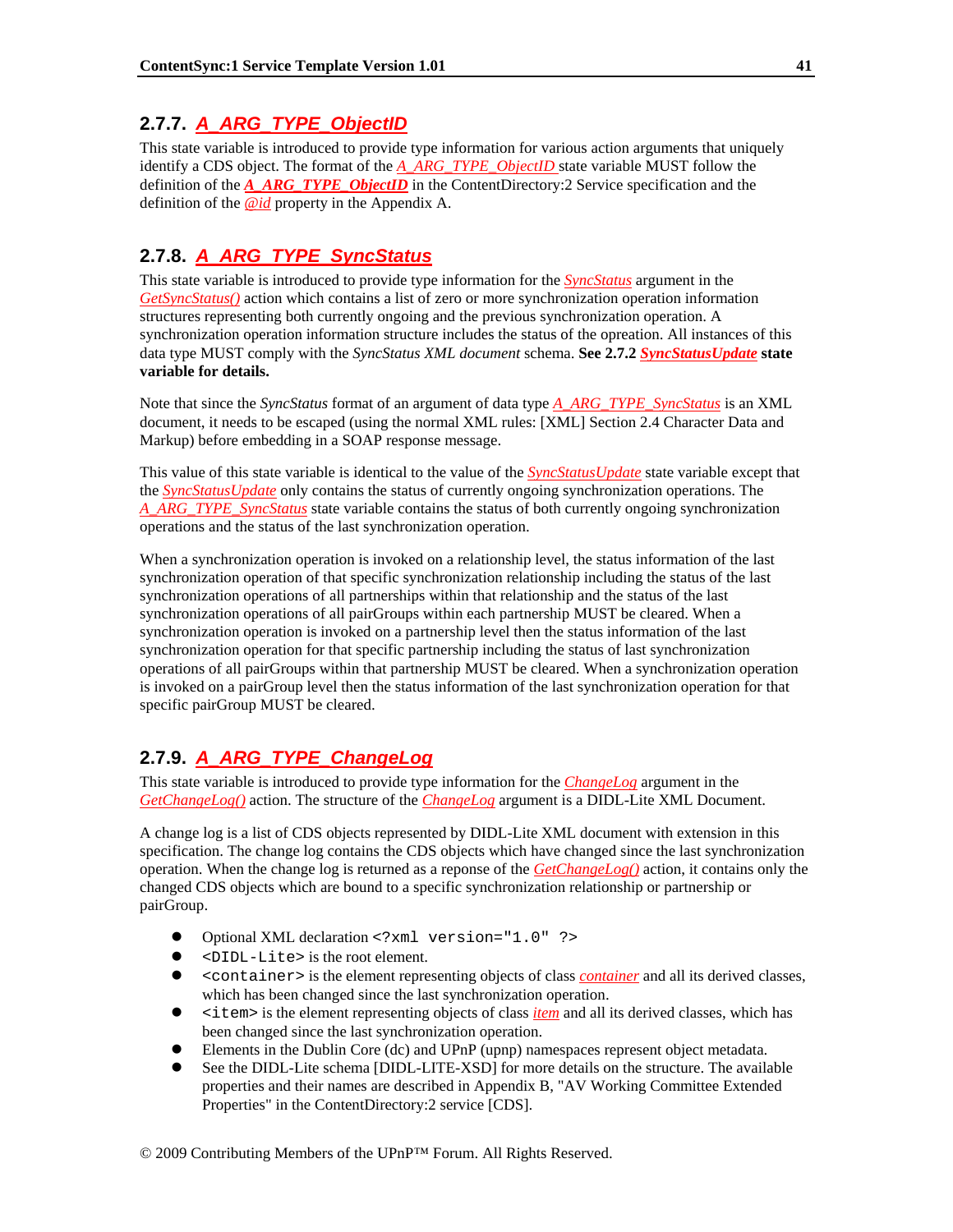Note that since the value of *ChangeLog* is XML, it needs to be escaped (using the normal XML rules: [XML] Section 2.4 Character Data and Markup) before embedding in a SOAP response message.

For objects that are deleted outside of synchronization operation, the change log SHOULD provide deleted objects information with only *item* or *container*, and its *avcs:syncInfo* properties if and only if a synchronization policy is *replace*. If an object which is deleted is part of multiple synchronization pairs, then deleted information MUST be kept until all synchronization pairs are synchronized. The following gives an example of deleted objects information in a change log.

#### **Example: (The namesapce declaration is omitted)**

```
<item id="A3" parentID="A2"> 
  <avcs:syncInfo updateID="1"> 
   <avcs:pair 
     syncRelationshipID="d8c9fa13-d79b-4a0c-999b-6ae2ff91a46d" 
     partnershipID="a0e4d0a7-3378-4f17-8af2-3f7de3345dc6" 
     pairGroupID="a8e57de-7f66-4102-ae4b-31b96c86f173"> 
     <avcs:remoteObjID>B3</avcs:remoteObjID> 
     <avcs:status>DELETED</avcs:status> 
   </avcs:pair> 
  </avcs:syncInfo> 
</item>
```
# **2.7.10.** *A\_ARG\_TYPE\_Index*

This state variable is introduced to provide type information for an argument in various actions. Arguments specify an offset into an arbitrary list of objects (change log). A value of 0 represents the first CDS object in the change log.

# **2.7.11.** *A\_ARG\_TYPE\_Count*

This state variable is introduced to provide type information for an argument in various actions. Arguments specify an ordinal number of arbitrary objects.

# **2.7.12.** *A\_ARG\_TYPE\_ResetObjectList*

This state variable is introduced to provide type information for an argument that contains a list of synchronization objects of which the change log will be cleaned.

The structure of the argument of data type *A\_ARG\_TYPE\_ResetObjectList* is an XML document (See [CSS-XSD]):

Note that since *A\_ARG\_TYPE\_ResetObjectList* is an XML document, it needs to be escaped (using the normal XML rules: [XML] Section 2.4 Character Data and Markup) before embedding in a SOAP response message.

#### **Example:**

```
<ResetObjectList xmlns="urn:schemas-upnp-org:cs 
  xmlns:xsd="http://www.w3.org/2001/XMLSchema" 
  xmlns:xsi="http://www.w3.org/2001/XMLSchema-instance" 
  xsi:schemaLocation="urn:schemas-upnp-org:cs 
   http://www.upnp.org/schemas/cs/cs-v1-20070XXXX.xsd"> 
  <object id="A1" remoteObjID="32" updateID="2"/>
```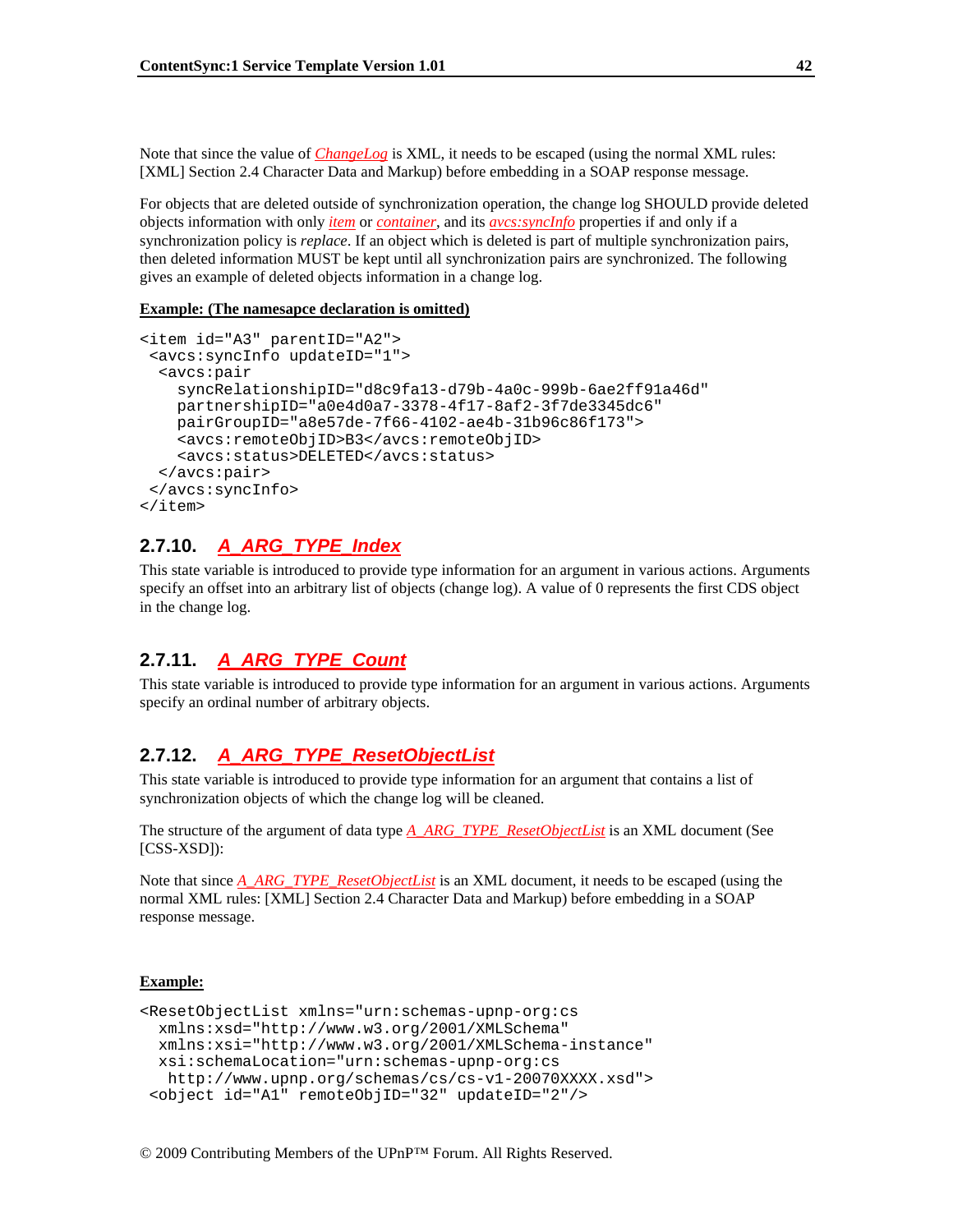```
 <object id="A72" remoteObjID="9547" updateID="4"/> 
</ResetObjectList>
```
### **2.7.12.1.** *A\_ARG\_TYPE\_ResetObjectList* **Data Format**

The optional XML header  $\leq 2 \times m1$  version="1.0" ?> is allowed. The (one and only) root element, *<ResetObjectList>*, MUST contain zero or more elements, each of which identifies a synchronization object.

The following example shows a generalized "template" for the format of the

*A\_ARG\_TYPE\_ResetObjectList* state variable. Additional elements and/or attributes MAY be added to future versions of this specification. Furthermore, a  $3<sup>rd</sup>$ -party vendor MAY add vendor-defined elements and/or attributes. However, by definition, this specification does not define the format and/or values for these  $3<sup>rd</sup>$ -party elements. In order to eliminate element/attribute naming conflicts, the name of any vendordefined element/attribute MUST follow the rules set forth in **Section 1.3 "Vendor-defined Extensions".** All control points should gracefully ignore any element/attribute that it does not understand.

The following notation includes the *forum* character style to indicate names that are defined by the ContentSync Working Committee. Additionally, fields that need to be filled out by individual implementations are shown in the *vendor* character style.

```
<?xml version="1.0"?> 
<ResetObjectList
  xmlns="urn:schemas-upnp-org:cs" 
   xmlns:xsd="http://www.w3.org/2001/XMLSchema" 
   xmlns:xsi="http://www.w3.org/2001/XMLSchema-instance" 
   xsi:schemaLocation="rn:schemas-upnp-org:cs 
    http://www.upnp.org/schemas/cs/cs-v1-20070XXXX.xsd"> 
  <objectID id="object ID" 
    remoteObjID="object ID of a partner paired with this object" 
    updateID="uniquely assigned ID when the object is changed">
  </objectID> 
</ResetObjectList>
```
#### xml

OPTIONAL. Case sensitive.

#### ResetObjectList

REQUIRED. MUST have "urn:schemas-upnp-org:cs" (which is the UPnP ContentSync WC Schema) as the value for the xmlns attribute that declares the default namespace; Contains all elements and attributes defined by the CSS schema as follows:

objectID

OPTIONAL. xsd:string, contains object@id property of the CDS which identifies the object of which changed log will be cleaned.

@id

REQUIRED. xsd:string, contains the ID of the object of which change log to be reset.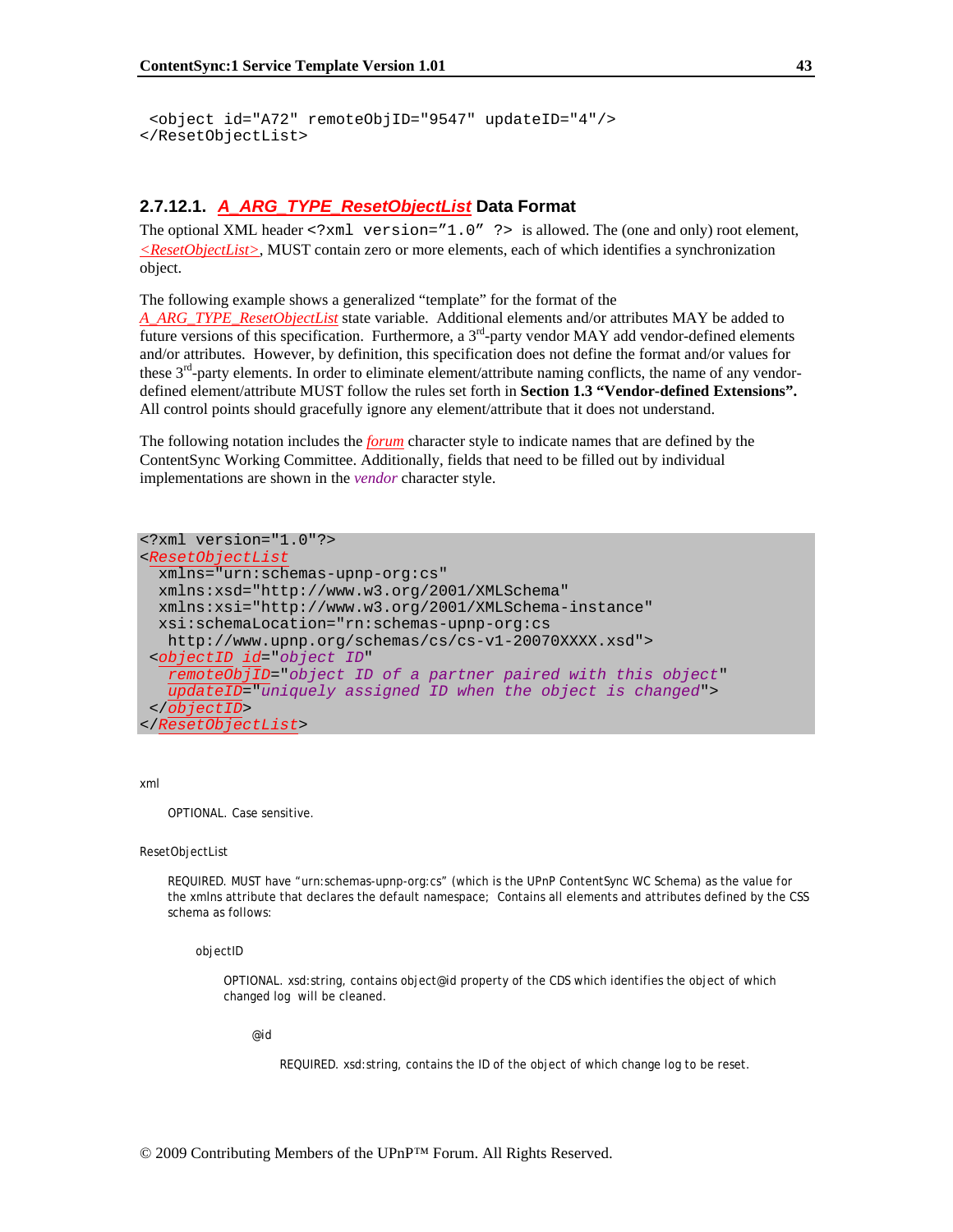#### @remoteObjID

REQUIRED. xsd:string, contains the object ID in a partner, which is paired with the local object.

@updateID

REQUIRED. xsd:unsignedInt, contains the value of avcs:syncInfo@updatedID which was retrieved by the GetChangelog() action before.

# **2.7.13. Eventing and Moderation**

| Variable Name                  |            | Event      | Evented Moderated Max Event Logical<br>Rate | <b>Combination</b> per Event | Min Delta |
|--------------------------------|------------|------------|---------------------------------------------|------------------------------|-----------|
| <i><b>SyncChange</b></i>       | <b>YES</b> | YES        | $0.2 \text{ sec}$                           |                              |           |
| <i><b>SyncStatusUpdate</b></i> | <u>YES</u> | <b>YES</b> | $0.2 \text{ sec}$                           |                              |           |

The *SyncStatusUpdate* state variable is evented and moderated. When multiple updates occur between moderation periods, the *SyncStatusUpdate* state variable accumulates all updates within that period and sends an event message at the end of the moderation period that contains all of the accumulated events. The *SyncStatusUpdate* state variable MUST only be cleared just before adding the first update event that occurs after the last event message was sent.

# **2.8. Actions**

Immediately following this table is detailed information about these actions, including short descriptions of the actions, the effects of the actions on state variables, and error codes defined by the actions.

| <b>Name</b>          | Req. or Opt. 1      |
|----------------------|---------------------|
| AddSyncData()        | $\underline{R}$     |
| ModifySyncData()     | $\underline{R}$     |
| DeleteSyncData()     | $\underline{R}$     |
| GetSyncData()        | $\underline{R}$     |
| ExchangeSyncData()   | $\underline{R}$     |
| <b>AddSyncPair()</b> | $\underline{R}$     |
| ModifySyncPair()     | $\underline{R}$     |
| DeleteSyncPair()     | $\underline{R}$     |
| StartSync()          | $\overline{\Omega}$ |
| AbortSync()          | O                   |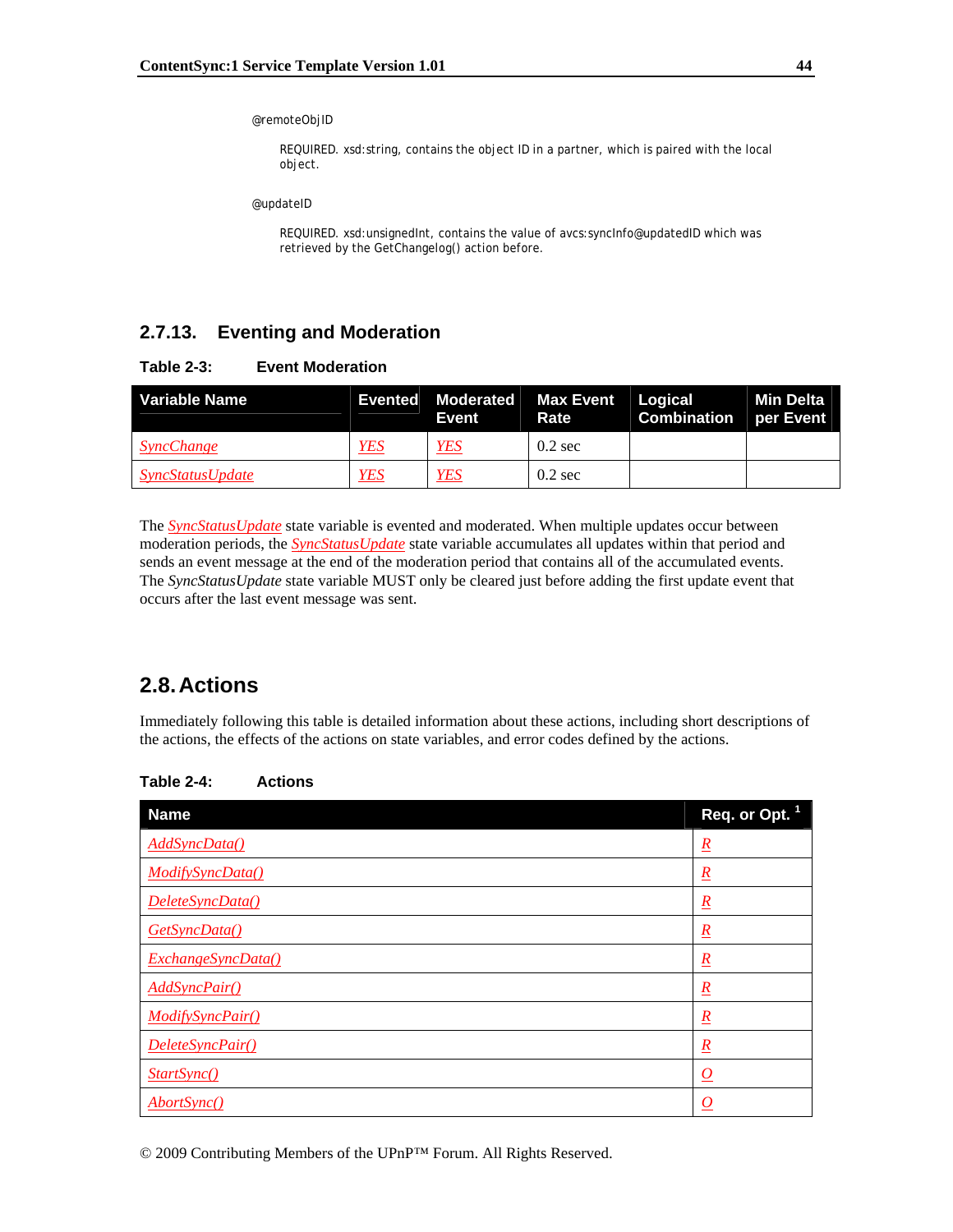| <b>Name</b>                                                 | Req. or Opt. 1 |
|-------------------------------------------------------------|----------------|
| GetChangeLog()                                              | R              |
| ResetChangeLog()                                            | R              |
| ResetStatus()                                               | R              |
| GetSyncStatus()                                             |                |
| Non-standard actions implemented by an UPnP vendor go here. | X              |
|                                                             |                |

 $1 R$  = Required, O = Optional, X = Non-standard.

# **2.8.1.** *AddSyncData()*

This action creates either a new synchronization relationship template, or a new partnership template within an existing relationship or a new pairGroup template within an existing partnership.

When creating a new synchronization relationship by invoking the *AddSyncData()* action, the *SyncData* input argument MUST contain a minimally complete synchronization relationship data structure. The control point can add additional pairGroups for the partnership by invoking the *AddSyncData()* action where the *SyncData* input argument contain the pairGroup data structure. **See Section "2.7.4**  *A\_ARG\_TYPE\_SyncData* **state variable" for details.**

The *ActionCaller* argument identifies the *deviceUDN* of the caller. **See Section "2.7.3**  *A\_ARG\_TYPE\_ActionCaller* **state variable" for details.** 

If the *ActionCaller* argument specifies a *deviceUDN* then this action is invoked by a partner device and the caller does not need to disseminate synchronization data structure (*SyncData*) to the partner device. However, if the *ActionCaller* argument is *null*, the device MUST disseminate the synchronization data structure (*SyncData*) to the partner device, by invoking the *AddSyncData()* action on the partner .

When creating a new synchronization relationship, the partner device involved in the relationship MUST be in the network. **See "Section 2.3.1 Synchronization Data Structure Addition" for detailed rules.**

When a device receives the *AddSyncData()* action from a stand-alone control point to create a new synchronization relationship, the device generates three IDs to identify the synchronization relationship, the partnership and the pairGroup for the minimally complete synchronization data structure. The generated IDs conform to the requirement of *A\_ARG\_TYPE\_SyncID* state variable.

When a stand-alone control point is adding a synchronization relationship, the value of the *SyncID* input argument MUST be set to the empty string. While adding a partnership, the *SyncID* argument will contain the *SyncID* of an existing synchronization relationship where the partnership information will be added. Likewise, while adding a pairGroup, the *SyncID* argument will contain the *SyncID* of an existing partnership where the pairGroup information will be added.

The *SyncDataResult* output argument returns the synchronization relationship data structure containing the newly added data specified by the *SyncData* argument. In the case of adding a pairGroup to an existing synchronization relationship, the *SyncDataResult* argument will return the whole synchronization relationship data structure which contains that pairGroup.

### **2.8.1.1. Arguments**

**Table 2-5: Arguments for** *AddSyncData()*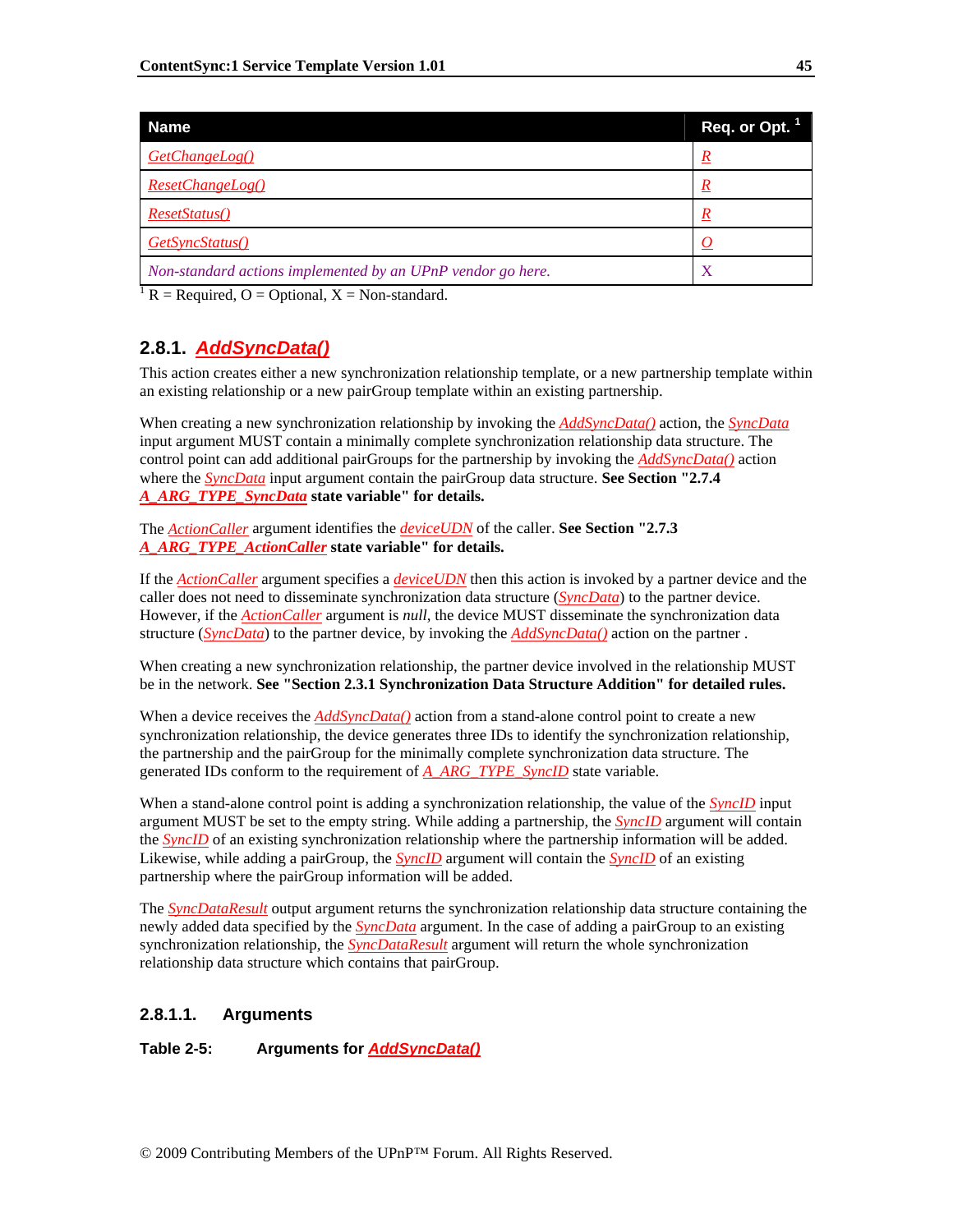| Argument               | <b>Direction</b> | <b>Related State Variable</b> |
|------------------------|------------------|-------------------------------|
| <b>ActionCaller</b>    | IN               | A ARG TYPE ActionCaller       |
| <b>SyncID</b>          | IN               | A ARG TYPE SyncID             |
| <i><b>SyncData</b></i> | IN               | A_ARG_TYPE_SyncData           |
| <b>SyncDataResult</b>  | OUT              | A_ARG_TYPE_SyncData           |

### **2.8.1.2. Dependency on State**

None.

### **2.8.1.3. Effect on State**

None.

### **2.8.1.4. Errors**

### **Table 2-6: Error Codes for** *AddSyncData()*

| errorCode | errorDescription         | <b>Description</b>                                                                                                                       |  |
|-----------|--------------------------|------------------------------------------------------------------------------------------------------------------------------------------|--|
| 400-499   | <b>TBD</b>               | See UPnP Device Architecture section on Control.                                                                                         |  |
| 500-599   | <b>TBD</b>               | See UPnP Device Architecture section on Control.                                                                                         |  |
| 600-699   | <b>TBD</b>               | See UPnP Device Architecture section on Control.                                                                                         |  |
| 701       | No such sync data        | The <b>AddSyncData()</b> request failed because the specified <b>SyncID</b><br>argument is invalid.                                      |  |
| 702       | Invalid XML              | The <i>AddSyncData()</i> request failed because the specified <i>SyncData</i><br>argument                                                |  |
| 703       | Invalid action<br>caller | The <i>AddSyncData()</i> request failed because the action caller is a<br>part of the sync data.                                         |  |
| 704       | Partner Timeout          | The <b>AddSyncData()</b> request failed because the sync data structure<br>could not be exchanged due to time out of the partner device. |  |
| 705       | Partner not online       | The <i>AddSyncData()</i> request failed because partner device is not in<br>the network.                                                 |  |

# **2.8.2.** *ModifySyncData()*

This action modifies either a synchronization relationship, or a partnership within an existing relationship or a pairGroup within an existing partnership.

To modify synchronization relationship level information, all partner devices involved in the relationship MUST be in the network. **See "Section 2.3.2 Synchronization Data Structure Modification" for detailed rules.**

To modify a synchronization data structure, *SyncID* argument that identifies which synchronization data structure is being modified MUST be specified.

To maintain identical synchronization relationship, partnership and pairGroup information on all partner devices, the device that receives this action MUST invoke the *ModifySyncData()* action on the partner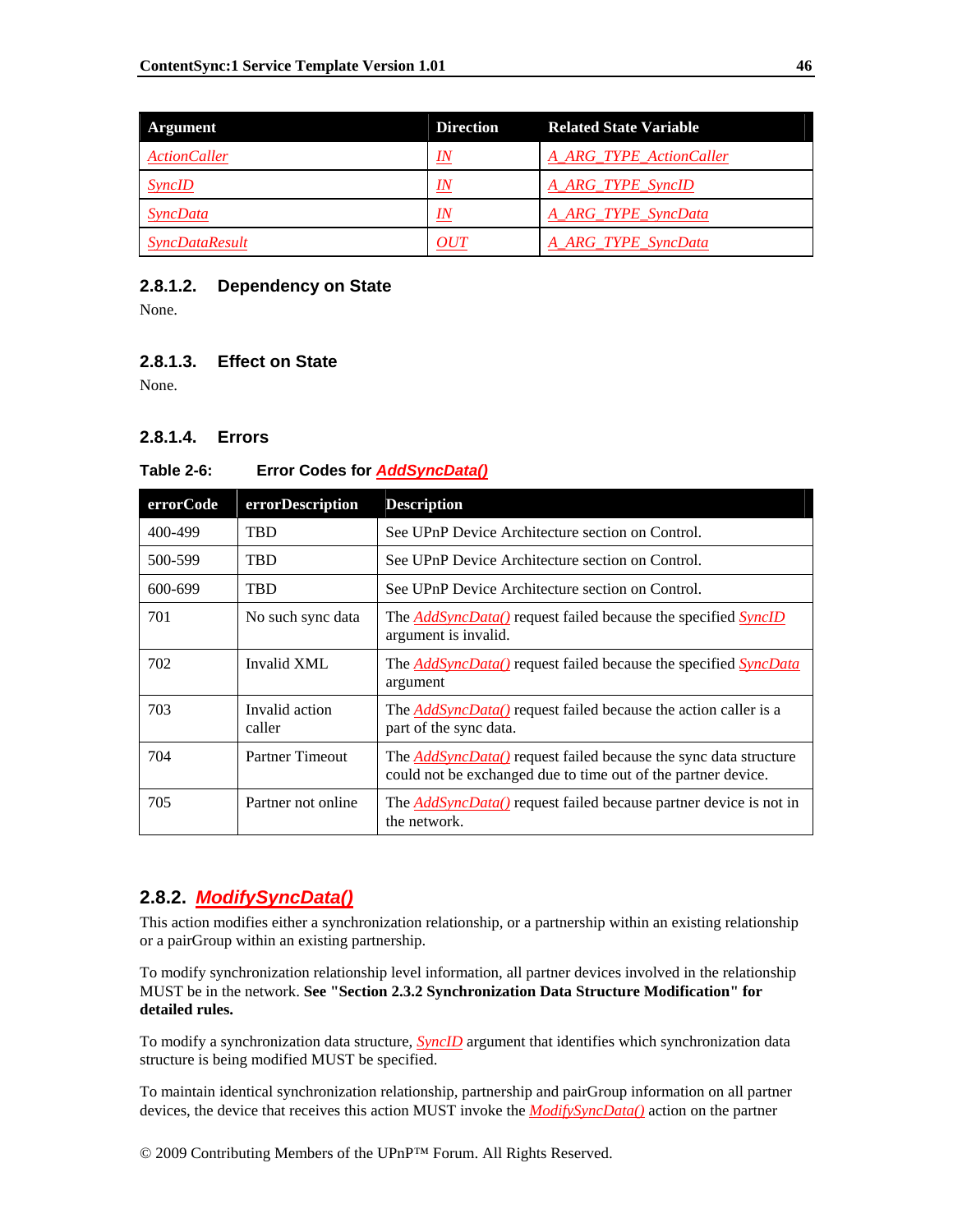device by including identical synchronization relationship, partnership or pairGroup data structure in the *SyncData* action argument.

The *ActionCaller* argument identifies the *deviceUDN* of the caller. **See Section "2.7.3**  *A\_ARG\_TYPE\_ActionCaller* **state variable" for details**.

If the *ActionCaller* argument specifies a *deviceUDN* then this action is invoked by a partner device and the caller does not need to disseminate synchronization data structure (*SyncData*) to the partner device. However, if the *ActionCaller* argument is empty string, the device MUST disseminate the synchronization data structure (*SyncData*) to the partner device, by invoking the *ModifySyncData()* action on the partner .

To prevent updating synchronization data structure by stale data, the *SyncData* input argument MUST contain the *@updateID* attribute of a partnership or pairGroup when the partnership or pairGroup level is modified.

If the modification would result in a synchronization relationship that is no longer valid, the *ModifySyncData()* action MUST fail without any change and return an appropriate error code.

### **2.8.2.1. Arguments**

### **Table 2-7: Arguments for** *ModifySyncData()*

| Argument            | <b>Direction</b> | <b>Related State Variable</b> |
|---------------------|------------------|-------------------------------|
| <b>ActionCaller</b> | IN               | A ARG TYPE ActionCaller       |
| <b>SyncID</b>       | IN               | A ARG TYPE SyncID             |
| <i>SyncData</i>     | IN               | A_ARG_TYPE_SyncData           |

### **2.8.2.2. Dependency on State**

None.

### **2.8.2.3. Effect on State**

None.

# **2.8.2.4. Errors**

### **Table 2-8: Error Codes for** *ModifySyncData()*

| errorCode | errorDescription         | <b>Description</b>                                                                                     |  |
|-----------|--------------------------|--------------------------------------------------------------------------------------------------------|--|
| 400-499   | <b>TRD</b>               | See UPnP Device Architecture section on Control.                                                       |  |
| 500-599   | <b>TBD</b>               | See UPnP Device Architecture section on Control.                                                       |  |
| 600-699   | <b>TRD</b>               | See UPnP Device Architecture section on Control.                                                       |  |
| 701       | No such sync data        | The <i>ModifySyncData()</i> request failed because the specified <i>SyncID</i><br>argument is invalid. |  |
| 702       | Invalid XML              | The <i>ModifySyncData()</i> request failed because the specified<br><i>SyncData</i> argument           |  |
| 703       | Invalid action<br>caller | The <i>ModifySyncData()</i> request failed because the action caller is a<br>part of the sync data.    |  |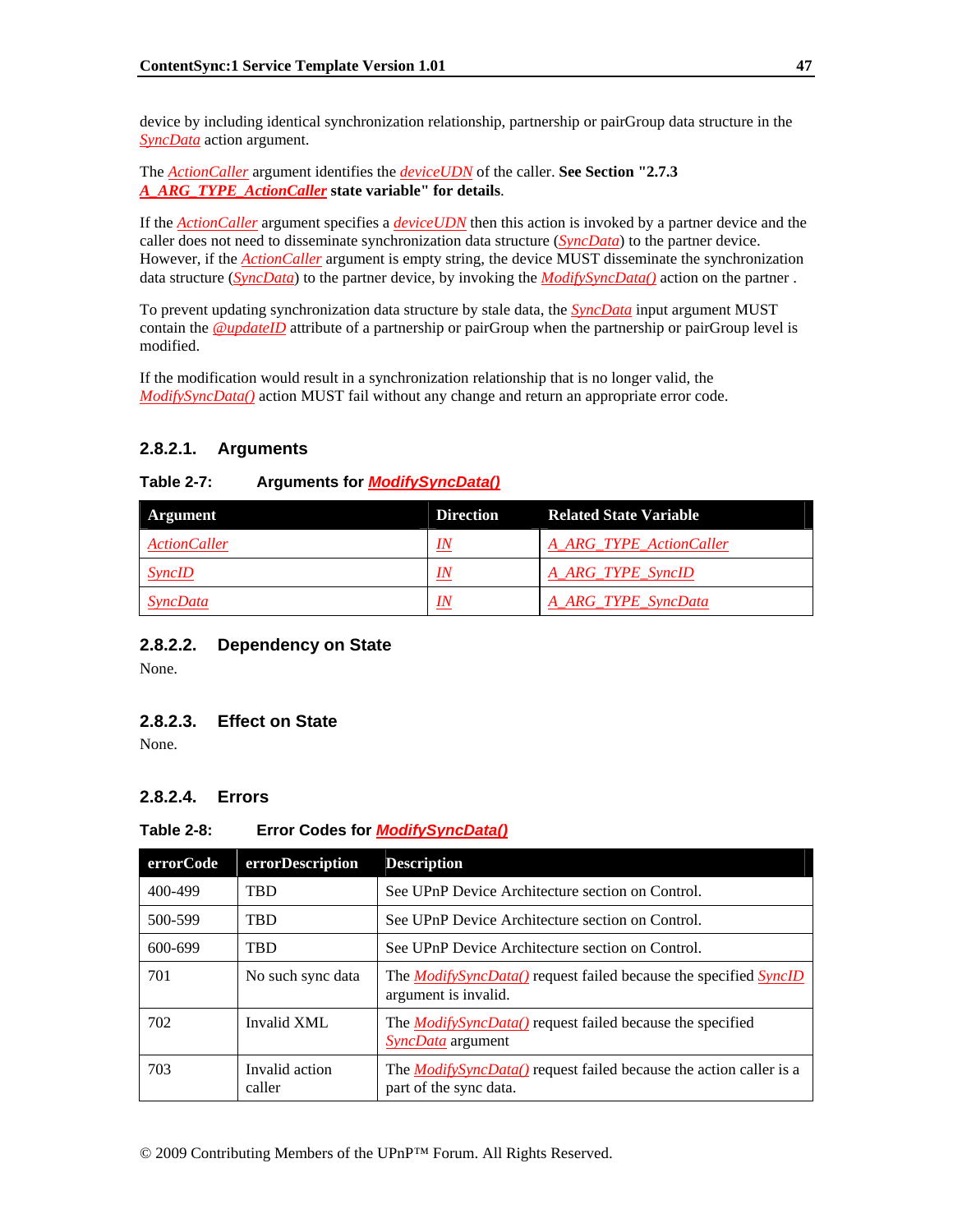| errorCode | errorDescription       | <b>Description</b>                                                                                                                             |
|-----------|------------------------|------------------------------------------------------------------------------------------------------------------------------------------------|
| 704       | <b>Partner Timeout</b> | The <i>ModifySyncData()</i> request failed because the sync data<br>structure could not be exchanged due to time out of the partner<br>device. |
| 705       | Partner not online     | The <i>ModifySyncData</i> () request failed because partner device is not<br>in the network.                                                   |
| 706       | Update in-progress     | The <i>ModifySyncData()</i> request failed because another action<br>request is still being processed.                                         |
| 707       | Stale data             | The <i>ModifySyncData()</i> request failed because the sync data is<br>stale.                                                                  |

# **2.8.3.** *DeleteSyncData()*

This action deletes either a synchronization relationship, or a partnership within an existing synchronization relationship or a pairGroup within an existing partnership. The *SyncID* argument of the action *DeleteSyncData()* identifies the synchronization relationship or the partnership or the pairGroup to be deleted.

The *ActionCaller* argument identifies the *deviceUDN* of the caller. **See Section "2.7.3**  *A\_ARG\_TYPE\_ActionCaller* **state variable" for details**.

If the *ActionCaller* argument specifies a *deviceUDN* then this action is invoked by a partner device and the caller does not need to inform the partner device of the deletion. However, if the *ActionCaller* argument is *null*, the device MUST inform the partner device of the deletion, by invoking the *DeleteSyncData()* action on the partner.

A deletion of a partnership or a pairGroup is allowed even when one of the partner devices is not in the network. In this case, the other partner device gets updated synchronization data structure by invoking the *ExchangeSyncData()* action before performing any synchronization operation when the device rejoins the network. **See "Section 2.3.3 Synchronization Data Structure Deletion" for detailed rules.**

When the last pairGroup within an existing partnership is deleted, the partnership MUST be deleted as well because the synchronization data structure does not allow a partnership without at least one pairGroup.

Likewise, when the last partnership within an existing relationship is deleted, the relationship MUST be deleted, as well.

# **2.8.3.1. Arguments**

| <b>Table 2-9:</b> | Arguments for <b>DeleteSyncData()</b> |  |
|-------------------|---------------------------------------|--|
|                   |                                       |  |

| Argument                   | <b>Direction</b> | <b>Related State Variable</b> |
|----------------------------|------------------|-------------------------------|
| <i><b>ActionCaller</b></i> | IN               | A ARG TYPE ActionCaller       |
| SyncID                     | IN               | A ARG TYPE SyncID             |

# **2.8.3.2. Dependency on State**

None.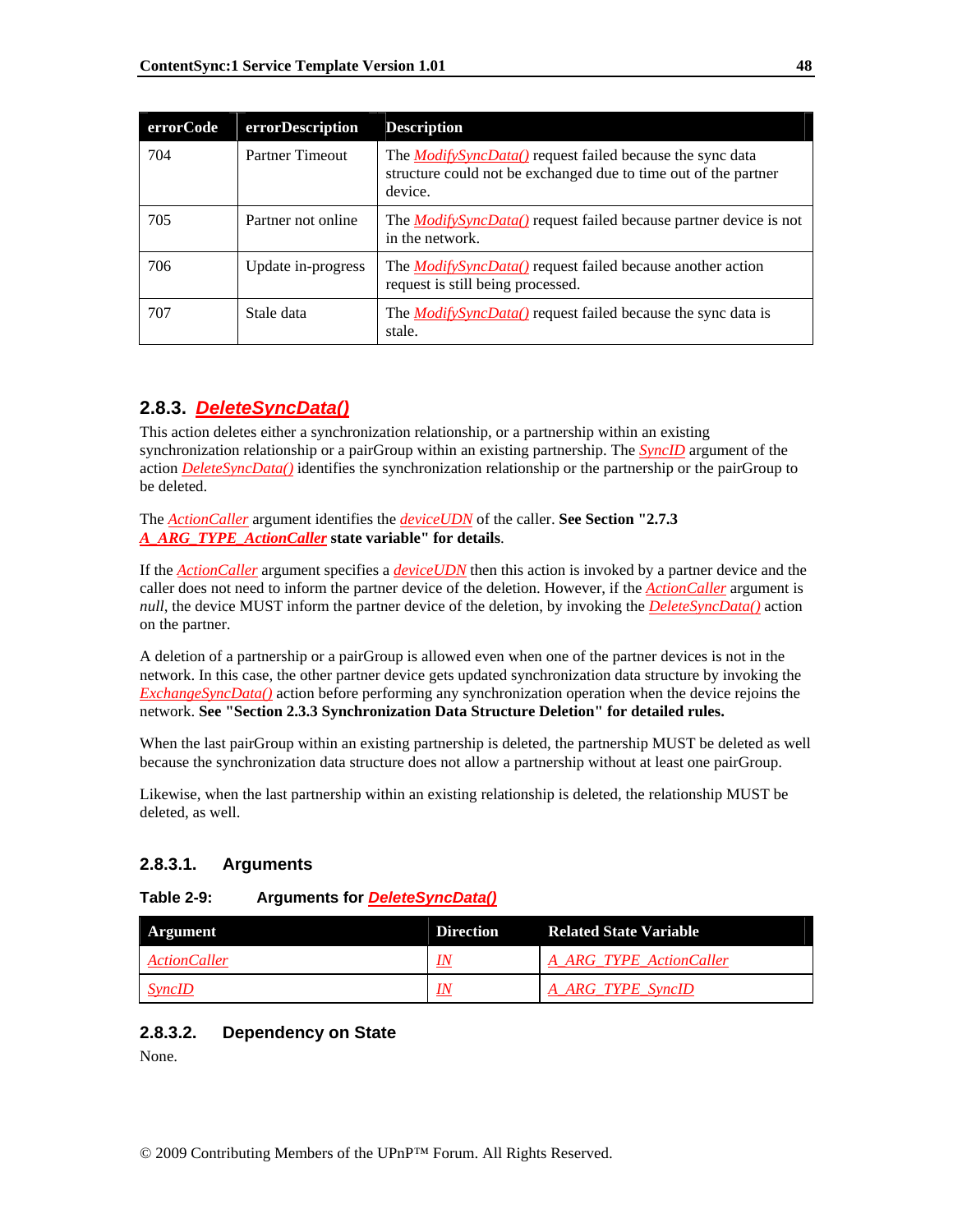### **2.8.3.3. Effect on State**

None.

### **2.8.3.4. Errors**

#### **Table 2-10: Error Codes for** *DeleteSyncData()*

| errorCode | errorDescription         | <b>Description</b>                                                                                   |
|-----------|--------------------------|------------------------------------------------------------------------------------------------------|
| 400-499   | <b>TBD</b>               | See UPnP Device Architecture section on Control.                                                     |
| 500-599   | <b>TBD</b>               | See UPnP Device Architecture section on Control.                                                     |
| 600-699   | <b>TBD</b>               | See UPnP Device Architecture section on Control.                                                     |
| 701       | No such sync data        | The <b>DeleteSyncData()</b> request failed because the specified SyncID<br>argument is invalid.      |
| 703       | Invalid action<br>caller | The <i>DeleteSyncData</i> () request failed because the action caller is a<br>part of the sync data. |

## **2.8.4.** *GetSyncData()*

This action returns the synchronization data structure identified by the *SyncID* input argument. If the value of the action argument *SyncID* identifies a synchronization relationship then the *SyncData* output argument contains the entire synchronization data structure for that synchronization relationship including all partnerships within that relationship and all pairGroups for each partnership contained within that relationship. If the value of the action argument *SyncID* identifies a partnership then the *SyncData* output argument contains the synchronization data structure for that partnership including all pairGroups contained within that partnership. If the value of the action argument *SyncID* identifies a pairGroup then the *SyncData* output argument contains the synchronization data structure for the identified pairGroup. If the value of the action argument *SyncID* is the empty string then the *SyncData* output argument contains the synchronization data structure for all synchronization relationships.

### **2.8.4.1. Arguments**

#### **Table 2-11: Arguments for** *GetSyncData()*

| Argument        | <b>Direction</b> | <b>Related State Variable</b> |
|-----------------|------------------|-------------------------------|
| <i>SyncID</i>   | IN               | A ARG TYPE SyncID             |
| <i>SyncData</i> | OUT              | A ARG TYPE SyncData           |

### **2.8.4.2. Dependency on State**

None.

### **2.8.4.3. Effect on State**

None.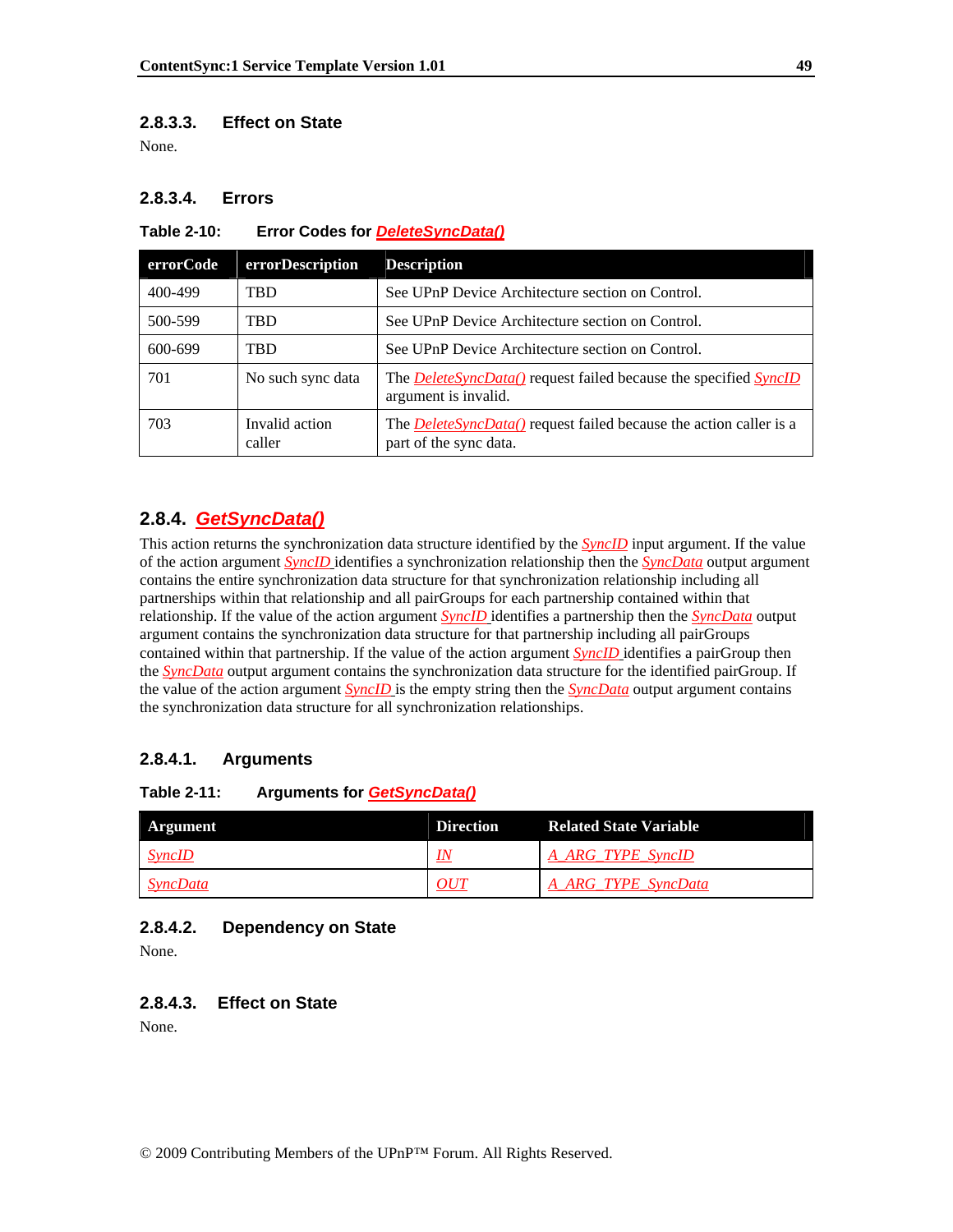# **2.8.4.4. Errors**

| errorCode | errorDescription  | <b>Description</b>                                                                                  |
|-----------|-------------------|-----------------------------------------------------------------------------------------------------|
| 400-499   | TBD               | See UPnP Device Architecture section on Control.                                                    |
| 500-599   | TBD               | See UPnP Device Architecture section on Control.                                                    |
| 600-699   | TBD               | See UPnP Device Architecture section on Control.                                                    |
| 701       | No such sync data | The <i>GetSyncData()</i> request failed because the specified <i>SyncID</i><br>argument is invalid. |

| Table 2-12: | <b>Error Codes for GetSyncData()</b> |  |
|-------------|--------------------------------------|--|
|             |                                      |  |

# **2.8.5.** *ExchangeSyncData()*

This action exchanges a synchronization data structure between two partner devices. When the partner device joins the network, the device MUST evaluate whether or not the synchronization data structure is stale by exchanging its own synchronization data structure with other partner devices that are also in the network.

The *LocalSyncData* input argument contains the synchronization data structure for the local device. The partner device's synchronization data structure is returned in the *RemoteSyncData* output argument as response to the *ExchangeSyncData()* action.

The *RemoteSyncData* output argument MUST contain the synchronization data structure that is updated with the *LocalSyncData* input argument. It means that the partner device MUST do the update operation before responding to the the *ExchangeSyncData()* action.

# **2.8.5.1. Arguments**

### **Table 2-13: Arguments for** *ExchangeSyncData()*

| Argument              | <b>Direction</b> | <b>Related State Variable</b> |
|-----------------------|------------------|-------------------------------|
| <i>LocalSyncData</i>  | IN               | A ARG TYPE SyncData           |
| <b>RemoteSyncData</b> | OUT              | A ARG TYPE SyncData           |

### **2.8.5.2. Dependency on State**

None.

### **2.8.5.3. Effect on State**

None.

# **2.8.5.4. Errors**

### **Table 2-14: Error Codes for** *ExchangeSyncData()*

|         | errorCode errorDescription Description |                                                  |
|---------|----------------------------------------|--------------------------------------------------|
| 400-499 | <b>TBD</b>                             | See UPnP Device Architecture section on Control. |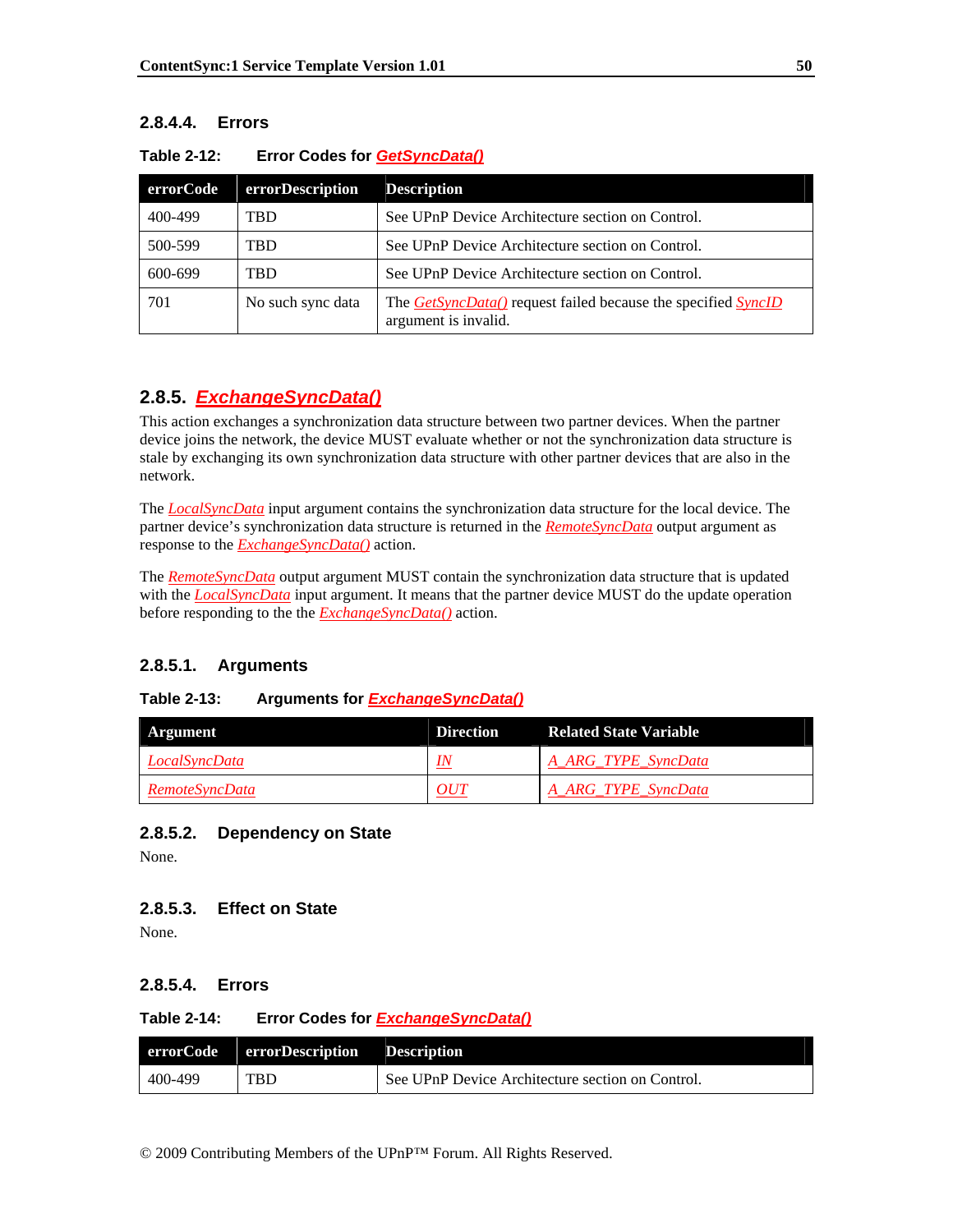|         | errorCode errorDescription Description |                                                  |
|---------|----------------------------------------|--------------------------------------------------|
| 500-599 | . TBD                                  | See UPnP Device Architecture section on Control. |
| 600-699 | . TBD                                  | See UPnP Device Architecture section on Control. |

# **2.8.6.** *AddSyncPair()*

This action adds synchronization pair information into a CDS object. **See Section "2.2.1 Synchronization Object and Pair" definition for details.**

The *ActionCaller* input argument identifies the *deviceUDN* of the caller. **See Section "2.7.3**  *A\_ARG\_TYPE\_ActionCaller* **state variable" for details**. If the *ActionCaller* argument specifies a *deviceUDN* then this action is invoked by a partner device and the caller does not need to disseminate pair information to the partner device. However, if the *ActionCaller* argument is *null* then the device that receives this action MUST invoke the *AddSyncPair()* action on the partner device to maintain identical pair information on the partner.

The *ObjectID* input argument of the action identifies the object to which the pairGroup information is being added.

The *SyncPair* input argument includes an XML fragment containing the pair information. **See "Appendix A.3 Content Synchronization-related Properties" for details**.

There are three possible scenarios that may occur while invoking this action while adding pairGroup information for an object:

• Both objects that are part of the pair already exist (Scenario 1):

The *object@id* value of the remote object MUST be included in the *avcs:pair::remoteObjID* element.

- z Object on only one of the partner exists (Scenario 2 and Scenario 3):
	- The partner device does not have a corresponding partner object for the pair. The object will be created on the partner device during the first synchronization operation. The rules to create an object on the partner device are as follows:
		- If the parent container object under which the new object item will be created exists in the partner device, the *avcs:pair::remoteParentObjID* element MUST include the *object@id* value of the parent container object.
		- $\blacklozenge$  If the parent container object does not exist in the partner and the container object under which the new object item will be located is to be created from the local container object, the *avcs:pair::virtualRemoteParentObjID* element MUST include the *object@id* value of the local container (i.e. this container object will be the parent object in the partner device.) This parent container object MUST have an pair in the same partnership as well. During the synchronization operation, if a local device determines that no corresponding object exist in the local device for the pair, the device MUST create a new object in the local device and MUST update the *avcs:pair::RemoteObjID* by assigning the value of the object ID of the newly created object. The device then MUST delete the *avcs:pair::remoteParentObjID* or the *avcs:pair::virtualRemoteParentObjID*.

A result of the *AddSyncPair()* action is that the *avcs:pair* property is added into *avcs:syncInfo* property of the CDS object. If this is the first synchronization pair for this object the *avcs:syncInfo* property MUST be created first and then the *avcs:pair* property is added into it.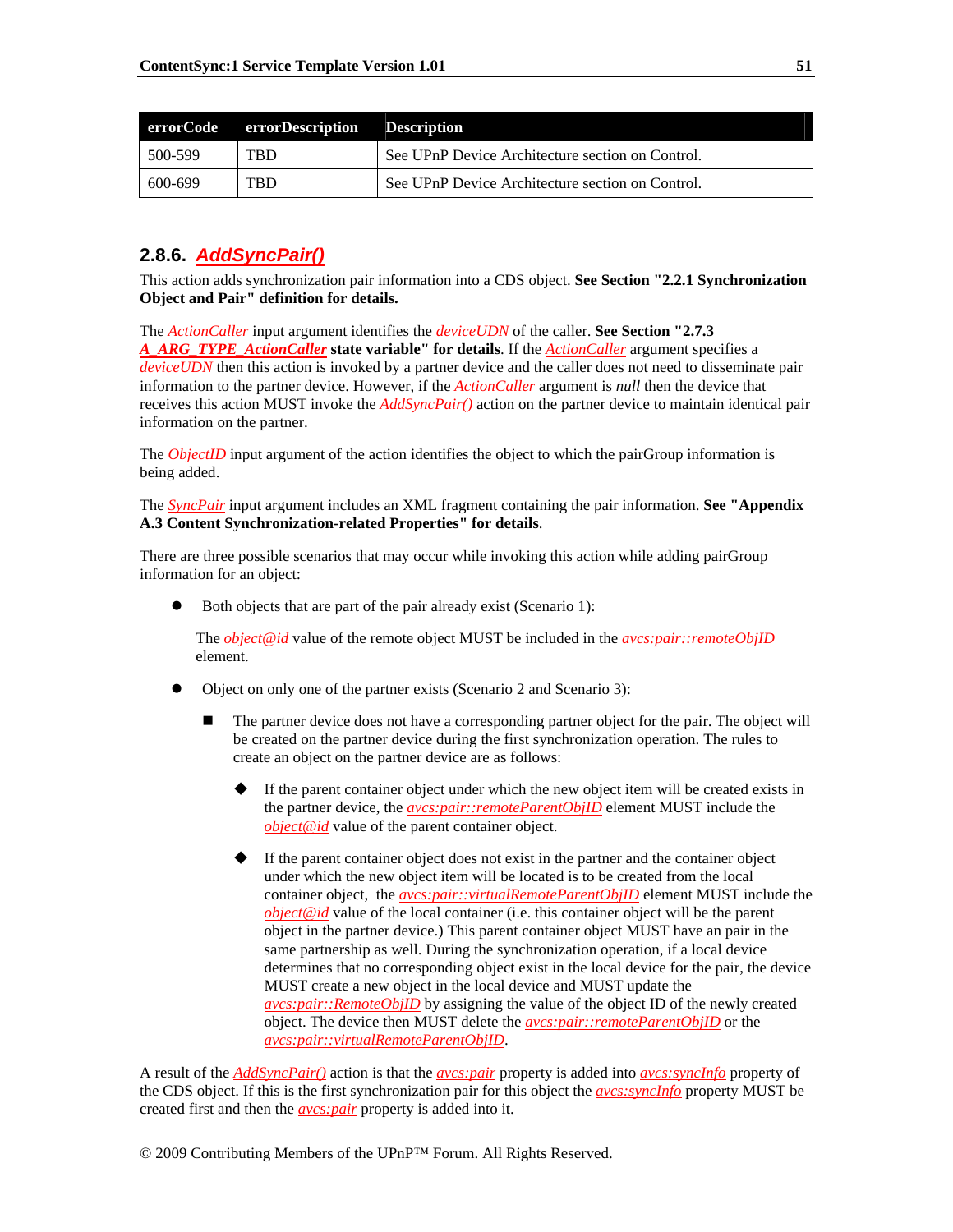An object can be part of multiple pairGroups within a single synchronization relationship. But, the following rules apply in such cases:

- If the synchronization policy is 'replace', the object that is a source is allowed to have multiple pairs.
- z If the synchronization policy is 'blend', the object with precedence is allowed to have multiple pairs.
- If the synchronization policy is 'merge', only single pairGroup is allowed.

However, the rules above are not applied between multiple synchronization relationships.

The *avcs:pair::policy* property overrides any policy that are specified in the upper level hierarchy of the synchronization relationship structure.

### **2.8.6.1. Arguments**

### **Table 2-15: Arguments for** *AddSyncPair()*

| Argument            | <b>Direction</b> | <b>Related State Variable</b> |
|---------------------|------------------|-------------------------------|
| <b>ActionCaller</b> | IN               | A ARG TYPE ActionCaller       |
| ObjectID            | IN               | A ARG TYPE ObjectID           |
| <b>SyncPair</b>     | IN               | A ARG TYPE SyncPair           |

### **2.8.6.2. Dependency on State**

None.

### **2.8.6.3. Effect on State**

None.

### **2.8.6.4. Errors**

### **Table 2-16: Error Codes for** *AddSyncPair()*

| errorCode | errorDescription         | <b>Description</b>                                                                                                                 |
|-----------|--------------------------|------------------------------------------------------------------------------------------------------------------------------------|
| 400-499   | <b>TRD</b>               | See UPnP Device Architecture section on Control.                                                                                   |
| 500-599   | <b>TBD</b>               | See UPnP Device Architecture section on Control.                                                                                   |
| 600-699   | <b>TRD</b>               | See UPnP Device Architecture section on Control.                                                                                   |
| 703       | Invalid action<br>caller | The <b>AddSyncPair()</b> request failed because the action caller is a<br>part of the sync data.                                   |
| 704       | <b>Partner Timeout</b>   | The <b>AddSyncPair()</b> request failed because the sync data structure<br>could not be add due to time out of the partner device. |
| 705       | Partner not online       | The <b>AddSyncPair</b> () request failed because partner device is not in<br>the network.                                          |
| 708       | Invalid object           | The <b>AddSyncPair()</b> request failed because the specified <i>ObjectID</i><br>argument is invalid.                              |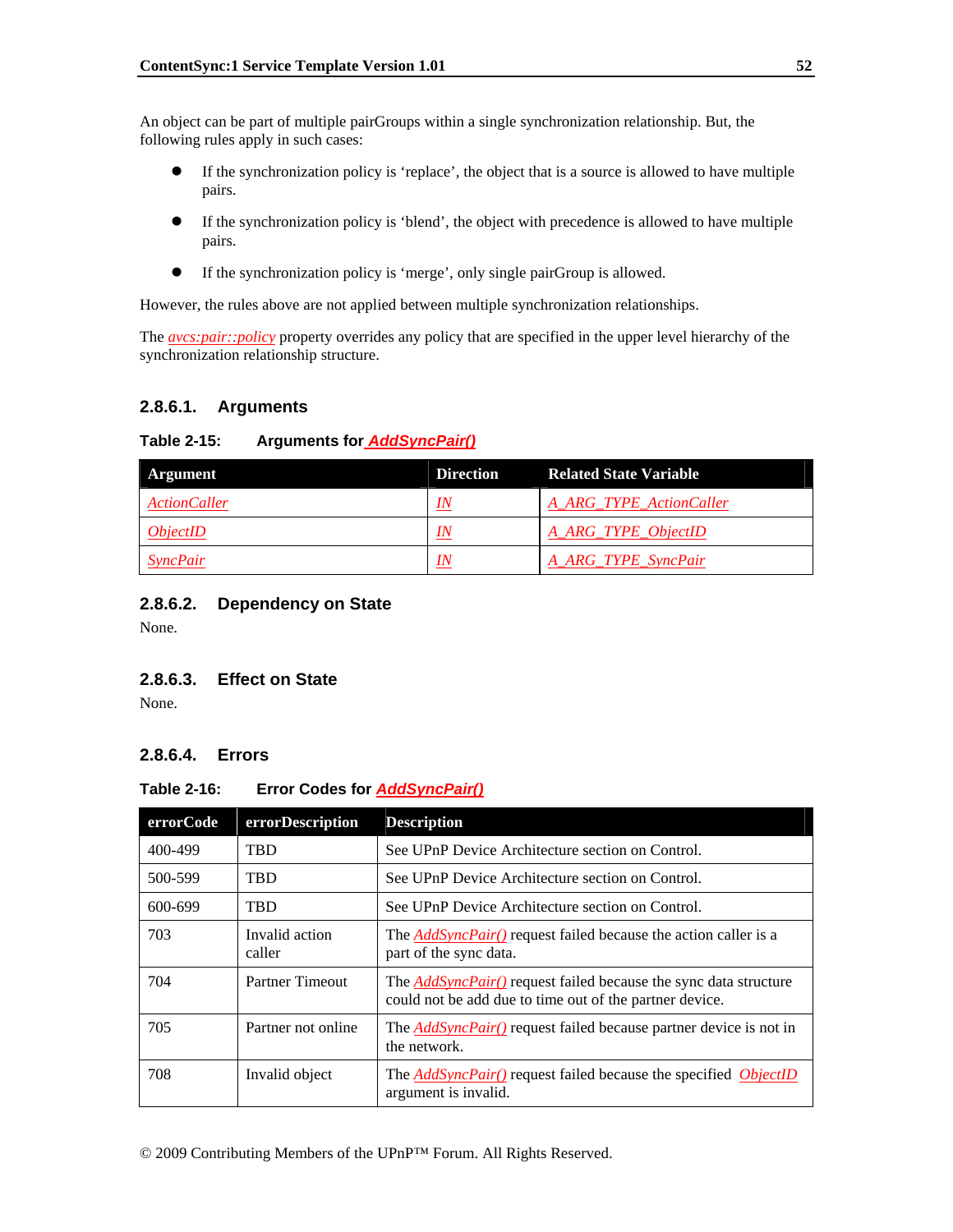|     | errorCode errorDescription Description |                                                                                                       |
|-----|----------------------------------------|-------------------------------------------------------------------------------------------------------|
| 709 | Invalid pair                           | The <i>AddSyncPair()</i> request failed because the specified <i>SyncPair</i><br>argument is invalid. |

# **2.8.7.** *ModifySyncPair()*

The *ModifySyncPair()* action modifies the synchronization pair property for a CDS object.

This modification includes only the policy information. All other modifications are not allowed.

The *ActionCaller* argument identifies the *deviceUDN* of the caller. **See Section "2.7.3** 

*A\_ARG\_TYPE\_ActionCaller* **state variable" for details**. If the *ActionCaller* argument specifies a *deviceUDN* then this action is invoked by a partner device and the caller does not need to disseminate pairGroup information to the partner device. However, if the *ActionCaller* argument is *null* then the action is called by a stand-alone control point and to maintain identical pair information on the partner device, the device MUST disseminate the pair information included in the *SyncPair* to the partner device, by invoking the *ModifySyncPair()* action on the partner.

The *ObjectID* argument identifies the object whose pair information is to be modified. The *SyncPair* input argument includes an XML fragment containing the pair information to be added.

The *SyncPair* input argument includes an XML fragment containing the pair information. In the *SyncPair* argument, *avcs:pair@syncRelationshipID*, *avcs:pair@partnershipID* and *avcs:pair@pairGroupID* MUST be specified and valid. A *SyncPair* also includes either a *avcs:pair::remoteObject* or a *avcs:pair::remoteParentObjID* or a *avcs::virtualRemoteParentObjID* MUST be specified. **See "Appendix A.3 Content Synchronization-related Properties" for details.** 

### **2.8.7.1. Arguments**

| Argument               | <b>Direction</b> | <b>Related State Variable</b> |  |
|------------------------|------------------|-------------------------------|--|
| <b>ActionCaller</b>    | IN               | A ARG_TYPE_ActionCaller       |  |
| <i><b>ObjectID</b></i> | IN               | A ARG TYPE ObjectID           |  |

*IN A\_ARG\_TYPE\_SyncPair* 

# **Table 2-17: Arguments for** *ModifySyncPair()*

### **2.8.7.2. Dependency on State**

None.

### **2.8.7.3. Effect on State**

None.

### **2.8.7.4. Errors**

#### **Table 2-18: Error Codes for** *ModifySyncPair()*

|         | errorCode errorDescription Description |                                                  |
|---------|----------------------------------------|--------------------------------------------------|
| 400-499 | <b>TBD</b>                             | See UPnP Device Architecture section on Control. |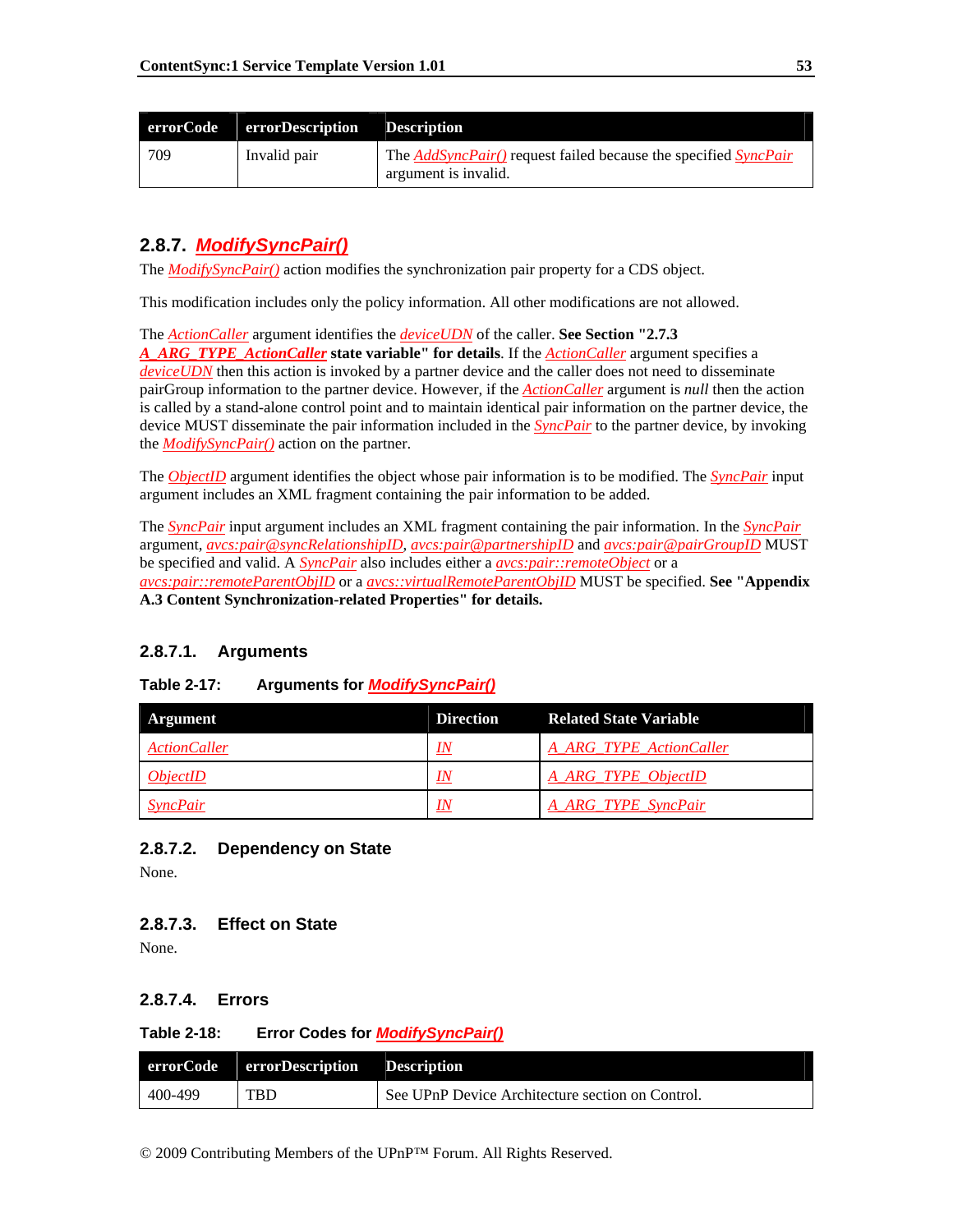| errorCode | errorDescription         | <b>Description</b>                                                                                                                            |
|-----------|--------------------------|-----------------------------------------------------------------------------------------------------------------------------------------------|
| 500-599   | <b>TRD</b>               | See UPnP Device Architecture section on Control.                                                                                              |
| 600-699   | <b>TBD</b>               | See UPnP Device Architecture section on Control.                                                                                              |
| 703       | Invalid action<br>caller | The <i>ModifySyncPair()</i> request failed because the action caller is a<br>part of the sync data.                                           |
| 704       | Partner Timeout          | The <i>ModifySyncPair()</i> request failed because the sync data<br>structure could not be modified due to time out of the partner<br>device. |
| 705       | Partner not online       | The <i>ModifySyncPair()</i> request failed because partner device is not<br>in the network.                                                   |
| 708       | Invalid object           | The <i>ModifySyncPair()</i> request failed because the specified<br>ObjectID argument is invalid.                                             |
| 709       | Invalid pair             | The <i>ModifySyncPair()</i> request failed because the specified<br>SyncPair argument is invalid.                                             |

# **2.8.8.** *DeleteSyncPair()*

The *DeleteSyncPair()* action sets the value of the *avcs:syncInfo::pair::status* property of a synchronizing object to "*EXCLUDED*".

The *ActionCaller* argument identifies the *deviceUDN* of the caller. **See Section "2.7.3** 

*A\_ARG\_TYPE\_ActionCaller* **state variable" for details**. If the *ActionCaller* argument specifies a *deviceUDN* then this action is invoked by a partner device and the caller does not need to disseminate pair information to the partner device. However, if the *ActionCaller* argument is *null* then the action is called by a stand-alone control point and to maintain identical pair information on the partner device, the device MUST disseminate the pair information included in the *SyncPair* to the partner device, by invoking the *DeleteSyncPair()* action on the partner.

The *ObjectID* argument identifies the CDS object in which *avcs:syncInfo::pair::status* property is to be set.

The *SyncID* input argument identifies the target of the deletion. If the *SyncID* identifies a synchronization relationship then all pairs that are associated with the relationship MUST be deleted. . If the *SyncID* identifies a synchronization partnership, then all pairs that are associated with the partnership MUST be deleted. . If the *SyncID* identifies a synchronization pairGroup, then all pairs associated with the pairGroup MUSt be deleted.

Once the status property is set to "*EXCLUDED*", the *avcs:pair* property of the object is deleted during the next synchronization operation and thereby the object is permanently excluded from the synchronization relationship.

# **2.8.8.1. Arguments**

**Table 2-19: Arguments for** *DeleteSyncPair()*

| Argument            | <b>Direction</b> | <b>Related State Variable</b> |
|---------------------|------------------|-------------------------------|
| <i>ActionCaller</i> | <u>IN</u>        | A ARG TYPE ActionCaller       |
| ObjectID            | IN               | A_ARG_TYPE_ObjectID           |
| SyncID              | IN               | A_ARG_TYPE_SyncID             |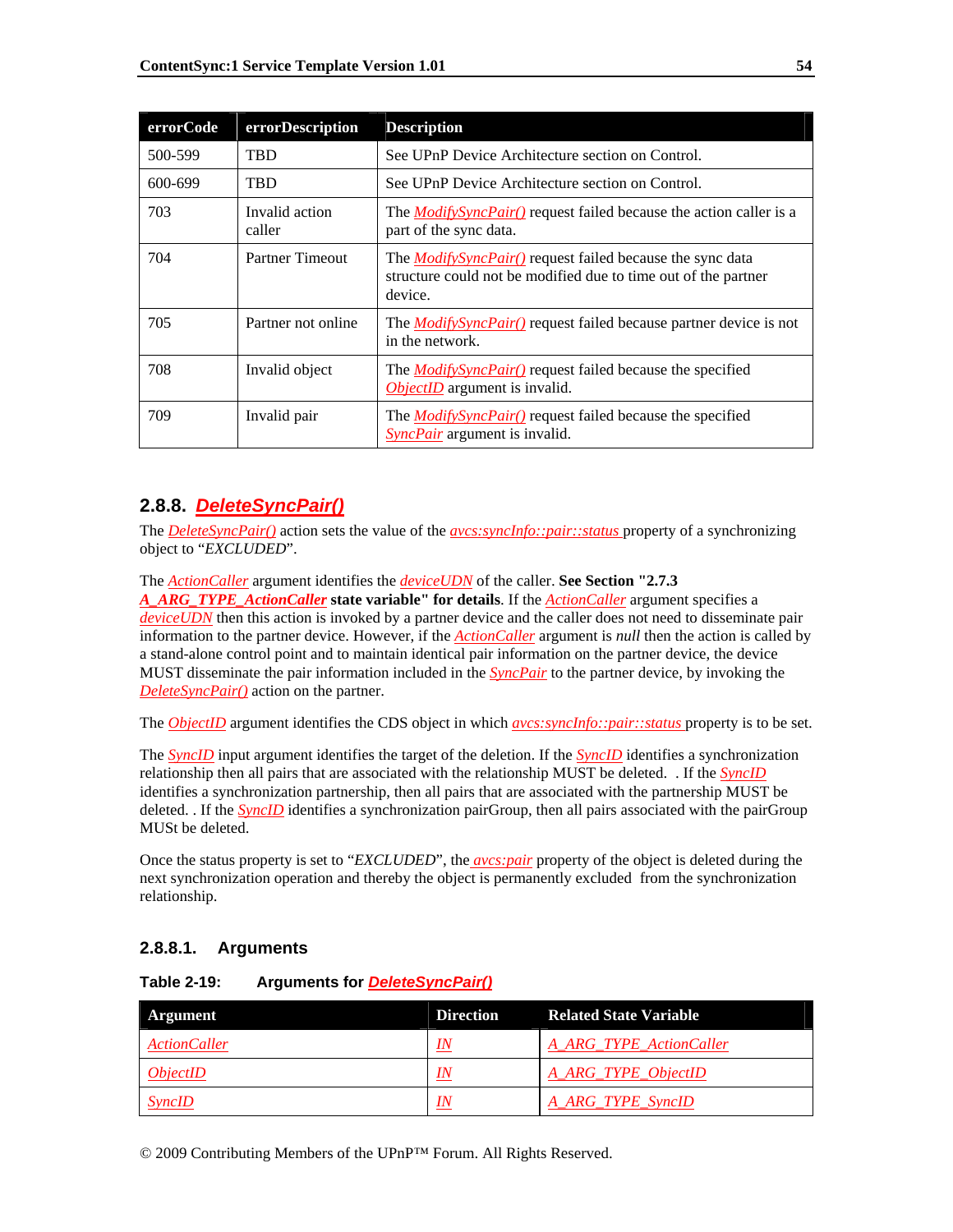#### **2.8.8.2. Dependency on State**

None.

#### **2.8.8.3. Effect on State**

None.

### **2.8.8.4. Errors**

#### **Table 2-20: Error Codes for** *DeleteSyncPair()*

| errorCode | errorDescription         | <b>Description</b>                                                                                                                            |
|-----------|--------------------------|-----------------------------------------------------------------------------------------------------------------------------------------------|
| 400-499   | <b>TRD</b>               | See UPnP Device Architecture section on Control.                                                                                              |
| 500-599   | <b>TBD</b>               | See UPnP Device Architecture section on Control.                                                                                              |
| 600-699   | <b>TBD</b>               | See UPnP Device Architecture section on Control.                                                                                              |
| 701       | No such sync data        | The <b>DeleteSyncPair</b> () request failed because the specified SyncID<br>argument is invalid.                                              |
| 703       | Invalid action<br>caller | The <i>DeleteSyncPair()</i> request failed because the action caller is a<br>part of the sync data.                                           |
| 704       | <b>Partner Timeout</b>   | The <i>DeleteSyncPair()</i> request failed because the sync data<br>structure could not be modified due to time out of the partner<br>device. |
| 705       | Partner not online       | The <i>DeleteSyncPair()</i> request failed because partner device is not<br>in the network.                                                   |
| 708       | No such object           | The <i>DeleteSyncPair()</i> request failed because the specified<br><i>ObjectID</i> argument is invalid.                                      |

### **2.8.9.** *StartSync()*

The *StartSync()* action triggers a synchronization operation which is performed asynchronously in other words, the action MAY return to the caller before the synchronization operation completes (or even before the synchronization starts). The status of the synchronization operation can be monitored through the eventing of the *SyncStatusUpdate* state variable or via the *GetSyncStatus()* action. The *SyncStatusUpdate* state variable contains incremental synchronization status information which is evented and the *GetSyncStatus()* action returns the value of the *SyncStatus* state variable which contains the accumulation of all synchronization status information from when the synchronization operation was started.

When the *StartSync()* action is invoked, the device prepares itself for the synchronization operation e.g., locking internal data structure and returns to the caller. After returning to the caller, the device asynchronously performs the synchronization operation. The caller of the action may leave the network anytime without effecting the synchronization operation.

The *ActionCaller* argument identifies the *deviceUDN* of the caller. **See Section "2.7.3** 

*A\_ARG\_TYPE\_ActionCaller* **state variable" for details**. The *ActionCaller* argument also determines the behavior of the *StartSync()* action. If the *ActionCaller* argument is *the empty string* then the device MUST invoke the *StartSync()* action on the partner(s) to trigger synchronization operations on the partner(s). The list of partners can be determined from the synchronization relationship that contains the specified *SyncID.* However, If the value of *ActionCaller* argument is set to a *deviceUDN*, then the device MUST NOT invoke the *StartSync()* action on the partner(s).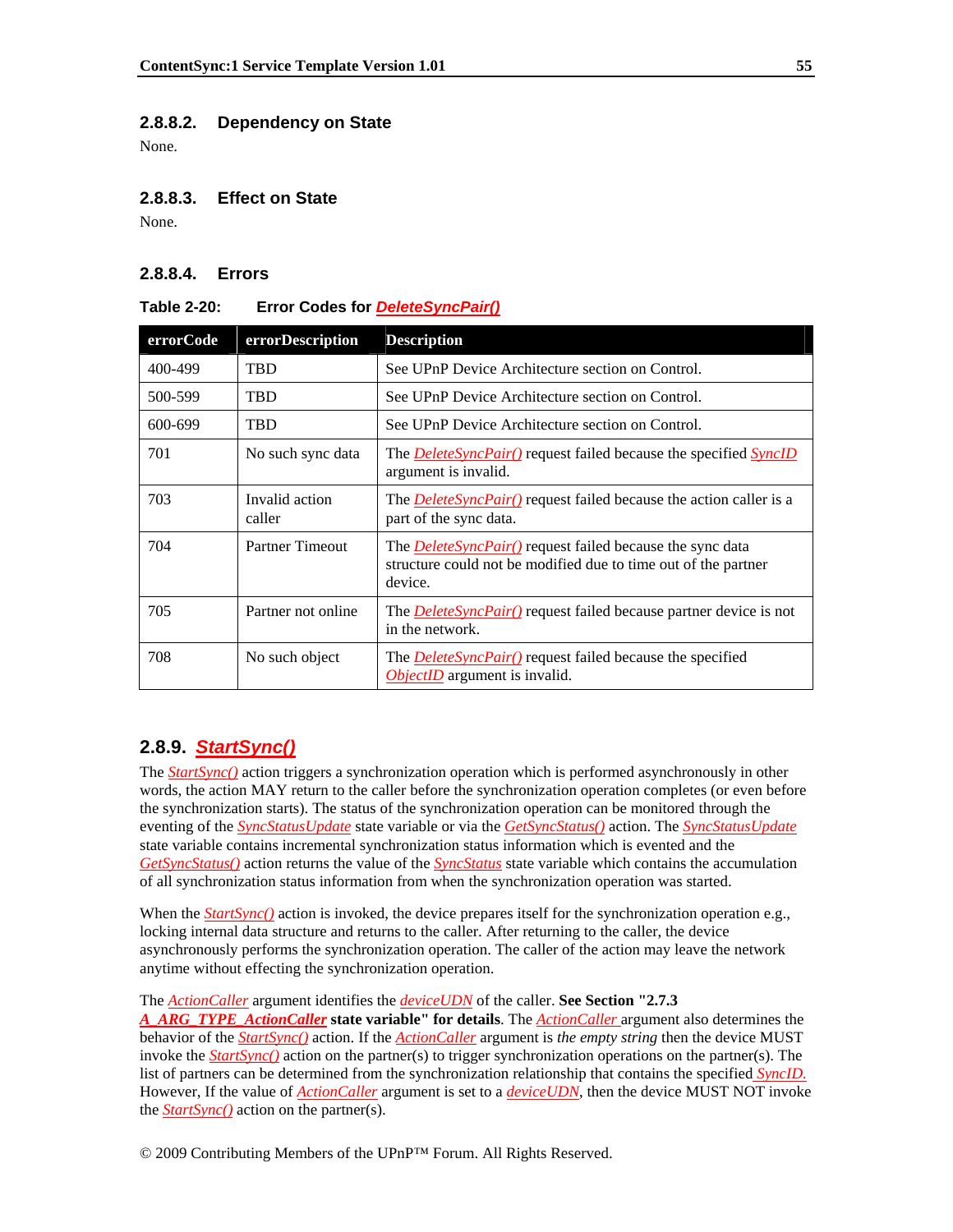The *SyncID* action argument identifies what is to be synchronized. If the *SyncID* argument identifies a pairGroup then only that specific pairGroup MUST be synchronized. If the *SyncID* argument identifies a partnership then all pairGroups within that specific partnership MUST be synchronized. If the *SyncID* argument identifies a synchronization relationship then all pairGroups within each partnership contained within that specific relationship MUST be synchronized.

### **2.8.9.1. Arguments**

### **Table 2-21: Arguments for** *StartSync()*

| Argument            | <b>Direction</b> | <b>Related State Variable</b> |
|---------------------|------------------|-------------------------------|
| <b>ActionCaller</b> | IN               | A ARG TYPE ActionCaller       |
| $S$ <i>yncID</i>    | IN               | A_ARG_TYPE_SyncID             |

### **2.8.9.2. Dependency on State**

None.

### **2.8.9.3. Effect on State**

None.

# **2.8.9.4. Errors**

### **Table 2-22: Error Codes for** *StartSync()*

| errorCode | <b>errorDescription</b>                 | <b>Description</b>                                                                                                             |
|-----------|-----------------------------------------|--------------------------------------------------------------------------------------------------------------------------------|
| 400-499   | <b>TBD</b>                              | See UPnP Device Architecture section on Control.                                                                               |
| 500-599   | <b>TBD</b>                              | See UPnP Device Architecture section on Control.                                                                               |
| 600-699   | <b>TRD</b>                              | See UPnP Device Architecture section on Control.                                                                               |
| 701       | No such sync data                       | The <b>StartSync()</b> request failed because the specified <b>SyncID</b><br>argument is invalid.                              |
| 703       | Invalid action<br>caller                | The <i>StartSync</i> () request failed because the action caller is a part of<br>the sync data.                                |
| 704       | <b>Partner Timeout</b>                  | The <b>StartSync</b> () request failed because the sync operation could<br>not progress due to time out of the partner device. |
| 705       | Partner not online                      | The <b>StartSync</b> () request failed because partner device is not in the<br>network.                                        |
| 710       | Inactive state                          | The <b>StartSync</b> () request failed because the specified <b>SyncID</b><br>argument is not active.                          |
| 711       | Sync operation in-<br>progress          | The <b>StartSync</b> () request failed because the sync operation of the<br>specified sync data is in-progress.                |
| 712       | Invalid Sync<br>operation<br>invocation | The <b>StartSync</b> () request failed because the relationship contain a<br>non-CDS partner.                                  |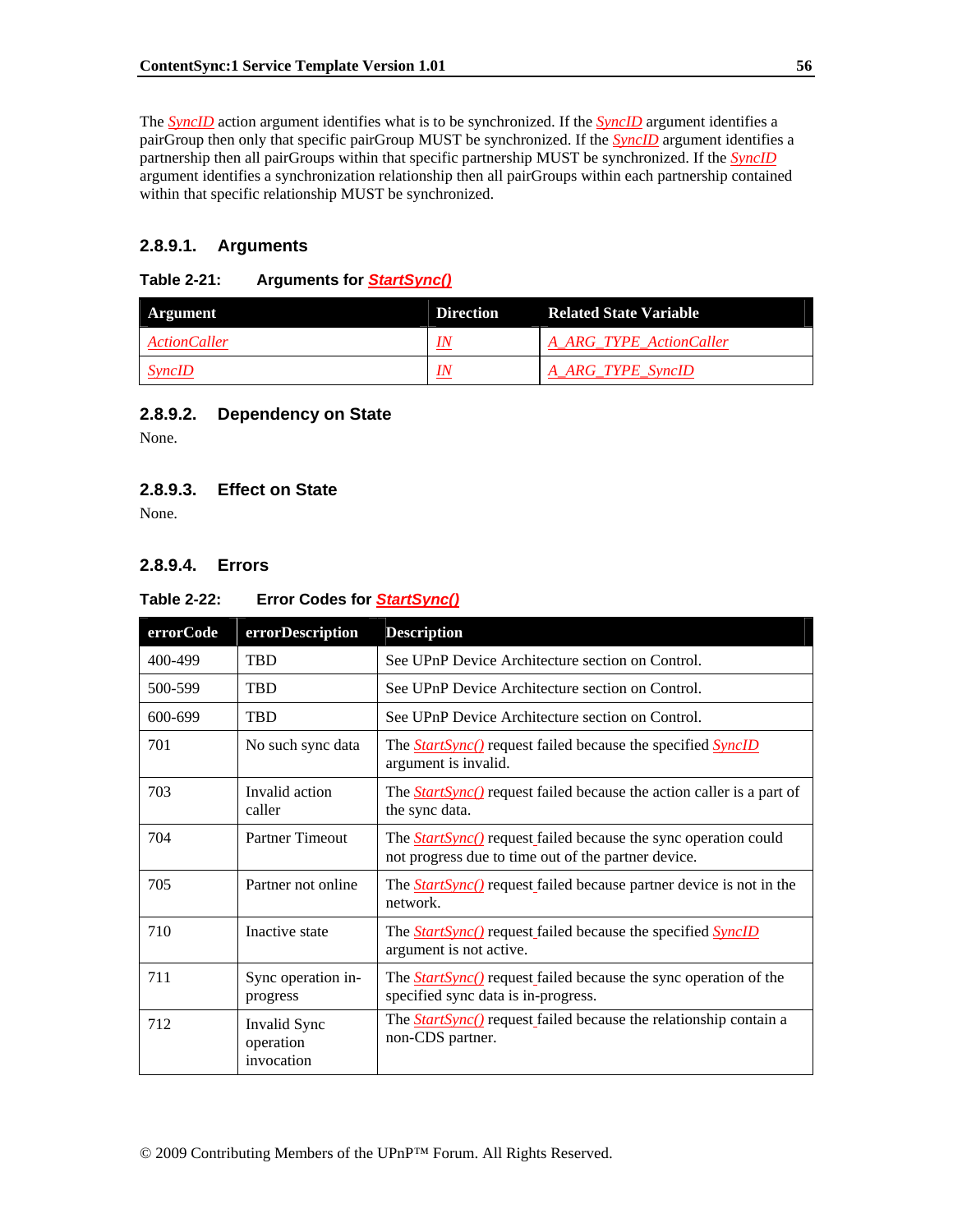# **2.8.10.** *AbortSync()*

This action cancels an active synchronization operation which is being performed asynchronously.

The *ActionCaller* argument identifies the *deviceUDN* of the caller. **See Section "2.7.3**  *A\_ARG\_TYPE\_ActionCaller* **state variable" for details**. The *ActionCaller* argument also determines the behavior of the *AbortSync()* action. If the *ActionCaller* argument is *the empty string* then the device MUST invoke the *AbortSync()* action on the partner(s) to abort synchronization operations on the partner(s). The list of partners can be determined from the synchronization relationship that contains the specified *SyncID.* However, If the value of *ActionCaller* argument is set to a *deviceUDN*, then the device MUST NOT invoke the *AbortSync()* action on the partner(s).

The *SyncID* action argument identifies which on-going synchronization operation is to be aborted. The *SyncID* argument is the same as was used to start the synchronization operation via the *StartSync()* action.

When a device aborts a synchronization operation, the CDS MUST be left in a fully consistent state. When aborting an implementation MUST NOT roll back any changes that already have been exposed on the network. Consequently, the resulting Content Directory database will reflect either the state prior to the synchronization or partial synchronization.

# **2.8.10.1. Arguments**

### **Table 2-23: Arguments for** *AbortSync()*

| Argument                   | <b>Direction</b> | <b>Related State Variable</b> |
|----------------------------|------------------|-------------------------------|
| <i><b>ActionCaller</b></i> | IN               | A ARG TYPE ActionCaller       |
| <b>SyncID</b>              | IN               | A ARG TYPE SyncID             |

### **2.8.10.2. Dependency on State**

None.

### **2.8.10.3. Effect on State**

None.

### **2.8.10.4. Errors**

### **Table 2-24: Error Codes for** *AbortSync()*

| errorCode | errorDescription         | <b>Description</b>                                                                                                            |
|-----------|--------------------------|-------------------------------------------------------------------------------------------------------------------------------|
| 400-499   | <b>TRD</b>               | See UPnP Device Architecture section on Control.                                                                              |
| 500-599   | <b>TRD</b>               | See UPnP Device Architecture section on Control.                                                                              |
| 600-699   | <b>TRD</b>               | See UPnP Device Architecture section on Control.                                                                              |
| 701       | No such sync data        | The <b><i>AbortSync</i></b> () request failed because the specified <i>SyncID</i><br>argument is invalid.                     |
| 703       | Invalid action<br>caller | The <b><i>AbortSync</i></b> request failed because the action caller is a part<br>of the sync data.                           |
| 704       | Partner Timeout          | The <i>AbortSync()</i> request failed because the sync operation could<br>not progress due to time out of the partner device. |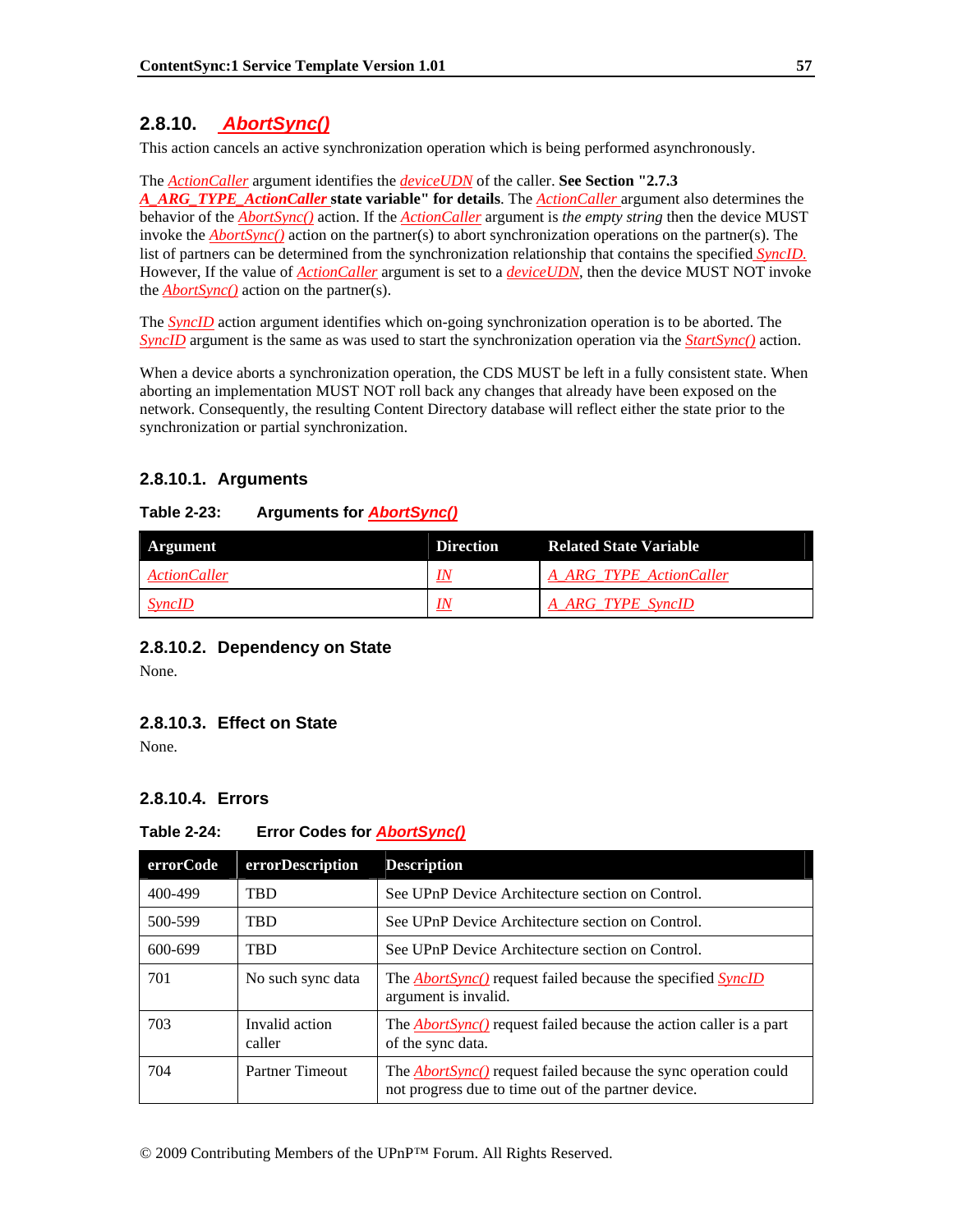|     | errorCode errorDescription Description |                                                                                         |
|-----|----------------------------------------|-----------------------------------------------------------------------------------------|
| 705 | Partner not online                     | The <i>AbortSync</i> () request failed because partner device is not in the<br>network. |

# **2.8.11.** *GetChangeLog()*

This action allows a caller to get all the objects that have changed since the last synchronization operation. The *SyncID* identifies a synchronization relationship or a partnership or a pairGroup for which changed objects to be retrieved.

*StartingIndex* is zero-based offset to enumerate changed objects associated with *SyncID*.

*RequestedCount* is requested number of entries under the change log associated with *SyncID*. *RequestedCount* = 0 indicates request all entries.

A CDS MUST keep track of all objects since the last synchronization operation to provide response to the *GetChangeLog()* action. The deleted objects information can be deleted when the synchronization relationship, partnership or pairGroup that the objects belong to are deleted.

The *Result* output argument includes all the objects that have changed since the last synchronization operation. The format of the *Result* argument is represented by the *A\_ARG\_TYPE\_ChangeLog*.

*NumberReturned* is number of objects returned in the *Result* argument.

*TotalMatches* MUST be set to the total number of objects in the changed log specified for the *GetChangeLog()* action (independent of the starting index specified by the *StartingIndex* argument). If the ContentSync service implementation cannot timely compute the value of *TotalMatches*, but there are matching objects that have been found by the ContentSync service implementation, then the *GetChangeLog()* action MUST successfully return with the *TotalMatches* argument set to zero and the *NumberReturned* argument indicating the number of returned objects. If the ContentSync service implementation cannot timely compute the value of *TotalMatches*, and there are no matching objects found, then the *GetChangeLog()* action MUST return error code 712.

# **2.8.11.1. Arguments**

### **Table 2-25: Arguments for** *GetChangeLog()*

| <b>Argument</b>       | <b>Direction</b>              | <b>Related State Variable</b> |
|-----------------------|-------------------------------|-------------------------------|
| <b>SyncID</b>         | <u>IN</u>                     | <b>A ARG TYPE SyncID</b>      |
| <b>StartingIndex</b>  | $\underline{I} \underline{N}$ | A ARG TYPE Index              |
| <b>RequestedCount</b> | $\underline{I} \underline{N}$ | A_ARG_TYPE_Count              |
| Result                | OUT                           | A_ARG_TYPE_ChangeLog          |
| <b>NumberReturned</b> | OUT                           | A ARG TYPE Count              |
| <b>TotalMatches</b>   | OUT                           | A ARG TYPE Count              |

### **2.8.11.2. Dependency on State**

None.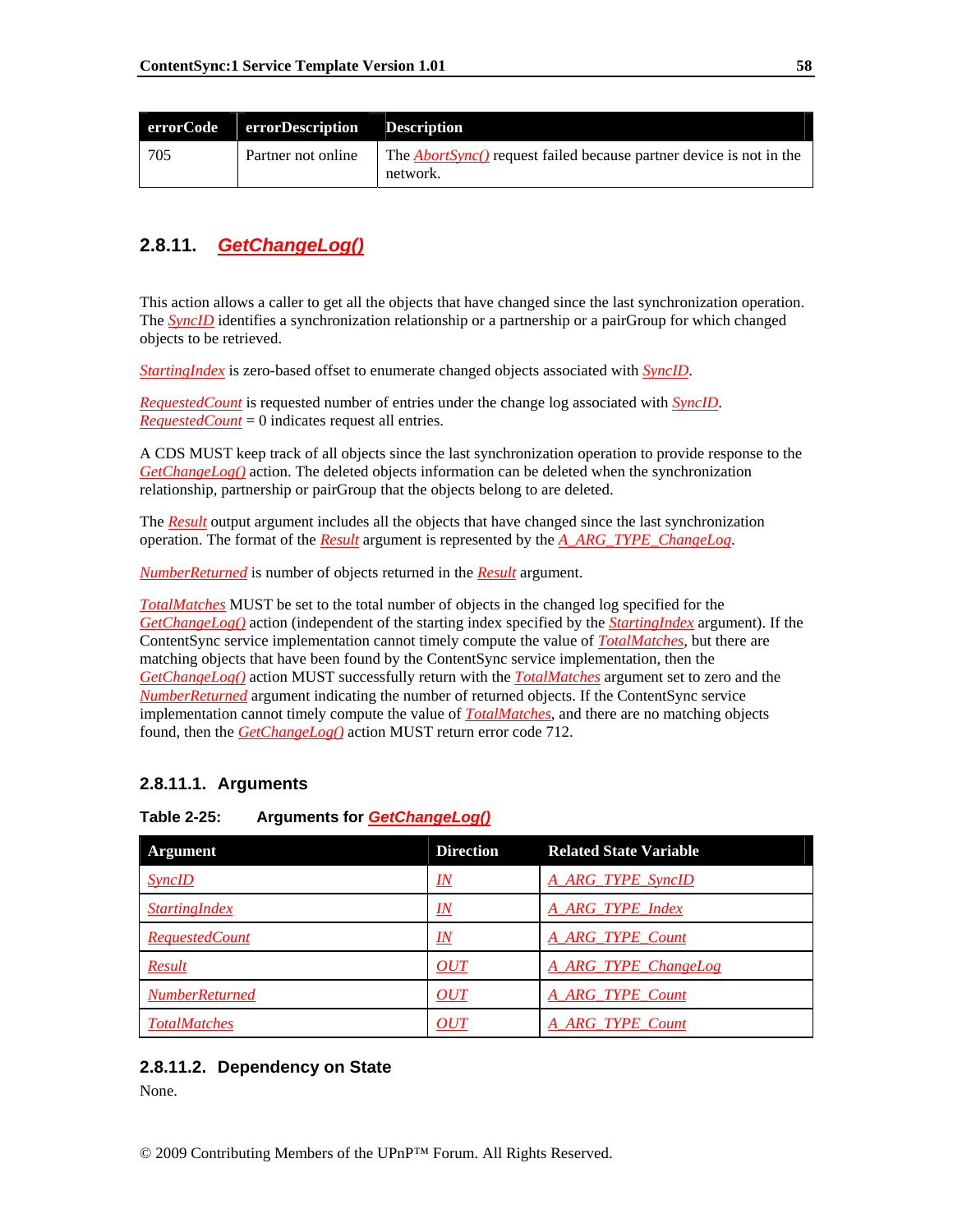### **2.8.11.3. Effect on State**

None.

### **2.8.11.4. Errors**

| errorCode | errorDescription              | <b>Description</b>                                                                                                                                                                                                                                                                                                  |
|-----------|-------------------------------|---------------------------------------------------------------------------------------------------------------------------------------------------------------------------------------------------------------------------------------------------------------------------------------------------------------------|
| 400-499   | <b>TBD</b>                    | See UPnP Device Architecture section on Control.                                                                                                                                                                                                                                                                    |
| 500-599   | <b>TBD</b>                    | See UPnP Device Architecture section on Control.                                                                                                                                                                                                                                                                    |
| 600-699   | <b>TBD</b>                    | See UPnP Device Architecture section on Control.                                                                                                                                                                                                                                                                    |
| 701       | No such sync data             | The <b>GetChangeLog()</b> request failed because the specified <b>SyncID</b><br>argument is invalid.                                                                                                                                                                                                                |
| 720       | Cannot process the<br>request | The <i>GetChangeLog()</i> request failed because the ContentSync<br>service is unable to compute, in the time allotted, the total number<br>of objects that are a match for the synchronization ID and is<br>additionally unable to return, in the time allotted, any objects that<br>match the synchronization ID. |

### **Table 2-26: Error Codes for** *GetChangeLog()*

# **2.8.12.** *ResetChangeLog()*

This action allows a caller to clear the existing change log of synchronization objects and start keeping new logs.

The *SyncID* identifies a pairGroup for which the change log of all objects included in the identified synchronization data structure will be cleared.

The *ObjectIDs* argument identifies individual objects for which the change logs will be cleared and contains one or more CDS object IDs. In other word, the device MUST clear the change logs of multiple objects within the action processing period if the *ObjectIDs* argument has multiple object IDs. When all synchronization objects that are involved with a pairGroup or a partnership or a relationship are to be cleared, this input argument should have the value of "\*". Otherwise, this argument should have a list of individual *object@id*. In order to clear the change log of the objects that are involved in different pairGroups, the *SyncID* should be empty string.

By comparing the *@updateID* in the *ObjectIDs* input argument and *avcs:pair@updateID* of the CDS object, the device can determine whether the CDS object has changed. A caller keeps this *@updateID* value until it invokes the *ResetChangeLog()* action. Whenever the property of a synchronization object is changed, the CDS MUST increase the *@updateID* property of the object by 1. The device sets the *avcs:pair:status* value as "MODIFIED" if two values (*@updateID* in the *ObjectIDs* input argument and *avcs:pair@updateID* of the CDS object) are different from each other. Otherwise, the value of *avcs:pair:status* property is reset to "SYNC'ED". This process removes the necessity for the device to lock object properties while it is synchronizing.

#### **2.8.12.1. Arguments**

**Table 2-27: Arguments for** *ResetChangeLog()*

|  | Argument | <b>Direction</b> | <b>Related State Variable</b> |
|--|----------|------------------|-------------------------------|
|--|----------|------------------|-------------------------------|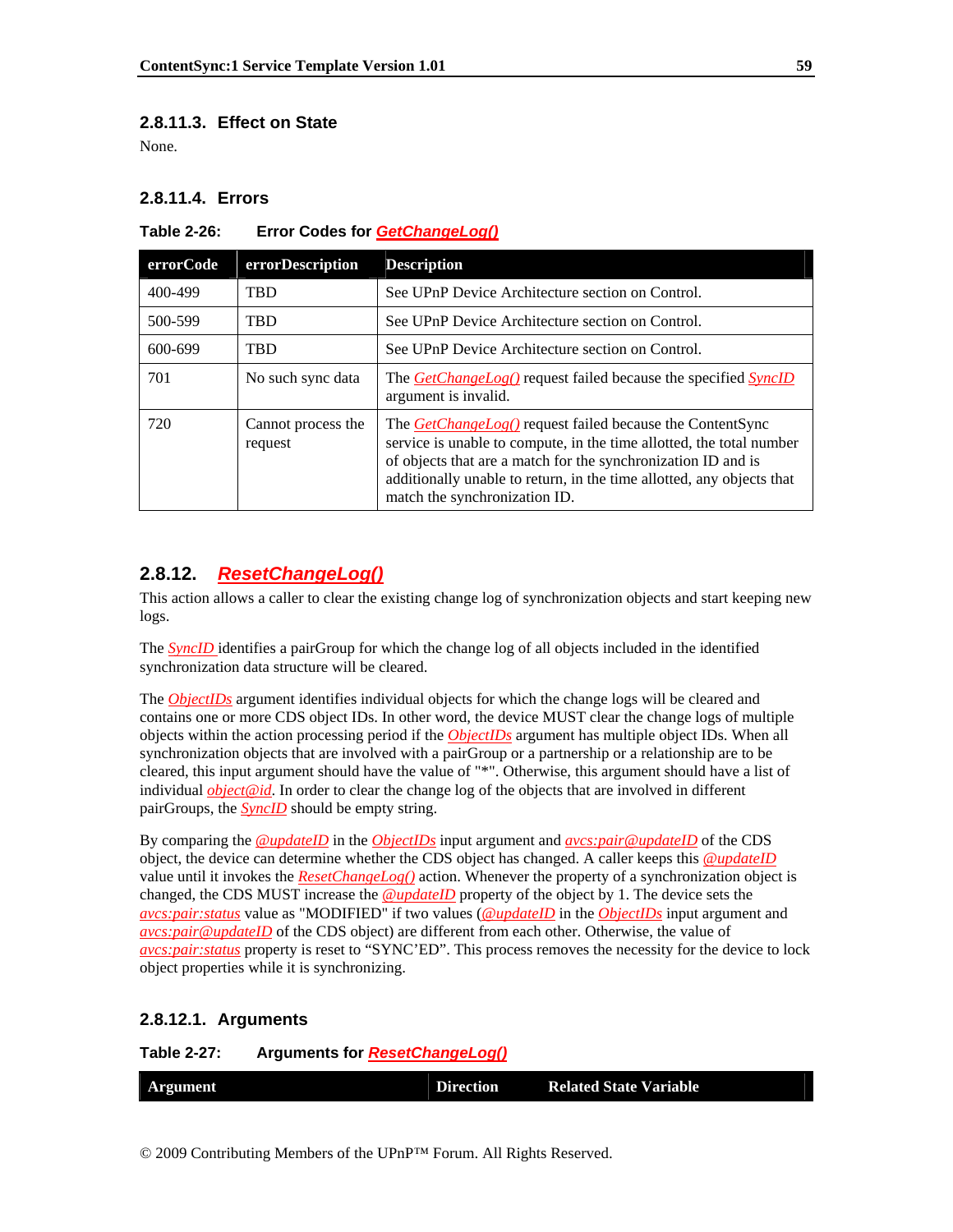| Argument                | <b>Direction</b> | <b>Related State Variable</b> |
|-------------------------|------------------|-------------------------------|
| <i>SyncID</i>           | IN               | A ARG TYPE SyncID             |
| <i><b>ObjectIDs</b></i> | IN               | A ARG TYPE ResetObjectList    |

### **2.8.12.2. Dependency on State**

None.

### **2.8.12.3. Effect on State**

None.

# **2.8.12.4. Errors**

### **Table 2-28: Error Codes for** *ResetChangeLog()*

| errorCode | errorDescription  | <b>Description</b>                                                                                      |
|-----------|-------------------|---------------------------------------------------------------------------------------------------------|
| 400-499   | TBD               | See UPnP Device Architecture section on Control.                                                        |
| 500-599   | TBD               | See UPnP Device Architecture section on Control.                                                        |
| 600-699   | <b>TBD</b>        | See UPnP Device Architecture section on Control.                                                        |
| 701       | No such sync data | The <i>ResetChangeLog()</i> request failed because the specified<br><i>SyncIDs</i> argument is invalid. |

# **2.8.13.** *ResetStatus()*

This action allows a caller to reset status of synchronization pairs that are bound to a synchronization relationship or partnership or pairGroup regardless of current status of the pair. In other words, the action changes the value of status of a synchronization pair to "NEW" similar to as a newly created synchronization pair.

This action is only effective when the policy defined for a synchronization relationship or partnership or pairGroup is a *tracking* policy.

The *SyncID* identifies a synchronization relationship, or a partnership or a pairGroup for which the status of change log of all objects included in the identified synchronization data structure will be reseted.

### **2.8.13.1. Arguments**

### **Table 2-29: Arguments for** *ResetStatus()*

| Argument      | <b>Direction</b> | <b>Related State Variable</b> |
|---------------|------------------|-------------------------------|
| <b>SyncID</b> |                  | <b>ARG TYPE SyncID</b>        |

# **2.8.13.2. Dependency on State**

None.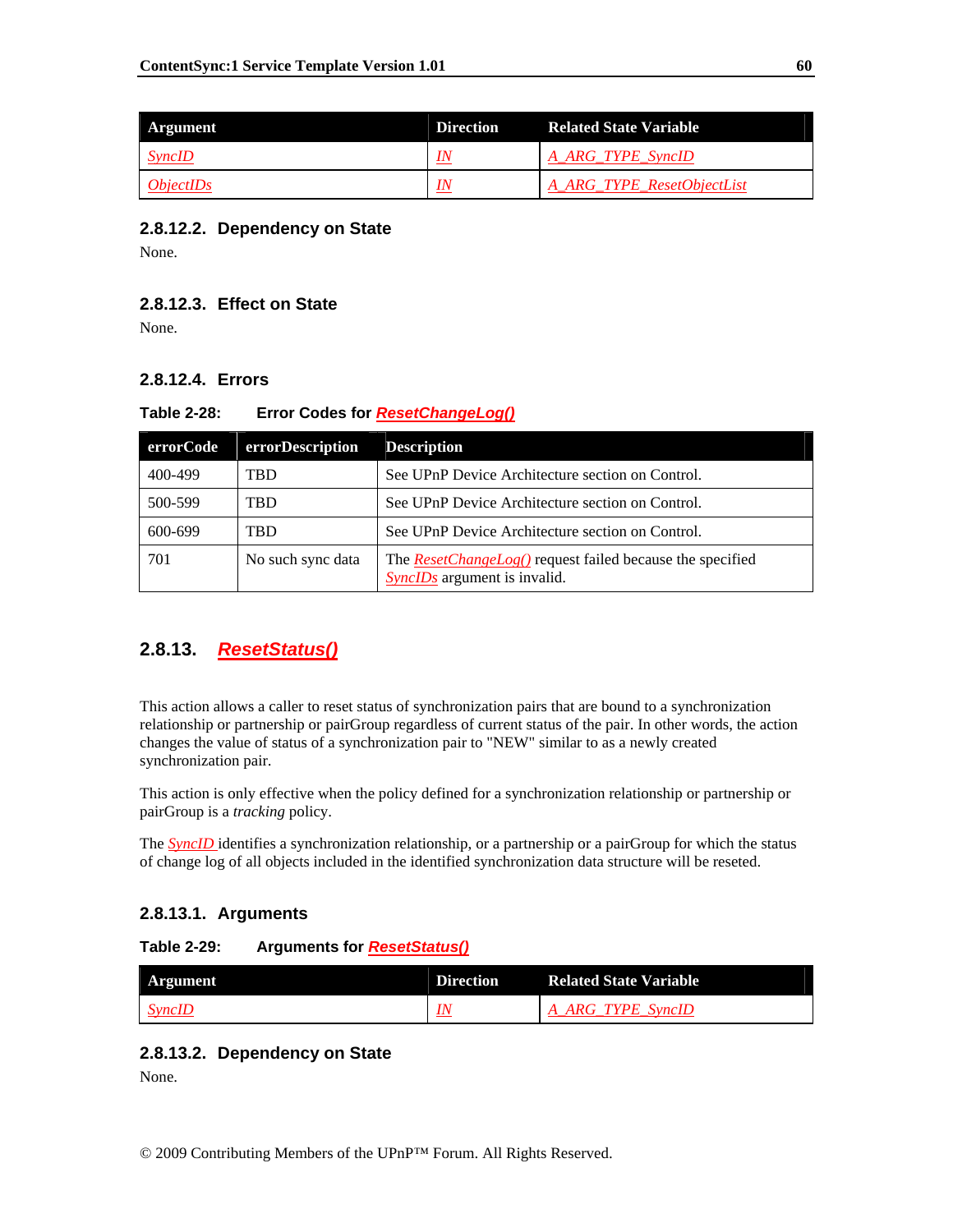### **2.8.13.3. Effect on State**

None.

### **2.8.13.4. Errors**

**Table 2-30: Error Codes for** *ResetStatus()*

| errorCode | errorDescription      | <b>Description</b>                                                                                  |
|-----------|-----------------------|-----------------------------------------------------------------------------------------------------|
| 400-499   | TBD                   | See UPnP Device Architecture section on Control.                                                    |
| 500-599   | TBD                   | See UPnP Device Architecture section on Control.                                                    |
| 600-699   | <b>TRD</b>            | See UPnP Device Architecture section on Control.                                                    |
| 701       | Invalid <i>SyncID</i> | The <i>ResetStatus()</i> request failed because the specified <i>SyncID</i><br>argument is invalid. |

# **2.8.14.** *GetSyncStatus()*

This action returns the status of the current synchronization operation identified by the *SyncID*. If the synchronization operation is completed, then invocation of this action returns the status of the last synchronization operation. Therefore, the device MUST keep status of the last synchronization operation until the next synchronization operation starts.

If the action argument *SyncID* identifies a synchronization relationship then the *SyncStatus* output argument contains the current value of the *A\_ARG\_TYPE\_SyncStatus* state variable. If the action argument *SyncID* identifies a partnership then the *SyncStatus* output argument contains the status information of that specific partnership contained in the *A\_ARG\_TYPE\_SyncStatus* state variable. If the action argument *SyncID* identifies a pairGroup then the *SyncStatus* output argument contains the status information of that specific pairGroup contained in the *A\_ARG\_TYPE\_SyncStatus* state variable.

### **2.8.14.1. Arguments**

### **Table 2-31: Arguments for** *GetSyncStatus()*

| Argument          | <b>Direction</b> | <b>Related State Variable</b> |
|-------------------|------------------|-------------------------------|
| $S$ <i>yncID</i>  | IN               | A_ARG_TYPE_SyncID             |
| <i>SyncStatus</i> | OUT              | A_ARG_TYPE_SyncStatus         |

### **2.8.14.2. Dependency on State**

None.

#### **2.8.14.3. Effect on State**

None.

# **2.8.14.4. Errors**

**Table 2-32: Error Codes for** *GetSyncStatus()*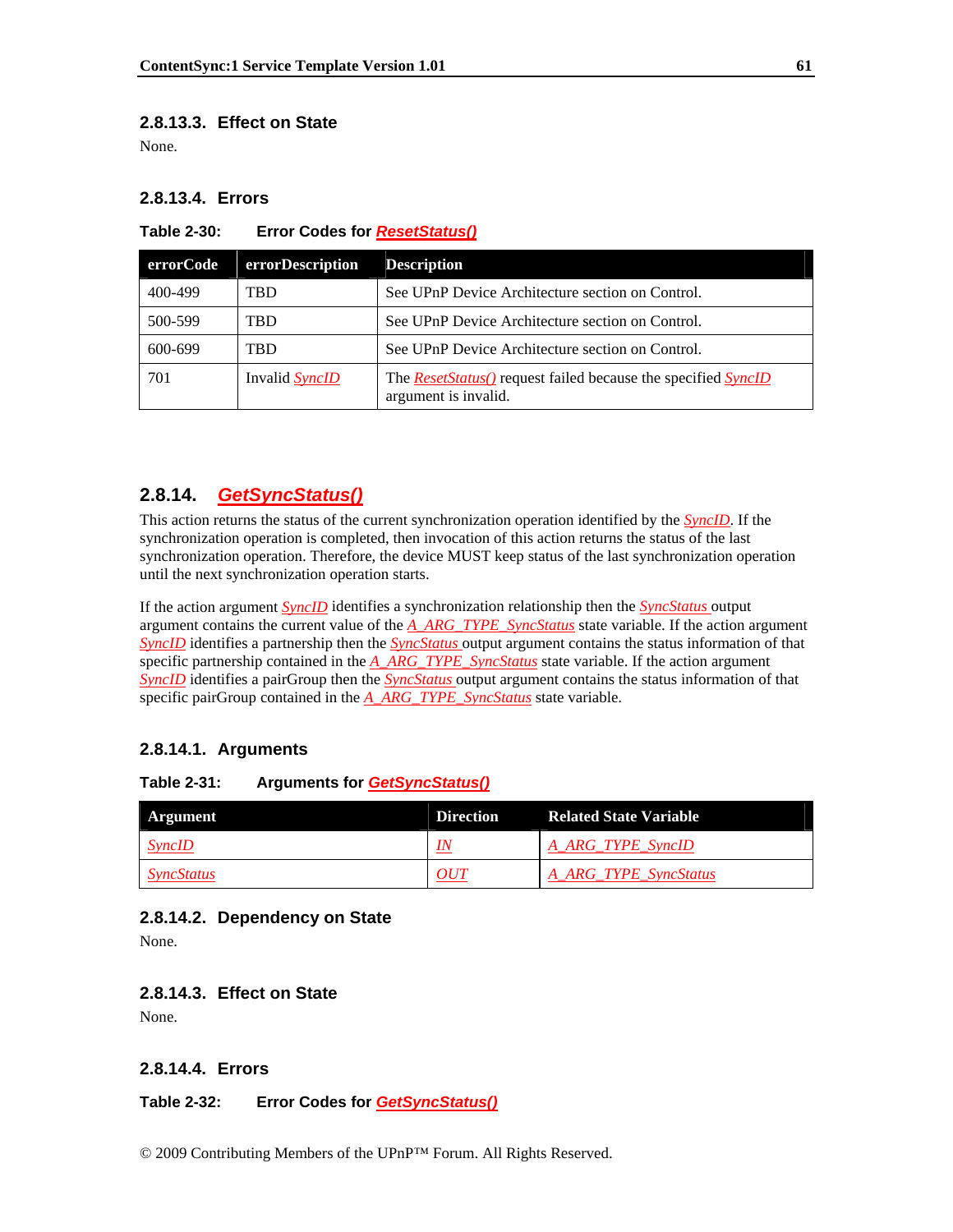| errorCode | errorDescription  | <b>Description</b>                                                                                |
|-----------|-------------------|---------------------------------------------------------------------------------------------------|
| 400-499   | TBD               | See UPnP Device Architecture section on Control.                                                  |
| 500-599   | TBD               | See UPnP Device Architecture section on Control.                                                  |
| 600-699   | TBD               | See UPnP Device Architecture section on Control.                                                  |
| 701       | No such sync data | The <b>StartSync()</b> request failed because the specified <b>SyncID</b><br>argument is invalid. |

# **2.8.15. Non-Standard Actions Implemented by a UPnP Vendor**

To facilitate certification, non-standard actions implemented by UPnP vendors should be included in this service template. The UPnP Device Architecture lists naming requirements for non-standard actions (see the section on Description).

# **2.8.16. Common Error Codes**

The following table lists error codes common to actions for this service type. If a given action results in multiple errors, the most specific error MUST be returned.

| errorCode | errorDescription               | <b>Description</b>                                                                                                |
|-----------|--------------------------------|-------------------------------------------------------------------------------------------------------------------|
| 400-499   | <b>TBD</b>                     | See UPnP Device Architecture section on Control.                                                                  |
| 500-599   | <b>TBD</b>                     | See UPnP Device Architecture section on Control.                                                                  |
| 600-699   | <b>TBD</b>                     | See UPnP Device Architecture section on Control.                                                                  |
| 701       | No such sync data              | The action request failed because the specified sync data is<br>invalid.                                          |
| 702       | Invalid XML                    | The action failed because given XML fragment violates the XML<br>schema                                           |
| 703       | Invalid action<br>caller       | The action failed because the action caller is a part of the sync<br>data.                                        |
| 704       | <b>Partner Timeout</b>         | The action failed because the sync data structure could not be<br>modified due to time out of the partner device. |
| 705       | Partner not online             | The action failed because partner device is not in the network.                                                   |
| 706       | Update in-progress             | The action failed because another action request is still being<br>processed.                                     |
| 707       | Stale data                     | The action failed because the sync data is stale.                                                                 |
| 708       | No such object                 | The action failed because the specified object is invalid.                                                        |
| 709       | Invalid pair                   | The action failed because the specified sync pair is invalid.                                                     |
| 710       | Inactive state                 | The action failed because given sync data is inactive.                                                            |
| 711       | Sync operation in-<br>progress | The action failed because the sync operation of the specified sync<br>data is in-progress.                        |

**Table 2-33: Common Error Codes**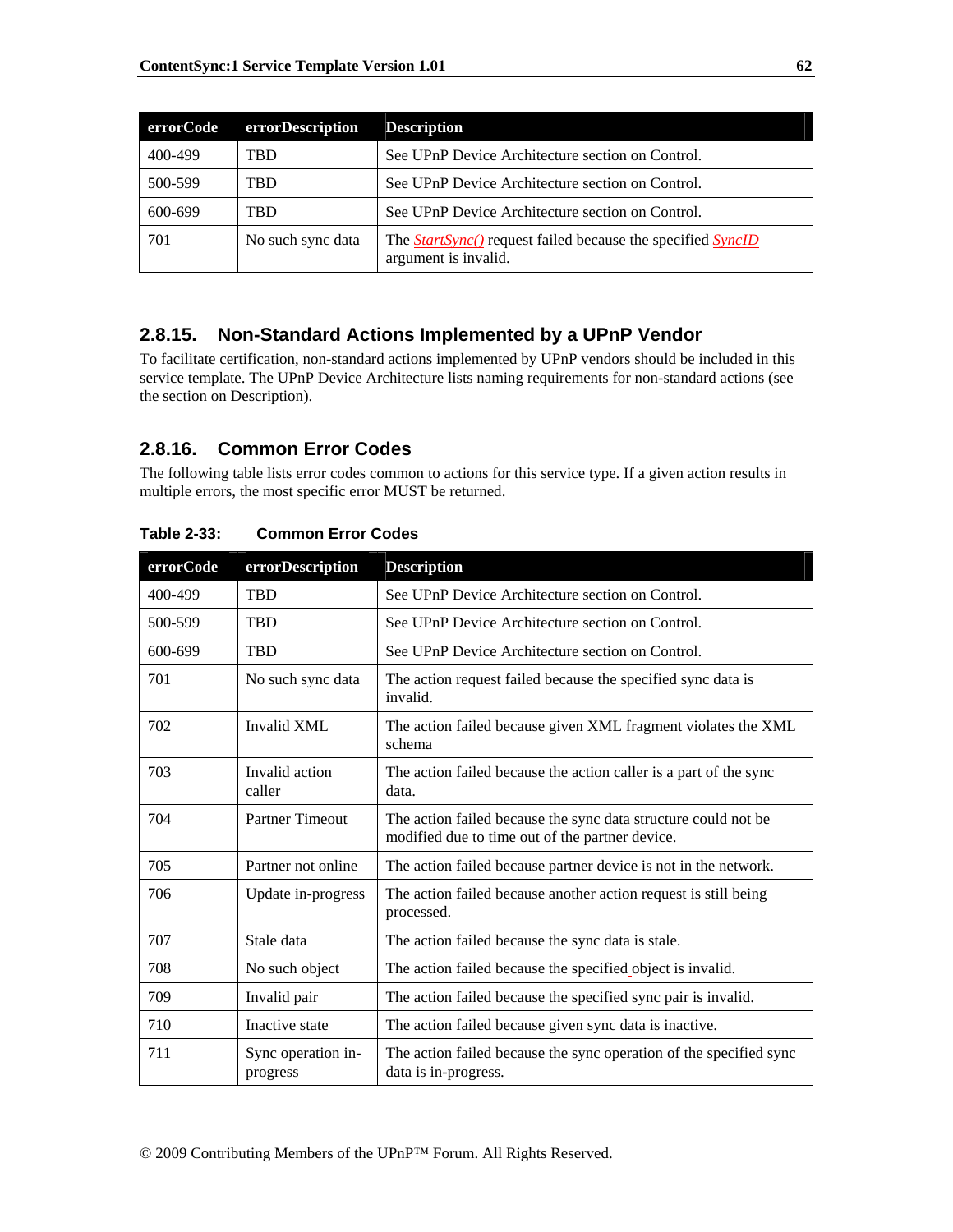|     | errorCode errorDescription Description |                                                                                                                                                          |
|-----|----------------------------------------|----------------------------------------------------------------------------------------------------------------------------------------------------------|
| 712 | request                                | Cannot process the $\vert$ The action failed because the Content Sync service was unable to<br>complete the necessary computations in the time allotted. |

# **2.9. Theory of Operation**

# **2.9.1. Introduction**

This section shows several scenarios to illustrate the various actions supported by the ContentSync service. These include synchronization relationship creation and deletion, transferring synchronization data structures in preparation for a synchronization operation, performing a synchronization operation and terminating a synchronization operation.

# **2.9.2. CDS Synchronization**

In order to synchronize objects between two CDSs, a control point must first establish a synchronization relationship and then create synchronization pair(s) that determines which CDS object(s) will be synchronized. After creating the synchronization relationship and its synchronization pair(s), the control point can execute the synchronization operation. Once the initial synchronization operation is successfully done (to establish the basis of a common set of objects between the partners), two CDSs maintain same synchronization pair(s) information for the CDS synchronization object. When an object is changed after the synchronization, the CDS implementation must recognize which object is changed and then provide information about that object as a change log when the next synchronization is triggered by the control point.

The following shows the example sequence of the lifetime of synchronization.

### **Example Sequence**

- Synchronization setup
	- Creation of minimally complete synchronization data structure
	- Creation of synchronization pair.
		- Creation of policy for an synchronization pair (i.e. A3) that overrides partnership policy
- z Trigger first synchronization operation
- Update Objects in partner 1
- $\bullet$  Update (delete) Objects in partner 2
- **•** Trigger subsequent synchronization operation
- Update synchronization data structure
- Synchronize synchronization data structure

### **2.9.2.1. Synchronization Setup**

In order to demonstrate how the ContentSync service works, let us consider the following logical structure of two separate CDSs. The content in Partner 1 includes two music items and one container. The content in Partner 2 includes only a single music item. The logical directory hierarchies for each CDS are presented as follows: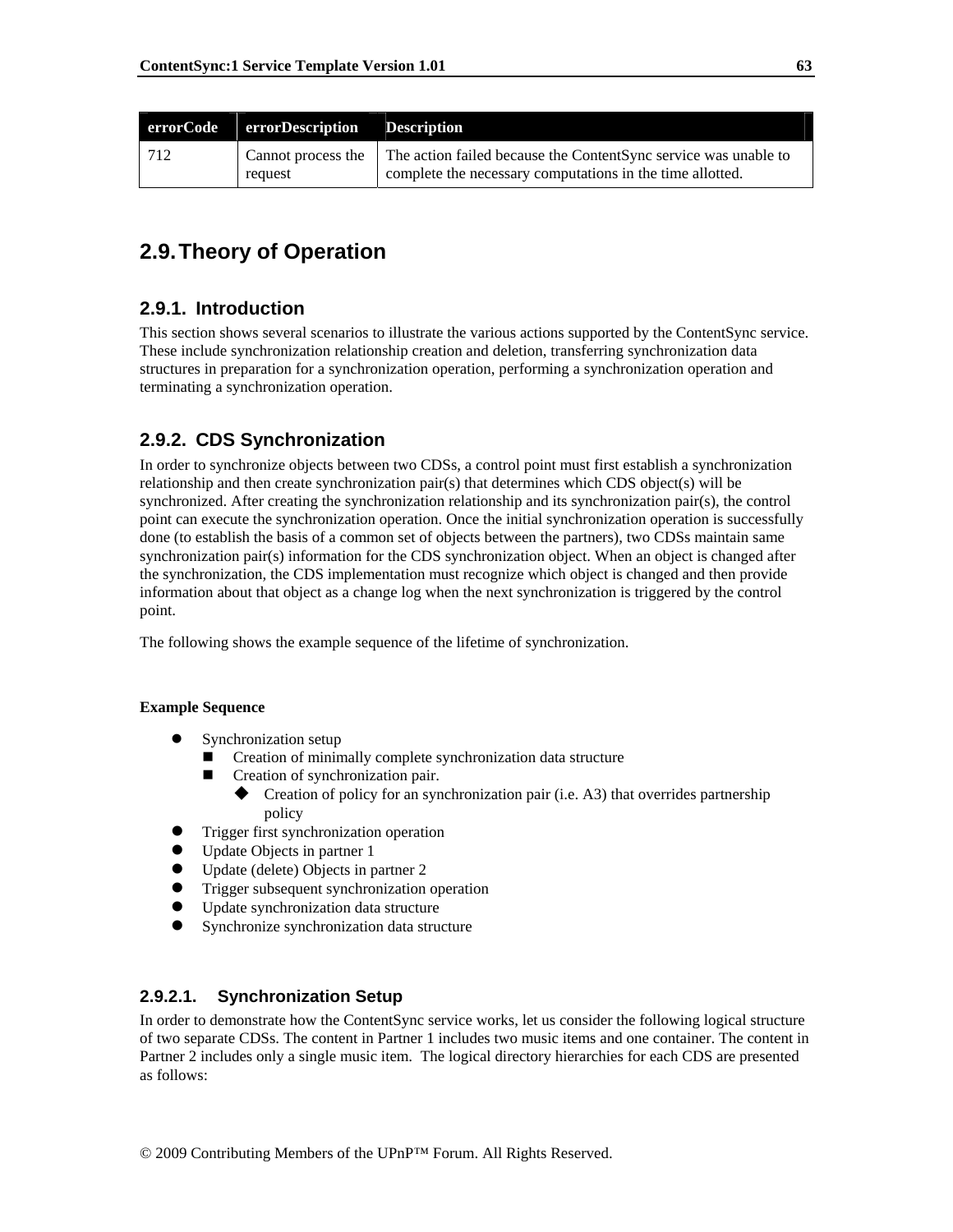#### **[Partner 1 CDS hierarchy]**

- Name="Content", ID="A0"
	- Name="Would Alice In Chains.wma", ID="A1", Size="90000"
	- Name="My Music", ID="A2"
		- Name="Chloe Dancer Mother Love Bone.mp3", ID="A3", Size="200000"

#### **[Partner 2 CDS hierarchy]**

- Name="My Multimedia Content", ID="B0"
	- Name="Alice In Chains", ID="B1", Size="90000"
	- Name="Wonder Tell Me", ID="B4", Size="500000"

Figure 8 shows a visual representation of two CDS hierarchies above and which object is to be synchronized (see a solid line between objects) in order to provide better understanding of the example.



**Figure 8 Synchronization Relationship between two CDSs** 

Let us consider that object A1 and B1 are to be synchronized with each other and object A2 is to be synchronized under object B0 and object A3 is to synchronize under a new container object which will be created while synchronizing object A2 and object B4 is to be synchronized under object A0. In order to perform this synchronization operation, a control point first MUST create a new synchronization relationship and then, create new synchronization pairs for each of the three objects that are to be synchronized. Metadata and resources for all items in this example are expected to synchronize (i.e., each item has *avcs:pair* and *res@avcs:syncAllowed* properties.). Let us also assume that the example will create only single partnership and single pairGroup in the synchronization relationship.

The following sub-sections describe how a synchronization relationship between two devices is established and synchronization objects in these two devices are synchronized with each other. Table 2-34 summarizes which action will be invoked for each step of sequence in this example.

#### **Table 2-34: Actions for example sequence**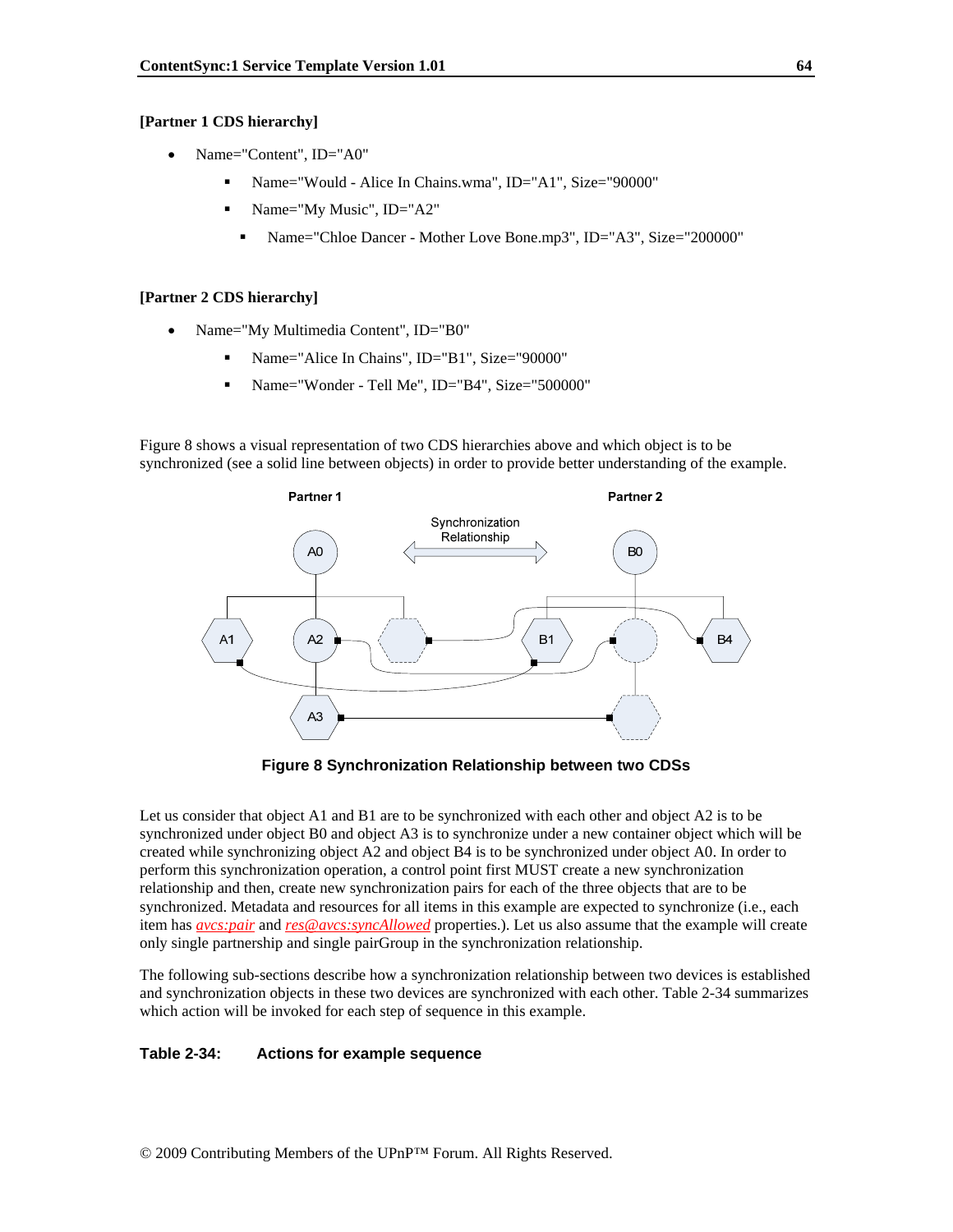| <b>Task</b>                                  | <b>Related Action</b> | <b>Task Result</b>                                                                                                                                                                                                                                                                                                                                                                                                                                                 |
|----------------------------------------------|-----------------------|--------------------------------------------------------------------------------------------------------------------------------------------------------------------------------------------------------------------------------------------------------------------------------------------------------------------------------------------------------------------------------------------------------------------------------------------------------------------|
| Creating a synchronization data<br>structure | AddSyncData()         | 1 pairGroup within 1 partnership within 1<br>synchronization relationship                                                                                                                                                                                                                                                                                                                                                                                          |
| Creating a synchronization pair              | AddSyncPair()         | 4 synchronization pairs as shown below.<br>Control point invokes invokes<br><i>AddSyncPair()</i> on Partner 1 for pairs 1, 2,<br>and 3. Control point invokes<br>AddSyncPair() on partner 2 for 4.<br>$1. A1-B1 pair$<br>2. A2-new object (B2) (that will be<br>created under the container object (B0))<br>3. A3-new object (B3) (that will be<br>created under the object B2)<br>4. B4-new object (A4) (that will be<br>created under the container object (A0)) |
| Initiating a synchronization operation       | StartSync()           | Patners start the operation                                                                                                                                                                                                                                                                                                                                                                                                                                        |
| Performing a synchronization<br>operation    | <b>GetChangeLog()</b> | <b>Updated CDS</b>                                                                                                                                                                                                                                                                                                                                                                                                                                                 |
| Resetting a change log                       | ResetChangeLog()      | Reset a change log of an object                                                                                                                                                                                                                                                                                                                                                                                                                                    |

### **2.9.2.2. Creating a Complete Synchronization Data Structure**

To create a synchronization relationship, the control point first invokes the *AddSyncData()* action with a minimally complete synchronization data structure on one of the synchronization partner devices. It is immaterial which parter of the relationship that the control point invokes the *AddSyncData()* action on, however, for this example it will be assumed to be Partner 1.

#### **Request: (Control point to Partner 1)**

```
AddSyncData("", "", " 
<syncRelationship id="" active="1" xmlns="urn:schemas-upnp-org:cs" 
  xmlns:xsd="http://www.w3.org/2001/XMLSchema" 
   xmlns:xsi="http://www.w3.org/2001/XMLSchema-instance" 
   xsi:schemaLocation="urn:schemas-upnp-org:cs 
   http://www.upnp.org/schemas/cs/cs-v1-20070XXXX.xsd"> 
  <title>Sync between My MP3P and Home Media Server</title> 
  <partnership id="" active="1"> 
   <partner id="1"> 
    <deviceUDN>343bd2a2-189b-40c0-8eb5-ea91ea730402</deviceUDN> 
    <serviceID>service_ID_A</serviceID> 
   </partner> 
   <partner id="2"> 
    <deviceUDN>05de2732-5df5-4c48-922b-12f73473f0e9</deviceUDN> 
    <serviceID>service_ID_B</serviceID> 
   </partner> 
   <policy> 
    <syncType>merge<syncType> 
    <priorityPartnerID>1</priorityPartnerID> 
   </policy>
```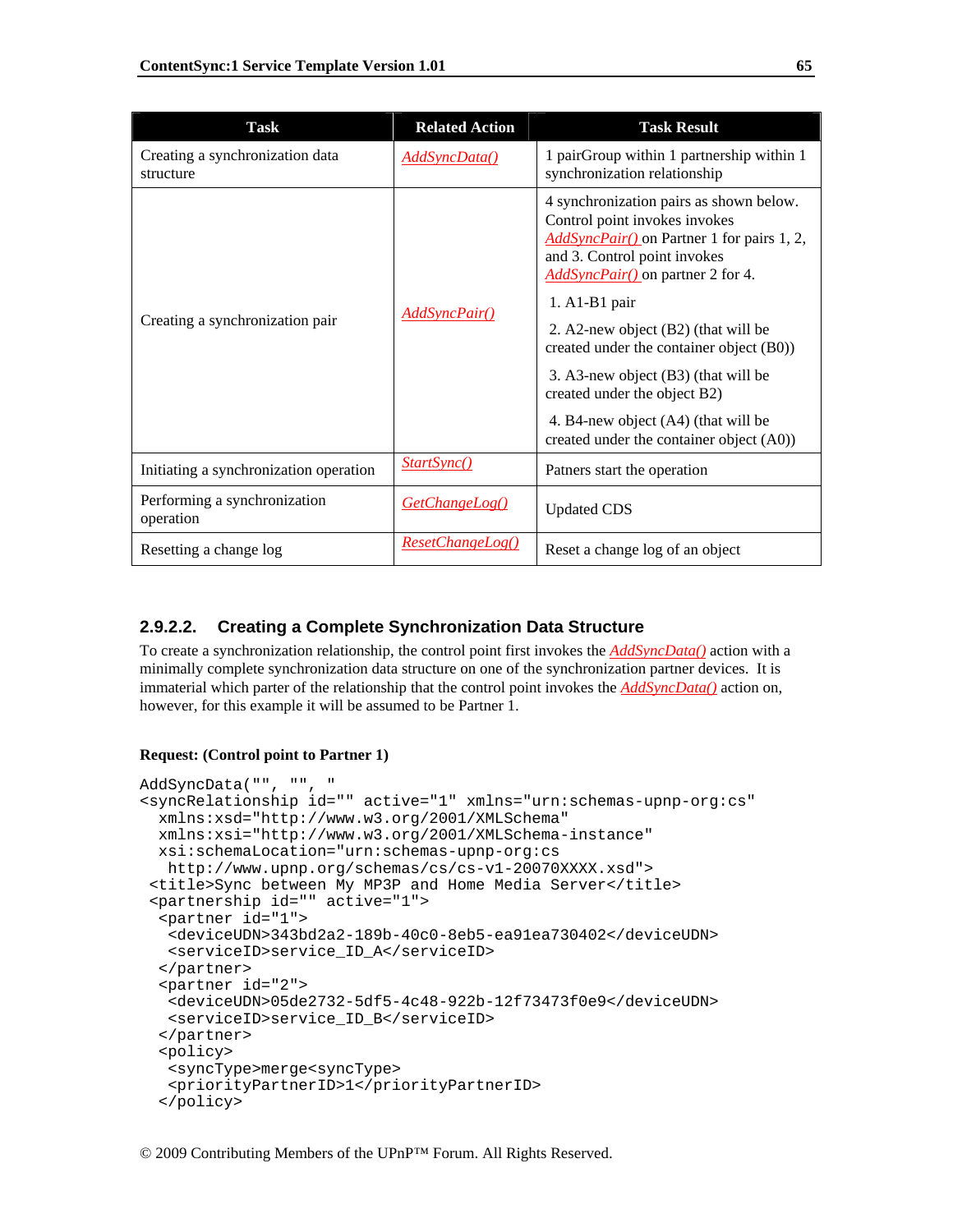```
 <pairGroup id="" active="1"></pairGroup> 
  </partnership> 
</syncRelationship> 
");
```
Upon receiving this action invocation, Partner 1 will initialize its internal data structures for the relationship and then Partner 1 invokes the *AddSyncData()* action on Partner 2 with its *deviceUDN* as the *ActionCaller* argument in order to propagate the synchronization data structure to Partner 2. The difference between the call from the control point to Partner 1 to initialize the relationship and the call between Partner 1 and Partner 2 to propagate this information is that the latter invocation of *AddSyncData()* includes device UDN as the first argument of the action and the values of synchronization relationship, partnership and pairGroup ID are not the empty strings. Receiving this call, Partner 2 understands by the initialized values of the synchronization relationship, partnership and pairGroup IDs and by the presence of a *deviceUDN* as the *ActionCaller* argument that this is an initialized synchronization relationship and it does not need to propagate the information further.

#### **Request: (Partner 1 to Partner 2)**

```
AddSyncData("343bd2a2-189b-40c0-8eb5-ea91ea730402", "", " 
<syncRelationship id="d8c9fa13-d79b-4a0c-999b-6ae2ff91a46d" active="1" 
   xmlns="urn:schemas-upnp-org:cs" 
   xmlns:xsd="http://www.w3.org/2001/XMLSchema" 
   xmlns:xsi="http://www.w3.org/2001/XMLSchema-instance" 
   xsi:schemaLocation="urn:schemas-upnp-org:cs 
    http://www.upnp.org/schemas/cs/cs-v1-20070XXXX.xsd"> 
  <title>Sync between My MP3P and Home Media Server</title> 
  <partnership id="a0e4d0a7-3378-4f17-8af2-3f7de3345dc6" active="1"> 
   <partner id="1"> 
    <deviceUDN>343bd2a2-189b-40c0-8eb5-ea91ea730402</deviceUDN> 
    <serviceID>service_ID_A</serviceID> 
   </partner> 
   <partner id="2"> 
    <deviceUDN>05de2732-5df5-4c48-922b-12f73473f0e9</deviceUDN> 
    <serviceID>service_ID_B</serviceID> 
   </partner> 
   <policy> 
    <syncType>merge<syncType> 
    <priorityPartnerID>1</priorityPartnerID> 
   </policy> 
   <pairGroup id="ba8e57de-7f66-4102-ae4b-31b96c86f173" active="1"/> 
  </partnership> 
</syncRelationship> 
");
```
At this point, Partner 2 intializes its internal data structures with the relationship and returns a success or failure response to Partner 1.

#### **Response: (Partner 2 to Partner 1)**

```
AddSyncData(" 
<syncRelationship id="d8c9fa13-d79b-4a0c-999b-6ae2ff91a46d" active="1" 
  xmlns="urn:schemas-upnp-org:cs" 
  xmlns:xsd="http://www.w3.org/2001/XMLSchema" 
  xmlns:xsi="http://www.w3.org/2001/XMLSchema-instance" 
  xsi:schemaLocation="urn:schemas-upnp-org:cs 
   http://www.upnp.org/schemas/cs/cs-v1-20070XXXX.xsd"> 
  <title>Sync between My MP3P and Home Media Server</title> 
  <partnership id="a0e4d0a7-3378-4f17-8af2-3f7de3345dc6" active="1">
```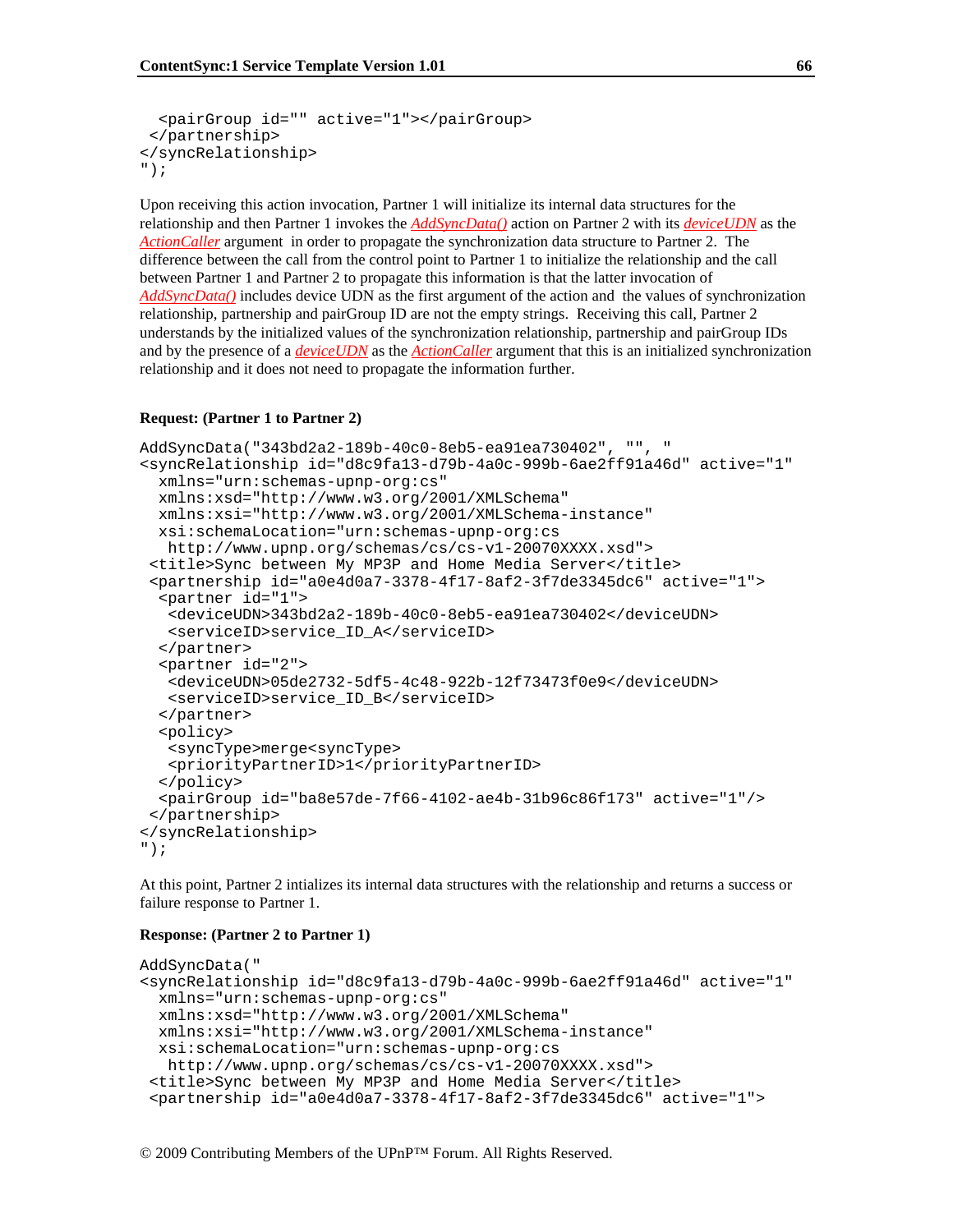```
 <partner id="1"> 
    <deviceUDN>343bd2a2-189b-40c0-8eb5-ea91ea730402</deviceUDN> 
    <serviceID>service_ID_A</serviceID> 
   </partner> 
   <partner id="2"> 
    <deviceUDN>05de2732-5df5-4c48-922b-12f73473f0e9</deviceUDN> 
    <serviceID>service_ID_B</serviceID> 
   </partner> 
   <policy> 
    <syncType>merge<syncType> 
    <priorityPartnerID>1</priorityPartnerID> 
   </policy> 
   <pairGroup id="ba8e57de-7f66-4102-ae4b-31b96c86f173" active="1"/> 
 </partnership> 
</syncRelationship> 
");
```
Only after receiving the response from the call to Partner 2 can Partner 1 responsd to the original *AddSyncData()* action.

#### **Response: (Partner 1 to Control Point)**

```
AddSyncData(" 
<syncRelationship id="d8c9fa13-d79b-4a0c-999b-6ae2ff91a46d" active="1" 
   xmlns="urn:schemas-upnp-org:cs" 
   xmlns:xsd="http://www.w3.org/2001/XMLSchema" 
   xmlns:xsi="http://www.w3.org/2001/XMLSchema-instance" 
   xsi:schemaLocation="urn:schemas-upnp-org:cs 
   http://www.upnp.org/schemas/cs/cs-v1-20070XXXX.xsd"> 
  <title>Sync between My MP3P and Home Media Server</title> 
  <partnership id="a0e4d0a7-3378-4f17-8af2-3f7de3345dc6" active="1"> 
   <partner id="1"> 
    <deviceUDN>343bd2a2-189b-40c0-8eb5-ea91ea730402</deviceUDN> 
    <serviceID>service_ID_A</serviceID> 
   </partner> 
   <partner id="2"> 
    <deviceUDN>05de2732-5df5-4c48-922b-12f73473f0e9</deviceUDN> 
    <serviceID>service_ID_B</serviceID> 
   </partner> 
   <policy> 
    <syncType>merge<syncType> 
    <priorityPartnerID>1</priorityPartnerID> 
   </policy> 
   <pairGroup id="ba8e57de-7f66-4102-ae4b-31b96c86f173" active="1"/> 
  </partnership> 
</syncRelationship> 
");
```
### **2.9.2.3. Creating a Synchronization Pair**

After creating the synchronization relationship, the control point creates the necessary synchronization object pairs and associates the pairs with the synchronization relationship. In this example, object A1 and object B1 are to be synchronized with each other and objects A2 and A3 are to be synchronized with the objects that will be created during the synchronization operation.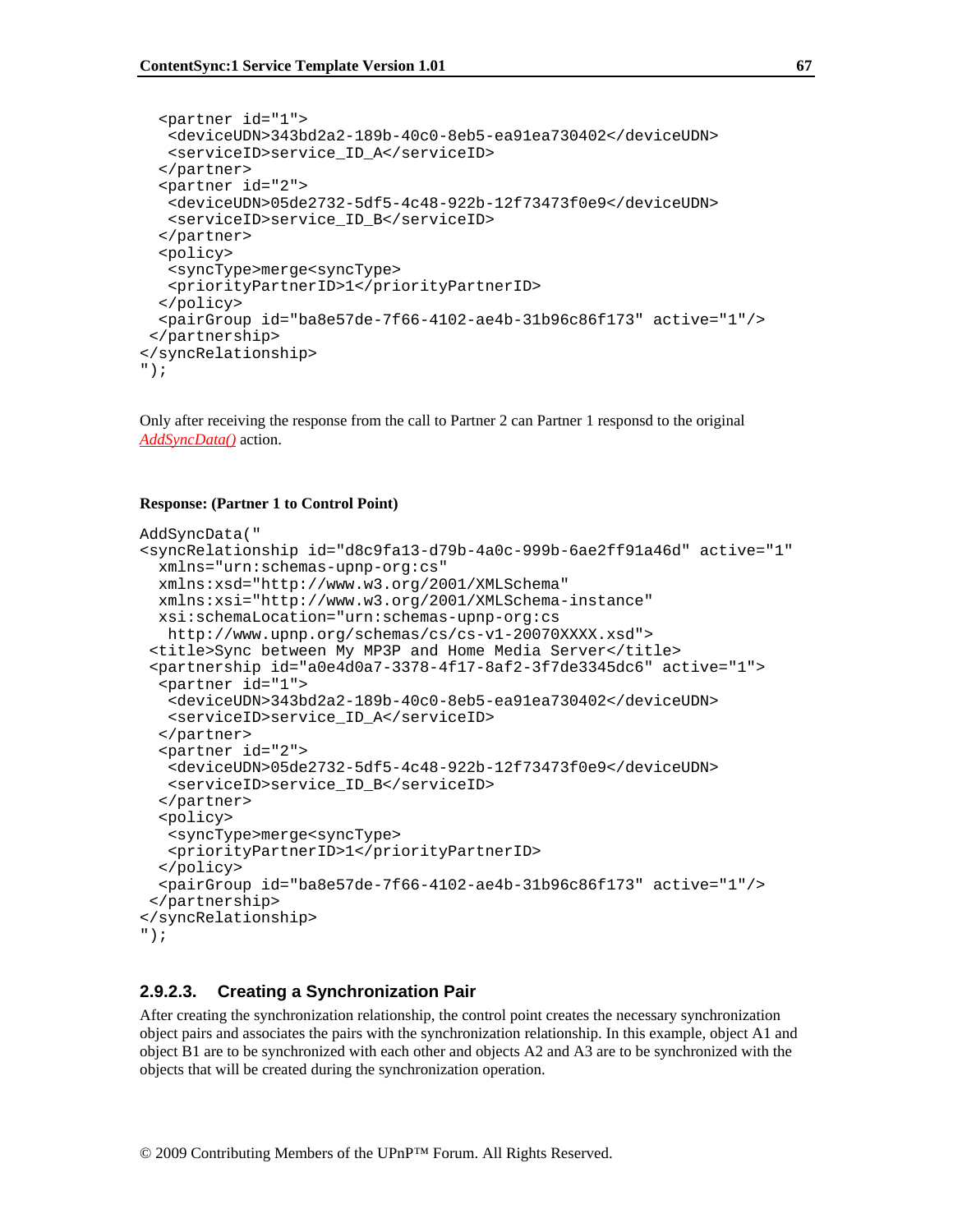#### **Creating the pair between object A1 and B1**

In the next step of the process, the control point establishes the synchronization pairs that will be used as part of the synchronization relationship. In order to do this, the control point invokes the *AddSyncPair()* action,on one of the Partners. It must specify the local ID of the object on the partner that it is invoking as a parameter. The object ID on the other partner is carried as an element of the sync pair data structure. Note that the pair between A1 and B1 is Scenario 1 pairing according to the definition of a synchronization pair, where both objects currently exist within their respective CDS.. **See 2.2.1 Synchronization Object and Pair for details.** 

#### **Request: (Control Point to Partner 1)**

```
AddSyncPair("", "A1", " 
<avcs:pair xmlns:avcs="urn:schemas-upnp-org:cs:avcs" 
  xmlns:xsi="http://www.w3.org/2001/XMLSchema-instance" 
  xsi:schemaLocation="urn:schemas-upnp-org:cs:avcs 
   http://www.upnp.org/schemas/cs/avcs-v1-2007xxxx.xsd" 
   syncRelationshipID="d8c9fa13-d79b-4a0c-999b-6ae2ff91a46d" 
  partnershipID="a0e4d0a7-3378-4f17-8af2-3f7de3345dc6" 
  pairGroupID="ba8e57de-7f66-4102-ae4b-31b96c86f173"> 
  <avcs:remoteObjID>B1</avcs:remoteObjID> 
</avcs:pair> 
");
```
Note: a control can know 3 input IDs for the *avcs:pair* property by invoking the GetSyncData() action of which purpose is to retrieve a synchronization data structure kept by the device.

Upon receiving the invocation of the *AddSyncPair()* action, the Partner must initialize its internal data structures and propagate the call to the other partner in the relationship. In order to create a pair, the partner 1 device which received the *AddSyncPair()* action invokes the *AddSyncPair()* action on the partner 2 based-on the information described above. The *AddSyncPair()* action call to propagate the call from the control point includes device UDN as the first argument of the action. **See section 2.7.1 for details on**  *AddSyncPair()* **action**.

#### **Request: (Partner 1 to Partner 2)**

```
AddSyncPair("343bd2a2-189b-40c0-8eb5-ea91ea730402", "B1", " 
<avcs:pair xmlns:avcs="urn:schemas-upnp-org:cs:avcs" 
  xmlns:xsi="http://www.w3.org/2001/XMLSchema-instance" 
  xsi:schemaLocation="urn:schemas-upnp-org:cs:avcs 
   http://www.upnp.org/schemas/cs/avcs-v1-2007xxxx.xsd" 
   syncRelationshipID="d8c9fa13-d79b-4a0c-999b-6ae2ff91a46d" 
  partnershipID="a0e4d0a7-3378-4f17-8af2-3f7de3345dc6" 
  pairGroupID="ba8e57de-7f66-4102-ae4b-31b96c86f173"> 
  <avcs:remoteObjID>A1</avcs:remoteObjID> 
</avcs:pair> 
");
```
#### **Response: (Partner 2 to Partner 1)**

```
AddSyncPair("")
```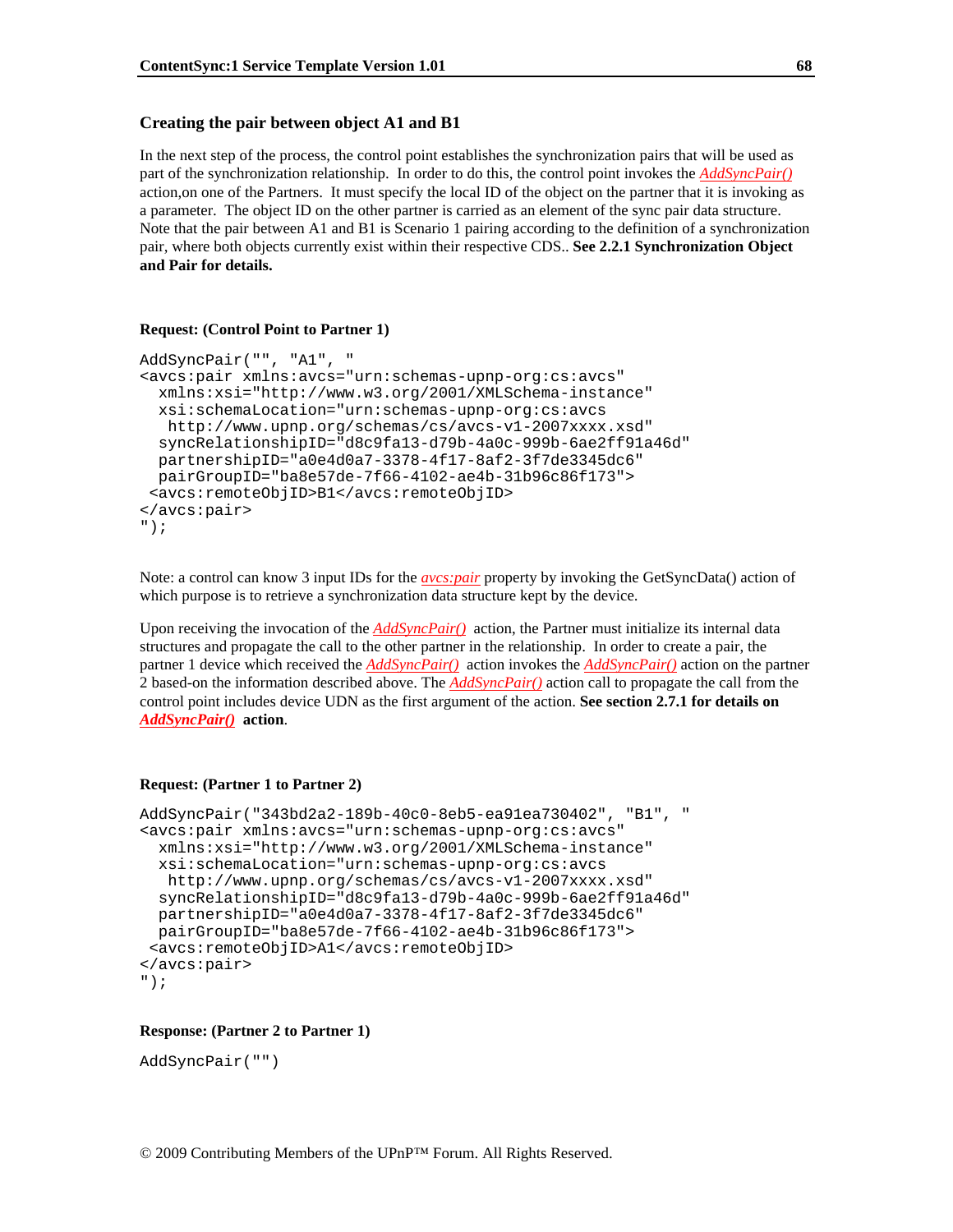After receiving the second *AddSyncPair()* action response, the partner 1 responds to the first *AddSyncPair()* action.

#### **Response: (Parnter 1 to Control Point)**

AddSyncPair();

#### **Creating the pair for object A2**

In this case, only one *AddSyncPair()* action must be invoked on the partner 1 because there is no corresponding remote object on partner 2. In other words, the partner 1 does not invoke the second *AddSyncPair()* action to propagate the pair information. Instead of the *remoteObjID* property, object A2 includes the *remoteParentObjID* property.

#### **Request: (Control Point to Partner 1)**

```
AddSyncPair("", "A2", " 
<avcs:pair xmlns:avcs="urn:schemas-upnp-org:cs:avcs" 
  xmlns:xsi="http://www.w3.org/2001/XMLSchema-instance" 
  xsi:schemaLocation="urn:schemas-upnp-org:cs:avcs 
   http://www.upnp.org/schemas/cs/avcs-v1-2007xxxx.xsd" 
   syncRelationshipID="d8c9fa13-d79b-4a0c-999b-6ae2ff91a46d" 
  partnershipID="a0e4d0a7-3378-4f17-8af2-3f7de3345dc6" 
  pairGroupID="ba8e57de-7f66-4102-ae4b-31b96c86f173"> 
  <remoteParentObjID>B0</avcs:remoteParentObjID> 
</avcs:pair> 
");
```
#### **Response: (Parnter 1 to Control Point)**

AddSyncPair();

#### **Creating the pair for object A3 with the policy overriding**

In this case, the *AddSyncPair()* action is invoked on the partner 1 only because the partner 2 does not contain the object to be synchronized with. In other words, the partner 1 does not invoke the second *AddSyncPair()* action to propagate pair information. Instead of the *remoteObjID* property, object A2 includes the *virtualRemoteParentObjID* property.

#### **Request: (Control Point to Parnter 1)**

```
AddSyncPair("", "A3", " 
<avcs:pair xmlns:avcs="urn:schemas-upnp-org:cs:avcs" 
  xmlns:xsi="http://www.w3.org/2001/XMLSchema-instance" 
  xsi:schemaLocation="urn:schemas-upnp-org:cs:avcs 
    http://www.upnp.org/schemas/cs/avcs-v1-2007xxxx.xsd" 
   syncRelationshipID="d8c9fa13-d79b-4a0c-999b-6ae2ff91a46d" 
  partnershipID="a0e4d0a7-3378-4f17-8af2-3f7de3345dc6" 
  pairGroupID="ba8e57de-7f66-4102-ae4b-31b96c86f173"> 
  <avcs:virtualRemoteParentObjID>A2</avcs:virtualRemoteParentObjID> 
  <avcs:policy>
```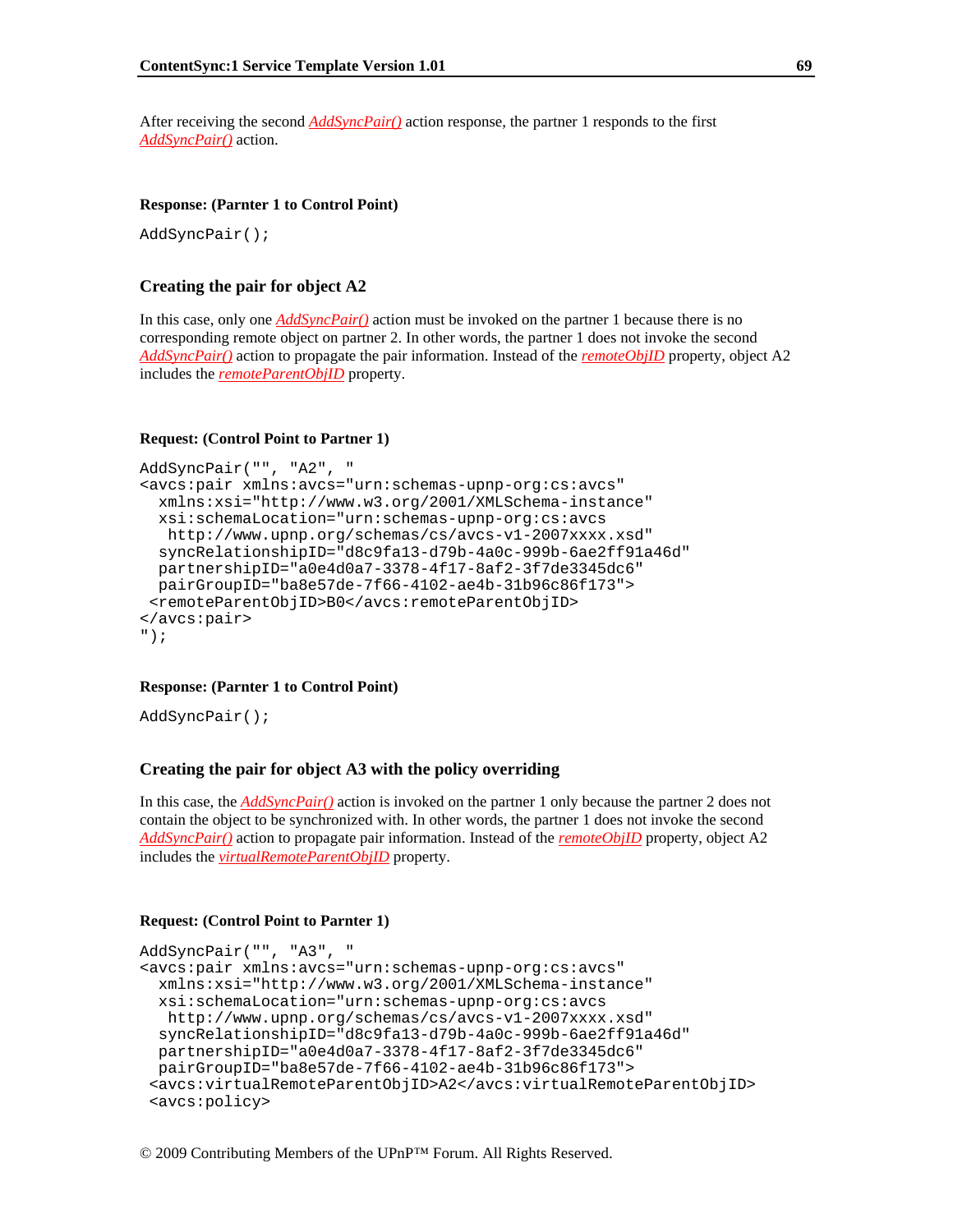```
 <avcs:syncType>replace</avcs:syncType> 
   <avcs:priorityPartnerID>1</avcs:priorityPartnerID> 
  </avcs:policy> 
</avcs:pair> 
");
```
#### **Response: (Partner 1 to Control Point)**

```
AddSyncPair();
```
#### **Creating the pair for object B4**

Similar to creating the pair for object A2, only one *AddSyncPair()* action must be invoked on the partner 2 because there is no corresponding remote object on partner 1.

#### **Request: (Control Point to Partner 2)**

```
AddSyncPair("", "B4", " 
<avcs:pair xmlns:avcs="urn:schemas-upnp-org:cs:avcs" 
  xmlns:xsi="http://www.w3.org/2001/XMLSchema-instance" 
  xsi:schemaLocation="urn:schemas-upnp-org:cs:avcs 
  http://www.upnp.org/schemas/cs/avcs-v1-2007xxxx.xsd" 
  syncRelationshipID="d8c9fa13-d79b-4a0c-999b-6ae2ff91a46d" 
  partnershipID="a0e4d0a7-3378-4f17-8af2-3f7de3345dc6" 
  pairGroupID="ba8e57de-7f66-4102-ae4b-31b96c86f173"> 
  <avcs:remoteParentObjID>A0</avcs:remoteParentObjID> 
</avcs:pair> 
");
```
#### **Response: (Parnter 2 to Control Point)**

AddSyncPair();

By one *AddSyncData()* action and four *AddSyncPair()* action calls, the synchronization data structure for this example is established. After creating the synchronization data structure, a control point can trigger a synchronization operation with relationship ID or partnership ID or pairing ID at any time.

#### **2.9.2.4. Synchronizing CDS**

In order to synchronize two CDSs, a control point invokes the *StartSync()* action on either of the two partners as shown below. In this example, a synchronization relationship ID is used to trigger the CDS to start the synchronization operation.

#### **Request: (Control Point to Partner 1)**

StartSync("", "d8c9fa13-d79b-4a0c-999b-6ae2ff91a46d");

The device that receives this action invokes *StartSync()* action on Partner 2 subsequently.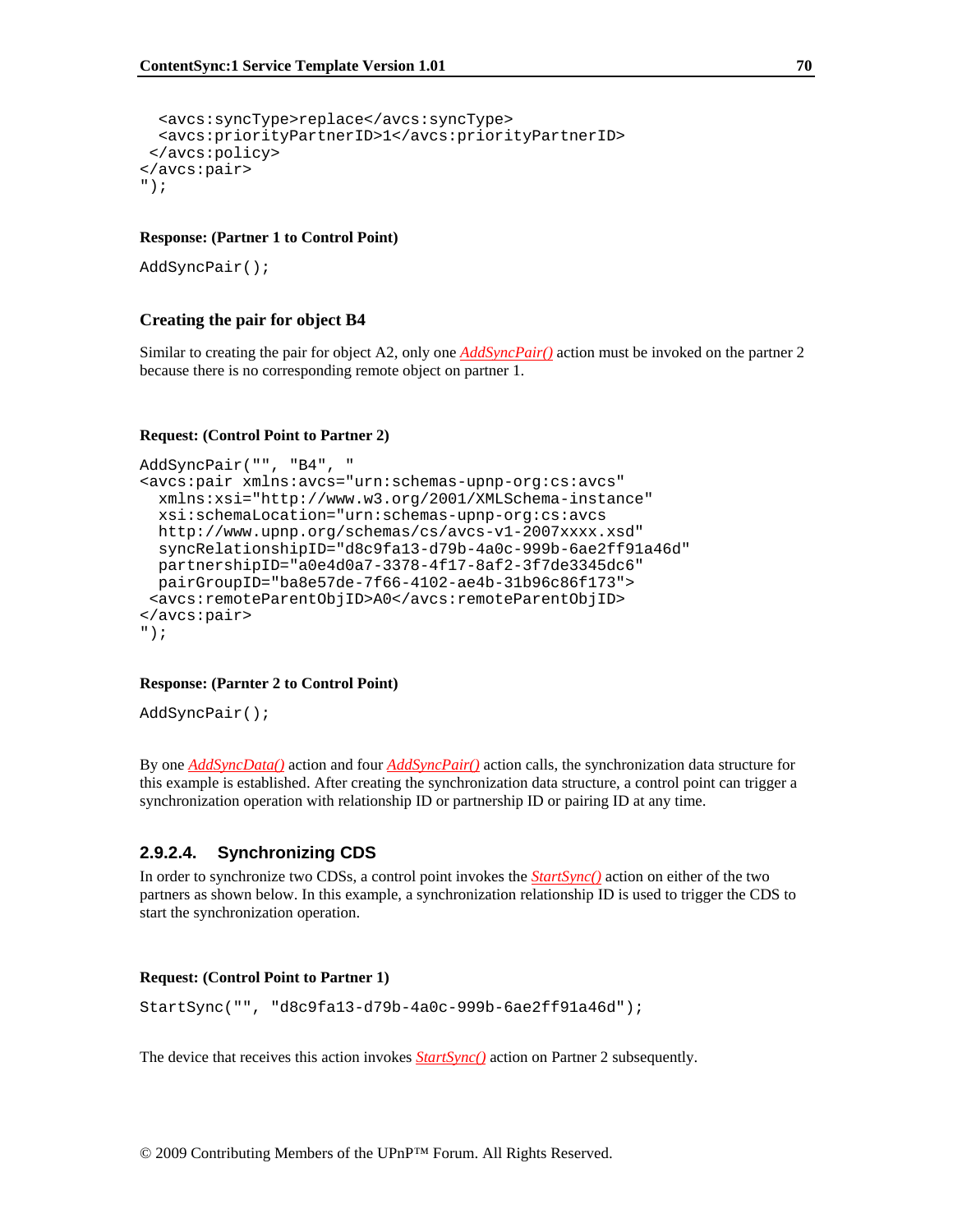#### **Request: (Partner 1 to Partner 2)**

```
StartSync("343bd2a2-189b-40c0-8eb5-ea91ea730402", "d8c9fa13-d79b-4a0c-
999b-6ae2ff91a46d");
```
#### **Response: (Parnter 2 to Partner 1)**

StartSync();

After receiving the second action response, the partner 1 responds to the first *StartSync()* action.

#### **Response: (Partner 1 to Control Point)**

StartSync();

#### *Getting Change Log:*

After the partner devices respond to the *StartSync()* action successfully, the partner devices perform the synchronization operation simultaneously. To get synchronization objects as a change log, the embedded control points in the partners invoke *GetChangeLog()* action which is shown below.

Since during the first synchronization operation, some of the objects need to be created under a container object which itself needs to be created as well, the order how objects are to be synchronized should be handled very carefully.

The partner 1 gathers the *DIDL-Lite XML document* as a change log as shown below.

#### **Request: (Partner 1 to Partner 2)**

GetChangeLog("d8c9fa13-d79b-4a0c-999b-6ae2ff91a46d", 0, 0);

#### **Response: (Partner 2 to Partner 1)**

```
GetChangeLog(" 
<?xml version="1.0" encoding="UTF-8"?> 
<DIDL-Lite xmlns:dc="http://purl.org/dc/elements/1.1/" 
  xmlns="urn:schemas-upnp-org:metadata-1-0/DIDL-Lite/" 
  xmlns:upnp="urn:schemas-upnp-org:metadata-1-0/upnp/" 
  xmlns:avcs="urn:schemas-upnp-org:cs:avcs" 
  xmlns:xsi="http://www.w3.org/2001/XMLSchema-instance" 
  xsi:schemaLocation="urn:schemas-upnp-org:metadata-1-0/DIDL-Lite/ 
  http://upnp.org/standardizeddcps/schemas/avwc/didl-lite/2.00 
  urn:schemas-upnp-org:metadata-1-0/upnp/ 
  http://upnp.org/standardizeddcps/schemas/avwc/upnp/2.00 
  urn:schemas-upnp-org:cs:avcs 
  http://www.upnp.org/schemas/cs/avcs-v1-2007xxxx.xsd"> 
  <item id="B1" parentID="B0" restricted="1"> 
  <dc:title>Alice In Chains</dc:title> 
   <upnp:class>object.item.audioItem.musicTrack</upnp:class> 
   <res protocolInfo="http-get:*:audio/x-ms-wma:*" size="90000" 
     avcs:syncAllowed="ALL" avcs:resModified="0"> 
   http://10.0.0.2/getcontent.asp?id=1 
  \langleres>
```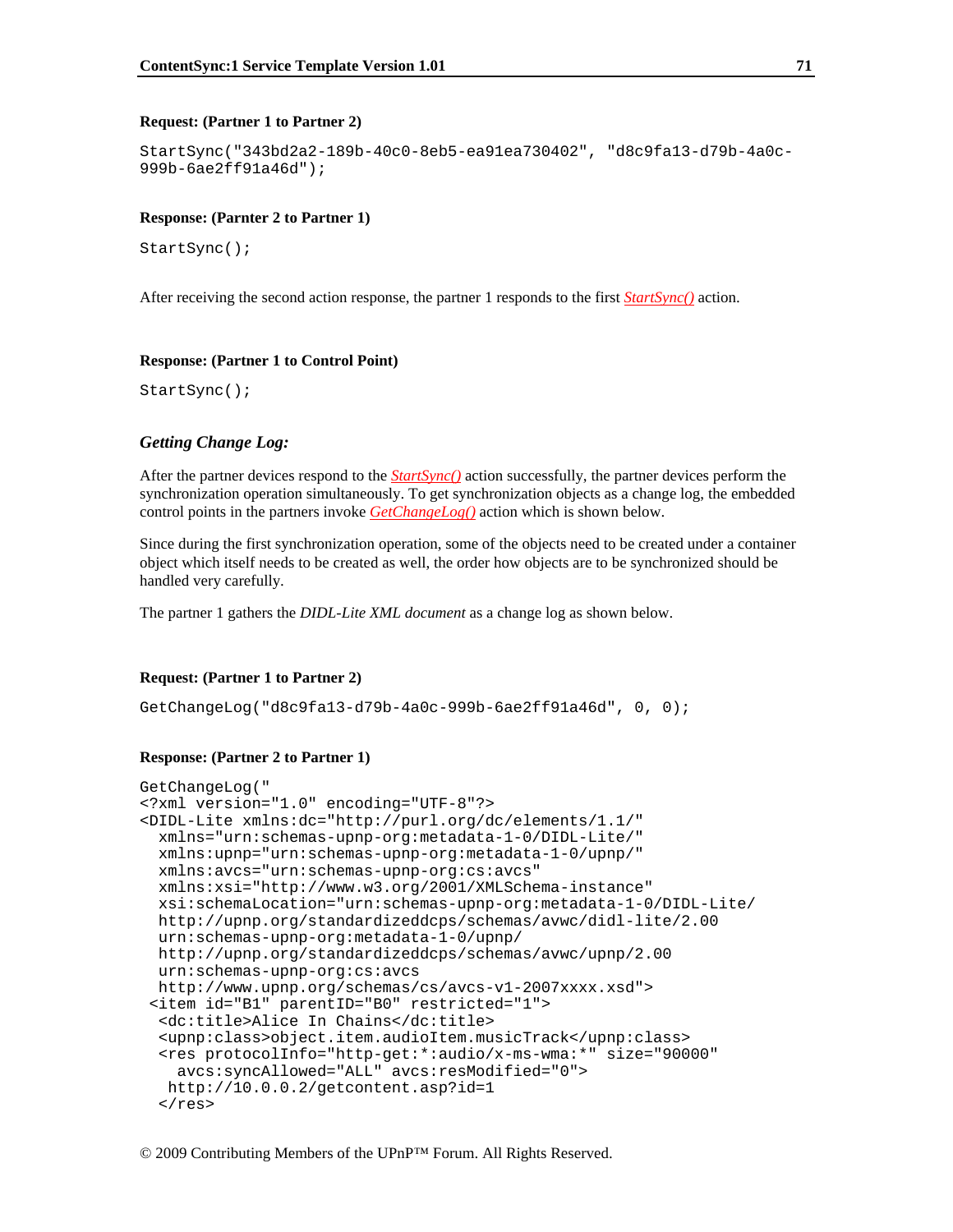```
 <avcs:syncable/> 
   <avcs:syncInfo updateID="0"> 
    <avcs:pair 
      syncRelationshipID="d8c9fa13-d79b-4a0c-999b-6ae2ff91a46d" 
      partnershipID="a0e4d0a7-3378-4f17-8af2-3f7de3345dc6" 
      pairGroupID="ba8e57de-7f66-4102-ae4b-31b96c86f173"> 
     <avcs:remoteObjID>A1</avcs:remoteObjID> 
     <avcs:status>NEW</avcs:status> 
    </avcs:pair> 
   </avcs:syncInfo> 
  </item> 
  <item id="B4" parentID="B0" restricted="1"> 
   <dc:title>Wonder - Tell Me</dc:title> 
   <upnp:class>object.item.audioItem.musicTrack</upnp:class> 
   <res protocolInfo="http-get:*:audio/mpeg:*" size="500000" 
     avcs:syncAllowed="ALL" avcs:resModified="0"> 
   http://10.0.0.2/getcontent.asp?id=4 
  \langleres>
   <avcs:syncable/> 
   <avcs:syncInfo updateID="0"> 
    <avcs:pair 
      syncRelationshipID="d8c9fa13-d79b-4a0c-999b-6ae2ff91a46d" 
      partnershipID="a0e4d0a7-3378-4f17-8af2-3f7de3345dc6" 
     pairGroupID="ba8e57de-7f66-4102-ae4b-31b96c86f173"> 
     <avcs:remoteParentObjID>A0</avcs:remoteParentObjID> 
     <avcs:status>NEW</avcs:status> 
    </avcs:pair> 
   </avcs:syncInfo> 
 </item> 
</DIDL-Lite> 
", 1, 1);
```
When partner 1 processes the received change log, it does not update object A1 as the object in the partner 2 does not have any new properties that can be added to the object A1 in the partner 1. In this example, object A1 in partner 1 has the precedence over object B1 in partner 2 as defined in the synchronization policy. Therefore, the *dc:title* property of the partner 1 in this example is not updated by synchronization. In addition, there are no corresponding objects for object A2 and A3 in the change log because the corresponding objects will be created in the partner 2 by synchronization.

For object B4 in partner 2, partner 1 creates a new object under the container object A0 that is specified in the *remoteParentObjID* element of the *avcs:pair* in the change log as partner 1 does not have a corresponding pair object for object B4. While creating the new object, partner 1 accepts all properties and a resource from object B4. Let us assume that the newly created object has A4 as the value of *object@id* property. This object A4 is now associated with object B4, which means that the value of the *remoteObjID* element is B4 as shown below:

```
<item id="A4" parentID="A0" restricted="1"> 
  <dc:title>Wonder - Tell Me</dc:title> 
  <upnp:class>object.item.audioItem.musicTrack</upnp:class> 
  <res protocolInfo="http-get:*:audio/mpeg:*" size="500000" 
    avcs:syncAllowed="ALL" avcs:resModified="0"> 
  http://10.0.0.1/getcontent.asp?id=4 
 \langle res>
  <avcs:syncable/> 
  <avcs:syncInfo updateID="0"> 
   <avcs:pair
```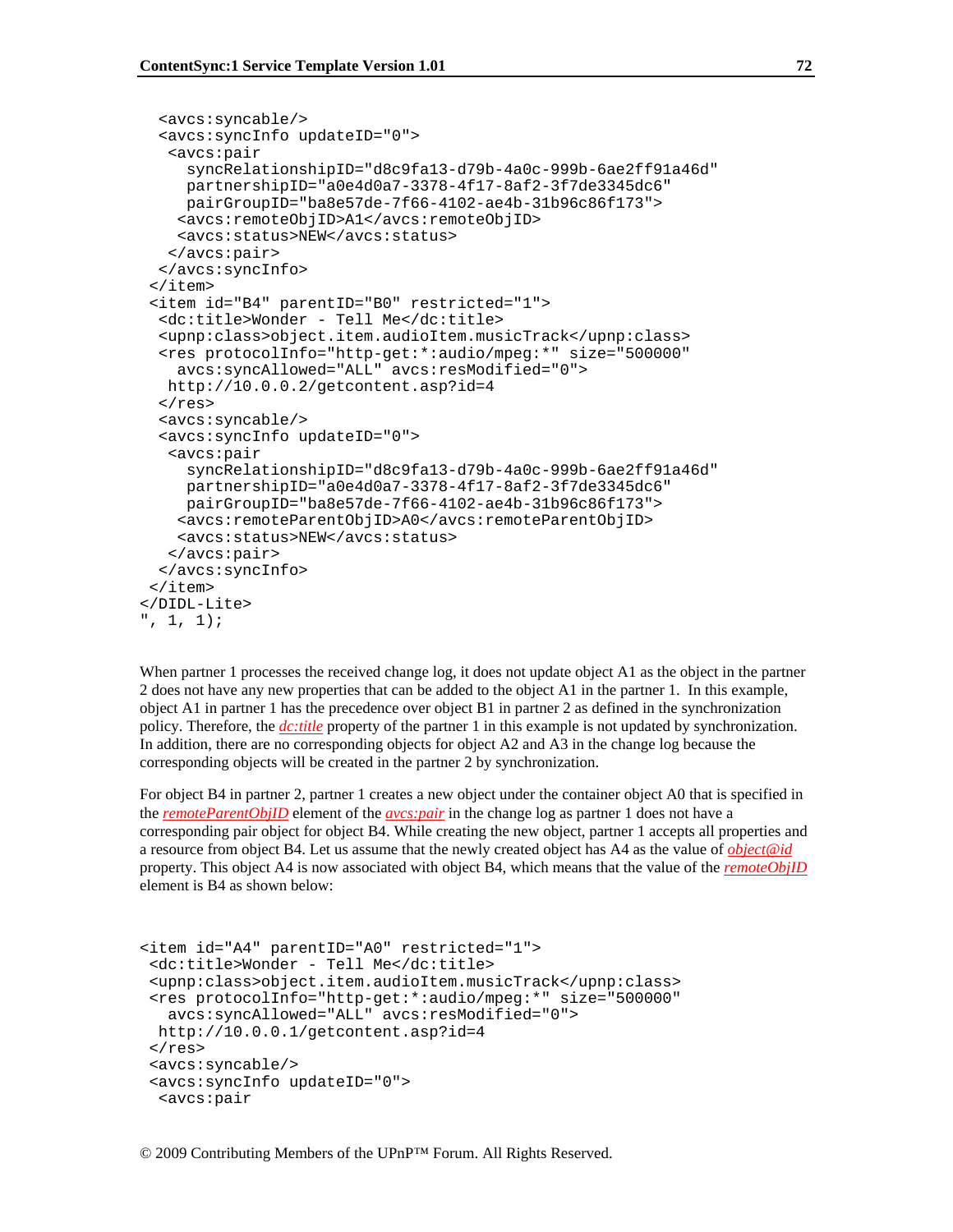```
 syncRelationshipID="d8c9fa13-d79b-4a0c-999b-6ae2ff91a46d" 
    partnershipID="a0e4d0a7-3378-4f17-8af2-3f7de3345dc6" 
    pairGroupID="ba8e57de-7f66-4102-ae4b-31b96c86f173"> 
    <avcs:remoteObjID>B4</avcs:remoteObjID> 
    <avcs:status>SYNC'ED</avcs:status> 
   </avcs:pair> 
  </avcs:syncInfo> 
</item>
```
After finishing the update, partner 1 sends an event message to notify the status of the operation. The following is an example of an event message for object A1 and A4 in the partner 1.

#### **GENA Message: (Partner 1 to Partner 2)**

```
<?xml version="1.0" encoding="utf-8"> 
<SyncStatusUpdate xmlns="urn:schemas-upnp-org:cs" 
   xmlns:xsd="http://www.w3.org/2001/XMLSchema" 
  xmlns:xsi="http://www.w3.org/2001/XMLSchema-instance" 
   xsi:schemaLocation="urn:schemas-upnp-org:cs 
   http://www.upnp.org/schemas/cs/cs-v1-20070XXXX.xsd"> 
  <syncRelationship id="d8c9fa13-d79b-4a0c-999b-6ae2ff91a46d"> 
   <status numberOfTotalObjects="2" numberOfCompletedObjects="2" 
     numberOfFailedObjects="0"> 
    COMPLETED_ALL 
   </status> 
   <partnership id="a0e4d0a7-3378-4f17-8af2-3f7de3345dc6"> 
    <status numberOfTotalObjects="2" numberOfCompletedObjects="2" 
      numberOfFailedObjects="0"> 
    COMPLETED_ALL 
    </status> 
    <pairGroup id="ba8e57de-7f66-4102-ae4b-31b96c86f173"> 
     <status numberOfTotalObjects="2" numberOfCompletedObjects="2" 
       numberOfFailedObjects="0"> 
      COMPLETED_ALL 
     </status> 
     <logEntry> 
      <localObjectID>A1</localObjectID> 
      <remoteObjectID>B1</remoteObjectID> 
      <statusCode>001</statusCodes> 
      <statusDescription>Succeeded completely</statusDescription> 
     </logEntry> 
     <logEntry> 
      <localObjectID>A4</localObjectID> 
      <remoteObjectID>B4</remoteObjectID> 
      <statusCode>001</statusCodes> 
      <statusDescription>Succeeded completely</statusDescription> 
     </logEntry> 
    </pairGroup> 
   </partnership> 
  </syncRelationship> 
</SyncStatusUpdate>
```
The GENA event message above is sent for the entire change log entry regardless of synchronization status. However, the partner device explictly invokes the *ResetChangeLog()* action to Partner 2 in order to inform that an individual object in change log is successfully synchronized.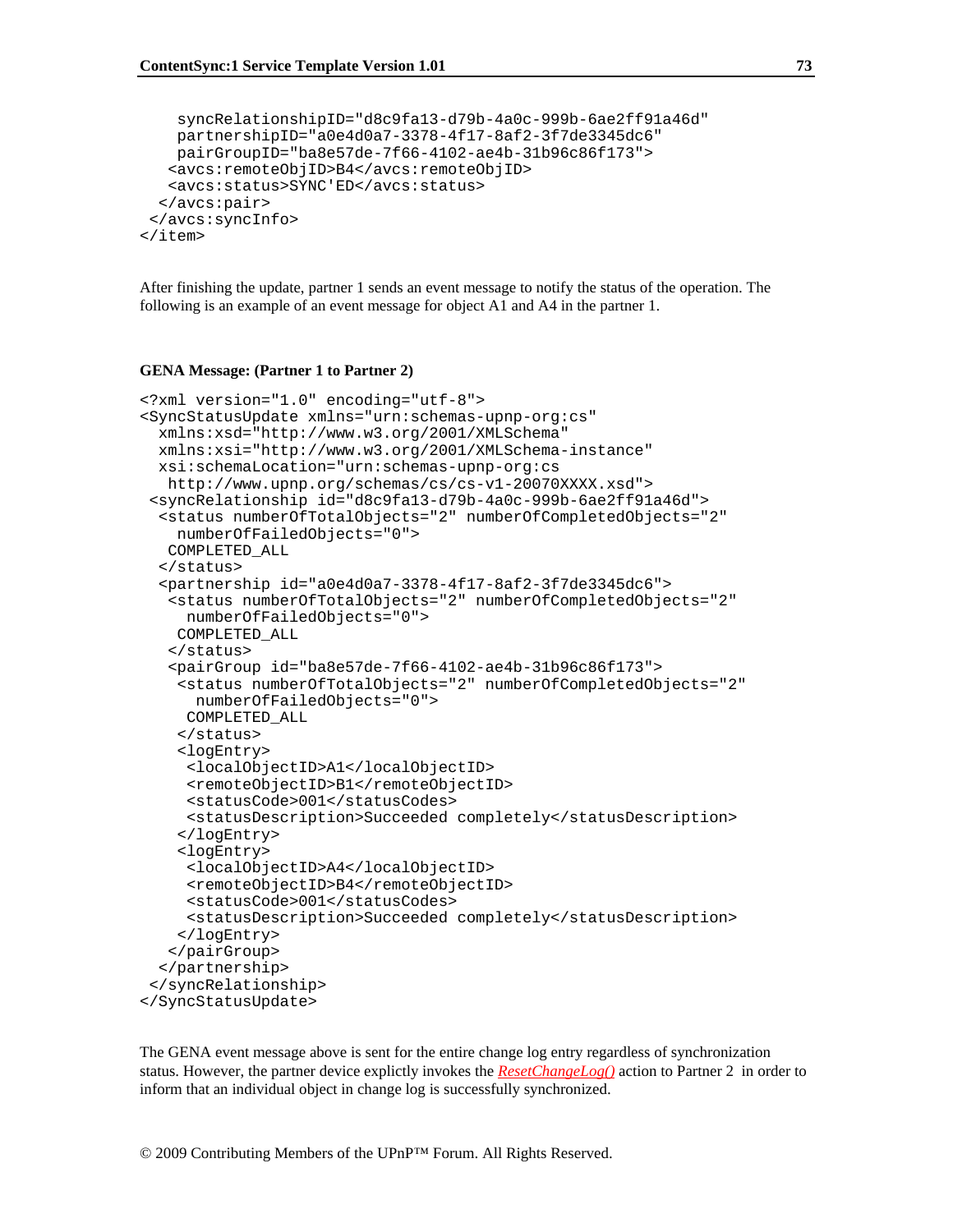#### **Request: (Partner 1 to Partner 2)**

```
ResetChangeLog("d8c9fa13-d79b-4a0c-999b-6ae2ff91a46d", " 
<ResetObjectList xmlns="urn:schemas-upnp-org:cs" 
  xmlns:xsd="http://www.w3.org/2001/XMLSchema" 
  xmlns:xsi="http://www.w3.org/2001/XMLSchema-instance" 
  xsi:schemaLocation="urn:schemas-upnp-org:cs 
   http://www.upnp.org/schemas/cs/cs-v1-20070XXXX.xsd"> 
  <object id="B1" remoteObjID="A1" updateID="0"/> 
  <object id="B4" remoteObjID="A4" updateID="0"/> 
</ResetObjectList> 
");
```
#### **Response: (Partner 2 to Partner 1)**

ResetChangeLog();

When the partner 2 receives the *ResetChangeLog()* action, it can now change the value of the *avcs:status* property of the object B1 and B4 to "SYNC'ED"

The partner 2 gathers the *DIDL-Lite XML document* as change log as shown below:

#### **Request: (Partner 2 to Partner 1)**

GetChangeLog("d8c9fa13-d79b-4a0c-999b-6ae2ff91a46d", 0, 0);

#### **Response: (Partner 1 to Partner 2)**

```
GetChangeLog(" 
<?xml version="1.0" encoding="UTF-8"?> 
<DIDL-Lite xmlns:dc="http://purl.org/dc/elements/1.1/" 
  xmlns="urn:schemas-upnp-org:metadata-1-0/DIDL-Lite/" 
  xmlns:upnp="urn:schemas-upnp-org:metadata-1-0/upnp/" 
  xmlns:avcs="urn:schemas-upnp-org:cs:avcs" 
  xmlns:xsi="http://www.w3.org/2001/XMLSchema-instance" 
  xsi:schemaLocation="urn:schemas-upnp-org:metadata-1-0/DIDL-Lite/ 
  http://upnp.org/standardizeddcps/schemas/avwc/didl-lite/2.00 
  urn:schemas-upnp-org:metadata-1-0/upnp/ 
  http://upnp.org/standardizeddcps/schemas/avwc/upnp/2.00 
  urn:schemas-upnp-org:cs:avcs 
  http://www.upnp.org/schemas/cs/avcs-v1-2007xxxx.xsd"> 
  <item id="A1" parentID="0" restricted="1"> 
   <dc:title>Would - Alice In Chains.wma</dc:title> 
   <upnp:class>object.item.audioItem.musicTrack</upnp:class> 
   <res protocolInfo="http-get:*:audio/x-ms-wma:*" 
     size="90000"avcs:syncAllowed="ALL" avcs:resModified="0"> 
   http://10.0.0.1/getcontent.asp?id=A1 
  \langleres>
   <avcs:syncable/> 
   <avcs:syncInfo updateID="0"> 
    <avcs:pair
```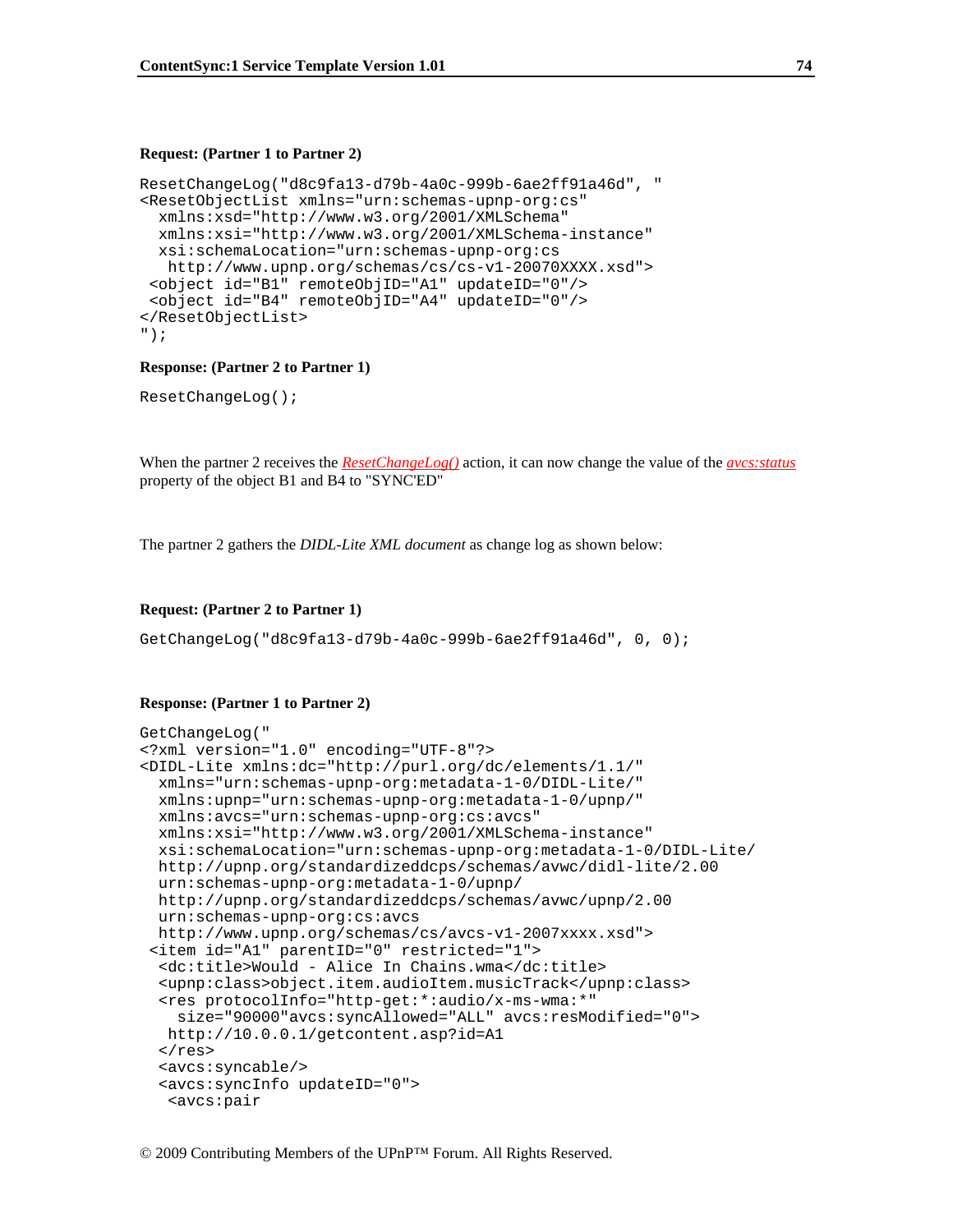```
 syncRelationshipID="d8c9fa13-d79b-4a0c-999b-6ae2ff91a46d" 
      partnershipID="a0e4d0a7-3378-4f17-8af2-3f7de3345dc6" 
      pairGroupID="ba8e57de-7f66-4102-ae4b-31b96c86f173"> 
     <avcs:remoteObjID>B1</avcs:remoteObjID> 
     <avcs:status>NEW</avcs:status> 
    </avcs:pair> 
   </avcs:syncInfo> 
  </item> 
  <item id="A2" parentID="A0" restricted="1"> 
   <dc:title>My Music</dc:title> 
   <upnp:class>object.container.album</upnp:class> 
   <avcs:syncable/> 
   <avcs:syncInfo updateID="0"> 
    <avcs:pair 
      syncRelationshipID="d8c9fa13-d79b-4a0c-999b-6ae2ff91a46d" 
      partnershipID="a0e4d0a7-3378-4f17-8af2-3f7de3345dc6" 
     pairGroupID="ba8e57de-7f66-4102-ae4b-31b96c86f173"> 
     <avcs:remoteParentObjID>B0</avcs:RemoteParentObjID> 
     <avcs:status>NEW</avcs:status> 
    </avcs:pair> 
   </avcs:syncInfo> 
  </item> 
  <item id="A3" parentID="A2" restricted="1"> 
   <dc:title>Chloe Dancer - Mother Love Bone.mp3</dc:title> 
   <upnp:class>object.item.audioItem.musicTrack</upnp:class> 
   <res protocolInfo="http-get:*:audio/mpeg:*" size="200000" 
     avcs:syncAllowed="ALL" avcs:resModified="0"> 
   http://10.0.0.1/getcontent.asp?id=A3 
  \langleres>
   <avcs:syncable/> 
   <avcs:syncInfo updateID="0"> 
    <avcs:pair 
      syncRelationshipID="d8c9fa13-d79b-4a0c-999b-6ae2ff91a46d" 
      partnershipID="a0e4d0a7-3378-4f17-8af2-3f7de3345dc6" 
      pairGroupID="ba8e57de-7f66-4102-ae4b-31b96c86f173"> 
     <avcs:virtualRemoteParentObjID>A2</avcs:virtualRemoteParentObjID> 
     <avcs:policy> 
      <avcs:syncType>replace</avcs:syncType> 
      <avcs:priorityPartnerID>1</avcs:priorityPartnerID> 
     </avcs:policy> 
     <avcs:status>NEW</avcs:status> 
    </avcs:pair> 
   </avcs:syncInfo> 
  </item> 
</DIDL-Lite> 
", 3, 3)
```
When partner 2 processes the received change log, it updates its object B1 with *dc:title* and downloads a resource from partner 1 because the object in partner 1 is new to partner 2 and the object in partner 2 does not take precedence by the synchronization policy.

For object A2 in partner 1, partner 2 creates a new object under the container object B0 that is specified in the *remoteParentObjID* element of the *avcs:pair* in the change log as partner 2 does not have a corresponding pair object for object A2. While creating the new object, partner 2 accepts all properties and a resource from object A2. Let us assume that the newly created object has B2 as the value of *@objectID* property. This object B2 is now associated with object A2, which means that the value of the *remoteObjID* element is A2 as shown below: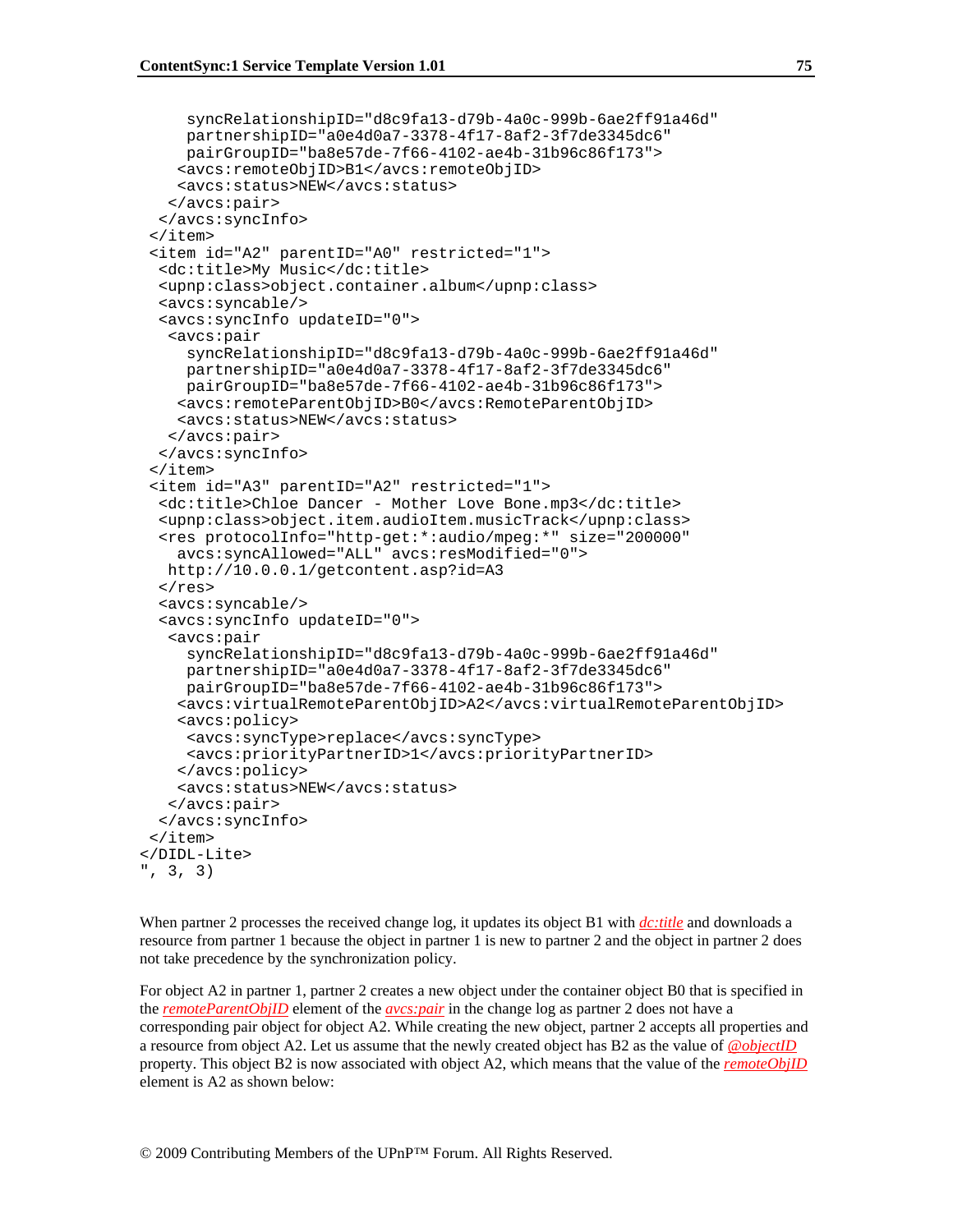```
<item id="B2" parentID="B0" restricted="1"> 
  <dc:title>My Music</dc:title> 
  <upnp:class>object.container.album</upnp:class> 
  <avcs:syncable/> 
  <avcs:syncInfo updateID="0"> 
   <avcs:pair 
     syncRelationshipID="d8c9fa13-d79b-4a0c-999b-6ae2ff91a46d" 
    partnershipID="a0e4d0a7-3378-4f17-8af2-3f7de3345dc6" 
     pairGroupID="ba8e57de-7f66-4102-ae4b-31b96c86f173"> 
   <avcs:remoteObjID>A2</avcs:remoteObjID> 
   <avcs:status>SYNC'ED</avcs:status> 
   </avcs:pair> 
  </avcs:syncInfo> 
</item>
```
For object A3 in partner 1, partner 2 creates a new object under the newly-created container object (i.e. B2) during processing of object A2 as shown above. Let us assume that newly created object has B3 as the value of the *@objectID* property. The *virtualRemoteParentObjID>* element of the *avcs:pair* in the change log is replaced with the *remoteObjID* element when creating this new object. This object B3 is now associated with object A3, which means that the value of the *remoteObjID* element is A3 as shown below.

```
<item id="B3" parentID="B2" restricted="1"> 
  <dc:title>Chloe Dancer - Mother Love Bone.mp3</dc:title> 
  <upnp:class>object.item.audioItem.musicTrack</upnp:class> 
  <res protocolInfo="http-get:*:audio/mpeg:*" 
    size="200000"avcs:syncAllowed="ALL" avcs:resModified="0"> 
  http://10.0.0.2/getcontent.asp?id=B3 
 \langleres>
  <avcs:syncable/> 
  <avcs:syncInfo updateID="0"> 
   <avcs:pair 
     syncRelationshipID="d8c9fa13-d79b-4a0c-999b-6ae2ff91a46d" 
     partnershipID="a0e4d0a7-3378-4f17-8af2-3f7de3345dc6" 
     pairGroupID="ba8e57de-7f66-4102-ae4b-31b96c86f173"> 
    <avcs:remoteObjID>A3</avcs:remoteObjID> 
    <avcs:policy> 
     <avcs:syncType>replace</avcs:syncType> 
     <avcs:priorityPartnerID>1</avcs:priorityPartnerID> 
    </avcs:policy> 
    <avcs:status>SYNC'ED</avcs:status> 
   </avcs:pair> 
  </avcs:syncInfo> 
</item>
```
After finishing updates for each object, partner 2 sends an event message to notify the status of each update operation. The following is an example of an event message that is sent to partner 1. Here, we assume that the first 2 events are sent within a single moderation time and the third event message will be sent during the next moderation time.

The partner 2 sends a GENA message during the first moderation time as shown below:

#### **GENA Message: (Partner 2 to Partner 1)**

```
<?xml version="1.0" encoding="utf-8">
```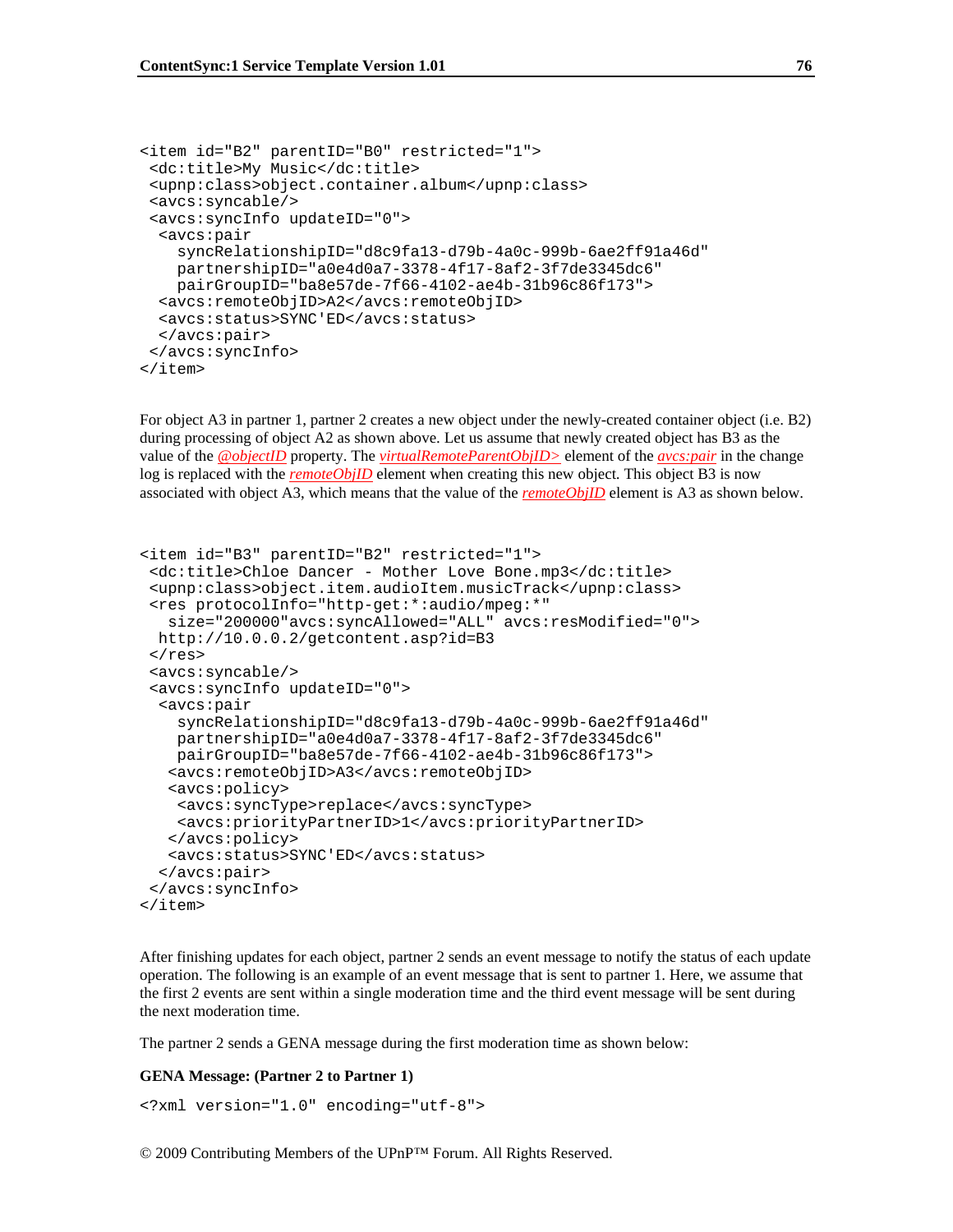```
<SyncStatusUpdate xmlns="urn:schemas-upnp-org:cs" 
  xmlns:xsd="http://www.w3.org/2001/XMLSchema" 
  xmlns:xsi="http://www.w3.org/2001/XMLSchema-instance" 
  xsi:schemaLocation="urn:schemas-upnp-org:cs 
   http://www.upnp.org/schemas/cs/cs-v1-20070XXXX.xsd"> 
  <syncRelationship id="d8c9fa13-d79b-4a0c-999b-6ae2ff91a46d"> 
   <status numberOfTotalObjects="3" numberOfCompletedObjects="2" 
     numberOfFailedObjects="0"> 
    IN_PROGRESS 
   </status> 
   <partnership id="a0e4d0a7-3378-4f17-8af2-3f7de3345dc6"> 
    <status numberOfTotalObjects="3" numberOfCompletedObjects="2" 
      numberOfFailedObjects="0"> 
    IN_PROGRESS 
    </status> 
    <pairGroup id="ba8e57de-7f66-4102-ae4b-31b96c86f173"> 
     <status numberOfTotalObjects="3" numberOfCompletedObjects="2" 
       numberOfFailedObjects="0"> 
      IN_PROGRESS 
     </status> 
     <logEntry> 
      <localObjectID>B1</localObjectID> 
      <remoteObjectID>A1</remoteObjectID> 
      <statusCode>001</statusCodes> 
      <statusDescription>Succeeded completely</statusDescription> 
     </logEntry> 
     <logEntry> 
      <localObjectID>B2</localObjectID> 
      <remoteObjectID>A2</remoteObjectID> 
      <statusCode>001</statusCodes> 
      <statusDescription>Succeeded completely</statusDescription> 
     </logEntry> 
    </pairGroup> 
   </partnership> 
  </syncRelationship> 
</SyncStatusUpdate>
```
The partner 2 sends a GENA event message for the second moderation time as shown below:

#### **GENA Message: (Partner 2 to Partner 1)**

```
<?xml version="1.0" encoding="utf-8"> 
<SyncStatusUpdate xmlns="urn:schemas-upnp-org:cs" 
  xmlns:xsd="http://www.w3.org/2001/XMLSchema" 
  xmlns:xsi="http://www.w3.org/2001/XMLSchema-instance" 
  xsi:schemaLocation="urn:schemas-upnp-org:cs 
    http://www.upnp.org/schemas/cs/cs-v1-20070XXXX.xsd"> 
  <syncRelationship id="d8c9fa13-d79b-4a0c-999b-6ae2ff91a46d"> 
   <status numberOfTotalObjects="3" numberOfCompletedObjects="3" 
     numberOfFailedObjects="0"> 
    COMPLETED_ALL 
   </status> 
   <partnership id="a0e4d0a7-3378-4f17-8af2-3f7de3345dc6"> 
    <status numberOfTotalObjects="3" numberOfCompletedObjects="3" 
      numberOfFailedObjects="0"> 
    COMPLETED_ALL 
    </status> 
    <pairGroup id="ba8e57de-7f66-4102-ae4b-31b96c86f173"> 
     <status numberOfTotalObjects="3" numberOfCompletedObjects="3"
```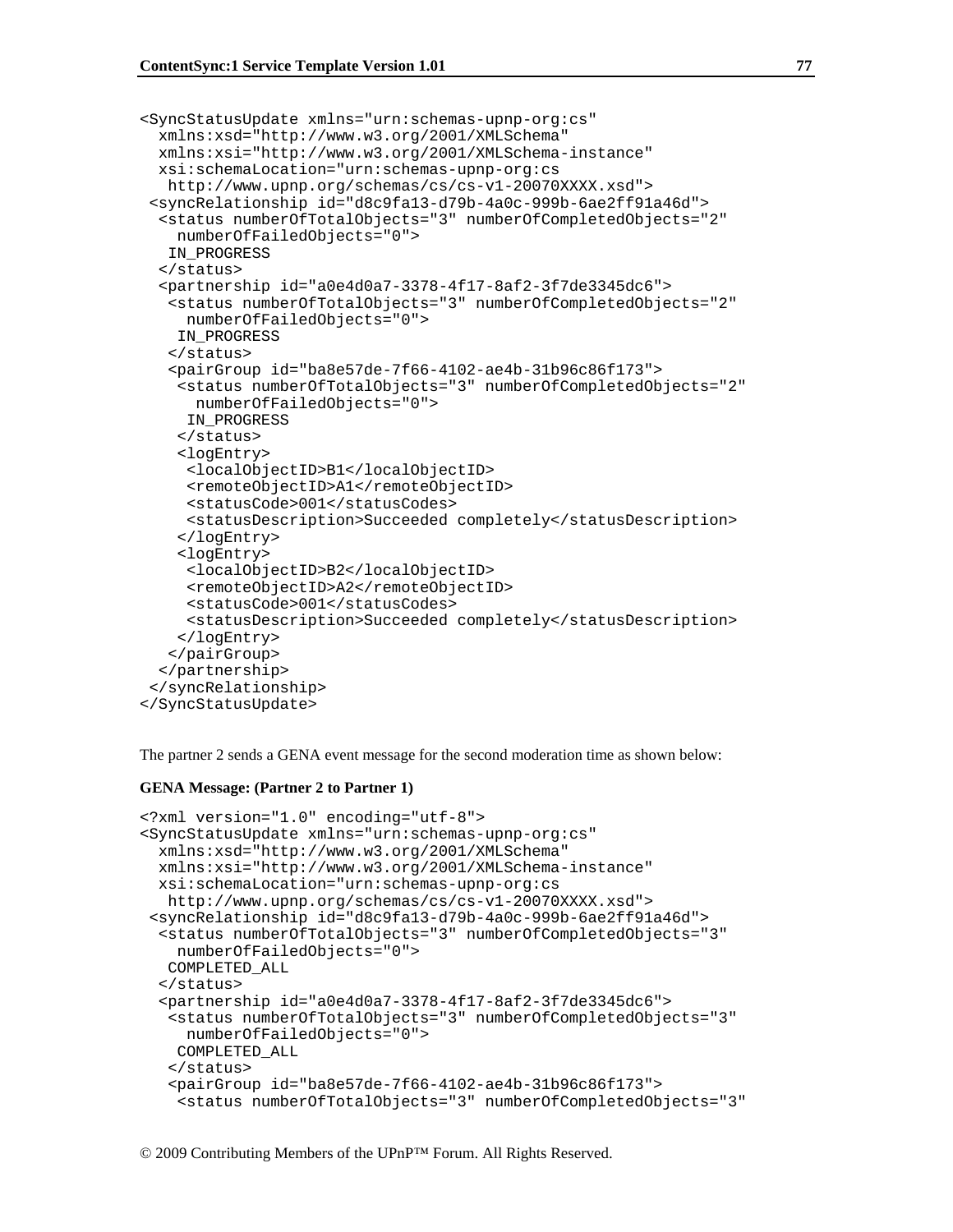```
 numberOfFailedObjects="0"> 
      COMPLETED_ALL 
     </status> 
     <logEntry> 
      <localObjectID>B3</localObjectID> 
      <remoteObjectID>A3</remoteObjectID> 
      <statusCode>001</statusCodes> 
      <statusDescription>Succeeded completely</statusDescription> 
     </logEntry> 
    </pairGroup> 
   </partnership> 
  </syncRelationship> 
</SyncStatusUpdate>
```
After updating the CDS of Parter 2, it explictly invokes the *ResetChangeLog()* action to Partner 1 in order to inform that individual object in change log is successfully synchronized.

#### **Request: (Partner 1 to Partner 2)**

```
ResetChangeLog("d8c9fa13-d79b-4a0c-999b-6ae2ff91a46d", " 
<ResetObjectList xmlns="urn:schemas-upnp-org:cs" 
  xmlns:xsd="http://www.w3.org/2001/XMLSchema" 
  xmlns:xsi="http://www.w3.org/2001/XMLSchema-instance" 
  xsi:schemaLocation="urn:schemas-upnp-org:cs 
   http://www.upnp.org/schemas/cs/cs-v1-20070XXXX.xsd"> 
  <object id="A1" remoteObjID="B1" updateID="0"/> 
  <object id="A2" remoteObjID="B2" updateID="0"/> 
  <object id="A3" remoteObjID="B3" updateID="0"/> 
  </ResetObjectList> 
");
```
#### **Response: (Partner 2 to Partner 1)**

ResetChangeLog();

When the partner 1 receives the *ResetChangeLog()* action, it can now change the value of the *avcs:status* property of the object A1, A2 and A3 to "SYNC'ED", repectively. In addition, the *avcs:remoteParentObjID* property of the object A2 and the *avcs:virtualRemoteParentObjID* property of the object A3 are replaced with the *avcs:remoteObjID* property since the Partner 2 notifies those objects are successfully synchronized.

After completing the synchronization operation, two CDSs MUST show the following hierarchies.

#### **CDS hierarchy of the partner 1:**

```
<?xml version="1.0" encoding="UTF-8"?> 
<DIDL-Lite xmlns:dc="http://purl.org/dc/elements/1.1/" 
  xmlns="urn:schemas-upnp-org:metadata-1-0/DIDL-Lite/" 
  xmlns:upnp="urn:schemas-upnp-org:metadata-1-0/upnp/" 
  xmlns:avcs="urn:schemas-upnp-org:cs:avcs" 
  xmlns:xsi="http://www.w3.org/2001/XMLSchema-instance" 
  xsi:schemaLocation="urn:schemas-upnp-org:metadata-1-0/DIDL-Lite/ 
  http://upnp.org/standardizeddcps/schemas/avwc/didl-lite/2.00
```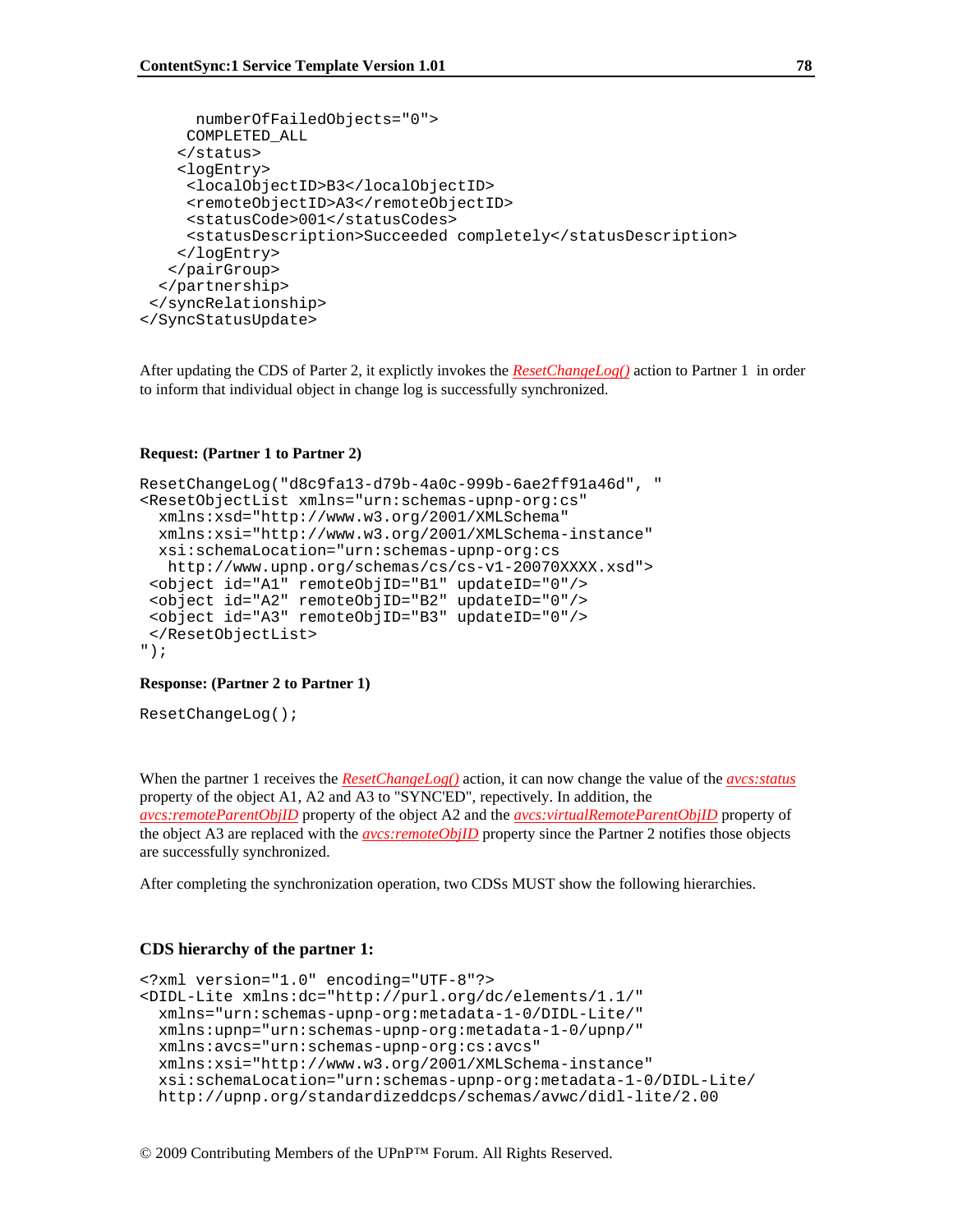```
 urn:schemas-upnp-org:metadata-1-0/upnp/ 
  http://upnp.org/standardizeddcps/schemas/avwc/upnp/2.00 
  urn:schemas-upnp-org:cs:avcs 
  http://www.upnp.org/schemas/cs/avcs-v1-2007xxxx.xsd"> 
<item id="A1" parentID="A0" restricted="1"> 
   <dc:title>Would - Alice In Chains.wma</dc:title> 
   <upnp:class>object.item.audioItem.musicTrack</upnp:class> 
   <res protocolInfo="http-get:*:audio/x-ms-wma:*" size="90000" 
     avcs:syncAllowed="ALL" avcs:resModified="0"> 
   http://10.0.0.1/getcontent.asp?id=A1 
  \langle res>
   <avcs:syncable/> 
   <avcs:syncInfo updateID="0"> 
    <avcs:pair 
      syncRelationshipID="d8c9fa13-d79b-4a0c-999b-6ae2ff91a46d" 
      partnershipID="a0e4d0a7-3378-4f17-8af2-3f7de3345dc6" 
     pairGroupID="ba8e57de-7f66-4102-ae4b-31b96c86f173"> 
     <avcs:remoteObjID>B1</avcs:remoteObjID> 
     <avcs:status>SYNC'ED</avcs:status> 
    </avcs:pair> 
   </avcs:syncInfo> 
  </item> 
  <item id="A2" parentID="A0" restricted="1"> 
   <dc:title>My Music</dc:title> 
   <upnp:class>object.container.album</upnp:class> 
   <avcs:syncable/> 
   <avcs:syncInfo updateID="0"> 
    <avcs:pair 
      syncRelationshipID="d8c9fa13-d79b-4a0c-999b-6ae2ff91a46d" 
      partnershipID="a0e4d0a7-3378-4f17-8af2-3f7de3345dc6" 
      pairGroupID="ba8e57de-7f66-4102-ae4b-31b96c86f173"> 
     <avcs:remoteObjID>B2</avcs:remoteObjID> 
     <avcs:status>SYNC'ED</avcs:status> 
    </avcs:pair> 
   </avcs:syncInfo> 
  </item> 
  <item id="A3" parentID="A2" restricted="1"> 
   <dc:title>Chloe Dancer - Mother Love Bone.mp3</dc:title> 
   <upnp:class>object.item.audioItem.musicTrack</upnp:class> 
   <res protocolInfo="http-get:*:audio/mpeg:*" size="200000" 
     avcs:syncAllowed="ALL" avcs:resModified="0"> 
   http://10.0.0.1/getcontent.asp?id=A3 
  \langleres>
   <avcs:syncable/> 
   <avcs:syncInfo updateID="0"> 
    <avcs:pair 
      syncRelationshipID="d8c9fa13-d79b-4a0c-999b-6ae2ff91a46d" 
      partnershipID="a0e4d0a7-3378-4f17-8af2-3f7de3345dc6" 
      pairGroupID="ba8e57de-7f66-4102-ae4b-31b96c86f173"> 
     <avcs:remoteObjID>B3</avcs:remoteObjID> 
     <avcs:policy> 
      <avcs:syncType>replace</avcs:syncType> 
      <avcs:priorityPartnerID>1</avcs:priorityPartnerID> 
     </avcs:policy> 
     <avcs:status>SYNC'ED</avcs:status> 
    </avcs:pair> 
   </avcs:syncInfo> 
  </item> 
  <item id="A4" parentID="A0" restricted="1"> 
   <dc:title>Wonder - Tell Me</dc:title>
```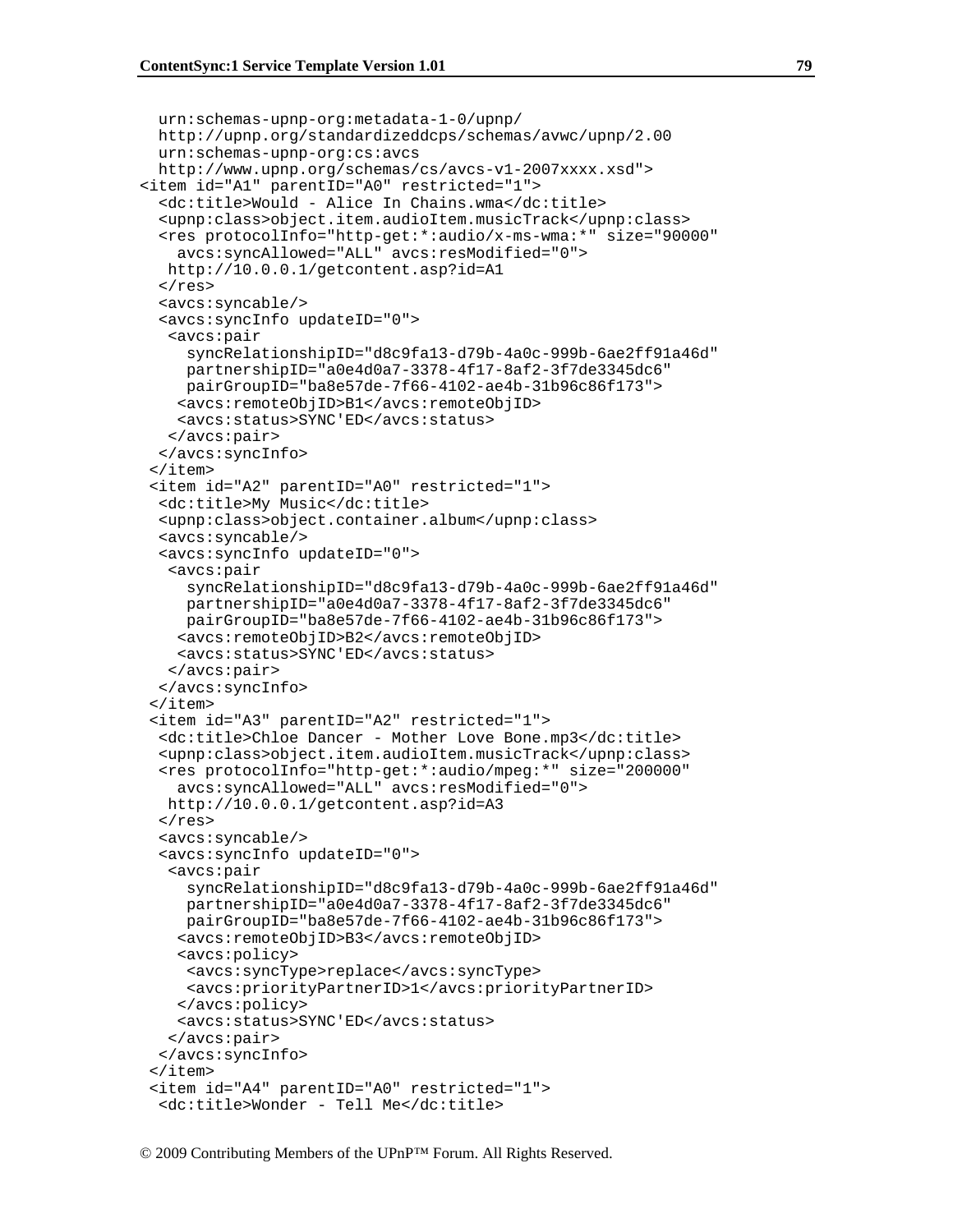```
 <upnp:class>object.item.audioItem.musicTrack</upnp:class> 
   <res protocolInfo="http-get:*:audio/mpeg:*" size="500000" 
     avcs:syncAllowed="ALL" avcs:resModified="0"> 
   http://10.0.0.1/getcontent.asp?id=4 
  \langle res>
   <avcs:syncable/> 
   <avcs:syncInfo updateID="0"> 
    <avcs:pair 
      syncRelationshipID="d8c9fa13-d79b-4a0c-999b-6ae2ff91a46d" 
      partnershipID="a0e4d0a7-3378-4f17-8af2-3f7de3345dc6" 
      pairGroupID="ba8e57de-7f66-4102-ae4b-31b96c86f173"> 
     <avcs:remoteObjID>B4</avcs:remoteObjID> 
     <avcs:status>SYNC'ED</avcs:status> 
    </avcs:pair> 
   </avcs:syncInfo> 
  </item> 
</DIDL-Lite>
```
#### **CDS hierarchy of the partner 2:**

```
<?xml version="1.0" encoding="UTF-8"?> 
<DIDL-Lite xmlns:dc="http://purl.org/dc/elements/1.1/" 
  xmlns="urn:schemas-upnp-org:metadata-1-0/DIDL-Lite/" 
  xmlns:upnp="urn:schemas-upnp-org:metadata-1-0/upnp/" 
  xmlns:avcs="urn:schemas-upnp-org:cs:avcs" 
  xmlns:xsi="http://www.w3.org/2001/XMLSchema-instance" 
  xsi:schemaLocation="urn:schemas-upnp-org:metadata-1-0/DIDL-Lite/ 
  http://upnp.org/standardizeddcps/schemas/avwc/didl-lite/2.00 
  urn:schemas-upnp-org:metadata-1-0/upnp/ 
  http://upnp.org/standardizeddcps/schemas/avwc/upnp/2.00 
  urn:schemas-upnp-org:cs:avcs 
  http://www.upnp.org/schemas/cs/avcs-v1-2007xxxx.xsd"> 
  <item id="B1" parentID="B0" restricted="1"> 
   <dc:title>Would - Alice In Chains.wma</dc:title> 
   <upnp:class>object.item.audioItem.musicTrack</upnp:class> 
   <res protocolInfo="http-get:*:audio/x-ms-wma:*" size="90000" 
     avcs:syncAllowed="ALL" avcs:resModified="0"> 
   http://10.0.0.2/getcontent.asp?id=B1 
   </res> 
   <avcs:syncable/> 
   <avcs:syncInfo updateID="0"> 
    <avcs:pair 
      syncRelationshipID="d8c9fa13-d79b-4a0c-999b-6ae2ff91a46d" 
      partnershipID="a0e4d0a7-3378-4f17-8af2-3f7de3345dc6" 
     pairGroupID="ba8e57de-7f66-4102-ae4b-31b96c86f173"> 
     <avcs:remoteObjID>A1</avcs:remoteObjID> 
     <avcs:status>SYNC'ED</avcs:status> 
    </avcs:pair> 
   </avcs:syncInfo> 
  </item> 
  <item id="B2" parentID="B0" restricted="1"> 
   <dc:title>My Music</dc:title> 
   <upnp:class>object.container.album</upnp:class> 
   <avcs:syncable/> 
   <avcs:syncInfo updateID="0"> 
    <avcs:pair 
      syncRelationshipID="d8c9fa13-d79b-4a0c-999b-6ae2ff91a46d" 
      partnershipID="a0e4d0a7-3378-4f17-8af2-3f7de3345dc6" 
      pairGroupID="ba8e57de-7f66-4102-ae4b-31b96c86f173">
```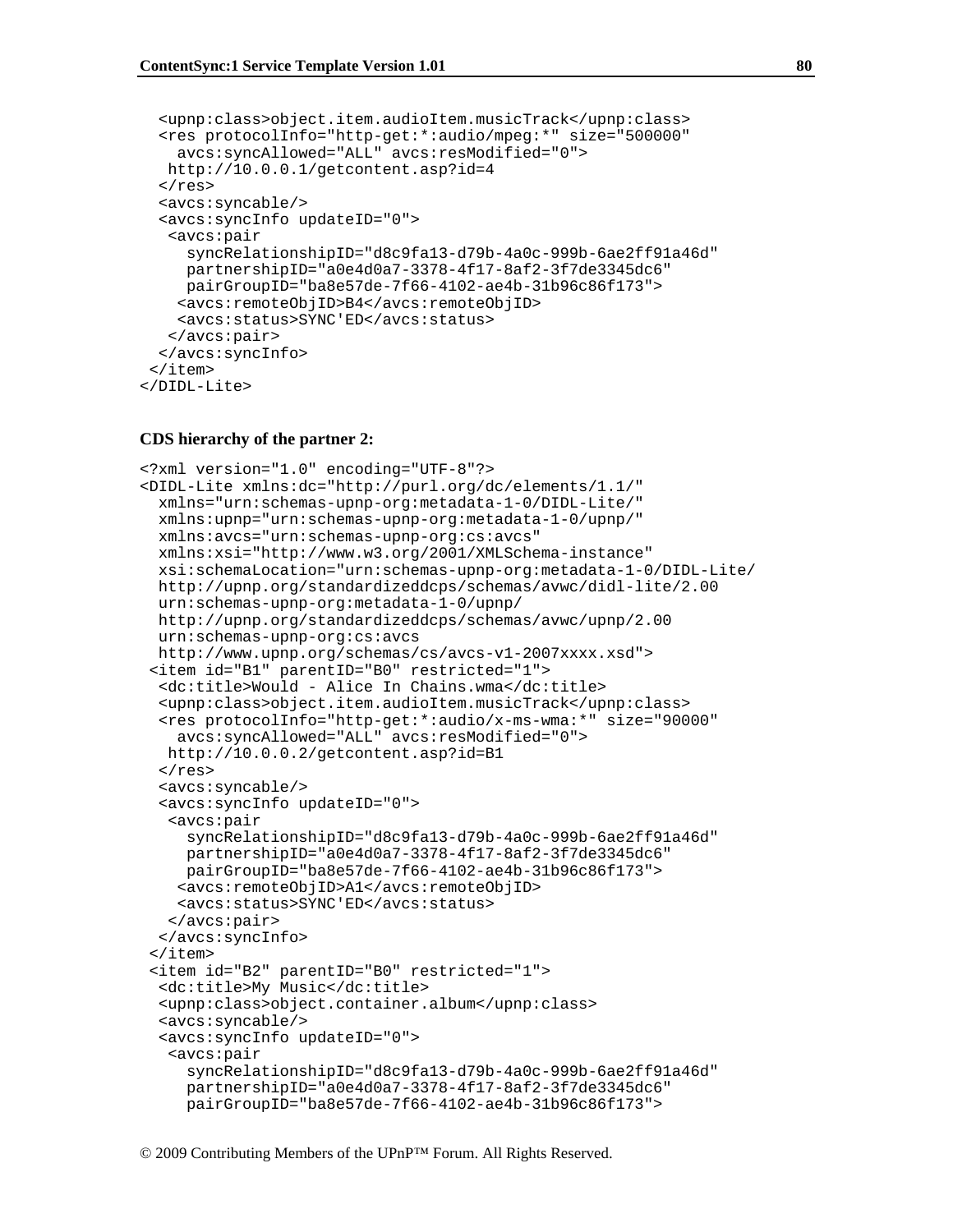```
 <avcs:remoteObjID>A2</avcs:remoteObjID> 
     <avcs:status>SYNC'ED</avcs:status> 
    </avcs:pair> 
   </avcs:syncInfo> 
  </item> 
  <item id="B3" parentID="B2" restricted="1"> 
   <dc:title>Chloe Dancer - Mother Love Bone.mp3</dc:title> 
   <upnp:class>object.item.audioItem.musicTrack</upnp:class> 
   <res protocolInfo="http-get:*:audio/mpeg:*" size="200000" 
     avcs:syncAllowed="ALL" avcs:resModified="0"> 
   http://10.0.0.2/getcontent.asp?id=B3 
  \langle res>
   <avcs:syncable/> 
   <avcs:syncInfo updateID="0"> 
    <avcs:pair 
      syncRelationshipID="d8c9fa13-d79b-4a0c-999b-6ae2ff91a46d" 
      partnershipID="a0e4d0a7-3378-4f17-8af2-3f7de3345dc6" 
      pairGroupID="ba8e57de-7f66-4102-ae4b-31b96c86f173"> 
     <avcs:remoteObjID>A3</avcs:remoteObjID> 
     <avcs:policy> 
      <avcs:syncType>replace</avcs:syncType> 
      <avcs:priorityPartnerID>1</avcs:priorityPartnerID> 
     </avcs:policy> 
     <avcs:status>SYNC'ED</avcs:status> 
    </avcs:pair> 
   </avcs:syncInfo> 
  </item> 
  <item id="B4" parentID="B0" restricted="1"> 
   <dc:title>Wonder - Tell Me</dc:title> 
   <upnp:class>object.item.audioItem.musicTrack</upnp:class> 
   <res protocolInfo="http-get:*:audio/mpeg:*" size="500000" 
     avcs:syncAllowed="ALL" avcs:resModified="0"> 
   http://10.0.0.2/getcontent.asp?id=4 
  \langle res>
   <avcs:syncable/> 
   <avcs:syncInfo updateID="0"> 
    <avcs:pair 
      syncRelationshipID="d8c9fa13-d79b-4a0c-999b-6ae2ff91a46d" 
      partnershipID="a0e4d0a7-3378-4f17-8af2-3f7de3345dc6" 
      pairGroupID="ba8e57de-7f66-4102-ae4b-31b96c86f173"> 
     <avcs:remoteObjID>A4</avcs:remoteObjID> 
     <avcs:status>SYNC'ED</avcs:status> 
    </avcs:pair> 
   </avcs:syncInfo> 
  </item> 
</DIDL-Lite>
```
#### **2.9.2.5. Next Synchronization after Changing Objects**

#### **Objects changed:**

If an object is changed since the last synchronization, the DIDL-Lite object keeps track of which property is changed. In this example, the *dc:title* property of object A1 in partner 1 is changed and object A3 is deleted. To find out the changed object, the embedded control point in the partner device uses the *GetChangeLog()* action. To trigger synchronization operation, the procedure as described in Section above needs to be followed.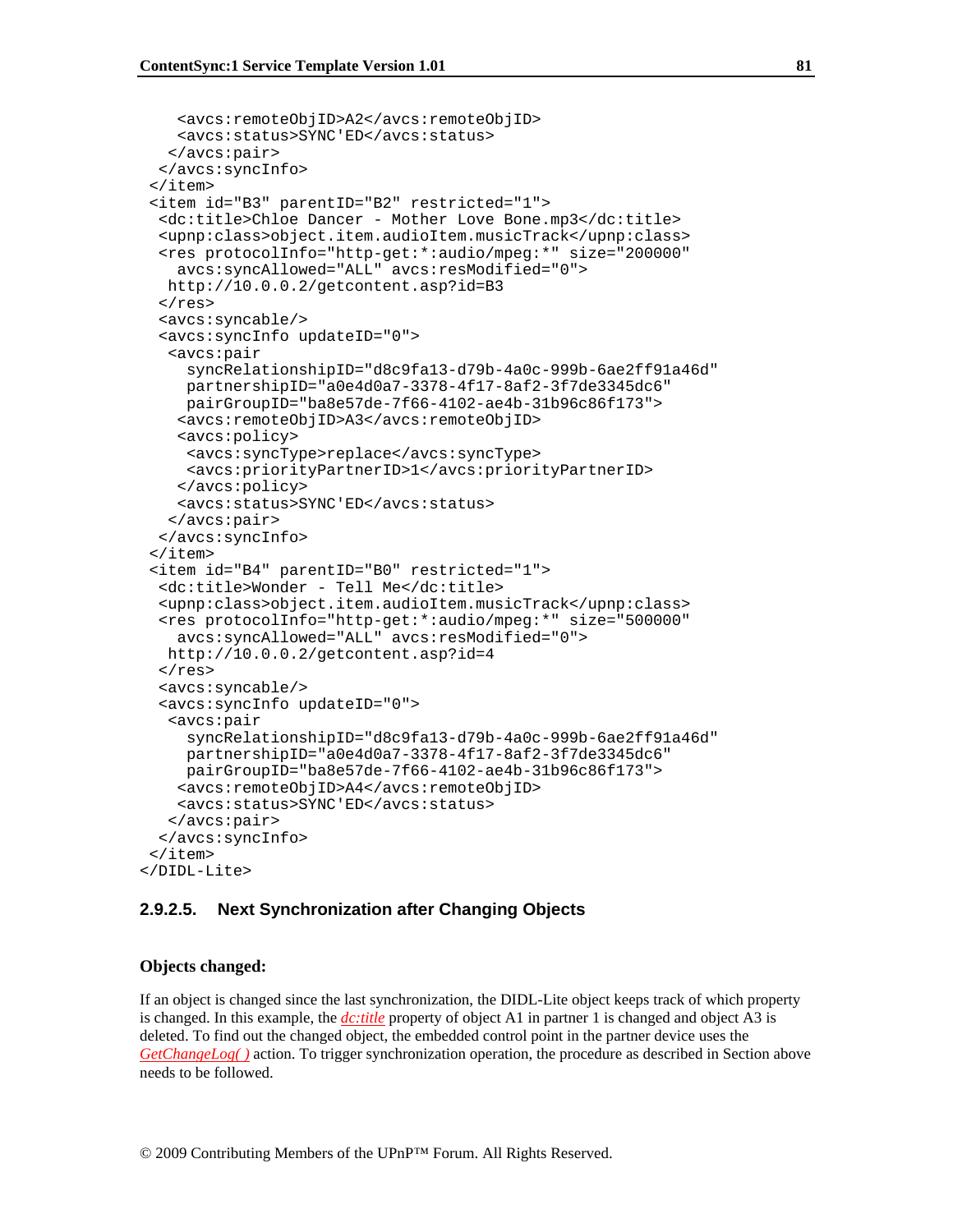#### *Getting Change Log:*

The partner 1 gets no changed CDS objects as there is no change in objects on the partner 2 in this example.

However, when the partner 2 calls the *GetChangeLog()* action on the partner 1, it will get the following changed CDS objects..

#### **Request: (Parnter 2 to Partner 1)**

GetChangeLog("d8c9fa13-d79b-4a0c-999b-6ae2ff91a46d", 0, 0);

#### **Response: (Parnter 1 to Partner 2)**

```
GetChangeLog(" 
<?xml version="1.0" encoding="UTF-8"?> 
<DIDL-Lite xmlns:dc="http://purl.org/dc/elements/1.1/" 
   xmlns="urn:schemas-upnp-org:metadata-1-0/DIDL-Lite/" 
  xmlns:upnp="urn:schemas-upnp-org:metadata-1-0/upnp/" 
  xmlns:avcs="urn:schemas-upnp-org:cs:avcs" 
   xmlns:xsi="http://www.w3.org/2001/XMLSchema-instance" 
   xsi:schemaLocation="urn:schemas-upnp-org:metadata-1-0/DIDL-Lite/ 
  http://upnp.org/standardizeddcps/schemas/avwc/didl-lite/2.00 
   urn:schemas-upnp-org:metadata-1-0/upnp/ 
   http://upnp.org/standardizeddcps/schemas/avwc/upnp/2.00 
   urn:schemas-upnp-org:cs:avcs 
   http://www.upnp.org/schemas/cs/avcs-v1-2007xxxx.xsd"> 
  <item id="A1" parentID="0" restricted="1"> 
   <dc:title>Alice In Chains(Live)</dc:title> 
   <upnp:class>object.item.audioItem.musicTrack</upnp:class> 
   <res protocolInfo="http-get:*:audio/x-ms-wma:*" 
     size="90000"avcs:syncAllowed="ALL" avcs:resModified="0"> 
   http://10.0.0.1/getcontent.asp?id=A1 
  \langleres>
   <avcs:syncable/> 
   <avcs:syncInfo updateID="1"> 
    <avcs:pair 
      syncRelationshipID="d8c9fa13-d79b-4a0c-999b-6ae2ff91a46d" 
      partnershipID="a0e4d0a7-3378-4f17-8af2-3f7de3345dc6" 
     pairGroupID="ba8e57de-7f66-4102-ae4b-31b96c86f173"> 
     <avcs:remoteObjID>A1</avcs:remoteObjID> 
     <avcs:status>MODIFIED</avcs:status> 
    </avcs:pair> 
   </avcs:syncInfo> 
  </item> 
  <item id="A3" parentID="A2"> 
   <avcs:syncInfo updateID="1"> 
    <avcs:pair 
      syncRelationshipID="d8c9fa13-d79b-4a0c-999b-6ae2ff91a46d" 
      partnershipID="a0e4d0a7-3378-4f17-8af2-3f7de3345dc6" 
      pairGroupID="a8e57de-7f66-4102-ae4b-31b96c86f173"> 
     <avcs:remoteObjID>B3</avcs:remoteObjID> 
     <avcs:status>DELETED</avcs:status> 
    </avcs:pair> 
   </avcs:syncInfo> 
  </item> 
</DIDL-Lite>
```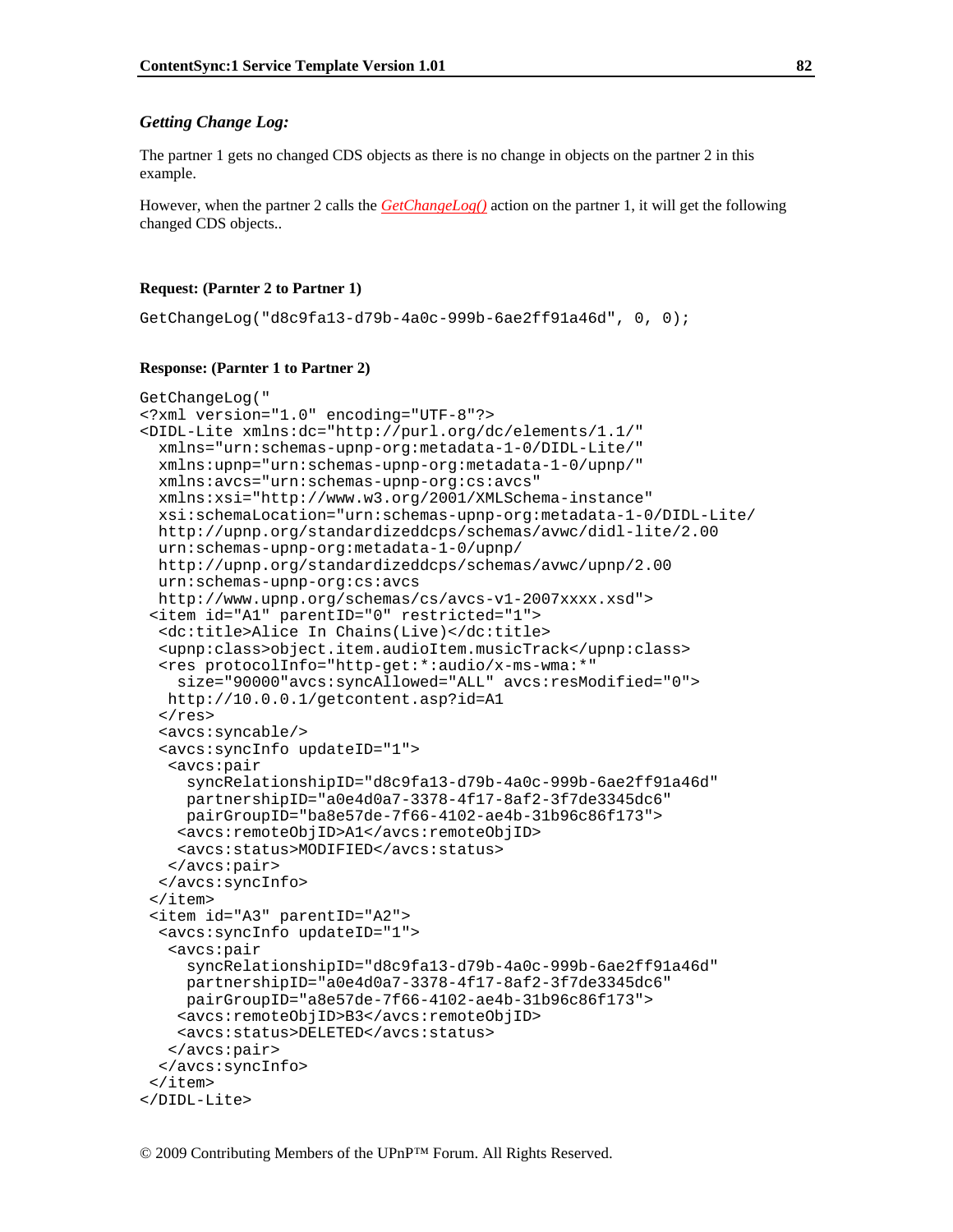#### ", 2, 2)

Therefore, partner 2 updates the *<dc:title>* property for object B1 and destroys object B3 based on the rules defined by the synchronization policy.

To confirm that the objects in the received change log are successfully synchronized, the Partner 2 invokes the *GetChangeLog()* action with object A1 and A3 information.

#### **Request: (Partner 2 to Partner 1)**

```
ResetChangeLog("d8c9fa13-d79b-4a0c-999b-6ae2ff91a46d", " 
<ResetObjectList xmlns="urn:schemas-upnp-org:cs" 
  xmlns:xsd="http://www.w3.org/2001/XMLSchema" 
  xmlns:xsi="http://www.w3.org/2001/XMLSchema-instance" 
  xsi:schemaLocation="urn:schemas-upnp-org:cs 
    http://www.upnp.org/schemas/cs/cs-v1-20070XXXX.xsd"> 
  <object id="A1" remoteObjID="B1" updateID="0"/> 
  <object id="A3" remoteObjID="B3" updateID="0"/> 
</ResetObjectList> 
");
```
#### **Response: (Partner 1 to Partner 2)**

```
ResetChangeLog("");
```
When the Partner 1 receives the *GetChangeLog()* action above, it change the value of the *avcs:status* of the object A1 and A3 to "SYNC'ED" repectively.

#### **2.9.2.6. Modifications of a Synchronization Data Structure**

To explain how to update a synchronization data structure, assume that there are two synchronization partners in a synchronization relationship as described in the XML document below.

```
<?xml version="1.0" encoding="UTF-8"?> 
<ContentSync xmlns="urn:schemas-upnp-org:cs" 
  xmlns:xsd="http://www.w3.org/2001/XMLSchema" 
  xmlns:xsi="http://www.w3.org/2001/XMLSchema-instance" 
  xsi:schemaLocation="urn:schemas-upnp-org:cs 
   http://www.upnp.org/schemas/cs/cs-v1-20070XXXX.xsd"> 
  <syncRelationship id="d8c9fa13-d79b-4a0c-999b-6ae2ff91a46d" active="1"> 
   <title>Sync between My iPod and Home Media Server</title> 
   <partnership id="a0e4d0a7-3378-4f17-8af2-3f7de3345dc6" active="1" 
     updateID="0"> 
    <partner id="1"> 
     <deviceUDN>343bd2a2-189b-40c0-8eb5-ea91ea730402</deviceUDN> 
     <serviceID>service_ID_A</serviceID> 
    </partner> 
    <partner id="2"> 
     <deviceUDN>05de2732-5df5-4c48-922b-12f73473f0e9</deviceUDN> 
     <serviceID>service_ID_B</serviceID> 
    </partner> 
    <policy> 
     <syncType>merge</syncType> 
     <priorityPartnerID>1</priorityPartnerID>
```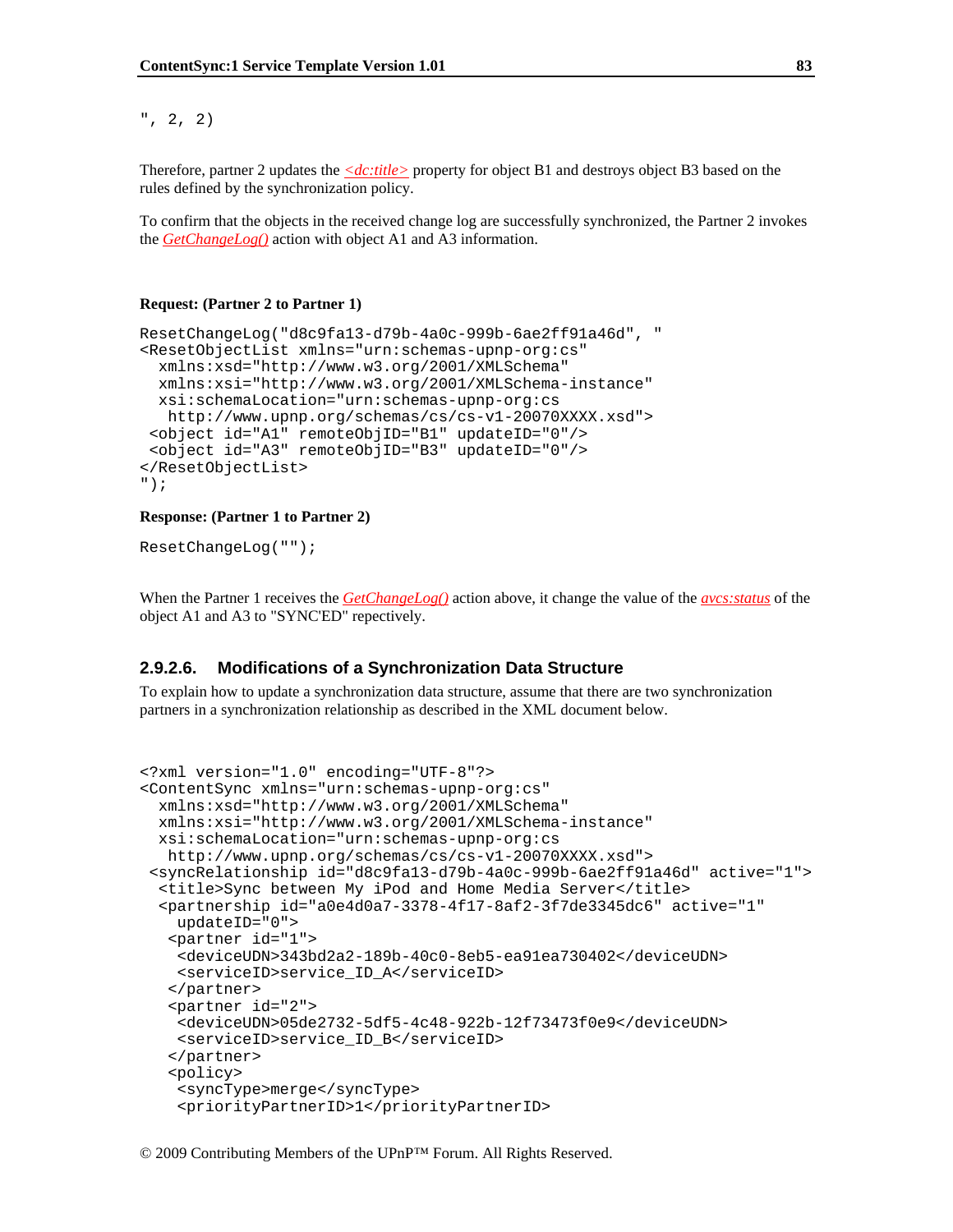```
 </policy> 
    <pairGroup id="ba8e57de-7f66-4102-ae4b-31b96c86f173" active="1"/> 
   </partnership> 
  </syncRelationship> 
</ContentSync>
```
The following example demonstrates how to update the partnership in the synchronization relationship by the *ModifySyncData()* action:

#### **Request: (Control Point to Partner 1)**

```
ModifySyncData("", "a0e4d0a7-3378-4f17-8af2-3f7de3345dc6", 
<partnership updateID="0" xmlns="urn:schemas-upnp-org:cs" 
   xmlns:xsd="http://www.w3.org/2001/XMLSchema" 
   xmlns:xsi="http://www.w3.org/2001/XMLSchema-instance" 
   xsi:schemaLocation="urn:schemas-upnp-org:cs 
   http://www.upnp.org/schemas/cs/cs-v1-20070XXXX.xsd"> 
  <policy> 
   <syncType>merge</syncType> 
   <precedence>2</precedence> 
 </policy> 
</partnership> 
");
```
The partner1 that receives the *ModifySyncData()* action invokes the *ModifySyncData()* action on the partner 2 to maintain identical information for the synchronization relationship on both partner devices.

#### **Request: (Partner 1 to Partner 2)**

```
ModifySyncData("343bd2a2-189b-40c0-8eb5-ea91ea730402", "a0e4d0a7-3378-
4f17-8af2-3f7de3345dc6", 
<partnership updateID="0" xmlns="urn:schemas-upnp-org:cs" 
   xmlns:xsd="http://www.w3.org/2001/XMLSchema" 
  xmlns:xsi="http://www.w3.org/2001/XMLSchema-instance" 
   xsi:schemaLocation="urn:schemas-upnp-org:cs 
   http://www.upnp.org/schemas/cs/cs-v1-20070XXXX.xsd"> 
  <policy> 
   <syncType>merge</syncType> 
   <precedence>2</precedence> 
  </policy> 
</partnership> 
");
```
#### **Response: (Partner 2 to Partner 1)**

```
ModifySyncData();
```
After receiving the second action response, the partner 1 responds to the first *ModifySyncData()* action.

#### **Response: (Partner 1 to Control Point)**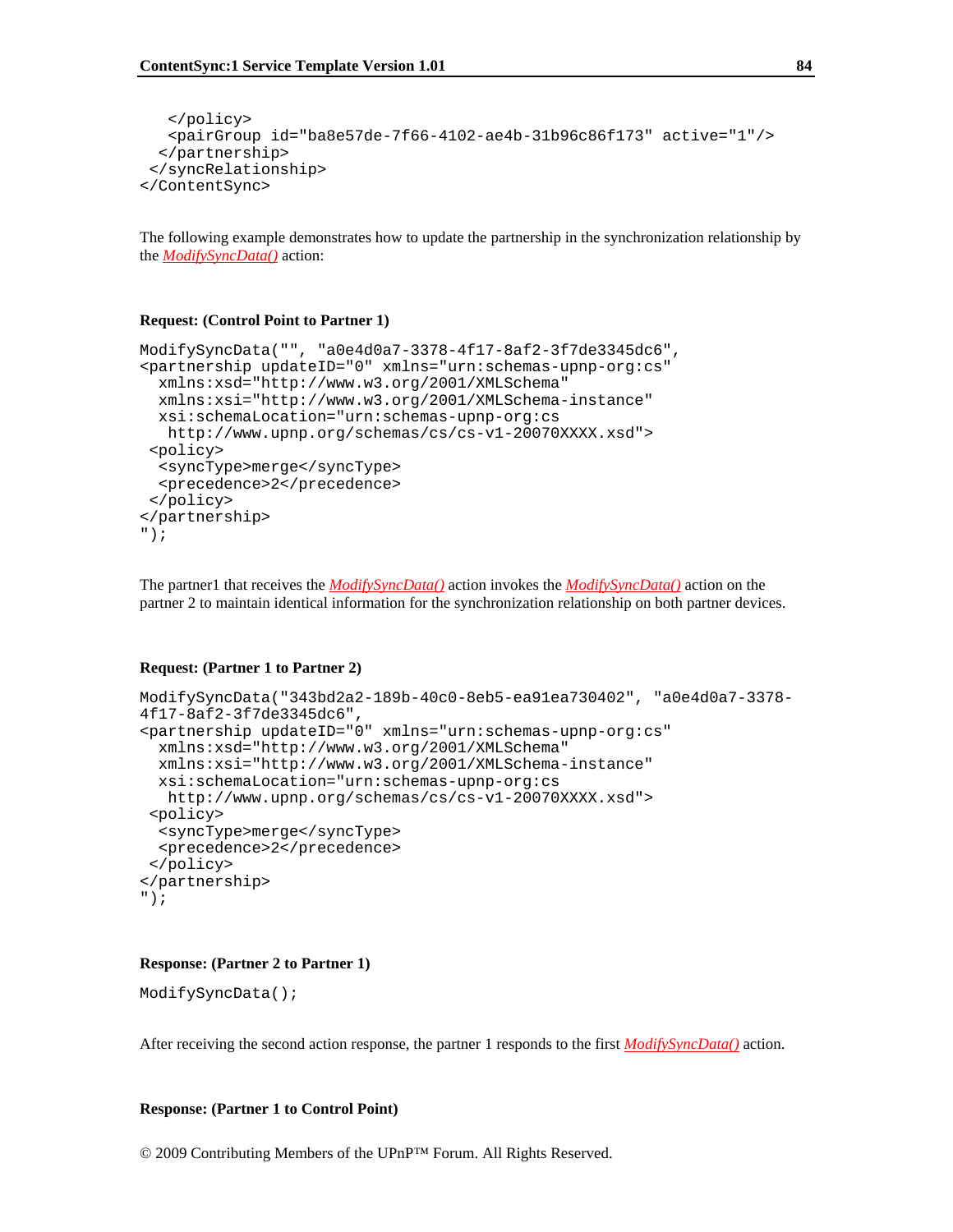```
ModifySyncData();
```
When the update is successfully processed, the updated synchronization relationship MUST be shown as below. (*partnership@updateID* is increased by 1.)

```
<?xml version="1.0" encoding="UTF-8"?> 
<ContentSync xmlns="urn:schemas-upnp-org:cs" 
  xmlns:xsd="http://www.w3.org/2001/XMLSchema" 
  xmlns:xsi="http://www.w3.org/2001/XMLSchema-instance" 
  xsi:schemaLocation="urn:schemas-upnp-org:cs 
   http://www.upnp.org/schemas/cs/cs-v1-20070XXXX.xsd"> 
  <syncRelationship id="d8c9fa13-d79b-4a0c-999b-6ae2ff91a46d" active="1"> 
   <title>Sync between My iPod and Home Media Server</title> 
   <partnership id="a0e4d0a7-3378-4f17-8af2-3f7de3345dc6" active="1" 
     updateID="1"> 
    <partner id="1"> 
     <deviceUDN>343bd2a2-189b-40c0-8eb5-ea91ea730402</deviceUDN> 
     <serviceID>service_ID_A</serviceID> 
    </partner> 
    <partner id="2"> 
     <deviceUDN>05de2732-5df5-4c48-922b-12f73473f0e9</deviceUDN> 
     <serviceID>service_ID_B</serviceID> 
    </partner> 
    <policy> 
     <syncType>merge</syncType> 
     <priorityPartnerID>2</priorityPartnerID> 
    </policy> 
    <pairGroup id="ba8e57de-7f66-4102-ae4b-31b96c86f173" active="1"/> 
   </partnership> 
  </syncRelationship> 
</ContentSync>
```
### **2.9.3. Synchronization of a Reference Object**

To explain how to synchronize a reference object, let us consider the following logical structure of two separate CDSs as shown below. Each of the CDS exposes physical directory structure like a PC file system. The content in the partner 1 includes two items each of which is a music item. One of the music items is a reference item. The content in the partner 2 does not include anything.

#### **[Partner 1CDS hierarchy]**

- Name="Content",  $ID="0"$ 
	- Name="Would Alice In Chains.wma", ID="A1", Size="90000"
	- Name="Music Playlist", ID="A2"
		- Name="Would Alice In Chains.wma", ID="A3", refID="A1", Artist="Mary" Size="200000"

#### **[Partner 2CDS hierarchy]**

Name="My Multimedia Content", ID="0"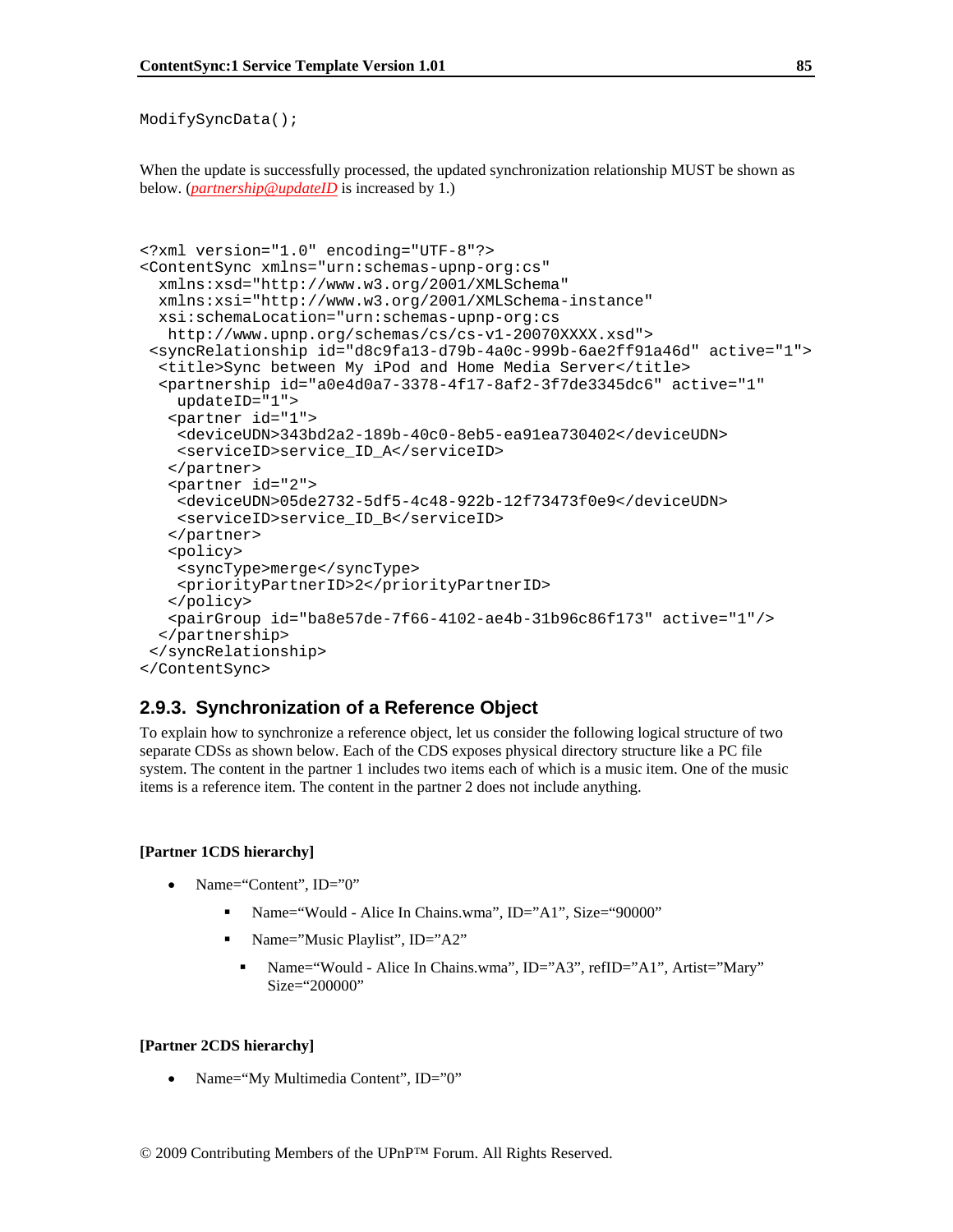Figure 9 shows the visual Hierarchy of two CDSs. Object A3 refers to object A1 and has an additional property such as the *upnp:artist* property.



**Figure 9 Synchronization Relationship between two CDSs** 

#### **Creating a Pair of a Reference Object:**

Firstly, let us assume that the synchronization relationship is setup. To synchronize a reference object, a control point should make a synchronization pair and associate the pair with the synchronization relationship. There is no difference in making an pair for a regular object such as audio or video item and a reference object. Therefore, the control point invokes the *AddSyncPair()* as shown below. However, this action does not invoke subsequent *AddSyncPair()* action on the partner 2 device since there is no corresponding remote object in the partner 2.

#### **Request: (Control Point to Partner 1)**

```
AddSyncPair("", "A3", " 
<avcs:pair xmlns:avcs="urn:schemas-upnp-org:cs:avcs" 
  xmlns:xsi="http://www.w3.org/2001/XMLSchema-instance" 
  xsi:schemaLocation="urn:schemas-upnp-org:cs:avcs 
  http://www.upnp.org/schemas/cs/avcs-v1-2007xxxx.xsd" 
  syncRelationshipID="d8c9fa13-d79b-4a0c-999b-6ae2ff91a46d" 
  partnershipID="a0e4d0a7-3378-4f17-8af2-3f7de3345dc6" 
  pairGroupID="ba8e57de-7f66-4102-ae4b-31b96c86f173"> 
  <avcs:remoteParentObjID>B0</avcs:remoteParentObjID> 
  <avcs:policy> 
   <avcs:syncType>replace</avcs:syncType> 
  <avcs:priorityPartnerID>1</avcs:priorityPartnerID> 
 </avcs:policy> 
</avcs:pair> 
");
```
#### **Response: (Partner 1 to Control Point)**

AddSyncPair();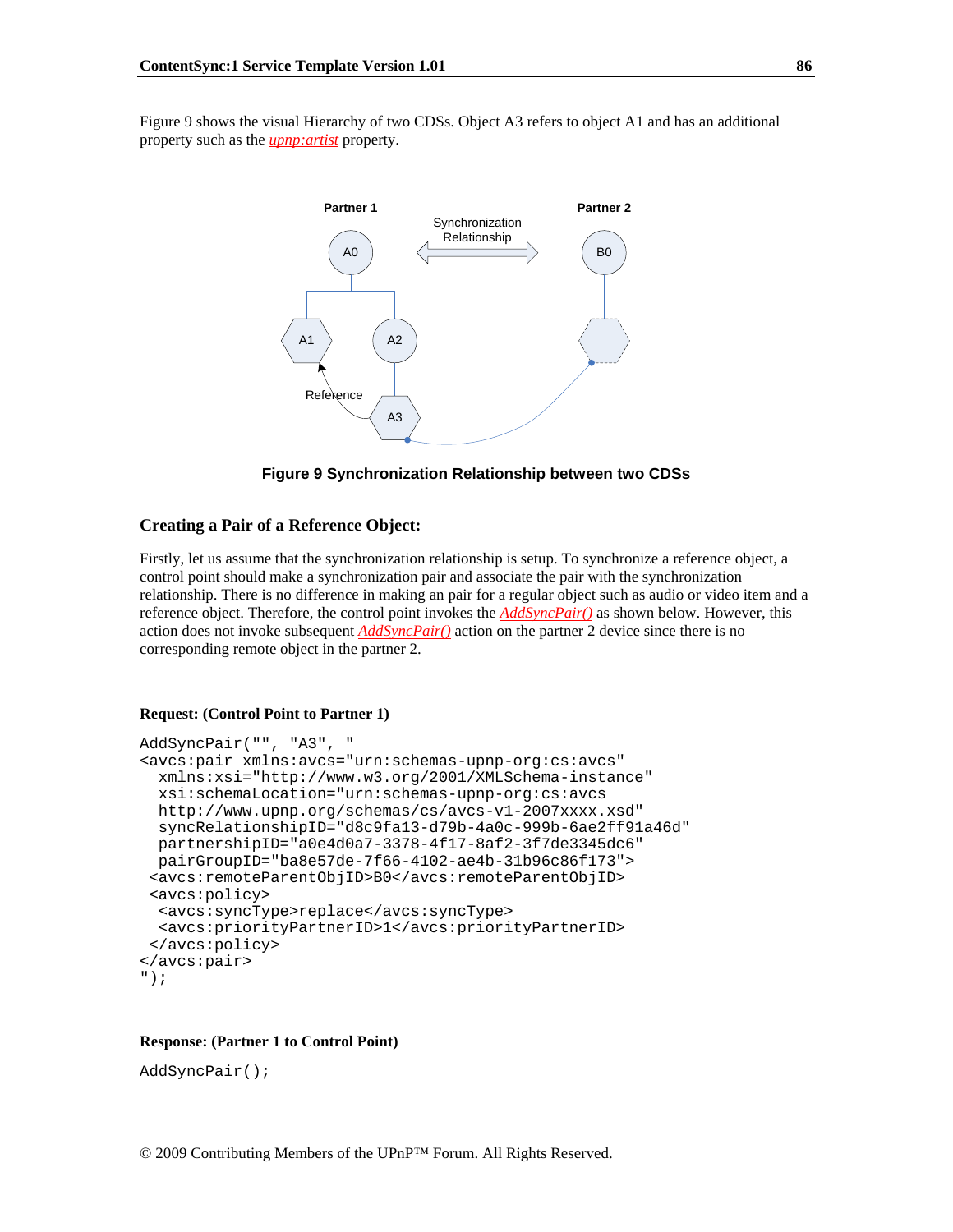Once the pair information is created, the *DIDL-Lite XML document* for object A3 is shown as below:

```
<?xml version="1.0" encoding="UTF-8"?> 
<DIDL-Lite xmlns:dc="http://purl.org/dc/elements/1.1/" 
  xmlns="urn:schemas-upnp-org:metadata-1-0/DIDL-Lite/" 
  xmlns:upnp="urn:schemas-upnp-org:metadata-1-0/upnp/" 
  xmlns:avcs="urn:schemas-upnp-org:cs:avcs" 
  xmlns:xsi="http://www.w3.org/2001/XMLSchema-instance" 
  xsi:schemaLocation="urn:schemas-upnp-org:metadata-1-0/DIDL-Lite/ 
  http://upnp.org/standardizeddcps/schemas/avwc/didl-lite/2.00 
  urn:schemas-upnp-org:metadata-1-0/upnp/ 
  http://upnp.org/standardizeddcps/schemas/avwc/upnp/2.00 
  urn:schemas-upnp-org:cs:avcs 
  http://www.upnp.org/schemas/cs/avcs-v1-2007xxxx.xsd"> 
  <item id="A3" parentID="A2" restricted="1"> 
   <dc:title>Alice In Chains</dc:title> 
   <upnp:artist>Mary</upnp:artist> 
   <upnp:class>object.item.audioItem.musicTrack</upnp:class> 
   <res protocolInfo="http-get:*:audio/x-ms-wma:*" 
     size="90000" avcs:syncAllowed="ALL" avcs:resModified="0"> 
   http://10.0.0.2/getcontent.asp?id=1 
  \langleres>
   <avcs:syncable/> 
   <avcs:syncInfo> 
    <avcs:pair 
      syncRelationshipID="d8c9fa13-d79b-4a0c-999b-6ae2ff91a46d" 
      partnershipID="a0e4d0a7-3378-4f17-8af2-3f7de3345dc6" 
     pairGroupID="ba8e57de-7f66-4102-ae4b-31b96c86f173"> 
     <avcs:remoteParentObjID>0</avcs:remoteParentObjID> 
     <avcs:status>NEW</avcs:status> 
    </avcs:pair> 
   </avcs:syncInfo> 
  </item> 
</DIDL-Lite>
```
#### **Getting Change Log:**

Once the partners are triggered to start the synchronization operation, each partner gets the synchronization object by invoking *GetChangeLog()* actions.

In this example, the partner 1 will not get anything. However, the partner 2 will get the DIDL-Lite XML document for object A3 as shown below.

#### **Request: (Partner 2 to Partner 1)**

GetChangeLog("d8c9fa13-d79b-4a0c-999b-6ae2ff91a46d", 0, 0);

#### **Response: (Partner 1 to Partner 2)**

```
GetChangeLog( 
<?xml version="1.0" encoding="UTF-8"?> 
<DIDL-Lite xmlns:dc="http://purl.org/dc/elements/1.1/" 
  xmlns="urn:schemas-upnp-org:metadata-1-0/DIDL-Lite/" 
  xmlns:upnp="urn:schemas-upnp-org:metadata-1-0/upnp/"
```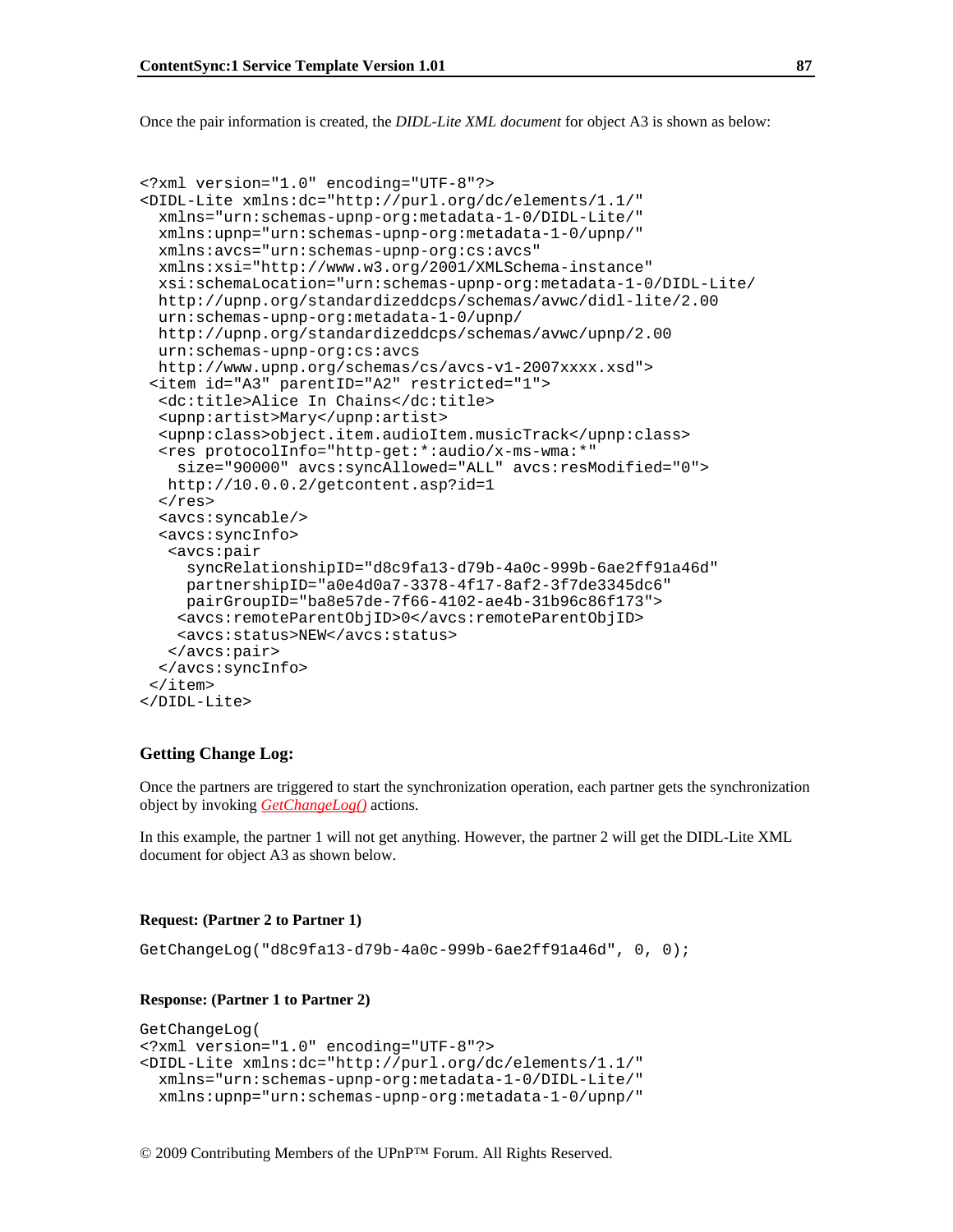```
 xmlns:avcs="urn:schemas-upnp-org:cs:avcs" 
  xmlns:xsi="http://www.w3.org/2001/XMLSchema-instance" 
  xsi:schemaLocation="urn:schemas-upnp-org:metadata-1-0/DIDL-Lite/ 
  http://upnp.org/standardizeddcps/schemas/avwc/didl-lite/2.00 
  urn:schemas-upnp-org:metadata-1-0/upnp/ 
  http://upnp.org/standardizeddcps/schemas/avwc/upnp/2.00 
  urn:schemas-upnp-org:cs:avcs 
  http://www.upnp.org/schemas/cs/avcs-v1-2007xxxx.xsd"> 
  <item id="A3" parentID="A2" restricted="1"> 
   <dc:title>Alice In Chains</dc:title> 
   <upnp:artist>Mary</upnp:artist> 
   <upnp:class>object.item.audioItem.musicTrack</upnp:class> 
   <res protocolInfo="http-get:*:audio/x-ms-wma:*" 
     size="90000"avcs:syncAllowed="ALL" avcs:resModified="0"> 
   http://10.0.0.2/getcontent.asp?id=1 
  \langleres>
   <avcs:syncable/> 
   <avcs:syncInfo updateID="0"> 
    <avcs:pair 
      syncRelationshipID="d8c9fa13-d79b-4a0c-999b-6ae2ff91a46d" 
      partnershipID="a0e4d0a7-3378-4f17-8af2-3f7de3345dc6" 
      pairGroupID="ba8e57de-7f66-4102-ae4b-31b96c86f173"> 
    <avcs:remoteParentObjID>B0</avcs:remoteParentObjID> 
    <avcs:status>NEW</avcs:status> 
    </avcs:pair> 
   </avcs:syncInfo> 
  </item> 
</DIDL-Lite> 
", 1, 1)
```
Then, the partner 2 creates the new object that is paired with object A3. After creating the new object, the partner 2 sends an event message to notify the status of the operation. The following is an example of the event message for object B1 that is newly created in the partner 2.

#### **GENA Message: (Partner 2 to Partner 1)**

```
<?xml version="1.0" encoding="utf-8"> 
<SyncStatusUpdate xmlns="urn:schemas-upnp-org:cs" 
  xmlns:xsd="http://www.w3.org/2001/XMLSchema" 
   xmlns:xsi="http://www.w3.org/2001/XMLSchema-instance" 
   xsi:schemaLocation="urn:schemas-upnp-org:cs 
   http://www.upnp.org/schemas/cs/cs-v1-20070XXXX.xsd"> 
  <syncRelationship id="d8c9fa13-d79b-4a0c-999b-6ae2ff91a46d"> 
   <status numberOfTotalObjects="1" numberOfCompletedObjects="1" 
    numberOfFailedObjects="0"> 
   COMPLETED_ALL 
   </status> 
   <partnership id="a0e4d0a7-3378-4f17-8af2-3f7de3345dc6"> 
    <status numberOfTotalObjects="1" numberOfCompletedObjects="1" 
     numberOfFailedObjects="0"> 
    COMPLETED_ALL 
    </status> 
    <pairGroup id="pr001"> 
     <status numberOfTotalObjects="1" numberOfCompletedObjects="1" 
       numberOfFailedObjects="0"> 
      COMPLETED_ALL 
     </status>
```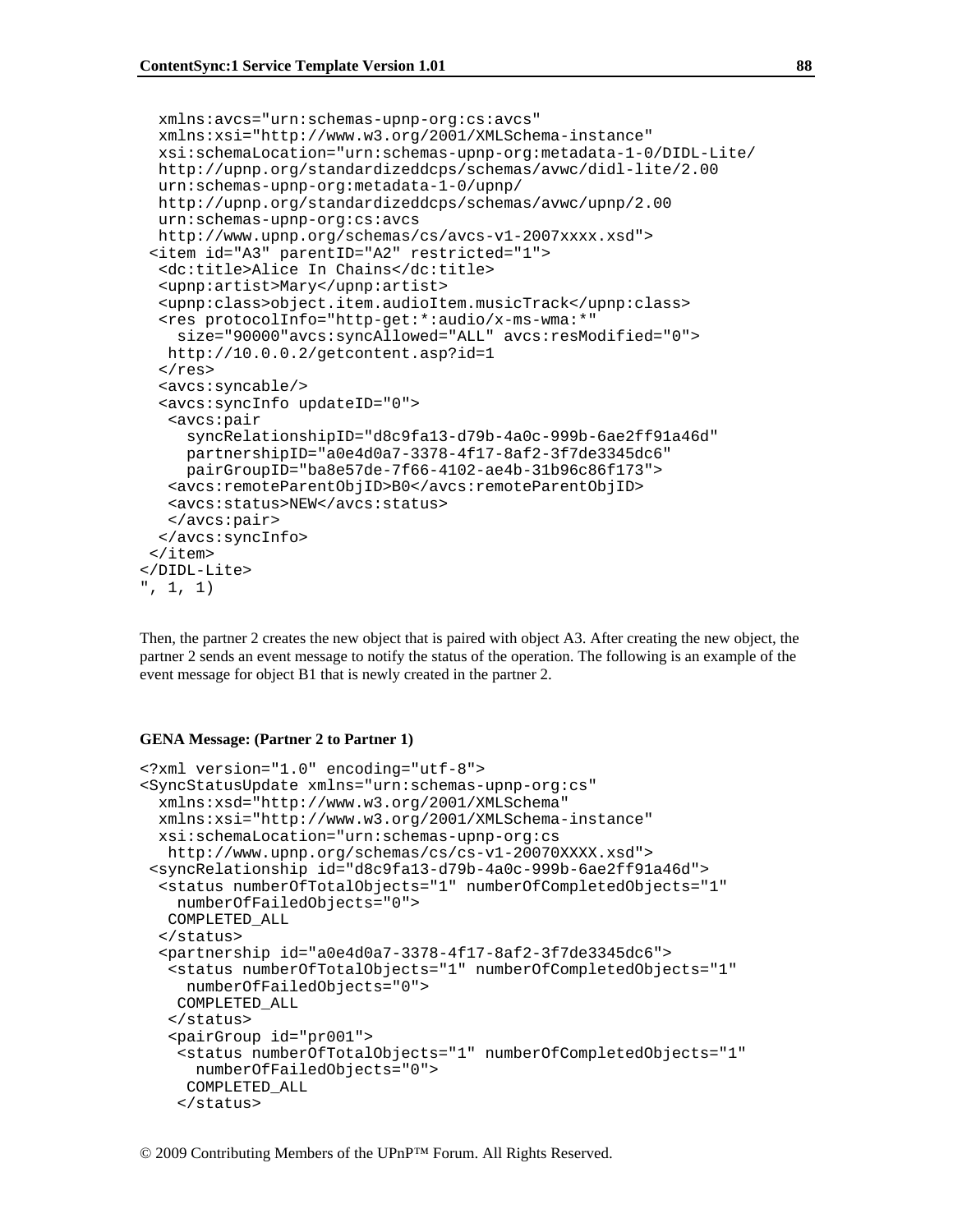```
 <logEntry> 
      <localObjectID>B1</localObjectID> 
      <remoteObjectID>A3</remoteObjectID> 
      <statusCode>001</statusCodes> 
      <statusDescription>Succeeded completely</statusDescription> 
     </logEntry> 
    </pairGroup> 
   </partnership> 
  </syncRelationship> 
</SyncStatusUpdate>
```
To confirm that the object A1 in the received change log are successfully synchronized, the Partner 2 invokes the *GetChangeLog()* action.

#### **Request: (Partner 2 to Partner 1)**

```
ResetChangeLog("d8c9fa13-d79b-4a0c-999b-6ae2ff91a46d", " 
<ResetObjectList xmlns="urn:schemas-upnp-org:cs" 
   xmlns:xsd="http://www.w3.org/2001/XMLSchema" 
  xmlns:xsi="http://www.w3.org/2001/XMLSchema-instance" 
  xsi:schemaLocation="urn:schemas-upnp-org:cs 
   http://www.upnp.org/schemas/cs/cs-v1-20070XXXX.xsd"> 
  <object id="A3" remoteObjID="B1" updateID="0"/> 
</ResetObjectList> 
");
```
#### **Response: (Partner 1 to Partner 2)**

ResetChangeLog("");

When the Partner 1 receives the *GetChangeLog()* action above, it change the value of the *avcs:status* of the object A1 to "SYNC'ED".

#### **Changing the referenced object:**

If a referenced object is changed, it affects the change to a reference object. Therefore, the reference object MUST show changed properties whenever the referenced object is changed.

To explain this example, assume that object A1 which is the referenced object for object A3 changes its *dc:title* property then object A3 MUST change its *dc:title* property as shown below.

```
<?xml version="1.0" encoding="UTF-8"?> 
<DIDL-Lite xmlns:dc="http://purl.org/dc/elements/1.1/" 
  xmlns="urn:schemas-upnp-org:metadata-1-0/DIDL-Lite/" 
  xmlns:upnp="urn:schemas-upnp-org:metadata-1-0/upnp/" 
  xmlns:avcs="urn:schemas-upnp-org:cs:avcs" 
  xmlns:xsi="http://www.w3.org/2001/XMLSchema-instance" 
  xsi:schemaLocation="urn:schemas-upnp-org:metadata-1-0/DIDL-Lite/ 
  http://upnp.org/standardizeddcps/schemas/avwc/didl-lite/2.00 
  urn:schemas-upnp-org:metadata-1-0/upnp/ 
  http://upnp.org/standardizeddcps/schemas/avwc/upnp/2.00 
  urn:schemas-upnp-org:cs:avcs
```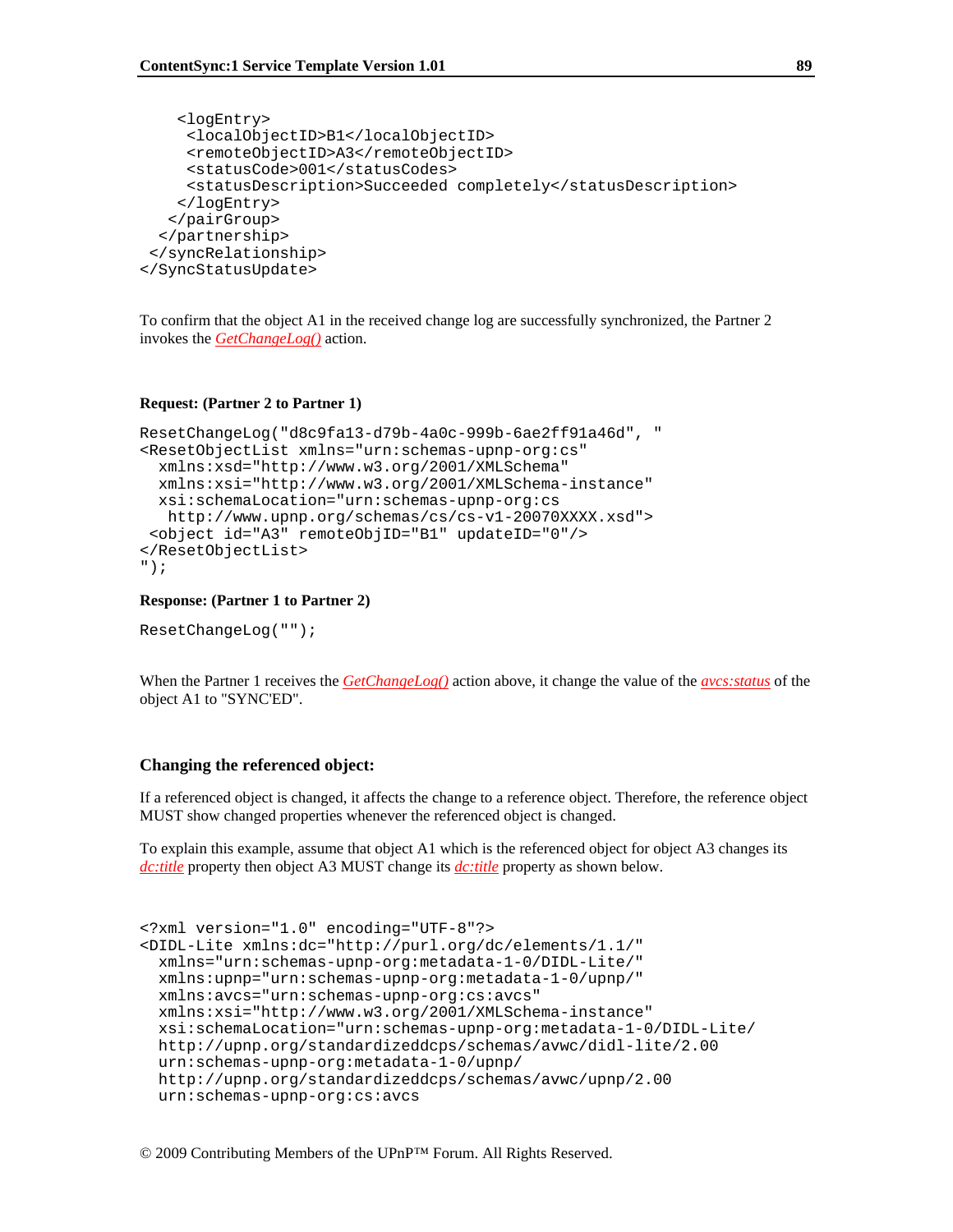```
 http://www.upnp.org/schemas/cs/avcs-v1-2007xxxx.xsd"> 
  <item id="A3" parentID="A2" restricted="1"> 
  <!-- this property is changed in object A1 --> 
   <dc:title>Alice In Chains(Classic)</dc:title> 
   <upnp:artist>Mary</upnp:artist> 
   <upnp:class>object.item.audioItem.musicTrack</upnp:class> 
   <res protocolInfo="http-get:*:audio/x-ms-wma:*" 
     size="90000"avcs:syncAllowed="ALL" avcs:resModified="0"> 
   http://10.0.0.2/getcontent.asp?id=1 
  \langleres>
   <avcs:syncable/> 
   <avcs:syncInfo updateID="1"> 
    <avcs:pair 
      syncRelationshipID="d8c9fa13-d79b-4a0c-999b-6ae2ff91a46d" 
      partnershipID="a0e4d0a7-3378-4f17-8af2-3f7de3345dc6" 
     pairGroupID="ba8e57de-7f66-4102-ae4b-31b96c86f173"> 
     <avcs:remoteObjID>B1</avcs:remoteObjID> 
     <avcs:status>MODIFIED</avcs:status> 
    </avcs:pair> 
   </avcs:syncInfo> 
  </item> 
</DIDL-Lite>
```
At the next synchronization operation, the partner 2 replaces its *dc:title* property with the new value from the partner 1. (Note that detailed UPnP Action examples are omitted.)

Note: If *dc:title* property of object B1 in the partner 2 is changed and synchronized with object A3, then the *dc:title* property for object A3 will be different from the one in object A1. From now on, the changes in *dc:title* property for object A1 does not propagate to the *dc:title* in object A3.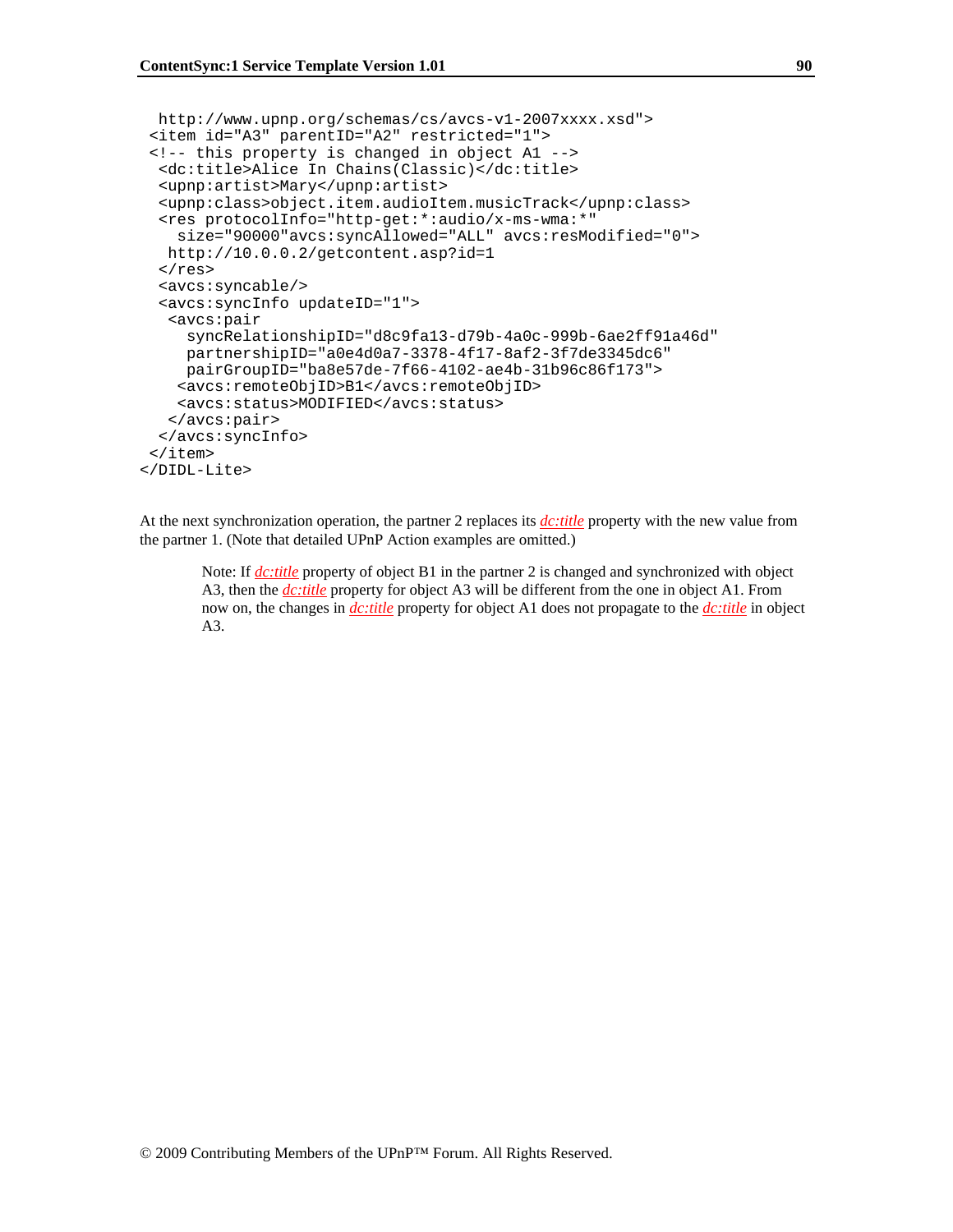# **3. XML Service Description**

```
<?xml version="1.0"?> 
<scpd xmlns="urn:schemas-upnp-org:service-1-0"> 
     <specVersion> 
          <major>1</major> 
          <minor>0</minor> 
     </specVersion> 
     <actionList> 
          <action> 
              <name>AddSyncData</name> 
               <argumentList> 
                   <argument> 
                        <name>ActionCaller</name> 
                        <direction>in</direction> 
                        <relatedStateVariable> 
                             A_ARG_TYPE_ActionCaller
                        </relatedStateVariable> 
                   </argument> 
                   <argument> 
                       <name>SyncID</name> 
                       <direction>in</direction> 
                       <relatedStateVariable> 
                            A_ARG_TYPE_SyncID
                       </relatedStateVariable> 
                  </argument> 
                  <argument> 
                       <name>SyncData</name> 
                       <direction>in</direction> 
                       <relatedStateVariable> 
                            A_ARG_TYPE_SyncData
                       </relatedStateVariable> 
                  </argument> 
                  <argument> 
                       <name>SyncDataResult</name> 
                       <direction>out</direction> 
                       <relatedStateVariable> 
                             A_ARG_TYPE_SyncData
                       </relatedStateVariable> 
                  </argument> 
               </argumentList> 
          </action> 
          <action> 
               <name>ModifySyncData</name> 
               <argumentList> 
                   <argument> 
                        <name>ActionCaller</name> 
                        <direction>in</direction> 
                        <relatedStateVariable> 
                            A_ARG_TYPE_ActionCaller
                        </relatedStateVariable> 
                   </argument> 
                   <argument> 
                       <name>SyncID</name> 
                       <direction>in</direction>
```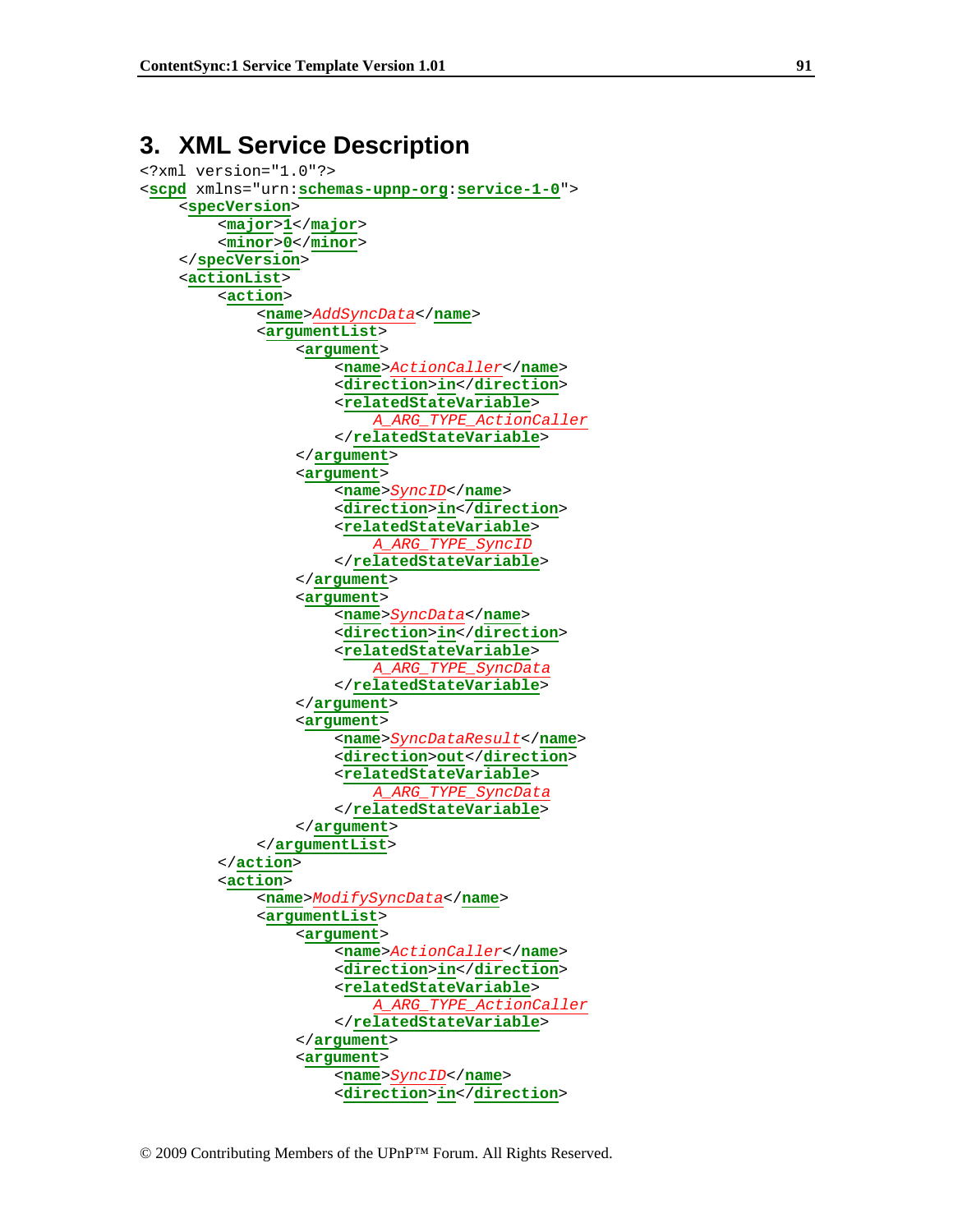```
<relatedStateVariable> 
                   A_ARG_TYPE_SyncID
              </relatedStateVariable> 
         </argument> 
         <argument> 
              <name>SyncData</name> 
              <direction>in</direction> 
              <relatedStateVariable> 
                   A_ARG_TYPE_SyncData
              </relatedStateVariable> 
         </argument> 
     </argumentList> 
 </action> 
 <action> 
     <name>DeleteSyncData</name> 
     <argumentList> 
          <argument> 
               <name>ActionCaller</name> 
               <direction>in</direction> 
               <relatedStateVariable> 
                    A_ARG_TYPE_ActionCaller
               </relatedStateVariable> 
          </argument> 
          <argument> 
              <name>SyncID</name> 
              <direction>in</direction> 
              <relatedStateVariable> 
                   A_ARG_TYPE_SyncID
              </relatedStateVariable> 
         </argument> 
     </argumentList> 
 </action> 
 <action> 
     <name>GetSyncData</name> 
     <argumentList> 
          <argument> 
               <name>SyncID</name> 
               <direction>in</direction> 
               <relatedStateVariable> 
                   A_ARG_TYPE_SyncID
               </relatedStateVariable> 
          </argument> 
          <argument> 
              <name>SyncData</name> 
              <direction>out</direction> 
              <relatedStateVariable> 
                   A_ARG_TYPE_SyncData
              </relatedStateVariable> 
         </argument> 
     </argumentList> 
 </action> 
 <action> 
     <name>ExchangeSyncData</name> 
     <argumentList> 
          <argument> 
               <name>LocalSyncData</name>
```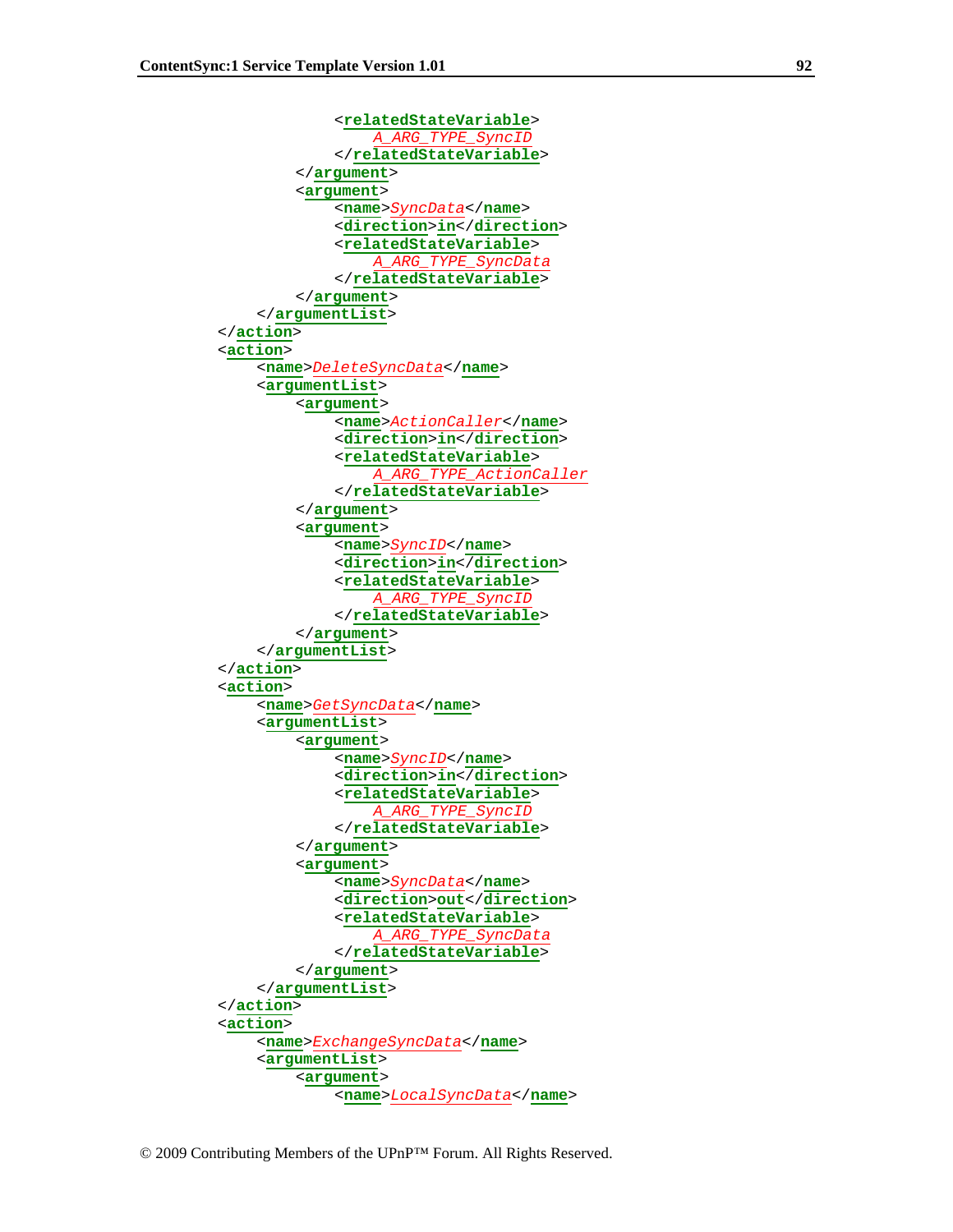```
 <direction>in</direction> 
               <relatedStateVariable> 
                   A_ARG_TYPE_SyncData
               </relatedStateVariable> 
          </argument> 
          <argument> 
              <name>RemoteSyncData</name> 
              <direction>out</direction> 
              <relatedStateVariable> 
                   A_ARG_TYPE_SyncData
              </relatedStateVariable> 
         </argument> 
     </argumentList> 
 </action> 
 <action> 
     <name>AddSyncPair</name> 
     <argumentList> 
          <argument> 
               <name>ActionCaller</name> 
               <direction>in</direction> 
               <relatedStateVariable> 
                    A_ARG_TYPE_ActionCaller
              </relatedStateVariable> 
          </argument> 
          <argument> 
              <name>ObjectID</name> 
              <direction>in</direction> 
              <relatedStateVariable> 
                   A_ARG_TYPE_ObjectID
              </relatedStateVariable> 
         </argument> 
          <argument> 
              <name>SyncPair</name> 
              <direction>in</direction> 
              <relatedStateVariable> 
                   A_ARG_TYPE_SyncPair
             </relatedStateVariable> 
         </argument> 
     </argumentList> 
 </action> 
 <action> 
     <name>ModifySyncPair</name> 
     <argumentList> 
          <argument> 
               <name>ActionCaller</name> 
               <direction>in</direction> 
               <relatedStateVariable> 
                   A_ARG_TYPE_ActionCaller
              </relatedStateVariable> 
          </argument> 
          <argument> 
              <name>ObjectID</name> 
              <direction>in</direction> 
              <relatedStateVariable> 
                    A_ARG_TYPE_ObjectID
              </relatedStateVariable>
```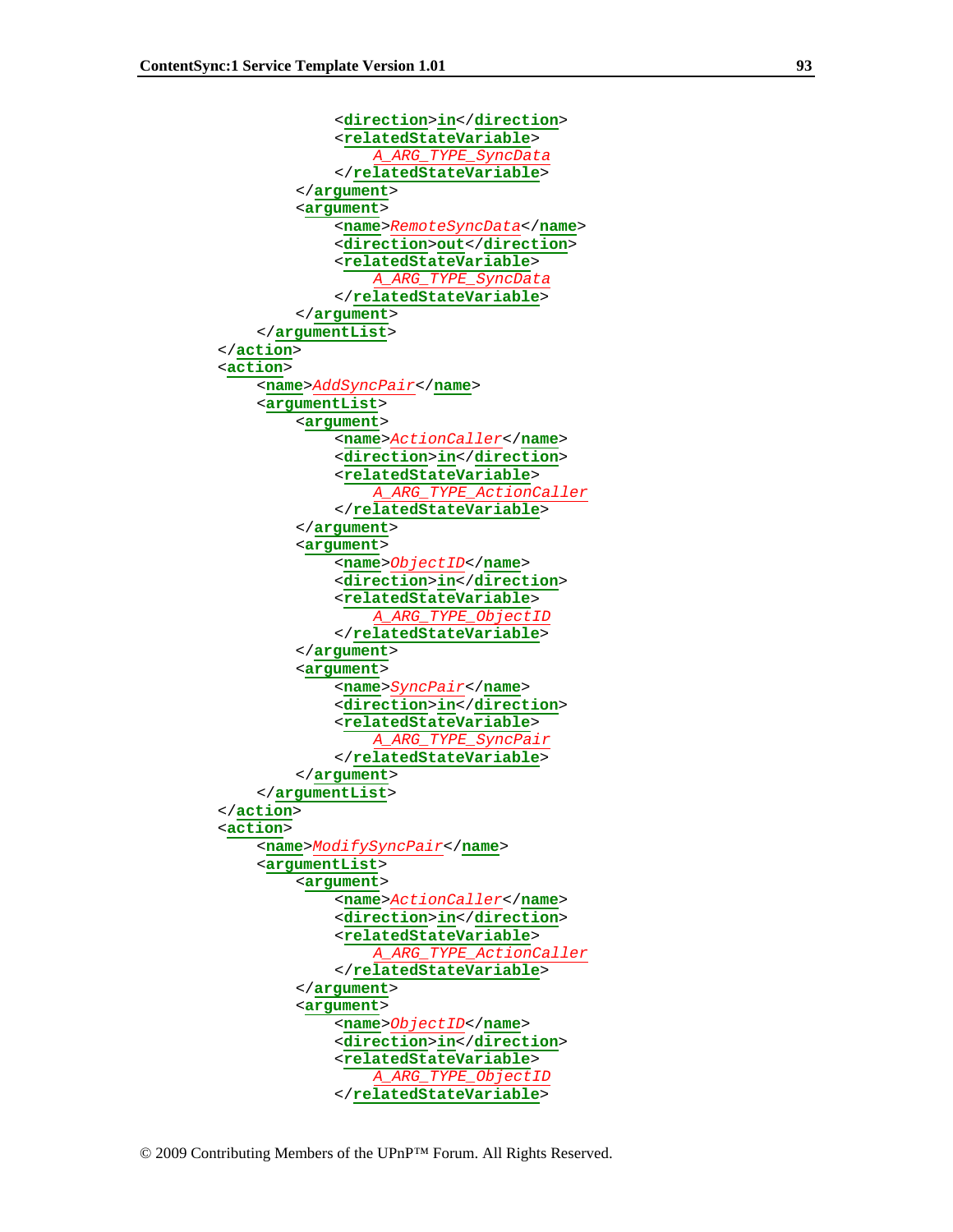```
</argument> 
          <argument> 
              <name>SyncPair</name> 
              <direction>in</direction> 
              <relatedStateVariable> 
                    A_ARG_TYPE_SyncPair
              </relatedStateVariable> 
         </argument> 
     </argumentList> 
 </action> 
 <action> 
     <name>DeleteSyncPair</name> 
     <argumentList> 
          <argument> 
               <name>ActionCaller</name> 
               <direction>in</direction> 
               <relatedStateVariable> 
                    A_ARG_TYPE_ActionCaller
               </relatedStateVariable> 
          </argument> 
          <argument> 
              <name>ObjectID</name> 
              <direction>in</direction> 
              <relatedStateVariable> 
                   A_ARG_TYPE_ObjectID
              </relatedStateVariable> 
         </argument> 
          <argument> 
              <name>SyncID</name> 
              <direction>in</direction> 
              <relatedStateVariable> 
                    A_ARG_TYPE_SyncID
              </relatedStateVariable> 
         </argument> 
     </argumentList> 
 </action> 
 <action> 
     <name>StartSync</name> 
     <argumentList> 
          <argument> 
               <name>ActionCaller</name> 
               <direction>in</direction> 
               <relatedStateVariable> 
                    A_ARG_TYPE_ActionCaller
               </relatedStateVariable> 
          </argument> 
          <argument> 
              <name>SyncID</name> 
              <direction>in</direction> 
              <relatedStateVariable> 
                    A_ARG_TYPE_SyncID
              </relatedStateVariable> 
         </argument> 
     </argumentList> 
 </action> 
 <action>
```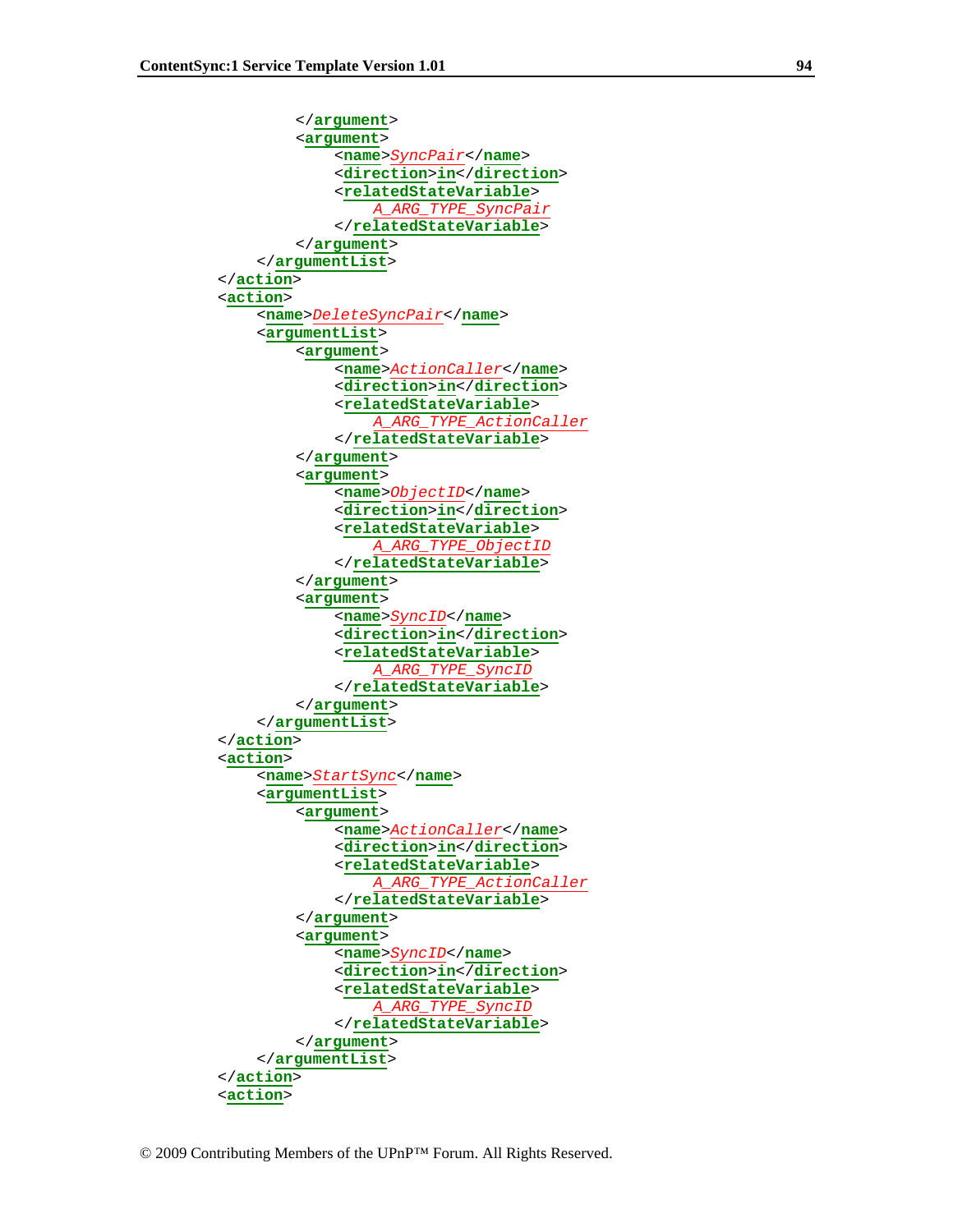```
 <name>AbortSync</name> 
              <argumentList> 
                   <argument> 
                       <name>ActionCaller</name> 
                       <direction>in</direction> 
                       <relatedStateVariable> 
                            A_ARG_TYPE_ActionCaller
                       </relatedStateVariable> 
                   </argument> 
                   <argument> 
                      <name>SyncID</name> 
                      <direction>in</direction> 
                      <relatedStateVariable> 
                            A_ARG_TYPE_SyncID
                      </relatedStateVariable> 
                  </argument> 
              </argumentList> 
          </action> 
          <action> 
              <name>GetChangeLog</name> 
              <argumentList> 
                   <argument> 
                      <name>SyncID</name> 
                      <direction>in</direction> 
                      <relatedStateVariable> 
                            A_ARG_TYPE_SyncID
                      </relatedStateVariable> 
                  </argument> 
                   <argument> 
                      <name>StartingIndex</name> 
                      <direction>in</direction> 
                      <relatedStateVariable> 
 A_ARG_TYPE_Index
                      </relatedStateVariable> 
                  </argument> 
                   <argument> 
                      <name>RequestedCount</name> 
                      <direction>in</direction> 
                      <relatedStateVariable> 
                            A_ARG_TYPE_Count
                      </relatedStateVariable> 
                  </argument> 
                   <argument> 
                      <name>Result</name> 
                      <direction>in</direction> 
                      <relatedStateVariable> 
                            A_ARG_TYPE_ChangeLog
                      </relatedStateVariable> 
                  </argument> 
                   <argument> 
                      <name>NumberReturned</name> 
                      <direction>out</direction> 
                      <relatedStateVariable> 
                            A_ARG_TYPE_Count
                      </relatedStateVariable> 
                  </argument>
```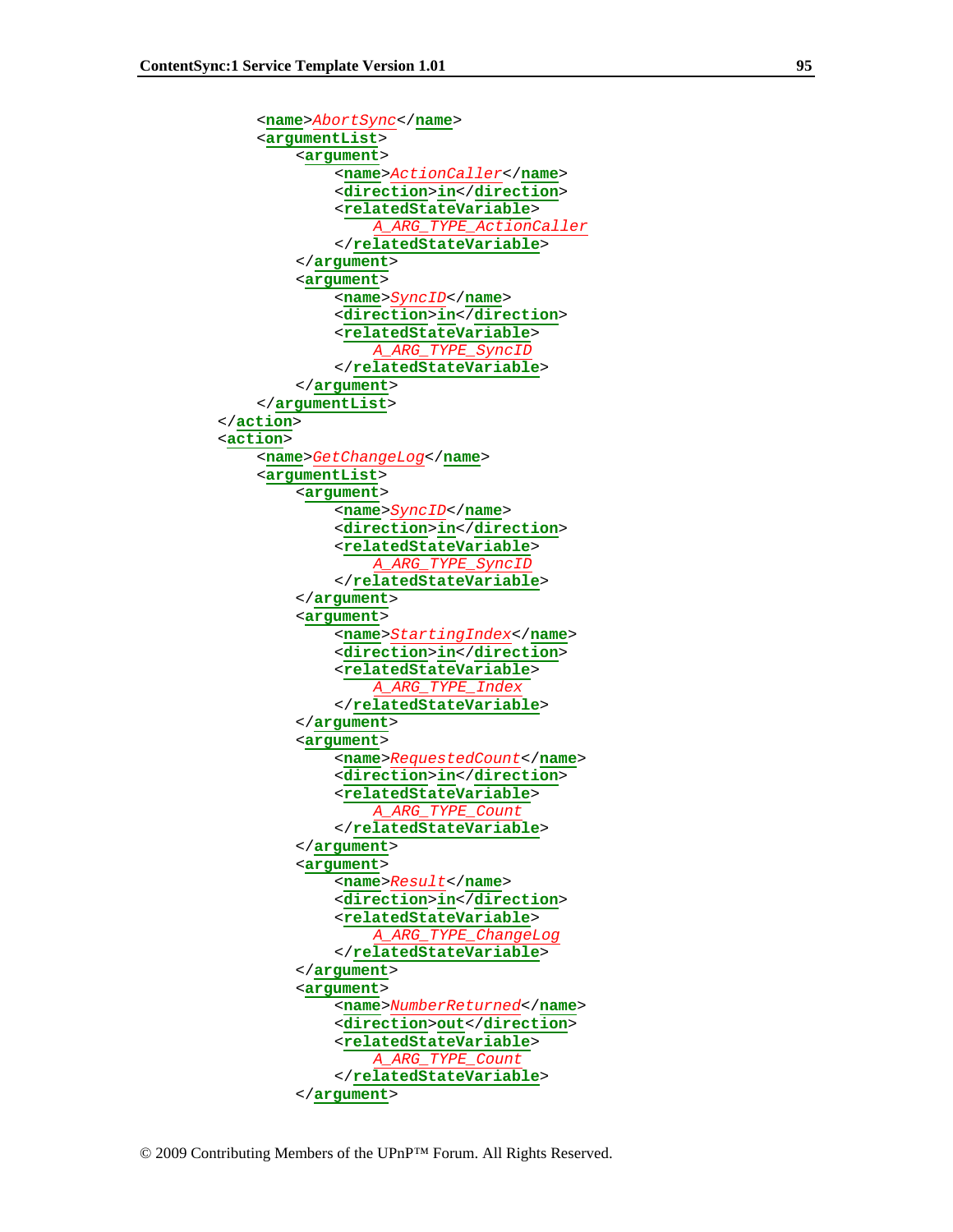```
 <argument> 
              <name>TotalMatches</name> 
              <direction>out</direction> 
              <relatedStateVariable> 
                   A_ARG_TYPE_Count
              </relatedStateVariable> 
         </argument> 
     </argumentList> 
 </action> 
 <action> 
     <name>ResetChangeLog</name> 
     <argumentList> 
          <argument> 
              <name>SyncID</name> 
              <direction>in</direction> 
              <relatedStateVariable> 
                   A_ARG_TYPE_SyncID
              </relatedStateVariable> 
         </argument> 
          <argument> 
              <name>ObjectIDs</name> 
             <direction>in</direction> 
              <relatedStateVariable> 
                   A_ARG_TYPE_ResetObjectList
              </relatedStateVariable> 
         </argument> 
     </argumentList> 
 </action> 
 <action> 
     <name>ResetStatus</name> 
     <argumentList> 
          <argument> 
              <name>SyncID</name> 
              <direction>in</direction> 
              <relatedStateVariable> 
                   A_ARG_TYPE_SyncID
              </relatedStateVariable> 
         </argument> 
     </argumentList> 
 </action> 
 <action> 
     <name>GetSyncStatus</name> 
     <argumentList> 
          <argument> 
              <name>SyncID</name> 
              <direction>in</direction> 
              <relatedStateVariable> 
                   A_ARG_TYPE_SyncID
              </relatedStateVariable> 
         </argument> 
          <argument> 
              <name>SyncStatus</name> 
              <direction>out</direction> 
              <relatedStateVariable> 
                    A_ARG_TYPE_SyncStatus
              </relatedStateVariable>
```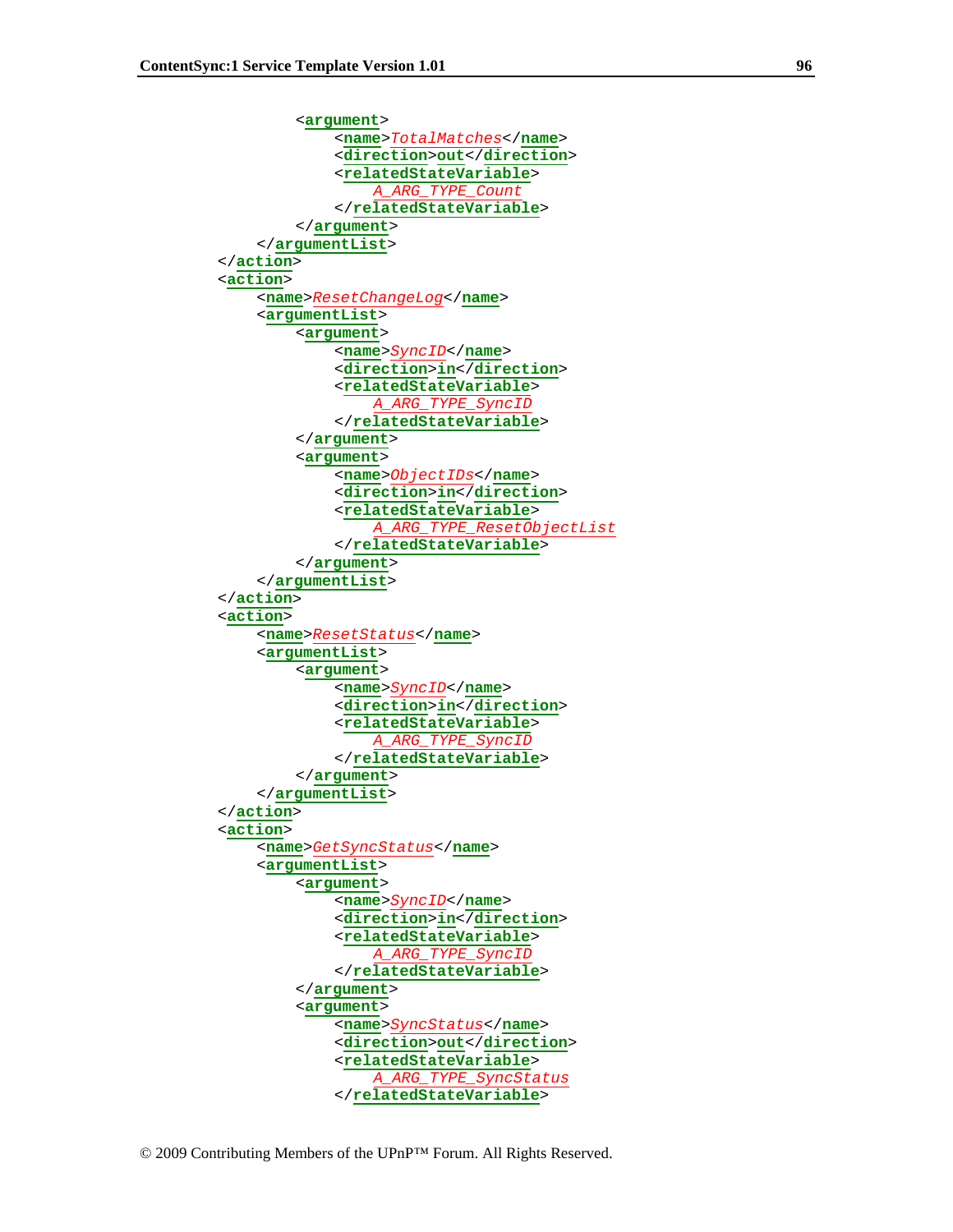```
</argument> 
          </argumentList> 
     </action> 
Declarations for other actions added by UPnP vendor (if any) go 
here 
 </actionList> 
 <serviceStateTable> 
      <stateVariable sendEvents="yes"> 
          <name>SyncChange</name> 
          <dataType>string</dataType> 
     </stateVariable> 
      <stateVariable sendEvents="yes"> 
          <name>SyncStatusUpdate</name> 
          <dataType>string</dataType> 
     </stateVariable> 
      <stateVariable sendEvents="no"> 
          <name>A_ARG_TYPE_ActionCaller</name> 
          <dataType>string</dataType> 
     </stateVariable> 
      <stateVariable sendEvents="no"> 
          <name>A_ARG_TYPE_SyncData</name> 
          <dataType>string</dataType> 
     </stateVariable> 
     <stateVariable sendEvents="no"> 
          <name>A_ARG_TYPE_SyncPair</name> 
          <dataType>string</dataType> 
     </stateVariable> 
      <stateVariable sendEvents="no"> 
          <name>A_ARG_TYPE_SyncID</name> 
          <dataType>string</dataType> 
     </stateVariable> 
     <stateVariable sendEvents="no"> 
          <name>A_ARG_TYPE_ObjectID</name> 
          <dataType>string</dataType> 
     </stateVariable> 
     <stateVariable sendEvents="no"> 
          <name>A_ARG_TYPE_SyncStatus</name> 
          <dataType>string</dataType> 
     </stateVariable> 
     <stateVariable sendEvents="no"> 
          <name>A_ARG_TYPE_ChageLog</name> 
          <dataType>string</dataType> 
     </stateVariable> 
      <stateVariable sendEvents="no"> 
          <name>A_ARG_TYPE_Index</name> 
          <dataType>ui4</dataType> 
     </stateVariable> 
      <stateVariable sendEvents="no"> 
          <name>A_ARG_TYPE_Count</name> 
          <dataType>ui4</dataType> 
     </stateVariable> 
     <stateVariable sendEvents="no"> 
          <name>A_ARG_TYPE_ResetObjectList</name> 
          <dataType>string</dataType> 
     </stateVariable> 
     Declarations for other state variables added by UPnP vendor
```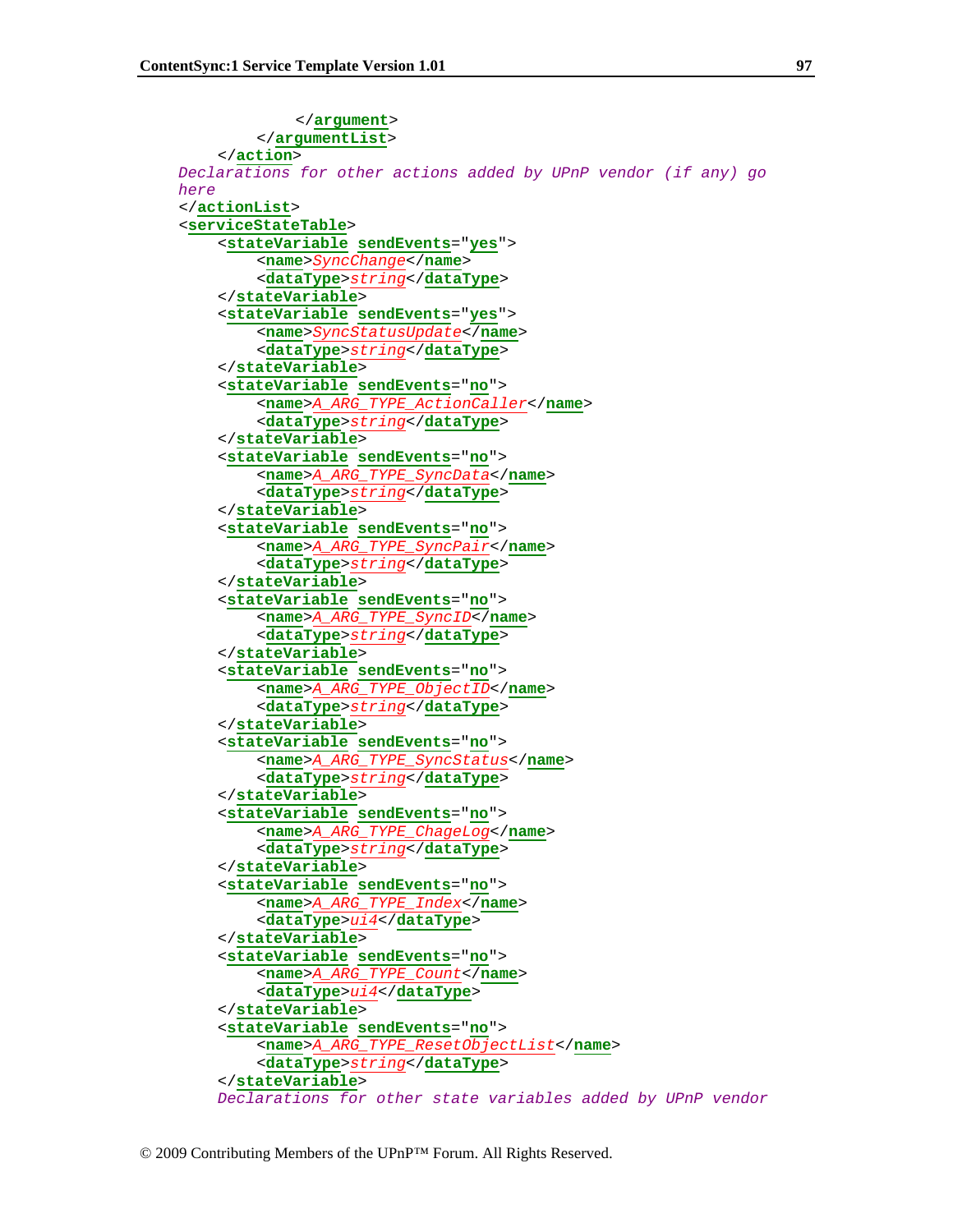```
(if any) go here 
 </serviceStateTable> 
</scpd>
```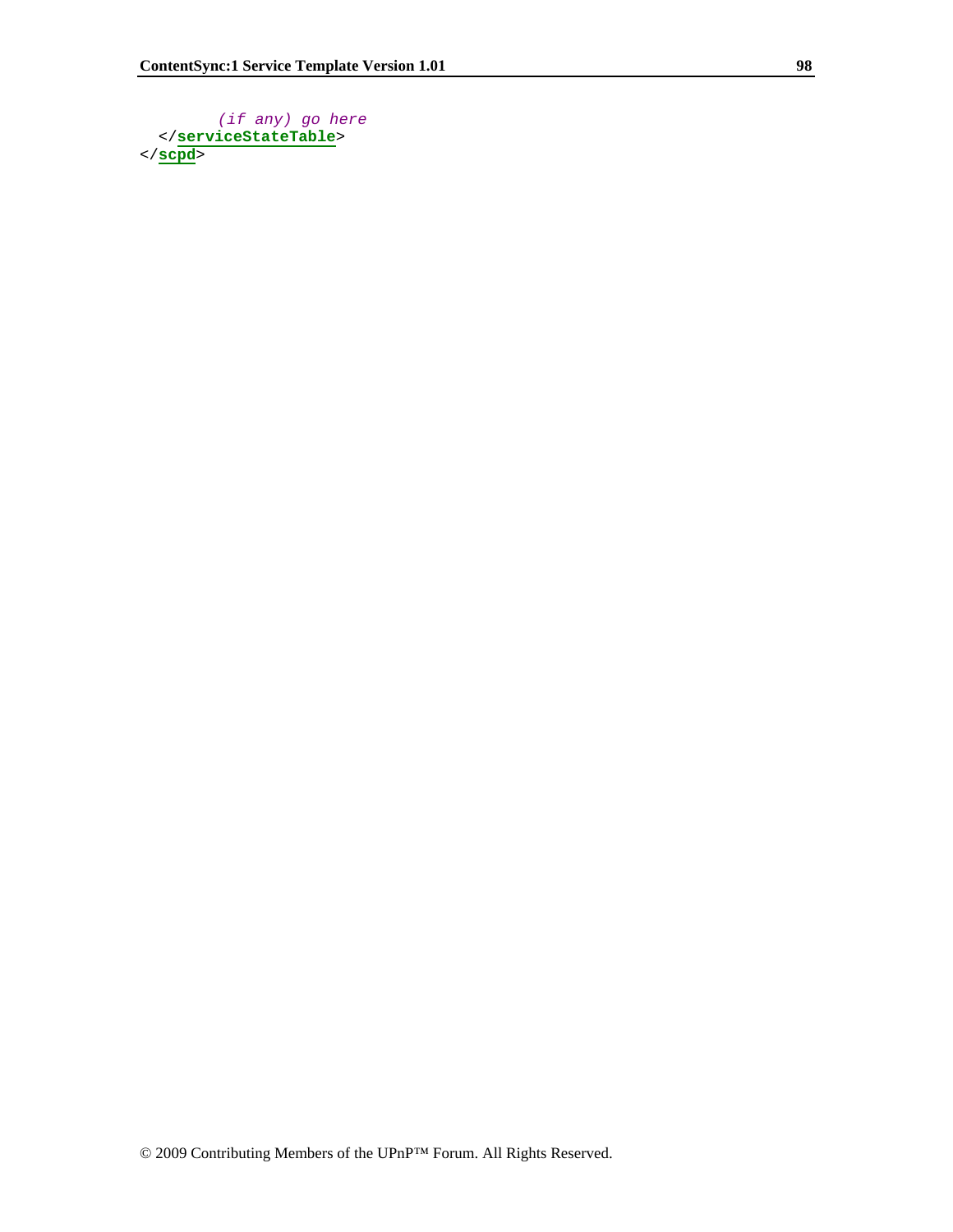# **4. Test**

*Content requirements for this section to be specified in revision 1a of this standard template.*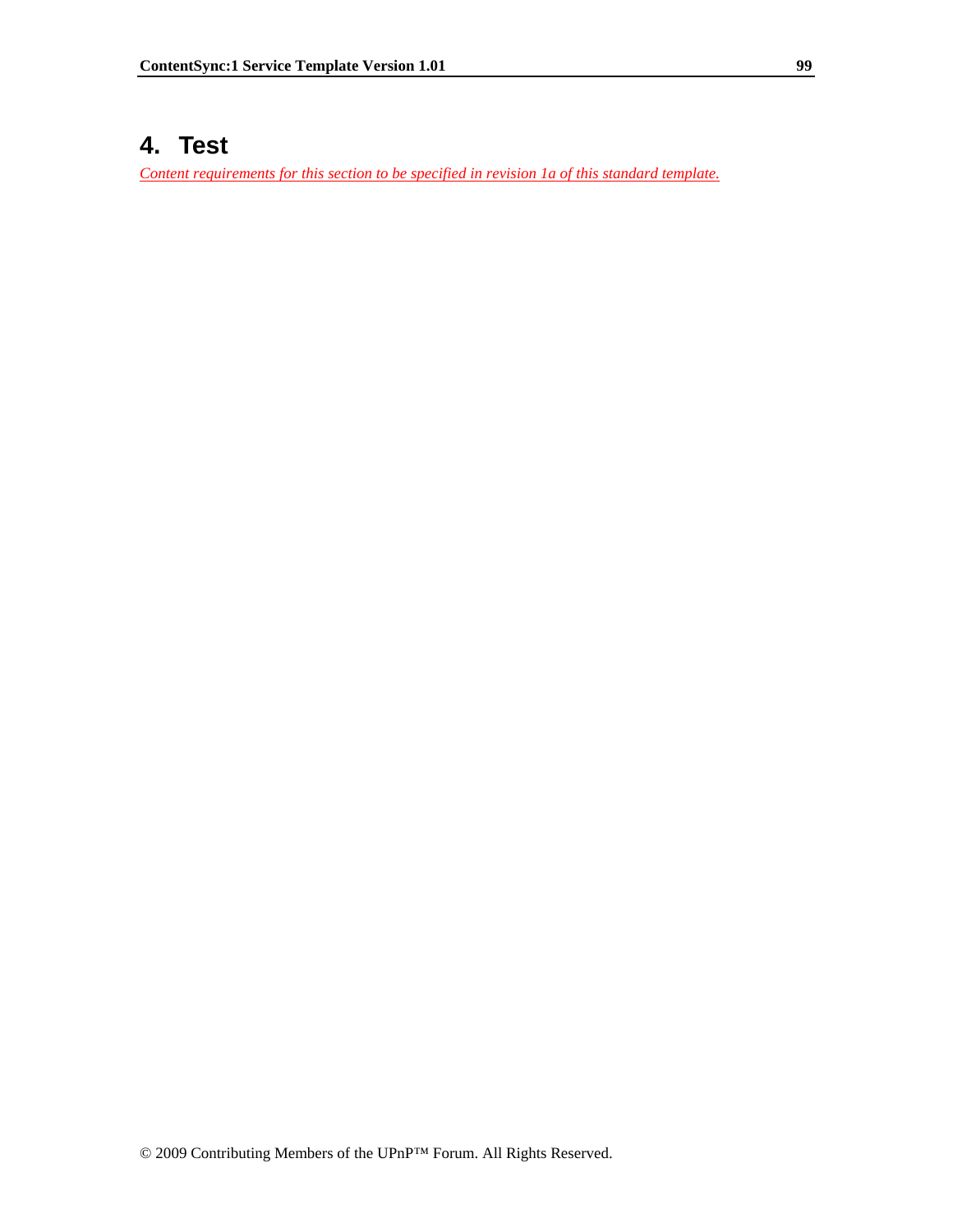# **Appendix A. AV Working Committee Properties**

The tables and sections below list the properties of ContentDirectory service objects which are necessary for ContentSync service. The property that is already defined in ContentDirectory service is overridden by the definition of the Contentsync service. New property defined here MUST conform to general rules which are defined in the Appendix B.

# **A.1 Base Properties Overview**

# **A.1.1** *@id*

**Namespace**: DIDL-Lite **Property Data Type**: xsd:string **Multi-Valued**: *NO*

**Description**: The *@id* property is a REQUIRED property of an item or container object and contains an identifier for the object. The value of each object *@id* property MUST be unique with respect to the CDS. It is highly RECOMMENDED that an object's *@id* property NOT change during the lifetime of the object. However, the *@id* property of an object MAY change, if absolutely necessary, for example, on reboot or when the object is moved by the *MoveObject()*action. If the ContentSync service is supported, the value of object *@id* property MUST NOT change during the lifetime of the object and the value assigned once MUST NOT be reused even after the object is removed.

**DefaultValue**: N/A

# **A.2 Resource Encoding Characteristics Properties**

# **A.2.1** *res@avcs:syncAllowed*

**Namespace**: DIDL-Lite **Property Data Type**: xsd:string **Multi-Valued**: *NO*

**Description**: The *res@avcs:syncAllowed* property indicates how the resource should be handled in synchronization perspective. The allowed enumerated values are: "ALL", "METADATA\_ONLY", and "PROHIBITED". When a resource resides on the local storage, the resource can be copied to the other partner device. In this case, *res@avcs:syncAllowed* value is set to "ALL" and the resource is copied and the partner device assigns new URI value for the *res* property. When a resource resides on somewhere outside of the device, *res@avcs:syncAllowed* is set to "METADATA\_ONLY" and the specified metadata, URI in the *res* property is copied to the other sync partner as it is. When a resource cannot be synchronized, then "PROHIBITED" is set to the *res@avcs:syncAllowed* property.

The value of the *res@avcs:syncAllowed* property MUST be determined by a device when the CDS populates the object. If the associated resource of the object is changed for some reason during the system life-cycle, the device MUST change this property according to the characteristic of the resource.

**Default Value**: N/A –The property is REQUIRED when ContentSync service is supported and the *res* property is present.

# **A.2.2** *res@avcs:resModified*

**Namespace**: DIDL-Lite **Property Data Type**: xsd:boolean **Multi-Valued**: *NO*

**Description**: The *res@avcs:resModified* property indicates whether a resource has been modified. If the resource is modified after a synchronization operation, the value of this property MUST be set to "1". Otherwise, the value will be set to "0".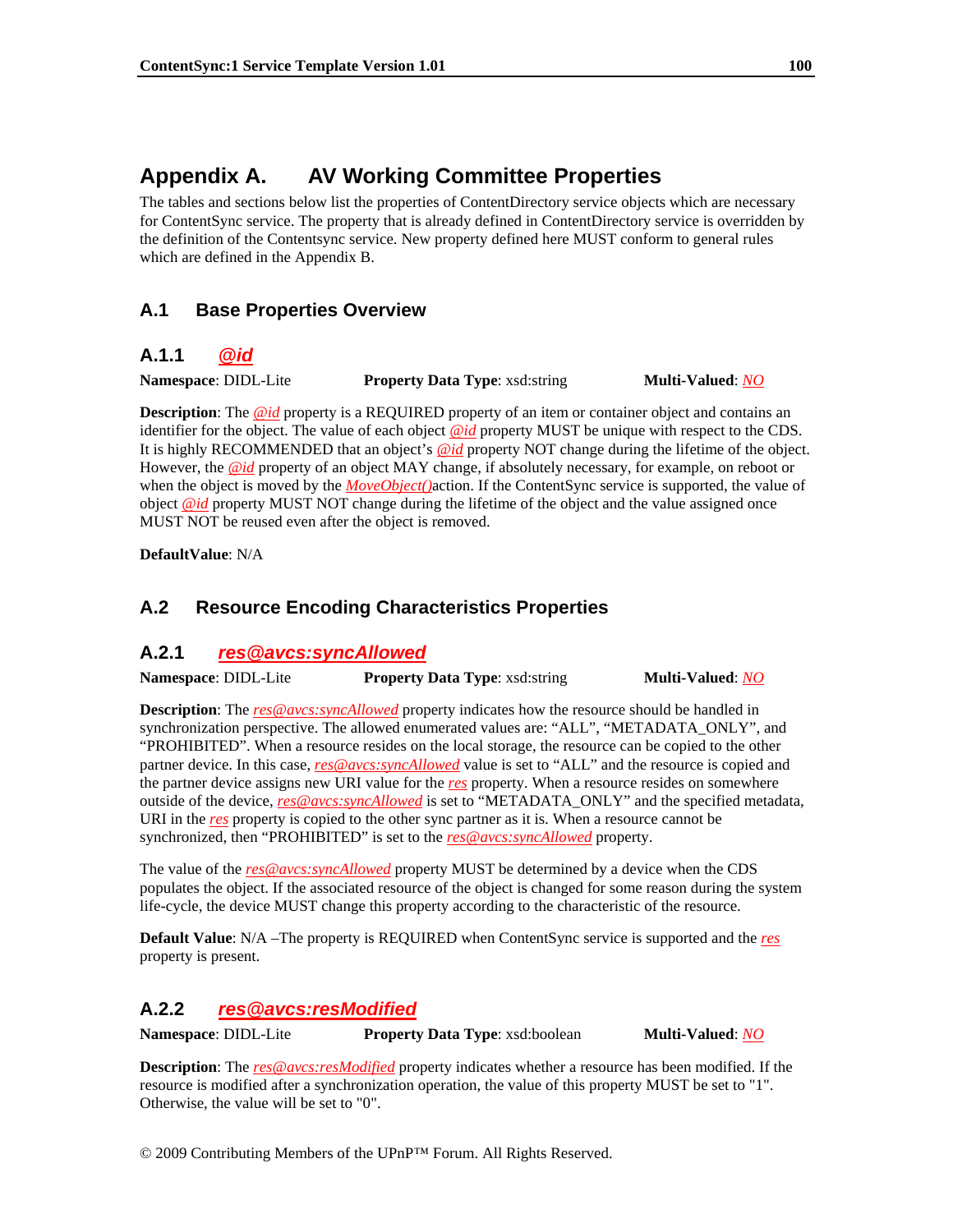**Default Value**: N/A –The property is REQUIRED when ContentSync service is supported and the *res* property is present.

## **A.3 Content Synchronization-related Properties**

Any changes to Content Synchronization-related properties MUST not be perceived as object changes. All synchronization related properties are used to track changes to all other CDS object properties.

| <b>Property Name</b>                      | <b>NS</b> | Data Type       | M-Val            | <b>Reference</b> |
|-------------------------------------------|-----------|-----------------|------------------|------------------|
| <i>avcs:syncable</i>                      | avcs      | xsd:string      | $\underline{NO}$ |                  |
| avcs:syncInfo                             | avcs      | xsd:string      | $\underline{NO}$ |                  |
| avcs: synchfo::pair@updateID              | avcs      | xsd:unsignedInt | $\overline{NO}$  |                  |
| avcs:syncInfo::pair                       | avcs      | xsd:string      | <b>YES</b>       |                  |
| $avcs: synchfoc: pair@syncRelationshipID$ | avcs      | xsd:string      | $\overline{NO}$  |                  |
| avcs:syncInfo::pair@partnerID             | avcs      | xsd:string      | $\underline{NO}$ |                  |
| avcs: synchfo::pair@pairGroupID           | avcs      | xsd:string      | $\overline{NO}$  |                  |
| avcs:syncInfo::pair::remoteObjectID       | avcs      | xsd:string      | $\overline{NO}$  |                  |
| avcs:syncInfo::pair::parentObjectID       | avcs      | xsd:string      | $\overline{NO}$  |                  |
| <i>avcs:syncInfo::pair::policy</i>        | avcs      | xsd:string      | $\overline{NO}$  |                  |
| avcs: synchfo::pair::status               | avcs      | xsd:string      | $\overline{NO}$  |                  |

**Table A-1: Content Synchronization-related Properties Overview** 

## **A.3.1** *avcs:syncable*

**Namespace**: cs **Property Data Type**: xsd:string **Multi-Valued**: *NO*

**Description**: The *avcs:syncable* property is a REQUIRED property for an item or a container object if the ContentSync service is supported. The *avcs:syncable* property indicates whether an object can be synchronized or not. The existence of this property implies syncability of the object. The device MUST determine whether the object has the *avcs:syncable* property or not when the CDS populates the object. The guidelines to determine the *avcs:syncable* property is described in **Appendix B**.

**Default Value**: N/A

## **A.3.2** *avcs:syncInfo*

**Namespace**: cs **Property Data Type**: xsd:string **Multi-Valued**: *NO*

**Description**: The *avcs:syncInfo* property is a REQUIRED property for an item or a container object if the ContentSync service is supported. The *avcs:syncInfo* property identifies to which Sync Relationship(s) an item or a container belongs and more specifically, to which remote object it corresponds. Since *object@id* is unique and persistent, this information is enough to unambiguously map the local object to its remote counterpart. A typical CDS object can be involved in multiple synchronization relationships and partnerships at one time and will therefore have the following embedded information. The *avcs:syncInfo* property contains one or more *avcs:pair* property which encapsulates the pair information. The following illustrates a typical example of the *avcs:syncInfo* property content: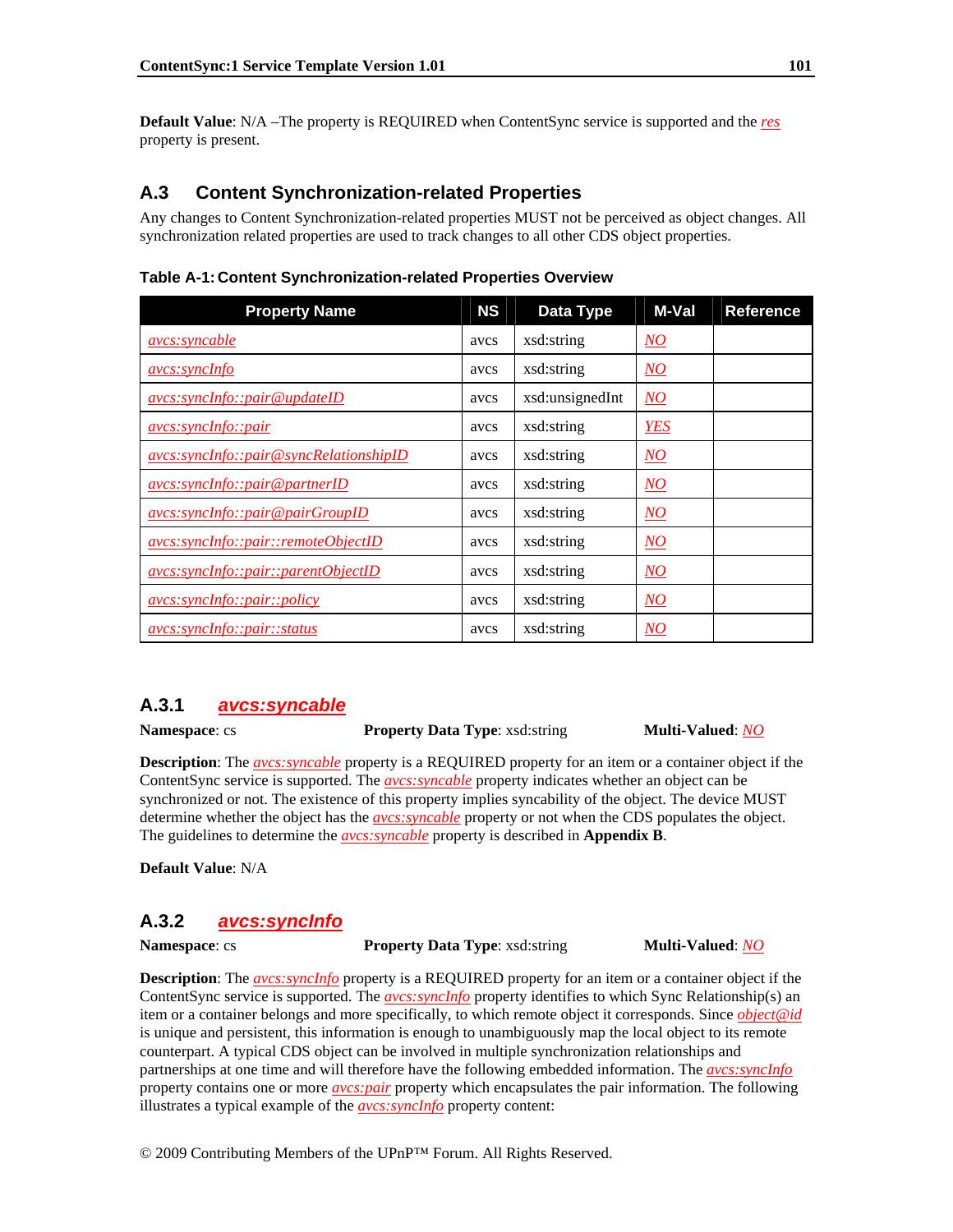#### **Example:**

```
<?xml version="1.0" encoding="UTF-8"?> 
<avcs:syncInfo updateID="2"> 
  <avcs:pair 
  syncRelationshipID="d8c9fa13-d79b-4a0c-999b-6ae2ff91a46d " 
  partnershipID="a0e4d0a7-3378-4f17-8af2-3f7de3345dc6" 
  pairGroupID="ba8e57de-7f66-4102-ae4b-31b96c86f173"> 
   <avcs:remoteObjID>B1</avcs:remoteObjID> 
  <avcs:policy> 
    <avcs:syncType>replace</avcs:syncType> 
    <avcs:priorityPartnerID>1</avcs:priorityPartnerID> 
  </avcs:policy> 
  <avcs:status>MODIFIED</avcs:status> 
</avcs:pair> 
  <avcs:pair 
  syncRelationshipID="6b5016ef-b548-4b27-9c37-8cd8863ed59a" 
  partnershipID="381fdea8-ad49-4d55-baed-e3b1672e34a8" 
  pairGroupID="410259b0-b617-48fe-b9eb-8734f3c9c610"> 
  <avcs:remoteParentObjID>B2</avcs:remoteParentObjID> 
  <avcs:status>NEW</avcs:status> 
 </avcs:pair> 
</avcs:syncInfo>
```
#### **Default Value**: N/A

### **A.3.3** *avcs:syncInfo@updateID*

**Namespace**: cs **Property Data Type**: xsd:unsignedInt **Multi-Valued**: *NO*

**Description**: The *avcs:syncInfo@updateID* is a counter that increases its value whenever there is a change in this object. The value of the change MUST be increased by 1.

**Default Value**: N/A

### **A.3.4** *avcs:syncInfo::pair*

**Namespace: cs <b>Property Data Type**: xsd:string **Multi-Valued**: <u>YES</u>

**Description**: The *avcs:syncInfo::pair* represents which remote object in the partner device is involved with the local object for the given synchronization relationship.

**Default Value**: N/A

## **A.3.5** *avcs:syncInfo::pair@syncRelationshipID*

**Namespace**: cs **Property Data Type**: xsd:string **Multi-Valued**: *NO* 

**Description**: The *avcs:syncInfo::pair@syncRelationshipID* identifies the synchronization relationship that the *pair* belongs to. It is REQUIRED when *avcs:syncInfo::pair* property is present.

**Default Value**: N/A

# **A.3.6** *avcs:syncInfo::pair@partnershipID*

**Namespace**: cs **Property Data Type**: xsd:string **Multi-Valued**: *NO*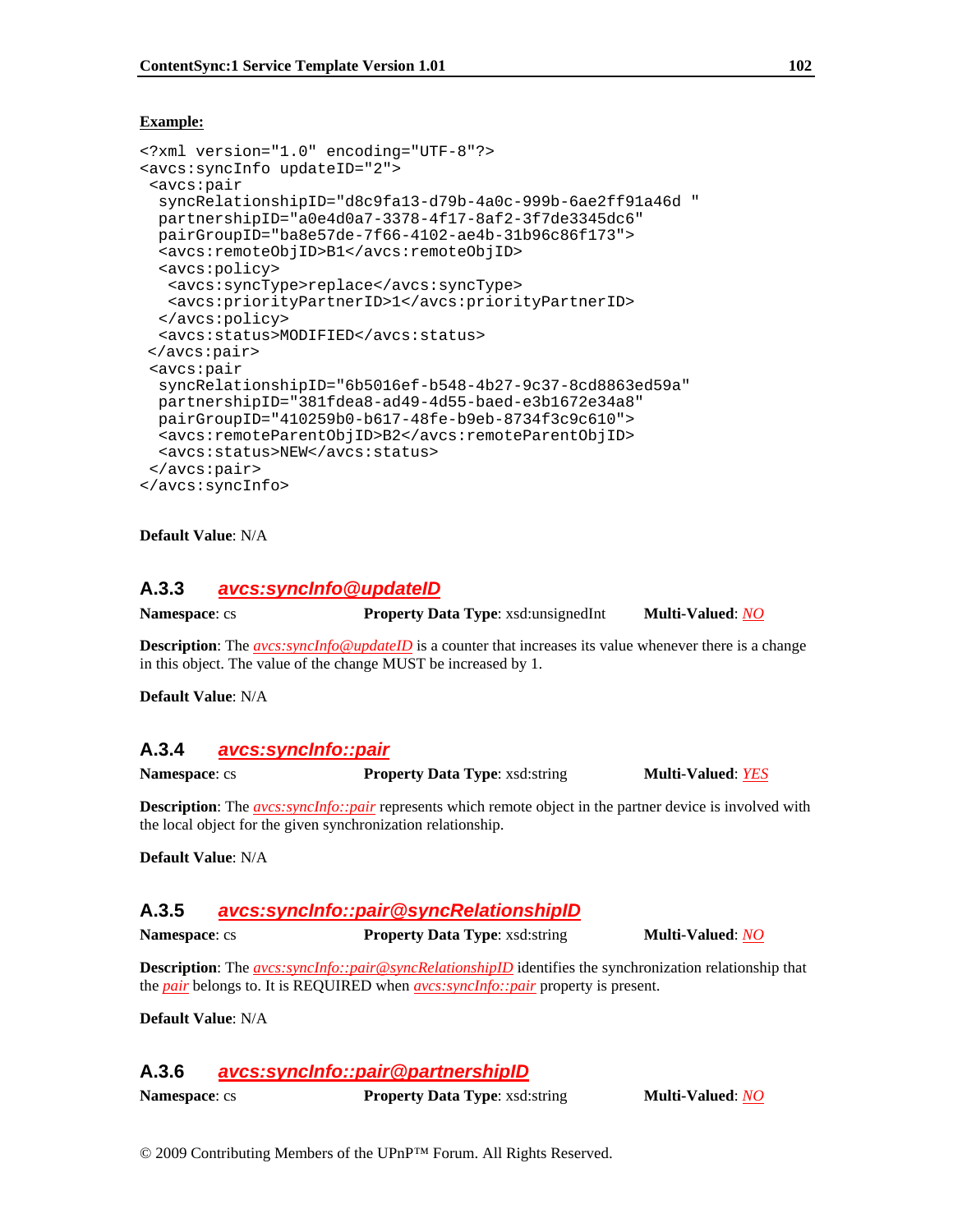**Description**: The *avcs:syncInfo::pair@partnershipID* identifies the partnership in a synchronization relationship that the *pair* belongs to. It is REQUIRED when *avcs:syncInfo::pair* property is present.

**Default Value**: N/A

## **A.3.7** *avcs:syncInfo::pair@pairGroupID*

**Namespace**: cs **Property Data Type**: xsd:string **Multi-Valued**: *NO*

**Description**: The *avcs:syncInfo::pair@pairGroupID* identifies the pairGroup in a synchronization relationship thatthe *pair* belongs to. It is REQUIRED when *avcs:syncInfo::pair* property is present.

**Default Value**: N/A

## **A.3.8** *avcs:syncInfo::pair::remoteObjID*

**Namespace**: cs **Property Data Type**: xsd:string **Multi-Valued**: *NO*

**Description**: The *avcs:syncInfo::pair::remoteObjID* identifies an object in the partner device that is paired with an object in the local device for synchronization.

### **A.3.9** *avcs:syncInfo::pair::remoteParentObjID*

**Namespace**: cs **Property Data Type**: xsd:string **Multi-Valued**: *NO*

**Description**: The *avcs:syncInfo::pair:remoteParentObjID* identifies the object id of the parent container in the partner CDS where the remote object will be created during the first synchronization. This property is only required when the remote object that is to be paired with an object in the local CDS does not exist in the partner CDS.

**Default Value**: N/A

# **A.3.10** *avcs:syncInfo::pair::virtualRemoteParentObjID*

**Namespace**: cs **Property Data Type**: xsd:string **Multi-Valued**: *NO*

**Description**: The *avcs:syncInfo::pair::virtualRemoteParentObjID* identifies where the new remote object will be located in the partner device after the first synchronization. This property is only required when both the remote object that is to be paired with an object in the local CDS and its corresponding parent container do not exist in the partner CDS. This property specifies the *object@id* of the parent container of the local object. This local object is to be paired with an object that will be created along with its parent container in the partner CDS after synchronization. The parent container in the local CDS MUST be in the partnership where the local object belongs after synchronization.

**Default Value**: N/A

# **A.3.11** *avcs:syncInfo::pair::policy*

**Namespace**: cs **Property Data Type**: xsd:string **Multi-Valued**: *NO*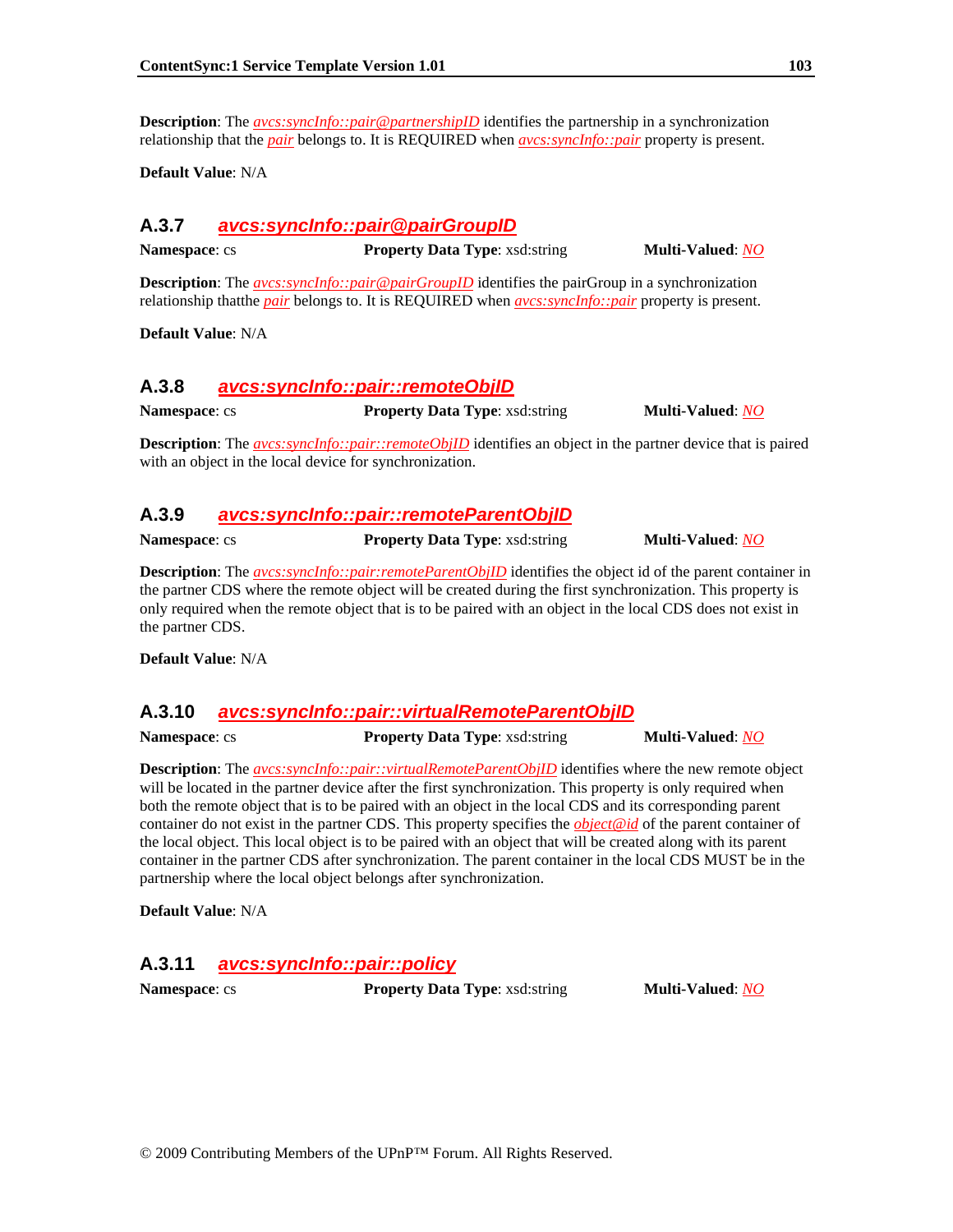**Description**: The *avcs:syncInfo::pair::policy* contains synchronization policy information such as *syncType* or *priorityPartnerID*. When this policy is not set, the object is synchronized based on the policy specified in the partnership or pairGroup. When exists the *avcs:syncInfo::pair:: policy*, it overrides the upper level policy and the object is synchronized based on the policy defined within *avcs:syncInfo::pair:: policy*. **See 2.2.3 Synchronization Policy for more details of the policy**. In Section 2.2.3, synchronization policy is defined in terms of the "cs" namespace. However, the synchronization policy MUST use "avcs" namespace when it is writtend in the DIDL-Lite XML document as defined in this Appendix.

**Default Value**: N/A

## **A.3.12** *avcs:syncInfo::pair::status*

**Namespace: cs <b>Property Data Type:** xsd:string **Multi-Valued: NO** 

**Description**: The *avcs:syncInfo::pair::status* indicates the status of the synchronization and assumes one of the following enumerated values: NEW, MODIFIED, SYNCED, EXCLUDED and DELETED.

NEW: The object is added in the synchronization relationship.

MODIFIED: Any property of the object is modified.

SYNCED: The object is synchronized for a given partnership in a synchronization relationship.

EXCLUDED: The pair is excluded from the synchronization relationship. If the *avcs:pair* property has this status, *avcs:pair* property MUST be deleted from DIDL-Lite object after next synchronization operation.

DELETED: An object is deleted outside of synchronization operation.

**Default Value**: N/A

# **Appendix B. Syncable Objects and Properties**

## **B.1 Deciding Syncability of CDS Object**

The device supporting CDS and ContentSync service MUST be able to decide whether a ContentDirectory object can be synchronized or not. The following guideline determines the syncability of CDS object.

- Generally, when the resource of an object, if any, can be transferred or the URI of the resource is accessible by the other sync partner, the object can be synchronized. In other words, if one of res has "ALL" or "METADATA\_ONLY" value in *res@avcs:syncAllowed* property, then the object is syncable.
- When the metadata of an object is not just informative values and can be affected by device dependent characteristics, then the object MUST not be synchronized. The table below describes the syncablility of CDS object based on its *upnp:class* property.
- When an object cannot remain in the ContentDirectory instable status, the object should not be synchronized. For example, if an audio item is removed or added again due to the characteristics of removable storage medium (e.g. CD), the audio item should not be synchronized.
- When the resource is copy-protected by any type of DRM, the object MUST not be synchronized.

#### **Table B-1: Syncability of CDS object class**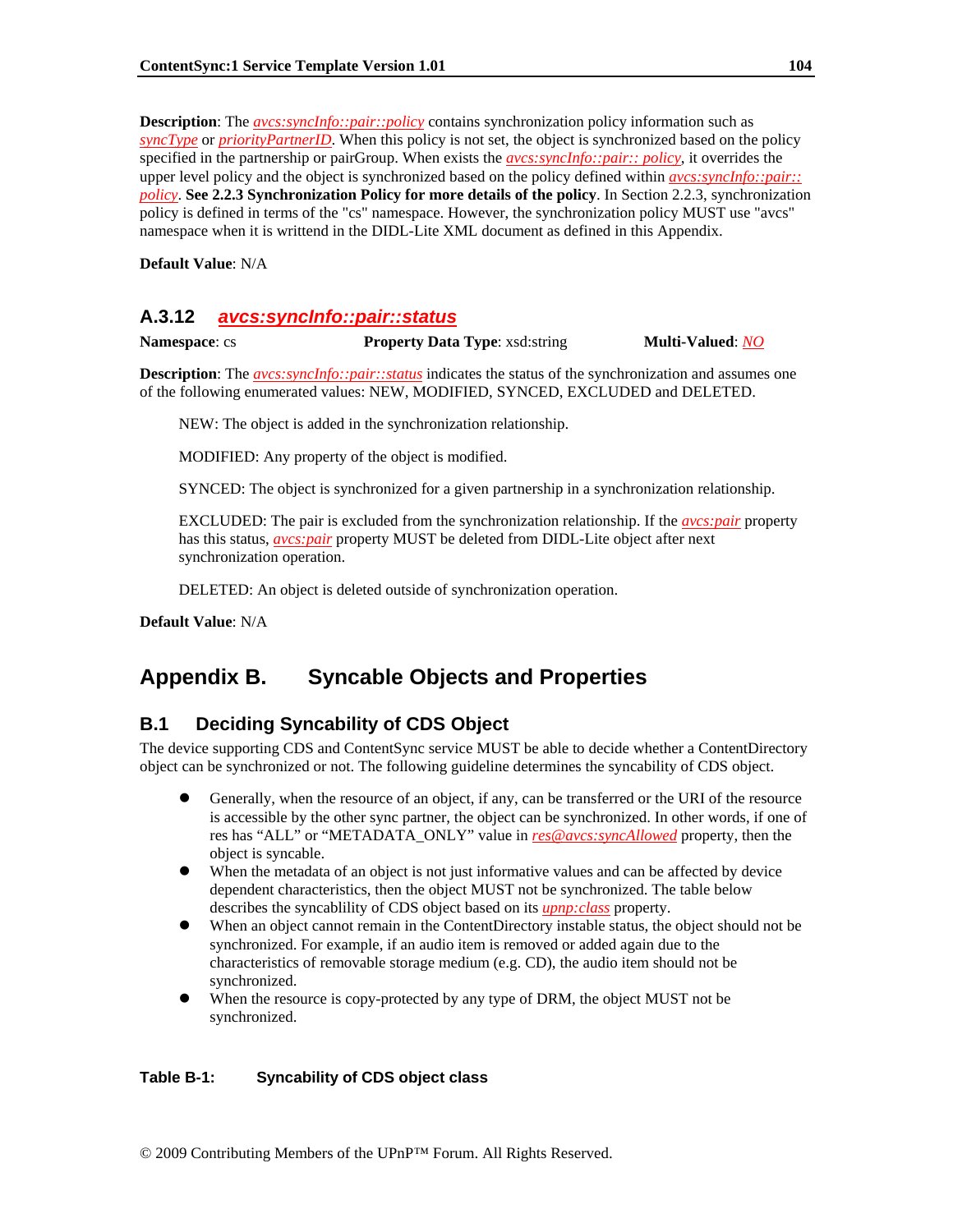| <b>Value of upnp:class Property</b>    | Sync-<br>able  | <b>Remark</b>                                                                                                                                                                                |
|----------------------------------------|----------------|----------------------------------------------------------------------------------------------------------------------------------------------------------------------------------------------|
| "object.item"                          | Yes            |                                                                                                                                                                                              |
| "object.item.imageItem"                | <u>Yes</u>     |                                                                                                                                                                                              |
| "object.item.imageItem.photo"          | Yes            |                                                                                                                                                                                              |
| "object.item.audioItem"                | Yes            |                                                                                                                                                                                              |
| "object.item.audioItem.musicTrack"     | Yes            |                                                                                                                                                                                              |
| "object.item.audioItem.audioBroadcast" | N o            | The URI for local tuner is not configurable with<br>other sync partner's res                                                                                                                 |
| "object.item.audioItem.audioBook"      | Yes            |                                                                                                                                                                                              |
| "object.item.videoItem"                | Yes            |                                                                                                                                                                                              |
| "object.item.videoItem.movie"          | <u>Yes</u>     |                                                                                                                                                                                              |
| "object.item.videoItem.videoBroadcast" | N <sub>O</sub> | The URI for local tuner is not configurable<br>withother sync partner's res                                                                                                                  |
| "object.item.videoItem.musicVideoClip" | <u>Yes</u>     |                                                                                                                                                                                              |
| "object.item.playlistItem"             | <u>Yes</u>     |                                                                                                                                                                                              |
| "object.item.bookmarkItem"             | Yes            | The bookmark item should be synchronized<br>with the bookmarked item. Otherwise, the<br>synced bookmark item is useless since the<br>device does not have any valid content to be<br>played. |
| "object.item.textItem"                 | <u>Yes</u>     |                                                                                                                                                                                              |
| "object.item.epgItem"                  | Yes            |                                                                                                                                                                                              |
| "object.item.epgItem.audioProgram"     | Yes            |                                                                                                                                                                                              |
| "object.item.epgItem.videoProgram"     | <u>Yes</u>     |                                                                                                                                                                                              |
| "object.container"                     | <u>Yes</u>     |                                                                                                                                                                                              |
| "object.container.persion"             | <u>Yes</u>     |                                                                                                                                                                                              |
| "object.container.persion.musicArtist" | <u>Yes</u>     |                                                                                                                                                                                              |
| "object.container.playlistContainer"   | Yes            |                                                                                                                                                                                              |
| "object.container.album"               | <u>Yes</u>     |                                                                                                                                                                                              |
| "object.container.album.musicAlbum"    | <u>Yes</u>     |                                                                                                                                                                                              |
| "object.container.album.photoAlbum"    | <u>Yes</u>     |                                                                                                                                                                                              |
| "object.container.genre"               | <u>Yes</u>     |                                                                                                                                                                                              |
| "object.container.genre.musicGenre"    | <u>Yes</u>     |                                                                                                                                                                                              |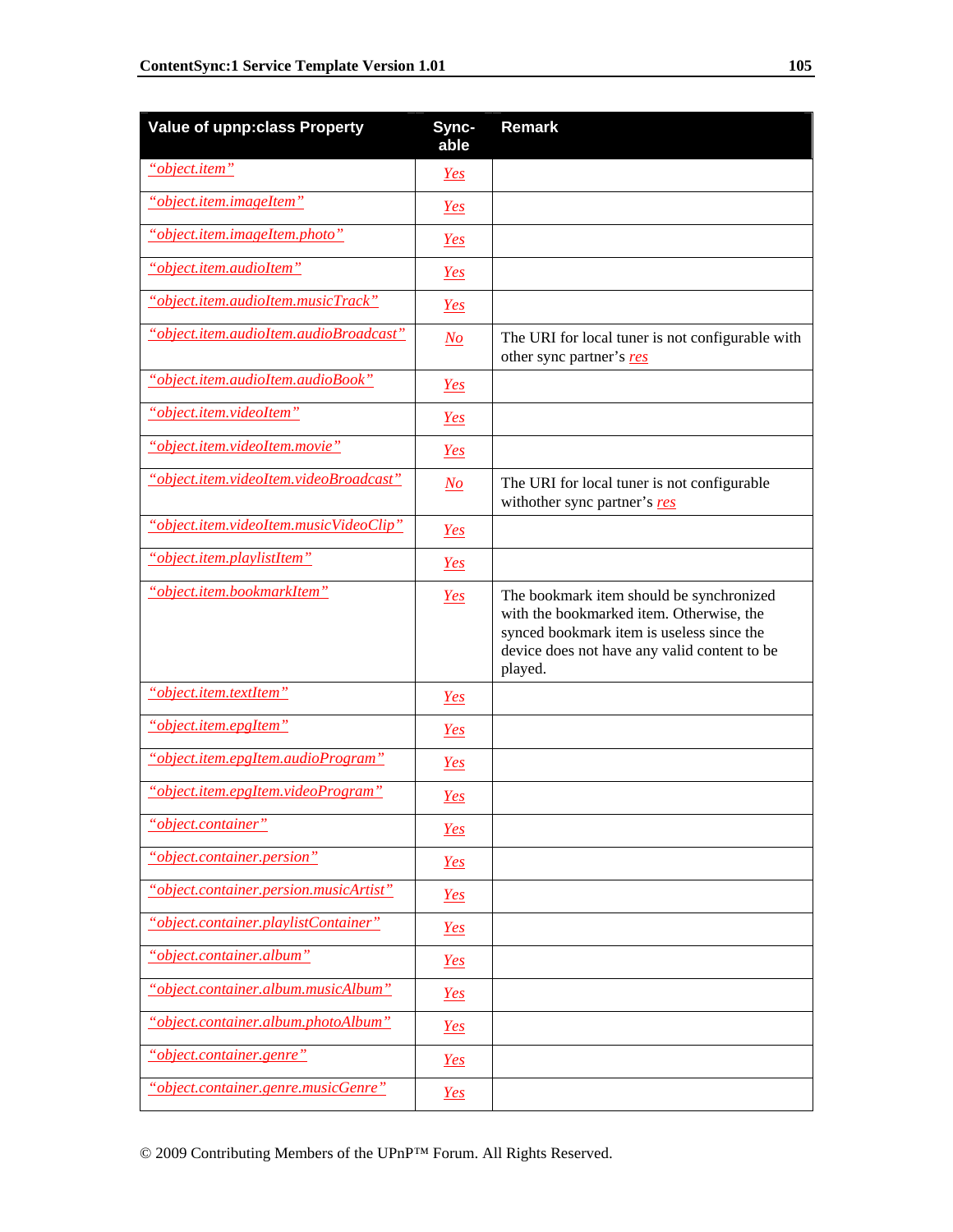| "object.container.genre.movieGenre"                                | <u>Yes</u>                |                                                                              |
|--------------------------------------------------------------------|---------------------------|------------------------------------------------------------------------------|
| <u>"object.container.channelGroup"</u>                             | No                        |                                                                              |
| $"object. container. channel Group. audioC$<br><u>hannelGroup"</u> | No                        |                                                                              |
| <u> "object.container.channelGroup.videoC</u><br>hannelGroup"      | <u>No</u>                 |                                                                              |
| "object.container.epgContainer"                                    | Yes                       |                                                                              |
| "object.container.storageSystem"                                   | No                        | The properties of the class is physical device<br>characteristic dependent.  |
| "object.container.storageVolume"                                   | $\underline{\textit{No}}$ | The properties of the class is physical device<br>characteristic dependent.  |
| "object.container.storageFolder"                                   | No                        | The properties of the class are physical device<br>characteristic dependent. |
| "object.container.bookmarkFolder"                                  | <b>Yes</b>                |                                                                              |

# **B.2 Synchronization of CDS object properties (Informative)**

Table B-2 lists all properties of CDS objects as defined by the UPnP AV Working Committee. Some of properties may be synchronized by copying the other synchronization partner's property value. However, some of properties MUST not be synchronized, since those properties are not content related information but physical device related or local ContentDirectory hierarchy related information. The CDS MUST reassign new value or leave it as blank for those properties when an object is created by synchronization. The table below is informative and provides a guideline to determine whether each object property can be synchronized or not.

| <b>Property Name</b>   | $\mathbf{C}/\mathbf{P}^1$ | <b>Remark</b>                                                                                                                                                                                                                                             |
|------------------------|---------------------------|-----------------------------------------------------------------------------------------------------------------------------------------------------------------------------------------------------------------------------------------------------------|
| <b>Base Properties</b> |                           |                                                                                                                                                                                                                                                           |
| $\mathcal{Q}id$        |                           |                                                                                                                                                                                                                                                           |
| @parentID              |                           |                                                                                                                                                                                                                                                           |
| <u>@refID</u>          | $\underline{P}$           | When a reference item is selected for synchronization,<br>the metadata and resource of actual referenced item<br>which is not overridden by the reference item will be<br>synchronized. Therefore, the change of referenced item<br>should be propagated. |
| @restricted            | C/P                       |                                                                                                                                                                                                                                                           |
| @searchable            | C/P                       |                                                                                                                                                                                                                                                           |
| <u>@childCount</u>     |                           |                                                                                                                                                                                                                                                           |
| dc:title               | C/P                       |                                                                                                                                                                                                                                                           |

**Table B-2: Syncability of CDS Object property**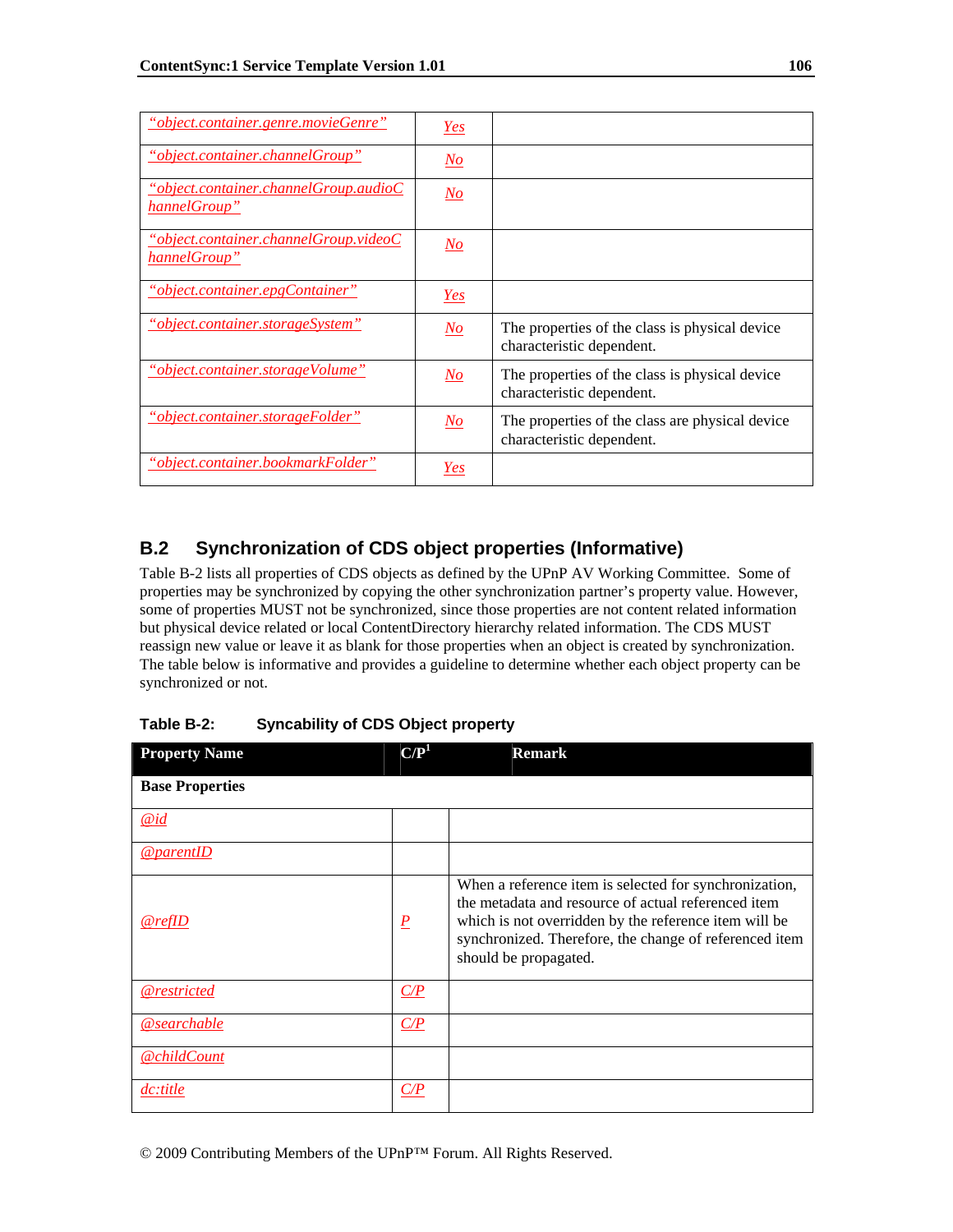| <b>Property Name</b>                                | C/P <sup>1</sup> | <b>Remark</b>                                                                                            |
|-----------------------------------------------------|------------------|----------------------------------------------------------------------------------------------------------|
| <i>dc:creator</i>                                   | C/P              |                                                                                                          |
| upnp:class                                          | C/P              |                                                                                                          |
| upnp:class@name                                     | C/P              |                                                                                                          |
| upnp:searchClass                                    | C/P              | Depend on the <b>Search</b> () action implementation                                                     |
| upnp:searchClass@name                               | C/P              | Depend on the $Search()$ action implementation                                                           |
| upnp:searchClass@includeDerived                     | C/P              | Depend on the <b>Search</b> () action implementation                                                     |
| upnp:createClass                                    | C/P              | Depend on the <b>CreateObject</b> () action implementation                                               |
| upnp:createClass@name                               | C/P              | Depend on the $CreateObject()$ action implementation                                                     |
| upnp:createClass@includeDerived                     | C/P              | Depend on the <i>CreateObject ()</i> action implementation                                               |
| upnp:writeStatus                                    | C/P              |                                                                                                          |
| <b>Resource Encoding Characteristics Properties</b> |                  |                                                                                                          |
| Res                                                 | C/P              | When the resource resides on an external device, res<br>property is copied and its change is propagated. |
| res@protocolInfo                                    |                  |                                                                                                          |
| res@importUri                                       |                  |                                                                                                          |
| res@size                                            | C/P              |                                                                                                          |
| res@duriation                                       | C/P              |                                                                                                          |
| res@protection                                      | C/P              |                                                                                                          |
| res@bitrate                                         | C/P              |                                                                                                          |
| res@bitsPerSample                                   | C/P              |                                                                                                          |
| res@sampleFrequency                                 | C/P              |                                                                                                          |
| res@nrAudioChannels                                 | C/P              |                                                                                                          |
| res@resolution                                      | C/P              |                                                                                                          |
| res@colorDepth                                      | C/P              |                                                                                                          |
| res@tspec                                           | C/P              |                                                                                                          |
| res@allowedUse                                      |                  | The value MUST be changed after synchronization. It<br>MUST behave as when the object is copied.         |
| res@validityStart                                   | C/P              |                                                                                                          |
| res@validityEnd                                     | C/P              |                                                                                                          |
| res@remainingTime                                   | C/P              |                                                                                                          |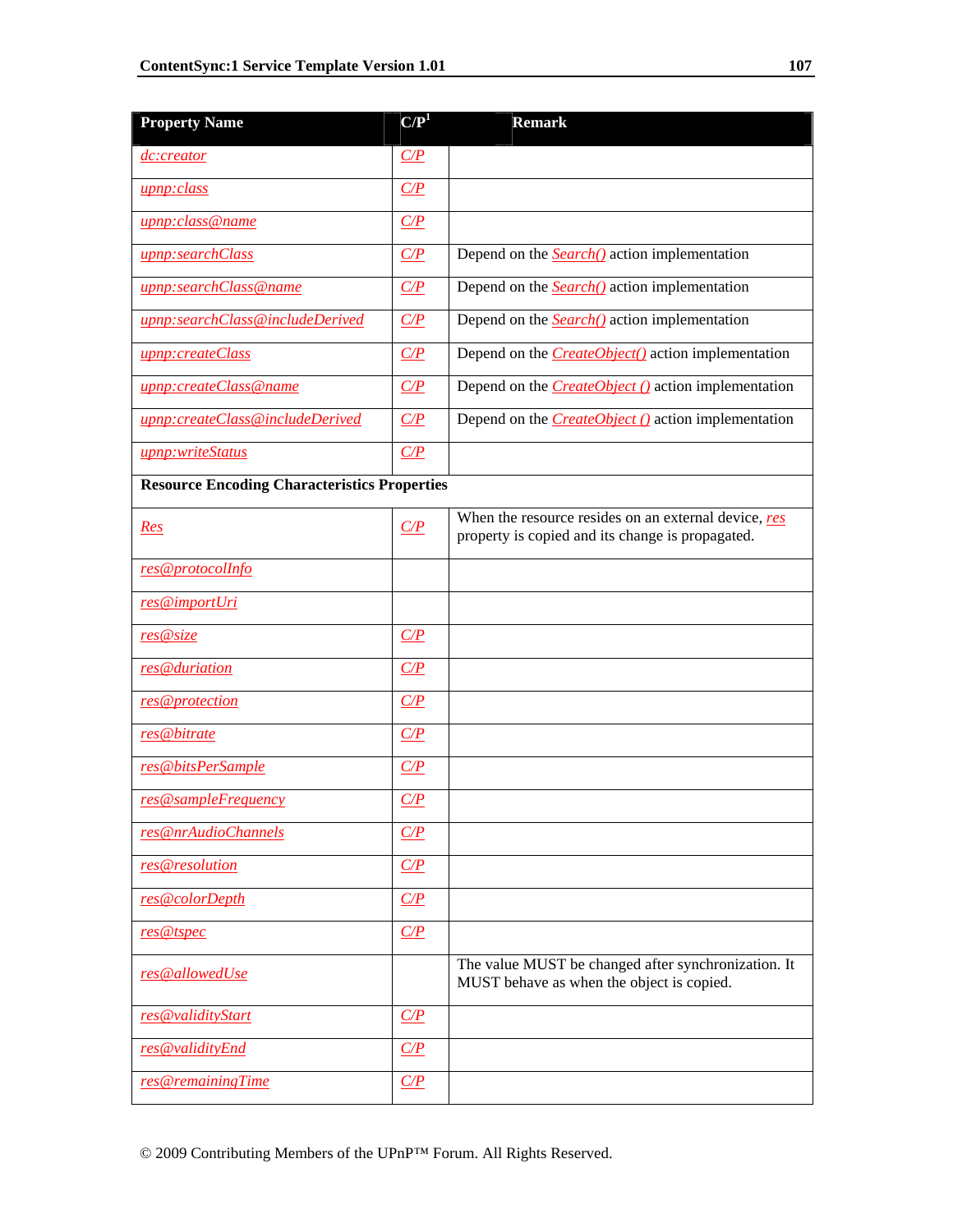| <b>Property Name</b>                   | $\mathbf{C}/\mathbf{P}^1$ | <b>Remark</b> |
|----------------------------------------|---------------------------|---------------|
| res@usageInfo                          | C/P                       |               |
| res@rightsInfoURI                      | C/P                       |               |
| res@contentInfoURI                     | C/P                       |               |
| res@recordQuality                      | C/P                       |               |
| <b>Contributor-relatedProperties</b>   |                           |               |
| upnp:artist                            | C/P                       |               |
| upnp: artist@role                      | C/P                       |               |
| upnp:actor                             | C/P                       |               |
| upnp:actor@role                        | C/P                       |               |
| upnp:author                            | C/P                       |               |
| upnp:author@role                       | C/P                       |               |
| upnp:producer                          | C/P                       |               |
| upnp:director                          | C/P                       |               |
| dc:publisher                           | C/P                       |               |
| dc:contributor                         | C/P                       |               |
| <b>Affiliation-related Properties</b>  |                           |               |
| upnp: genre                            | C/P                       |               |
| upnp:genre@id                          | C/P                       |               |
| upnp: genre@extended                   | C/P                       |               |
| upnp:album                             | C/P                       |               |
| <u>upnp:playlist</u>                   |                           |               |
| <b>Associated Resources Properties</b> |                           |               |
| upnp:albumArtURI                       | C/P                       |               |
| upnp: artistDiscographyURI             | C/P                       |               |
| upnp:lyricsURI                         | C/P                       |               |
| dc:relation                            | C/P                       |               |
| <b>Storage-Related Properties</b>      |                           |               |
| upnp:storageTotal                      |                           |               |
| upnp:storageUsed                       |                           |               |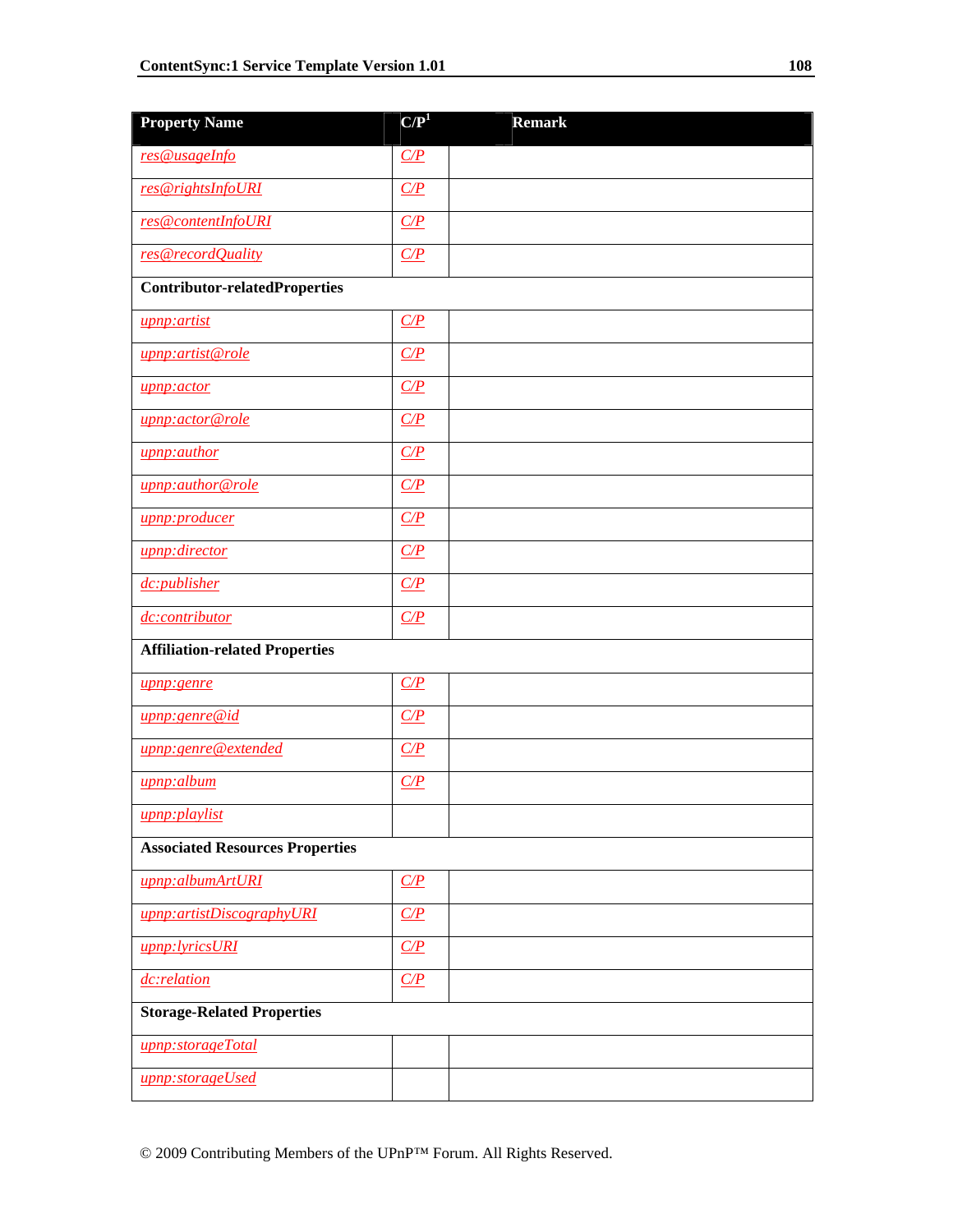| <b>Property Name</b>                      | $\mathbf{C}/\mathbf{P}^1$ | <b>Remark</b>                                                                                                                                                    |  |  |  |  |
|-------------------------------------------|---------------------------|------------------------------------------------------------------------------------------------------------------------------------------------------------------|--|--|--|--|
| upnp:storageFree                          |                           |                                                                                                                                                                  |  |  |  |  |
| upnp:storageMaxPartition                  |                           |                                                                                                                                                                  |  |  |  |  |
| upnp:storageMedium                        |                           |                                                                                                                                                                  |  |  |  |  |
| <b>GeneralDescription Properties</b>      |                           |                                                                                                                                                                  |  |  |  |  |
| dc:description                            | C/P                       |                                                                                                                                                                  |  |  |  |  |
| upnp:longDescription                      | C/P                       |                                                                                                                                                                  |  |  |  |  |
| <u>upnp:icon</u>                          | $\underline{P}$           | It is recommended that the icon which is pointed to by<br>the URI of this property should be copied to the sync<br>partner and new URI value should be assigned. |  |  |  |  |
| upnp:region                               | C/P                       |                                                                                                                                                                  |  |  |  |  |
| dc: rights                                | C/P                       |                                                                                                                                                                  |  |  |  |  |
| dc:date                                   | C/P                       |                                                                                                                                                                  |  |  |  |  |
| dc:language                               | C/P                       |                                                                                                                                                                  |  |  |  |  |
| upnp:playbackCount                        |                           |                                                                                                                                                                  |  |  |  |  |
| upnp:lastPlaybackTime                     |                           |                                                                                                                                                                  |  |  |  |  |
| upnp:lastPlaybackPosition                 |                           |                                                                                                                                                                  |  |  |  |  |
| upnp:recordedStartDateTime                | C/P                       |                                                                                                                                                                  |  |  |  |  |
| upnp:recordedDuration                     | C/P                       |                                                                                                                                                                  |  |  |  |  |
| upnp:recordedDayOfWeek                    | C/P                       |                                                                                                                                                                  |  |  |  |  |
| upnp:srsRecordScheduleID                  |                           |                                                                                                                                                                  |  |  |  |  |
| upnp:srsRecordTaskID                      |                           |                                                                                                                                                                  |  |  |  |  |
| upnp:recordable                           | C/P                       |                                                                                                                                                                  |  |  |  |  |
| <b>Recorded Object-related Properties</b> |                           |                                                                                                                                                                  |  |  |  |  |
| upnp:programTitle                         | C/P                       |                                                                                                                                                                  |  |  |  |  |
| upnp:seriesTitle                          | C/P                       |                                                                                                                                                                  |  |  |  |  |
| upnp:programID                            | C/P                       |                                                                                                                                                                  |  |  |  |  |
| upnp:programID@type                       | C/P                       |                                                                                                                                                                  |  |  |  |  |
| upnp:seriesID                             | C/P                       |                                                                                                                                                                  |  |  |  |  |
| upnp:seriesID@type                        | C/P                       |                                                                                                                                                                  |  |  |  |  |
| upnp:episodeCount                         | C/P                       |                                                                                                                                                                  |  |  |  |  |

© 2009 Contributing Members of the UPnP™ Forum. All Rights Reserved.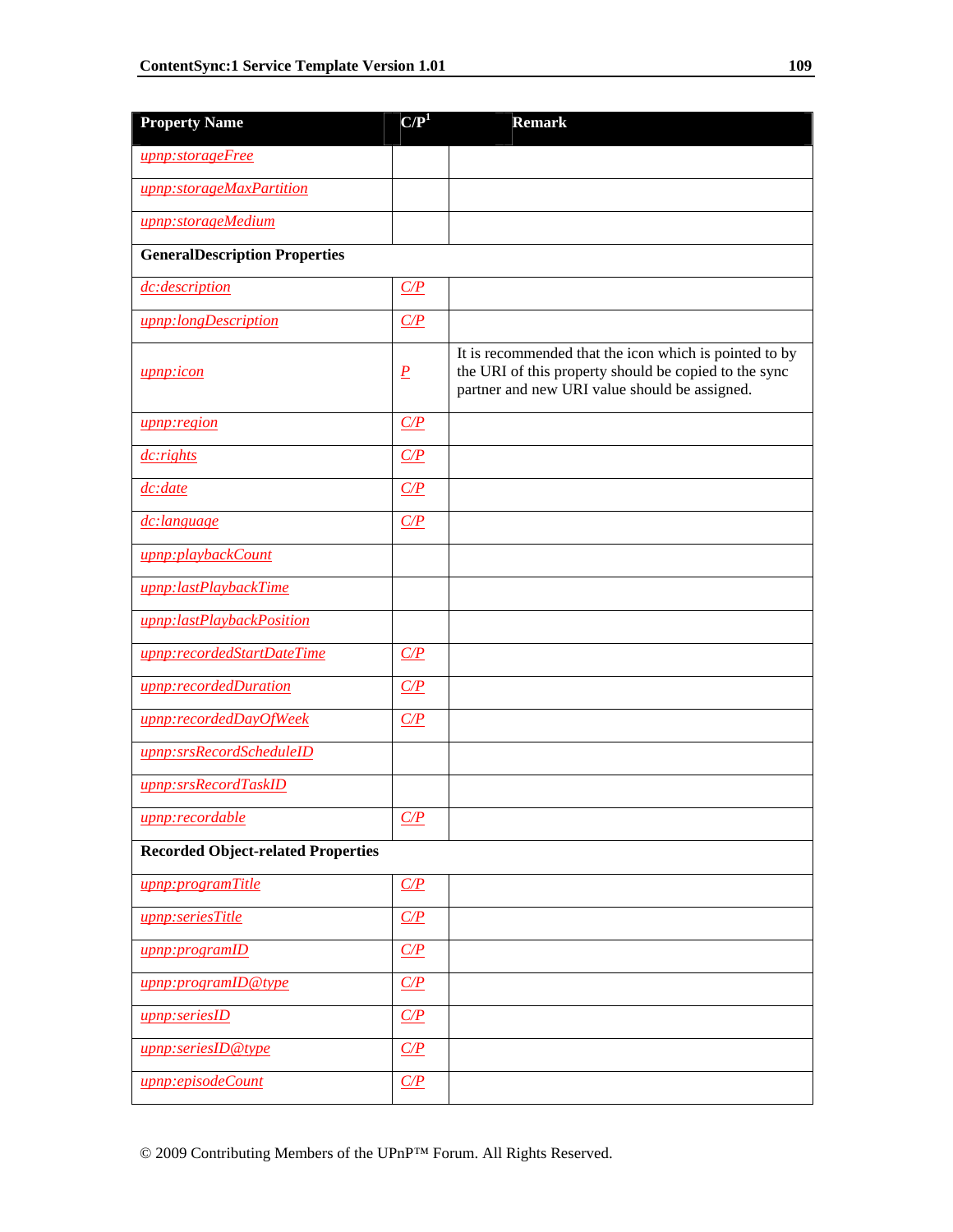| <b>Property Name</b>                            | $\mathbf{C}/\mathbf{P}^1$ |  | <b>Remark</b> |  |  |  |
|-------------------------------------------------|---------------------------|--|---------------|--|--|--|
| upnp:episodeNumber                              | C/P                       |  |               |  |  |  |
| upnp:programCode                                | C/P                       |  |               |  |  |  |
| upnp:programCode@type                           | C/P                       |  |               |  |  |  |
| upnp:rating                                     | C/P                       |  |               |  |  |  |
| upnp:rating@type                                | C/P                       |  |               |  |  |  |
| upnp:episodeType                                | C/P                       |  |               |  |  |  |
| <b>User Channel and EPG Related Properties</b>  |                           |  |               |  |  |  |
| upnp:channelGroupName                           | C/P                       |  |               |  |  |  |
| upnp:channelGroupName@id                        |                           |  |               |  |  |  |
| upnp:callSign                                   | C/P                       |  |               |  |  |  |
| upnp:networkAffiliation                         | C/P                       |  |               |  |  |  |
| upnp:serviceProvider                            | C/P                       |  |               |  |  |  |
| upnp:price                                      | C/P                       |  |               |  |  |  |
| upnp:price@currency                             | C/P                       |  |               |  |  |  |
| upnp:payPerView                                 | C/P                       |  |               |  |  |  |
| upnp:epgProviderName                            | C/P                       |  |               |  |  |  |
| upnp:dateTimeRange                              | C/P                       |  |               |  |  |  |
| <b>Radio Broadcast Properties</b>               |                           |  |               |  |  |  |
| upnp:radioCallSign                              |                           |  |               |  |  |  |
| upnp:radioStationID                             |                           |  |               |  |  |  |
| upnp:radioBand                                  |                           |  |               |  |  |  |
| <b>Video Broadcast Properties</b>               |                           |  |               |  |  |  |
| upnp:channelNr                                  |                           |  |               |  |  |  |
| upnp:channelName                                |                           |  |               |  |  |  |
| upnp:scheduledStartTime                         |                           |  |               |  |  |  |
| upnp:scheduledEndTime                           |                           |  |               |  |  |  |
| <b>Physical Tuner Status-related Properties</b> |                           |  |               |  |  |  |
| upnp:signalStrength                             |                           |  |               |  |  |  |
| upnp:signalLocked                               |                           |  |               |  |  |  |

© 2009 Contributing Members of the UPnP™ Forum. All Rights Reserved.